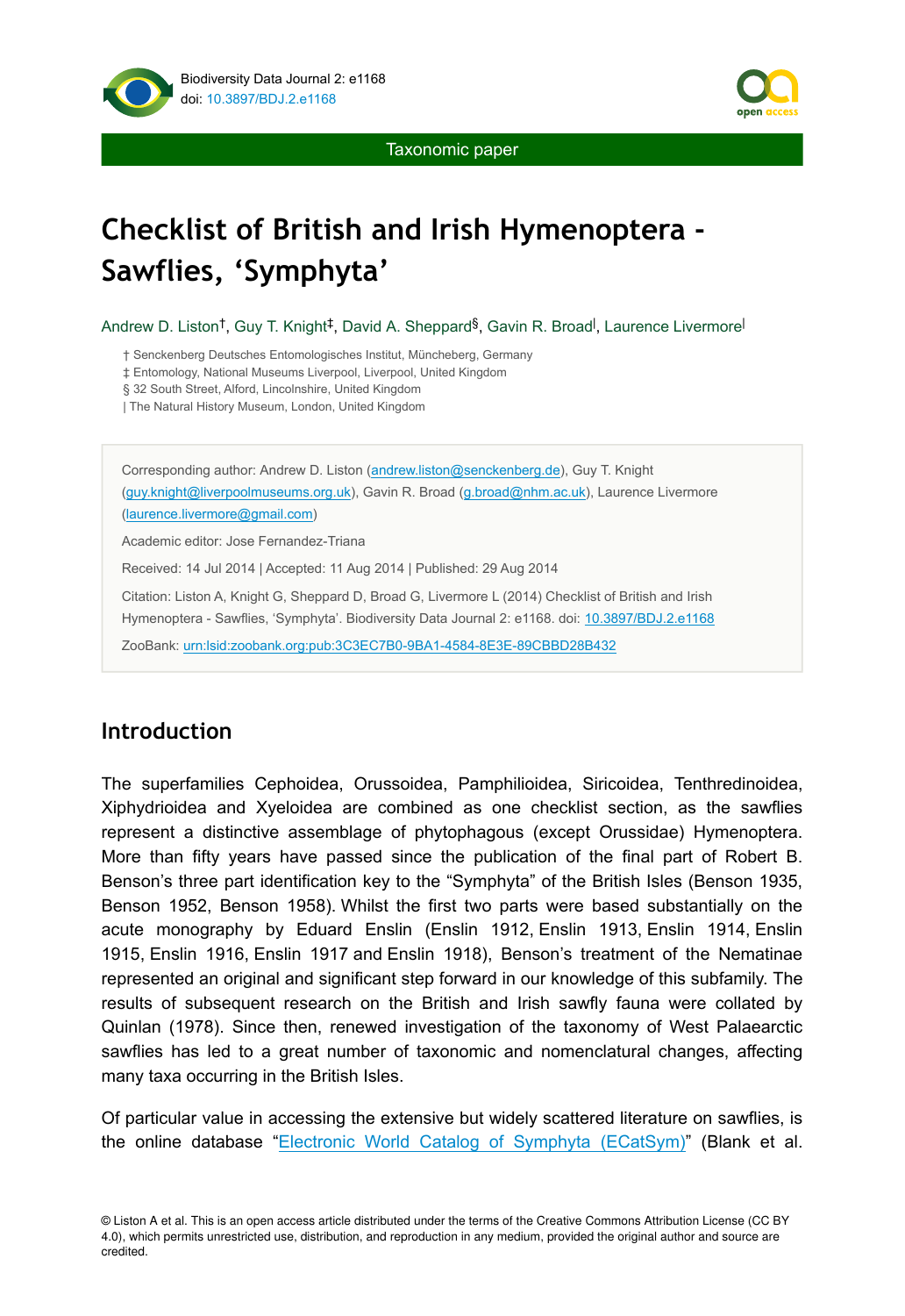2012). Unfortunately, the only identification guide to the European "Symphyta" published since 1958 with a more than local geographical scope, by Zhelochovtsev (1988), suffers from weaknesses, such as the reliance placed on the opinions and illustrations of E. Lindqvist in its treatment of the Nematinae. Mistakes in translation from Russian make the later English language edition of this work even more difficult to use.

Special problems are attached to the interpretation of records for some species not found in the British Isles since their inclusion in the works of Leach (1817) and Stephens (1835). Some of these are probably extinct, but their presence in the British Isles has in many cases never been unequivocally proved: see for example Benson (1943). We therefore maintain the practice, as in Fitton et al. (1978), of marking names of such taxa with a preceding "?". Further, the taxonomic status of some of the nominal taxa described from the British Isles by Hill, Stephens, Newman and Cameron is still unclear, particularly where no type material has been located. The number of confirmed British sawfly species now stands at 537, compared to 471 in the 1978 checklist (Quinlan 1978; Broad 2014). Note that, since the publication of the introduction section (Broad 2014) a further family, Heptamelidae, has been recognised (Malm and Nyman 2014), including two British species previously included in Tenthredinidae.

Authorship and date of publication of original descriptions by various authors follow mainly the bibliographic research of Taeger and Blank (1996), Taeger and Blank (2006), Blank and Taeger (1998), Blank et al. (2009) and Taeger et al. (2010).

The classification of genera used here is largely based on the system of Benson (1951-1958). This has the advantages of being relatively simple and widely known. Detailed phylogenetic studies on several major lineages of Tenthredinidae are still lacking. However, some definite conclusions on generic groupings were reached by Nyman et al. (2006) on the Nematinae and Leppänen et al. (2012) on the Fenusini of the Blennocampinae. For the higher Nematinae, the full taxonomic and nomenclatural consequences of the recently proposed phylogeny have not yet been drawn. Far fewer genera will in future be recognised. For the present, we revert here to a generic classification that is similar to that used by Benson (1958), even though we are aware that *Pachynematus*, for example, is not monophyletic.

Genus and species group names are included selectively in the synonymy. For a complete current synonymy of all these, including important misidentifications, see [ECatSym](http://sdei.senckenberg.de/ecatsym/) (Blank et al. 2012). A name is only included as a synonym when it fulfils one or both of the following criteria:

- has at some time been used for a taxon occurring in the British Isles;
- is used in widely consulted works on taxonomy or distribution, or in original accounts of biological characters / descriptions of immature stages.

The general scope and rationale for the checklist are covered by Broad (2014). As for the rest of the checklist, the Channel Islands fauna is excluded: see Sheppard (1990) on the sawfly fauna of the Channel Islands. There is a lack of data on the sawflies of the Isle of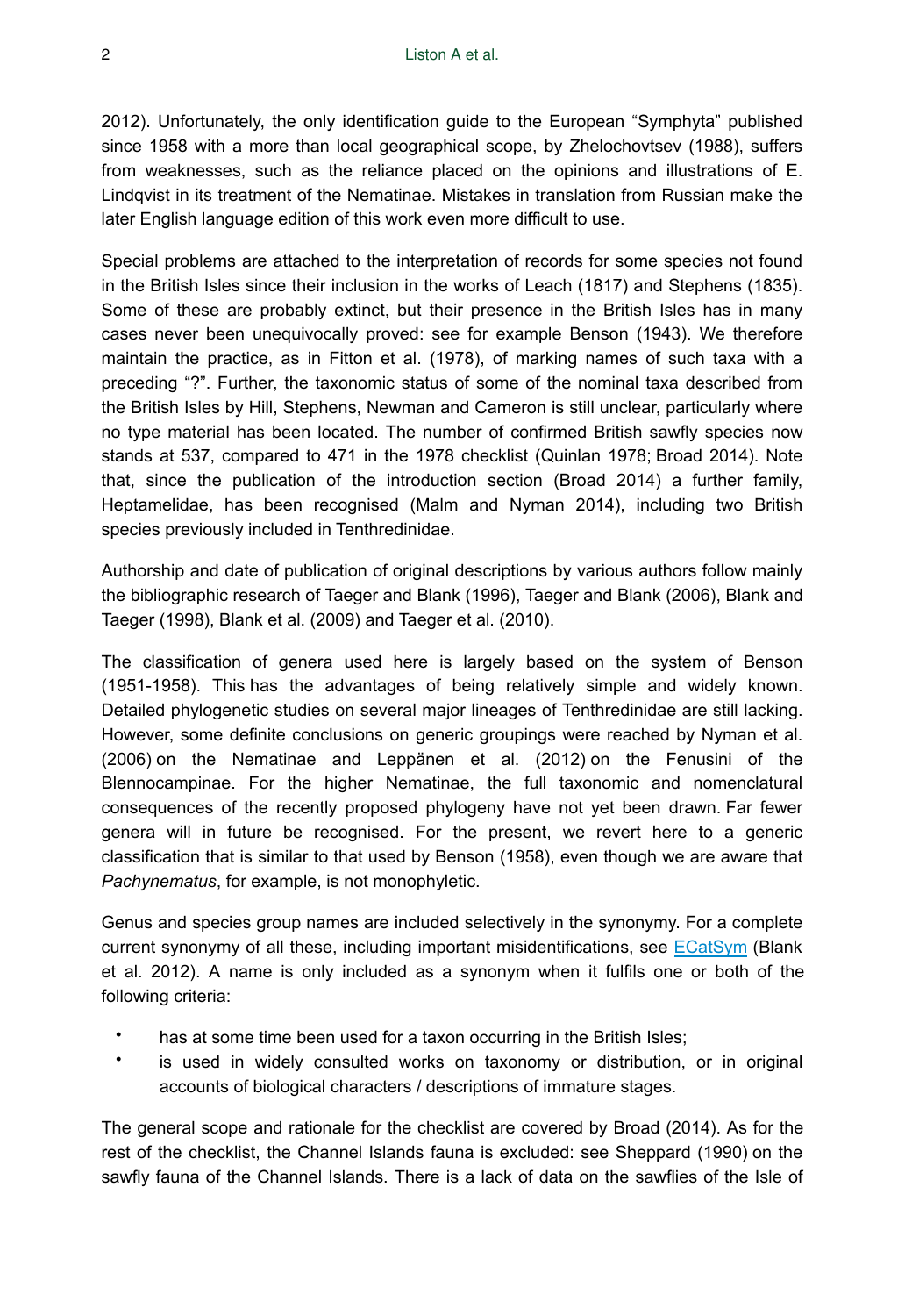Man. It should be noted that several species were mistakenly listed as occurring in Scotland by Liston (1995).

Some of the diversity of British sawflies is illustrated in Figs 1, 2, 3, 4.



### Figure 1.

Representative British sawflies, superfamilies Cephoidea, Pamphilioidea and Siricoidea.

- **a**: Cephidae, *Phylloecus xanthostoma* (G. Knight)
- **b**: Pamphiliidae, *Neurotoma saltuum* larvae (G. Nowotny)
- **c**: Pamphiliidae, *Pamphilius betulae* (H. Lewerenz)
- **d**: Siricidae, *Sirex noctilio* (H. Goulet)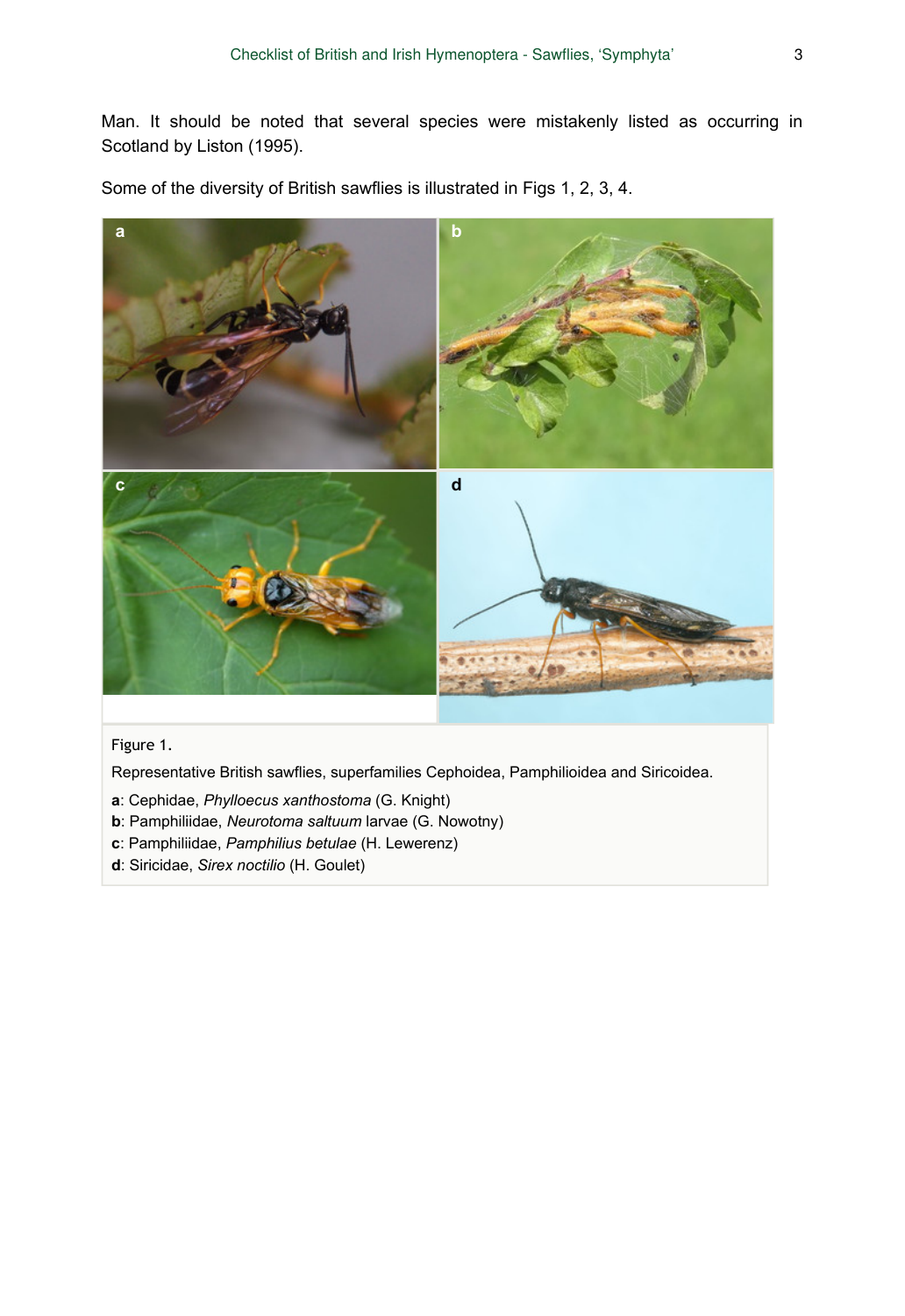

# Figure 2.

Representative British sawflies, superfamily Tenthredinoidea.

- **a**: Argidae, *Arge cyanocrocea* (T. Tarvainis)
- **b**: Blasticotomidae, *Blasticotoma filiceti* (A. Liston)
- **c**: Cimbicidae, *Abia lonicerae* (G. Knight)
- **d**: Diprionidae, *Monoctenus juniperi* (A. Taeger)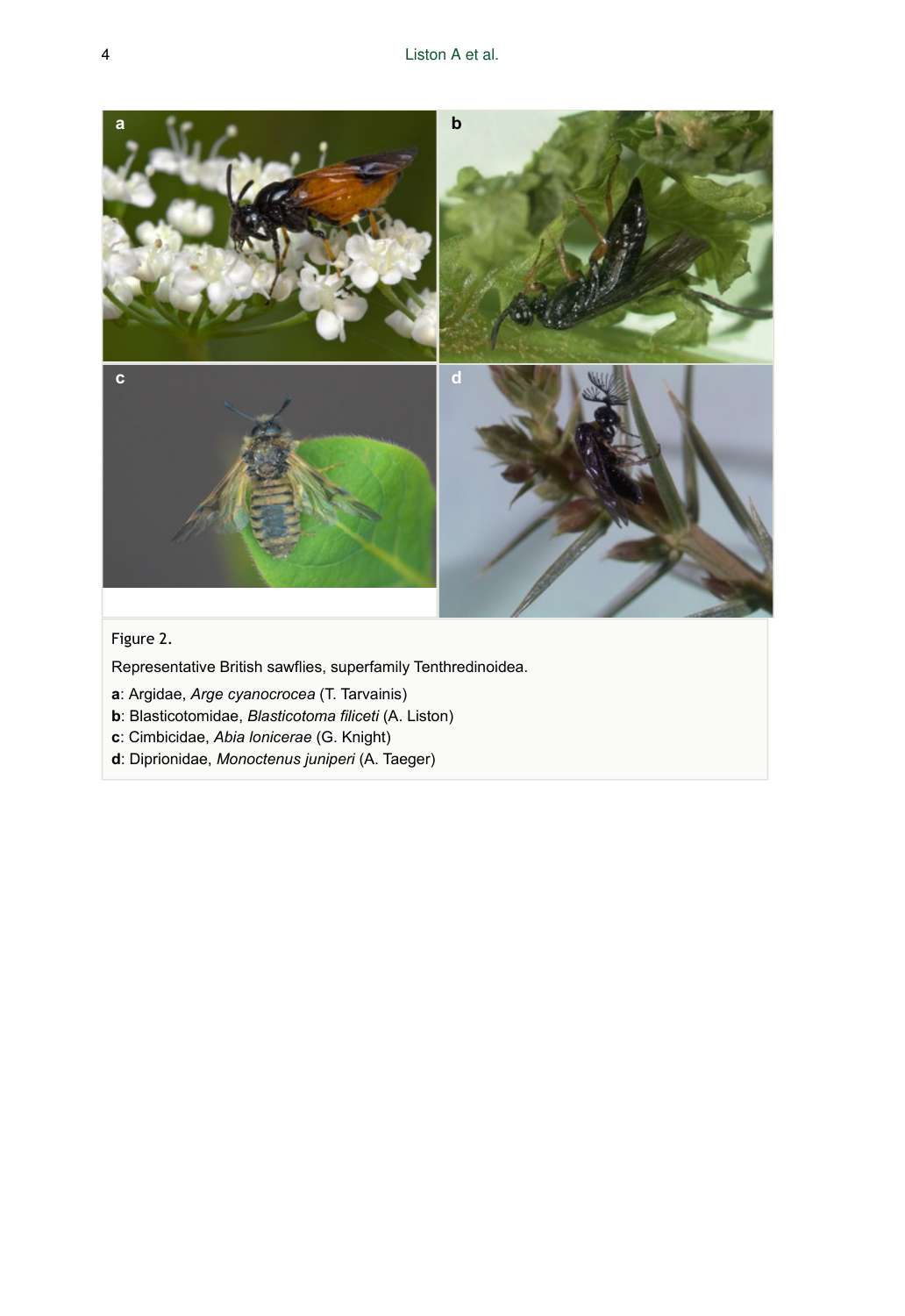

# Figure 3.

Representative British sawflies, superfamily Tenthredinoidea.

- **a**: Tenthredinidae, *Dolerus madidus* (T. Thieme)
- **b**: Tenthredinidae, *Heterarthrus microcephalus* larval mine (T. Nyman)
- **c**: Tenthredinidae, *Amauronematus tristis* larva (A. Watson-Featherstone)
- **d**: Tenthredinidae, *Pontania myrsiniticola* gall (A. Liston)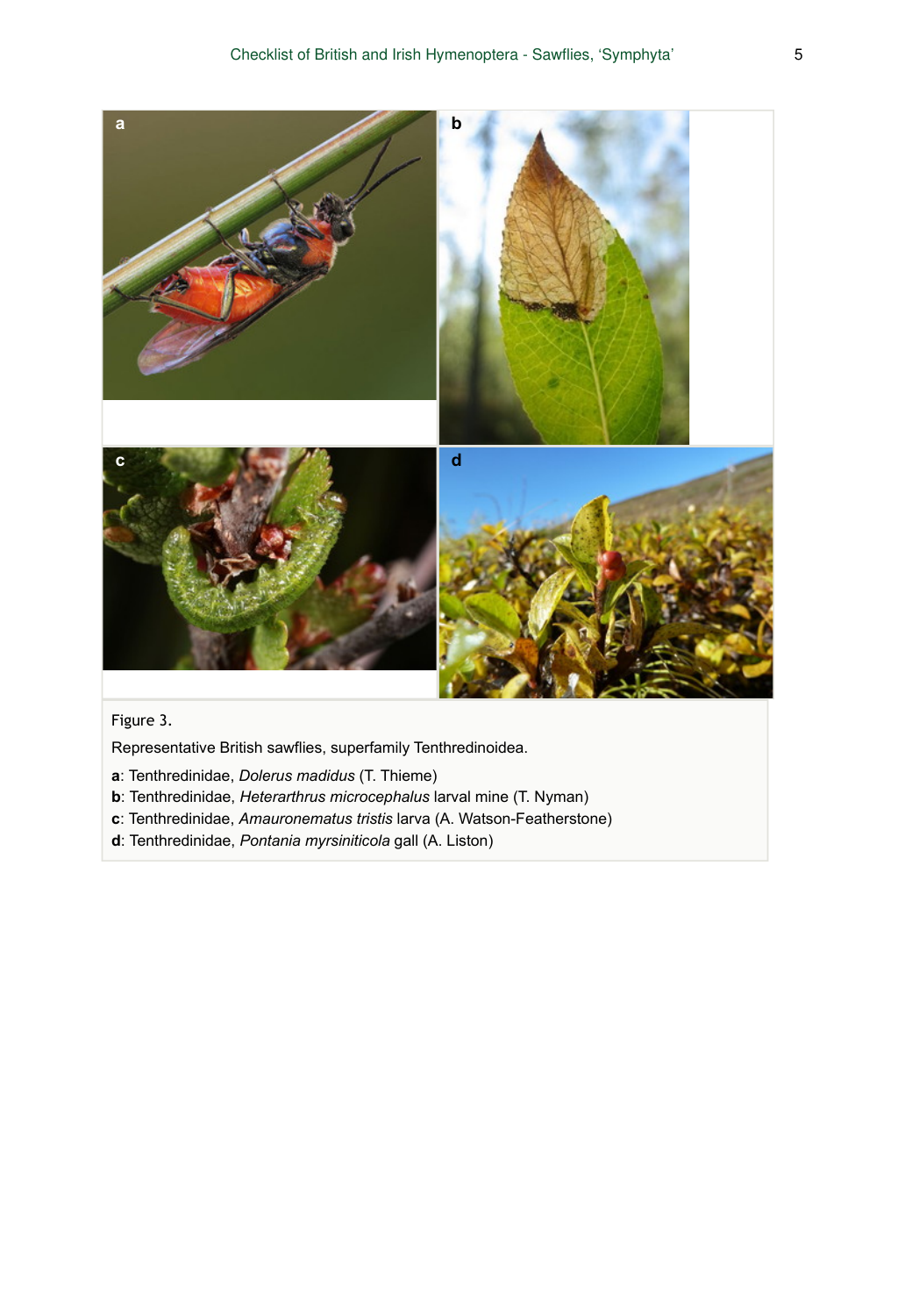

### Figure 4.

Representative British sawflies, superfamilies Tenthredinoidea, Xiphydrioidea and Xyeloidea.

- **a**: Tenthredinidae, *Macrophya annulata* (U. Rindlisbacher)
- **b**: Tenthredinidae, *Tenthredo scrophulariae* (H. Savina)
- **c**: Xiphydriidae, *Xiphydria longicollis* (F. Stergulc)
- **d**: Xyelidae, *Xyela curva* (G. Knight)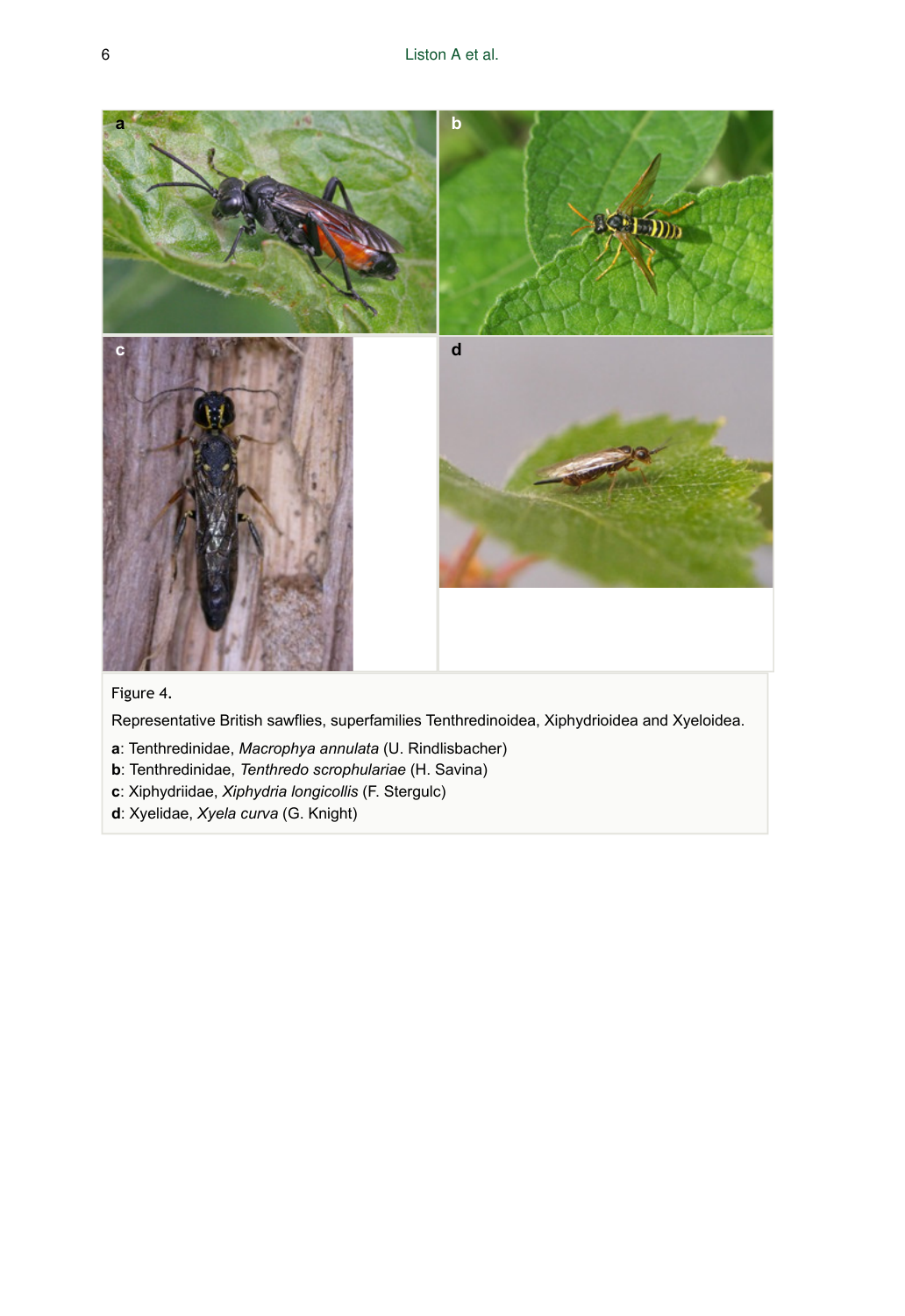# **Superfamily CEPHOIDEA Newman, 1834**

### **Family Cephidae Newman, 1834**

**Subfamily Cephinae Newman, 1834** 

**Tribe Cephini Newman, 1834** 

### **Genus** *Calameuta* **Konow, 1896**

### **Nomenclature:**

*MONOPLOPUS* Konow, 1896 *HAPLOCEPHUS* Benson, 1935

# *Calameuta filiformis* **(Eversmann, 1847)**

### **Nomenclature:**

*Cephus filiformis* Eversmann, 1847 *elongatus* (Vollenhoven, 1858, *Cephus*) *arundinis* (Giraud, 1863, *Cephus*) *Cephus analis* (Klug, 1803): Stephens, 1835 misident.

**Distribution:** England, Wales

# *Calameuta pallipes* **(Klug, 1803)**

### **Nomenclature:**

*Astatus pallipes* Klug, 1803 *pusilla* (Stephens, 1835, *Cephus*) *immaculata* (Stephens, 1835, *Cephus*) *cultrarius* (Hartig, 1837, *Cephus*) *pallidipes* (Dalla Torre, 1894, *Cephus*) *phthisica* (Fabricius, 1805, *Cephus*): misspelling

**Distribution:** England, Scotland, Wales, Ireland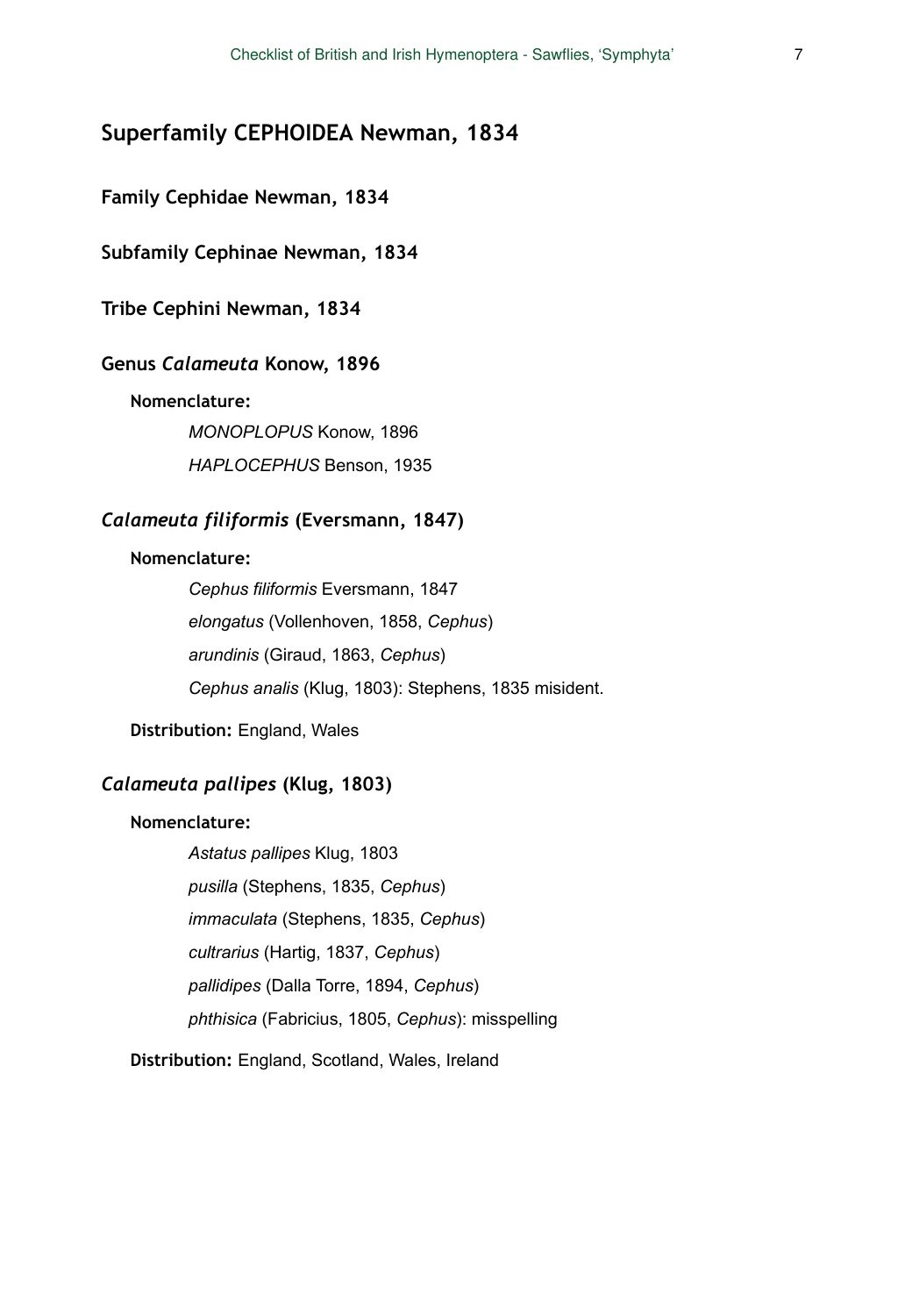# **Genus** *Cephus* **Latreille, 1802**

# *Cephus nigrinus* **Thomson, 1871**

# **Nomenclature:**

*pallipes* (Klug, 1803): Stephens, 1835 misident.

**Distribution:** England

### *Cephus pygmeus* **(Linnaeus, 1767)**

### **Nomenclature:**

*Sirex pygmeus* Linnaeus, 1767 *floralis* (Klug, 1803, *Astatus*) *atripes* Stephens, 1835

*pygmaeus*: misspelling

**Distribution:** England, Wales

# *Cephus spinipes* **(Panzer, 1800)**

### **Nomenclature:**

*Banchus spinipes* Panzer, 1800

*pilosulus* Thomson, 1871

*pusillus*: Stephens, 1835 misident.

*cultratus*: Eversmann, 1847 misident. and misspelling of *cultrarius* Hartig

**Distribution:** England, Wales

### **Genus** *Trachelus* **Jurine, 1807**

### **Nomenclature:**

*CEPHA* Billberg, 1820 *ATEUCHOPUS* Konow, 1896 *EUMETABOLUS* Schulz, 1906 *TRACHELASTATUS* Morice & Durrant, 1915 *NEATEUCHOPUS* Benson, 1935 *MICROCEPHUS* Benson, 1935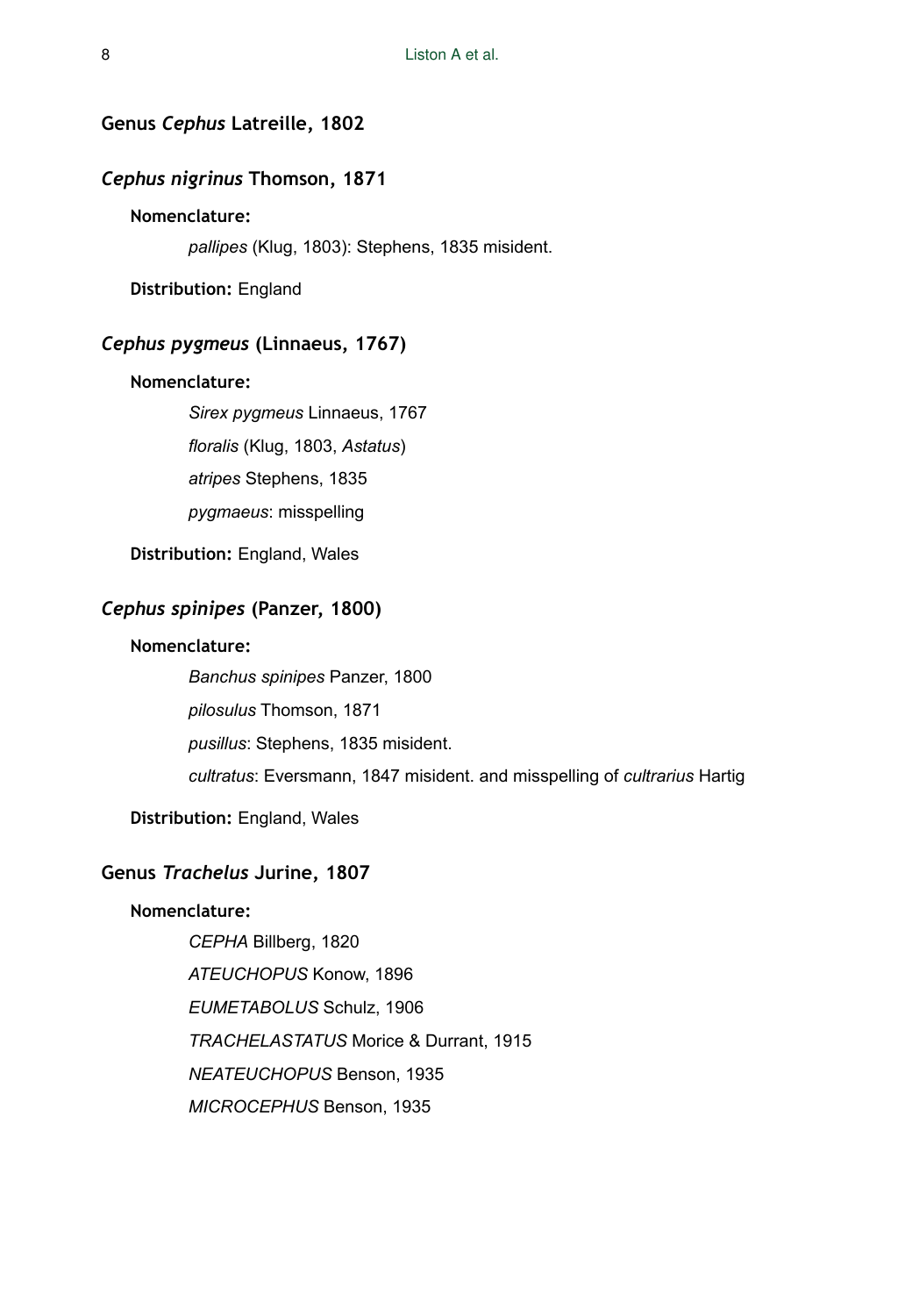# *Trachelus tabidus* **(Fabricius, 1775)**

### **Nomenclature:**

*Sirex tabidus* Fabricius, 1775 *macilentus* (Fabricius, 1793, *Sirex*) *mandibularis* (Serville, 1823, *Cephus*) *nigritus* (Serville, 1823, *Cephus*)

**Distribution:** England, Wales

### *Trachelus troglodyta* **(Fabricius, 1787)**

### **Nomenclature:**

*Sirex troglodyta* Fabricius, 1787 *niger* (Harris, 1779): Cameron, 1890 misident.

### **Distribution:** ✝England

**Notes:** Extinct in Britain

# **Tribe Hartigiini Enslin, 1914**

### **Genus** *Janus* **Stephens, 1829**

# **Nomenclature:**

*EPHIPPIONOTUS* Costa, 1860

# *Janus cynosbati* **(Linnaeus, 1758)**

### **Nomenclature:**

*Tenthredo cynosbati* Linnaeus, 1758

*femoratus* (Curtis, 1830, *Cephus*)

*niger* (Brischke, 1892, *Cephus*)

**Distribution:** England

**Notes:** Nomenclature follows Blank et al. (2009).

# *Janus luteipes* **(Lepeletier, 1823)**

### **Nomenclature:**

*Cephus luteipes* Lepeletier, 1823 *connectens* Stephens, 1829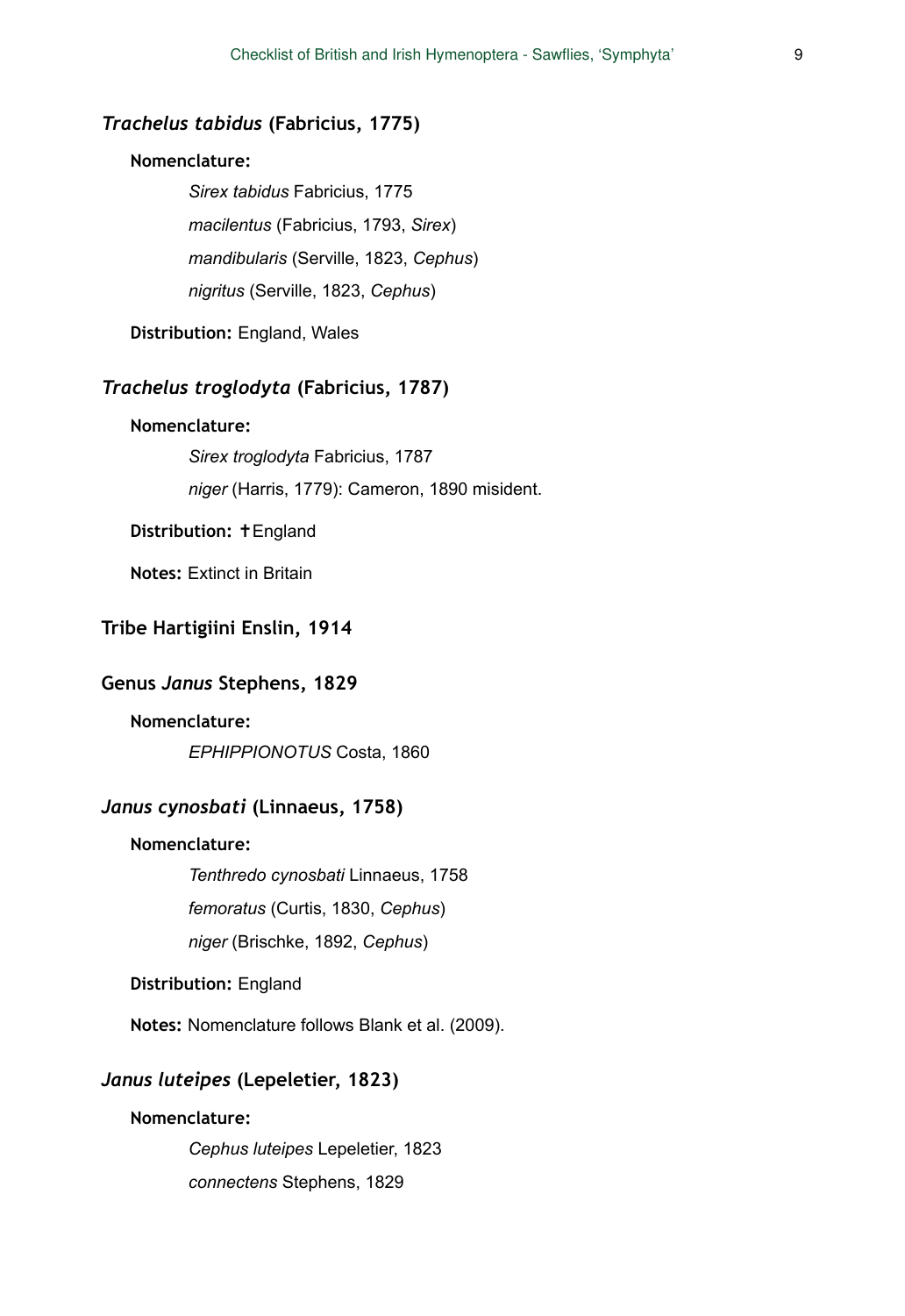*bifrons* Newman, 1838

**Distribution:** England, Wales

### **Genus** *Phylloecus* **Newman, 1838**

### **Nomenclature:**

*HARTIGIA* Schiødte, 1839 *MACROCEPHUS* Schlechtendal, 1878 *COPIOSOMA* W. F. Kirby, 1882 *ADIRUS* Konow, 1899

**Notes:** Synonymy of *Hartigia* under *Phylloecus* is discussed by Liston and Prous (2014).

# *Phylloecus faunus* **Newman, 1838**

### **Nomenclature:**

*helleri* (Taschenberg, 1871, *Cephus*) *albomaculatus* (J. Stein, 1876, *Cephus*)

### **Distribution:** England

**Notes:** Added by Liston and Prous (2014) on the basis of the lectotype in the collections of Oxford University Museum of Natural History that Newman (1838) stated was collected "in the vicinity of London".

### *Phylloecus linearis* **(Schrank, 1781)**

### **Nomenclature:**

*Tenthredo linearis* Schrank, 1781 *quinquefasciata* (Stephens, 1835, *Cephus*) *major* (Eversmann, 1847, *Cephus*) *agrimoniae* (Goury, 1912, *Macrocephus*)

**Distribution:** England, Wales

# *Phylloecus niger* **(M. Harris, 1779)**

# **Nomenclature:**

*Sirex niger* M. Harris, 1779 *satyrus* (Panzer, 1801, *Astatus*) *brachyptera* (Damianitsch, 1866, *Cephus*)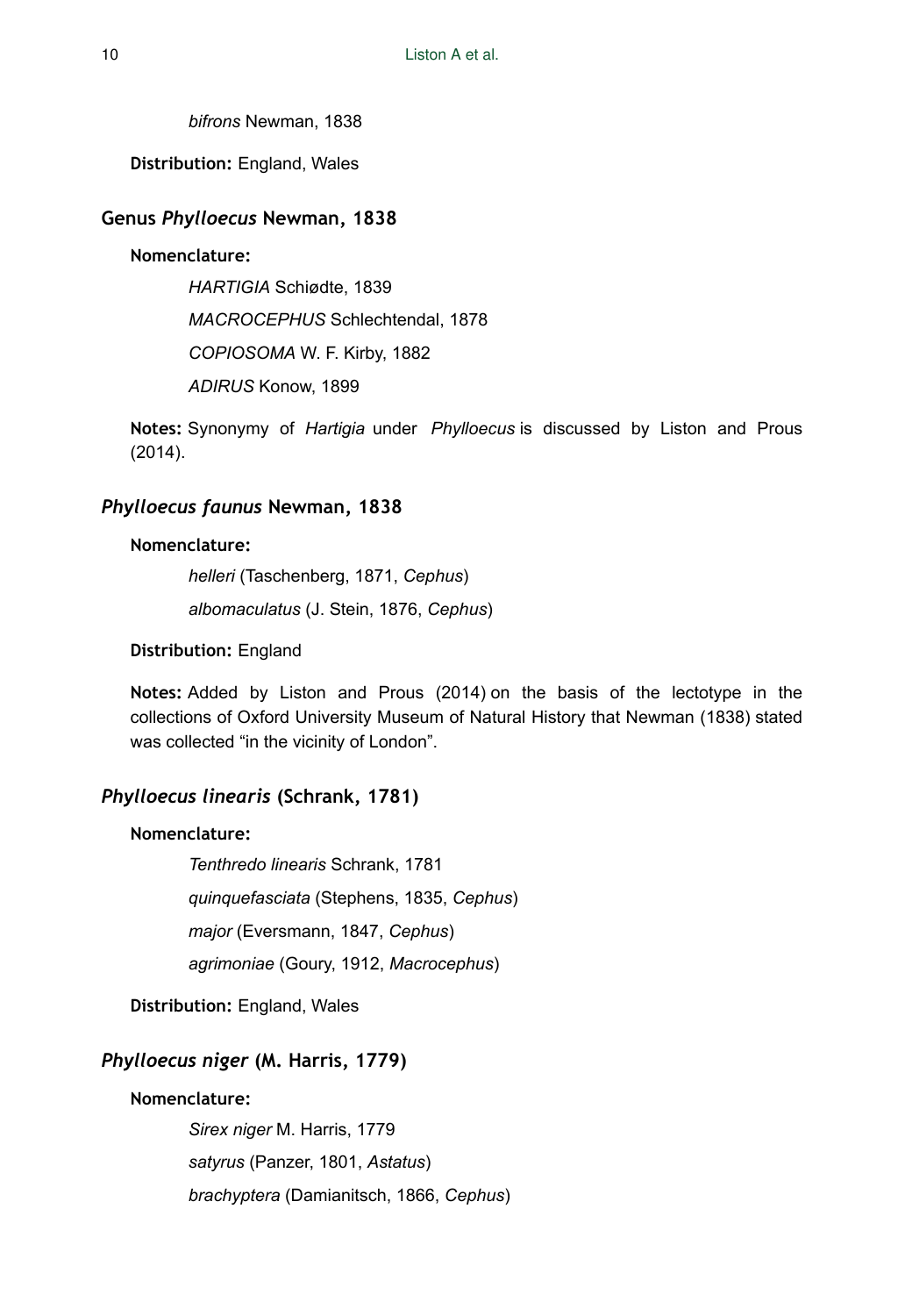**Distribution:** England, Wales

# *Phylloecus xanthostoma* **(Eversmann, 1847)**

# **Nomenclature:**

*Cephus xanthostoma* Eversmann, 1847 *ulmariae* (Schlechtendal, 1878, *Macrocephus*)

**Distribution:** England, Scotland, Wales

# **Superfamily ORUSSOIDEA Newman, 1834**

# **Family Orussidae Newman, 1834**

# **Genus** *Orussus* **Latreille, 1797**

### **Nomenclature:**

*ORYSSUS* Fabricius, 1798

# *Orussus abietinus* **(Scopoli, 1763)**

### **Nomenclature:**

*Sphex abietina* Scopoli, 1763

**Distribution:** ?England

**Notes:** Recorded from Kent and Devon by Stephens (1835), but see comments in Benson (1951).

# **Superfamily PAMPHILIOIDEA Cameron, 1890**

### **Family Megalodontesidae Konow, 1897**

### **Nomenclature:**

Megalodontidae preocc.

### **Genus** *Megalodontes* **Latreille, 1802**

### **Nomenclature:**

*TARPA* Fabricius, 1804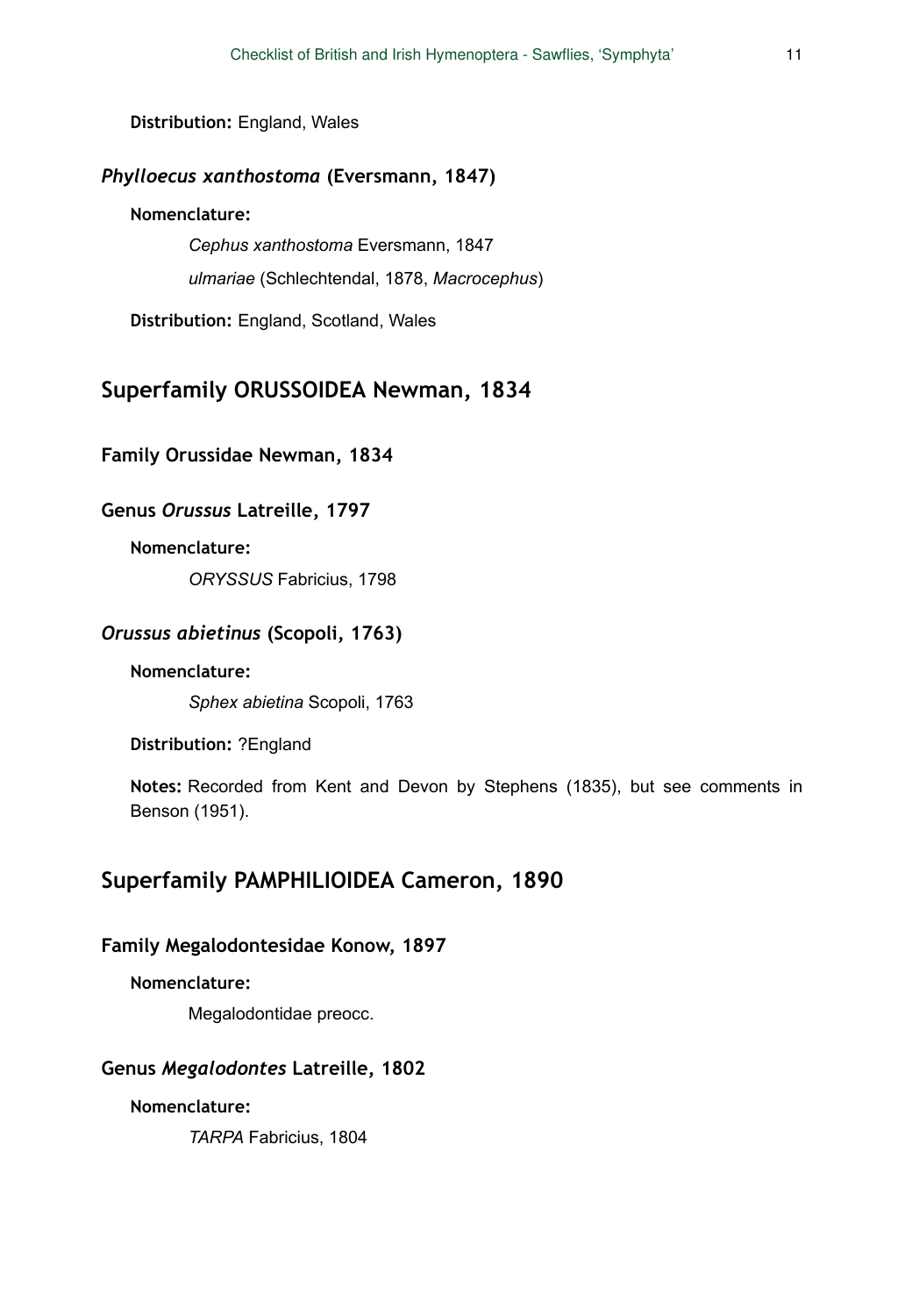**Notes:** If any member of this genus was ever present in England, then only *M. cephalotes* seems at all likely: according to Leach (1817) and Stephens (1835), found near Bristol and Plymouth. See Taeger (2002) for current taxonomy. of the genus.

Species of *Megalodontes* removed from the British and Irish list:

[*panzeri* (Leach, 1817), *plagiocephalus* (Fabricius, 1804)] Up to three separate *Megalodontes* species have at times been considered to have been present in England. Neither *M. panzeri* nor *M. plagiocephalus*, on the basis of their currently known distributions and habitat requirements, probably ever occurred in the British Isles.

# *Megalodontes cephalotes* **(Fabricius, 1781)**

# **Nomenclature:**

*Tenthredo cephalotes* Fabricius, 1781

*klugii* (Leach, 1817, *Tarpa*)

*spissicornis* (Klug, 1824, *Tarpa*)

*klugi*: misspelling

**Distribution:** ?England

# **Family Pamphiliidae Cameron, 1890**

**Notes:** Unplaced species of Pamphiliidae, treated as nomen oblitum by Blank et al. (2009):

*Tenthredo variegata* Hill, 1773

# **Family Cephalciinae Benson, 1945**

# **Genus** *Acantholyda* **Costa, 1894**

### **Nomenclature:**

*ITYCORSIA* Konow, 1897

# *Acantholyda erythrocephala* **(Linnaeus, 1758)**

### **Nomenclature:**

*Tenthredo erythrocephala* Linnaeus, 1758

**Distribution:** England, Scotland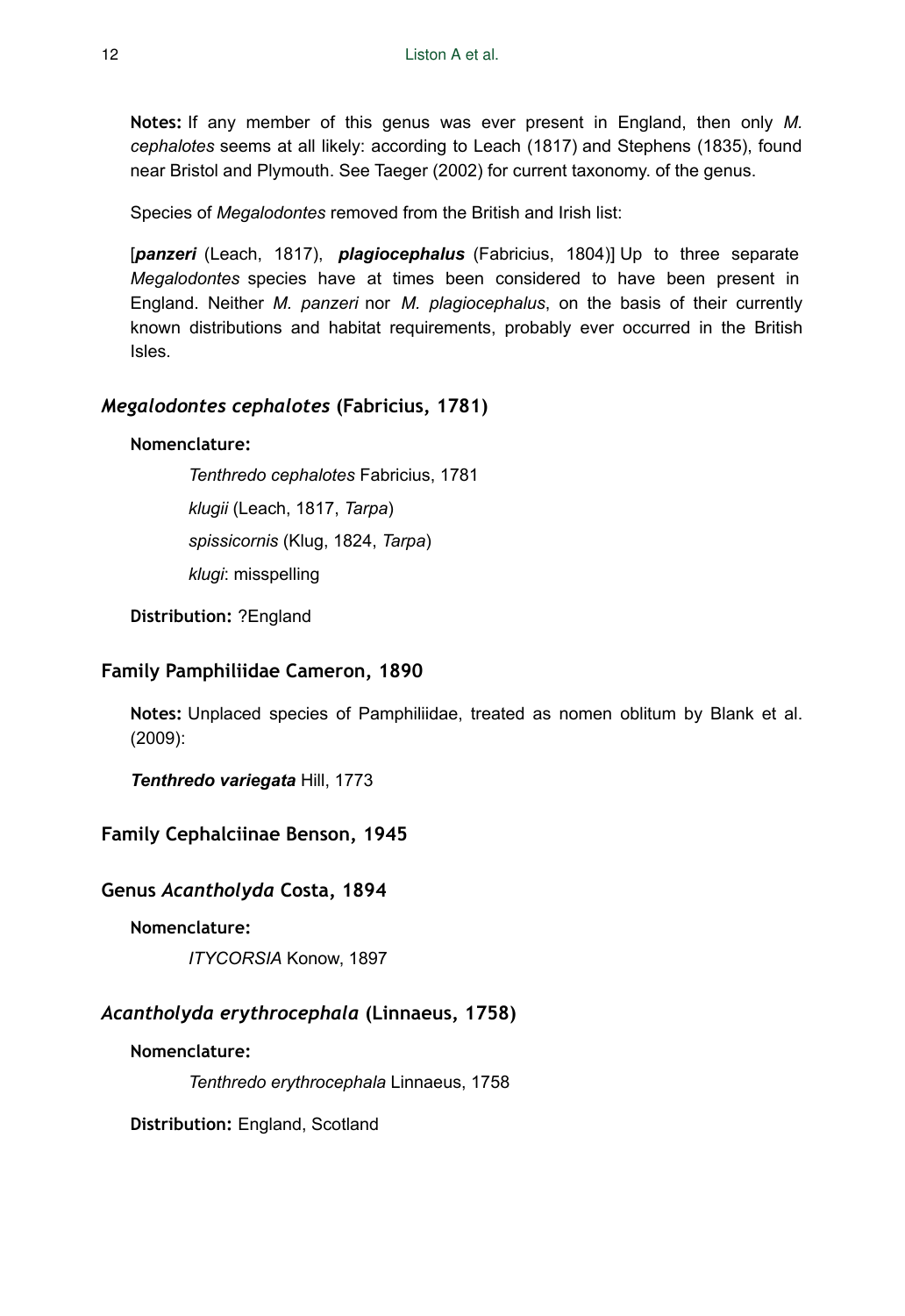### *Acantholyda posticalis* **(Matsumura, 1912)**

### **Nomenclature:**

*Lyda posticalis* Matsumura, 1912 *stellata* (Christ, 1791, *Tenthredo*) preocc. ?*pinivora* Enslin, 1918 *nemoralis* (Linnaeus, 1758): Thomson, 1871 misident.

**Distribution:** England, Scotland

# **Genus** *Cephalcia* **Panzer, 1803**

#### **Nomenclature:**

*CEPHALCIA* Jurine, 1801 suppressed *CEPHALEIA* Jurine, 1807

**Notes:** Species of *Cephalcia* removed from the British and Irish list:

[*arvensis* Panzer, 1803] Recorded by Shinohara (2002) but deleted by Shaw (2003) because material probably not of British origin.

# *Cephalcia lariciphila* **(Wachtl, 1898)**

### **Nomenclature:**

*Cephaleia lariciphila* Wachtl, 1898

*alpina* (Klug, 1808): misident.

*falleni* (Dalman, 1823): misident.

*annulata* (Hartig, 1837): misident.

**Distribution:** England, Scotland, Wales

### **Subfamily Pamphiliinae Cameron, 1890**

### **Genus** *Neurotoma* **Konow, 1897**

### **Nomenclature:**

*GONGYLOCORSIA* Konow, 1897 *GONGYLOCORISA*: Ashmead, 1898 misspelling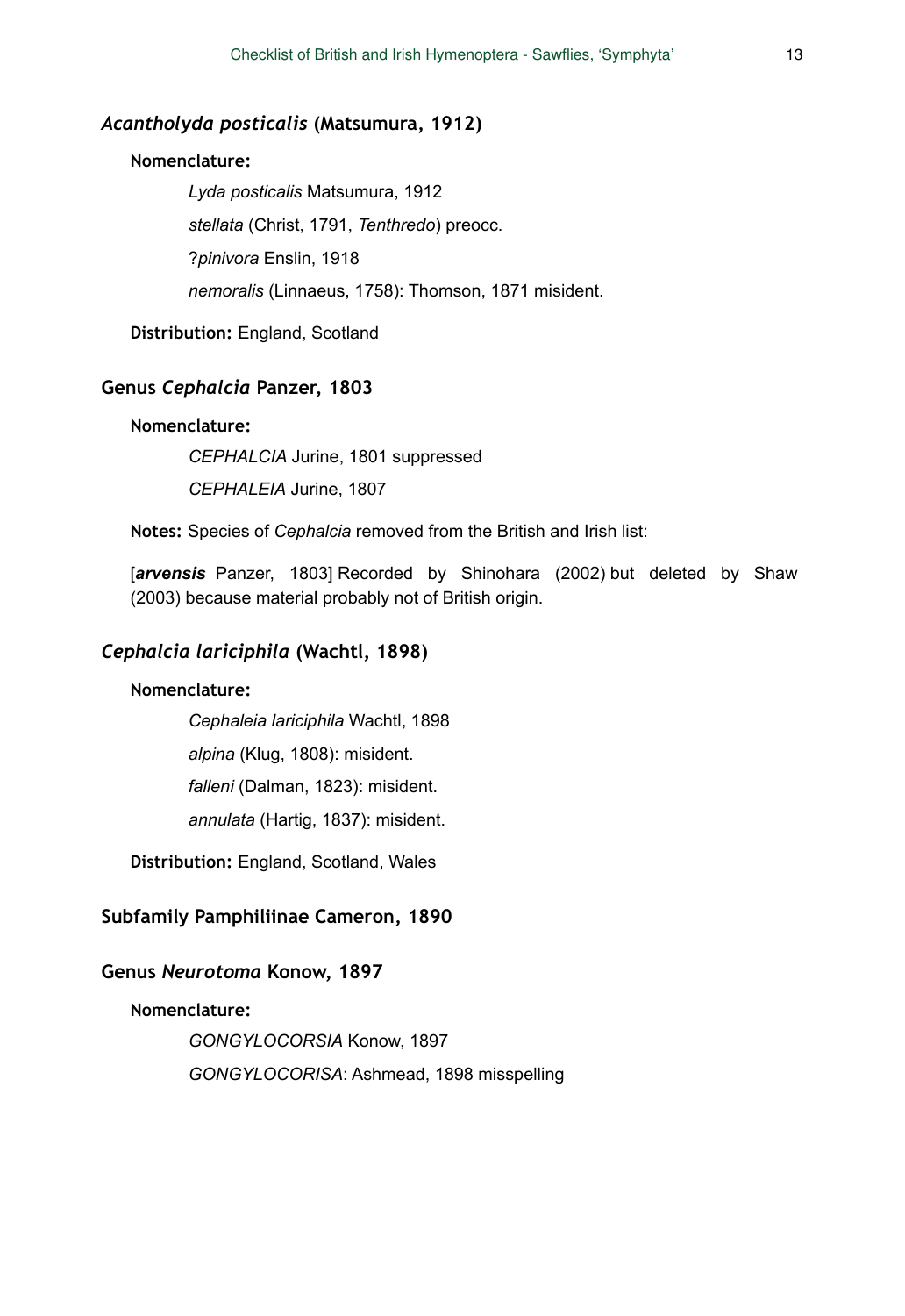# *Neurotoma mandibularis* **(Zaddach, 1866)**

### **Nomenclature:**

*Lyda mandibularis* Zaddach, 1866

**Distribution:** England

# *Neurotoma saltuum* **(Linnaeus, 1758)**

### **Nomenclature:**

*Tenthredo saltuum* Linnaeus, 1758 *flaviventris* (Retzius, 1783, *Tenthredo*) *fasciata* (Curtis, 1831, *Lyda*)

**Distribution:** England, Wales

# **Genus** *Pamphilius* **Latreille, 1802**

### **Nomenclature:**

*LYDA* Fabricius, 1804 *ANOPLOLYDA* Costa, 1894 *BACTROCERUS* Konow, 1897

**Notes:** Species of *Pamphilius* removed from the British and Irish list:

[*jucundus* (Eversmann, 1847, *Lyda*) (*nemorum* auctt.)] See Liston et al. (2006)

# *Pamphilius albopictus* **(Thomson, 1871)**

### **Nomenclature:**

*Lyda albopicta* Thomson, 1871

#### **Distribution:** Scotland

**Notes:** Added by Shinohara (1998)

# *Pamphilius balteatus* **(Fallén, 1808)**

# **Nomenclature:**

*Lyda balteata* Fallén, 1808 *cingulatus* Latreille, 1812

**Distribution:** England, Scotland, Wales, Ireland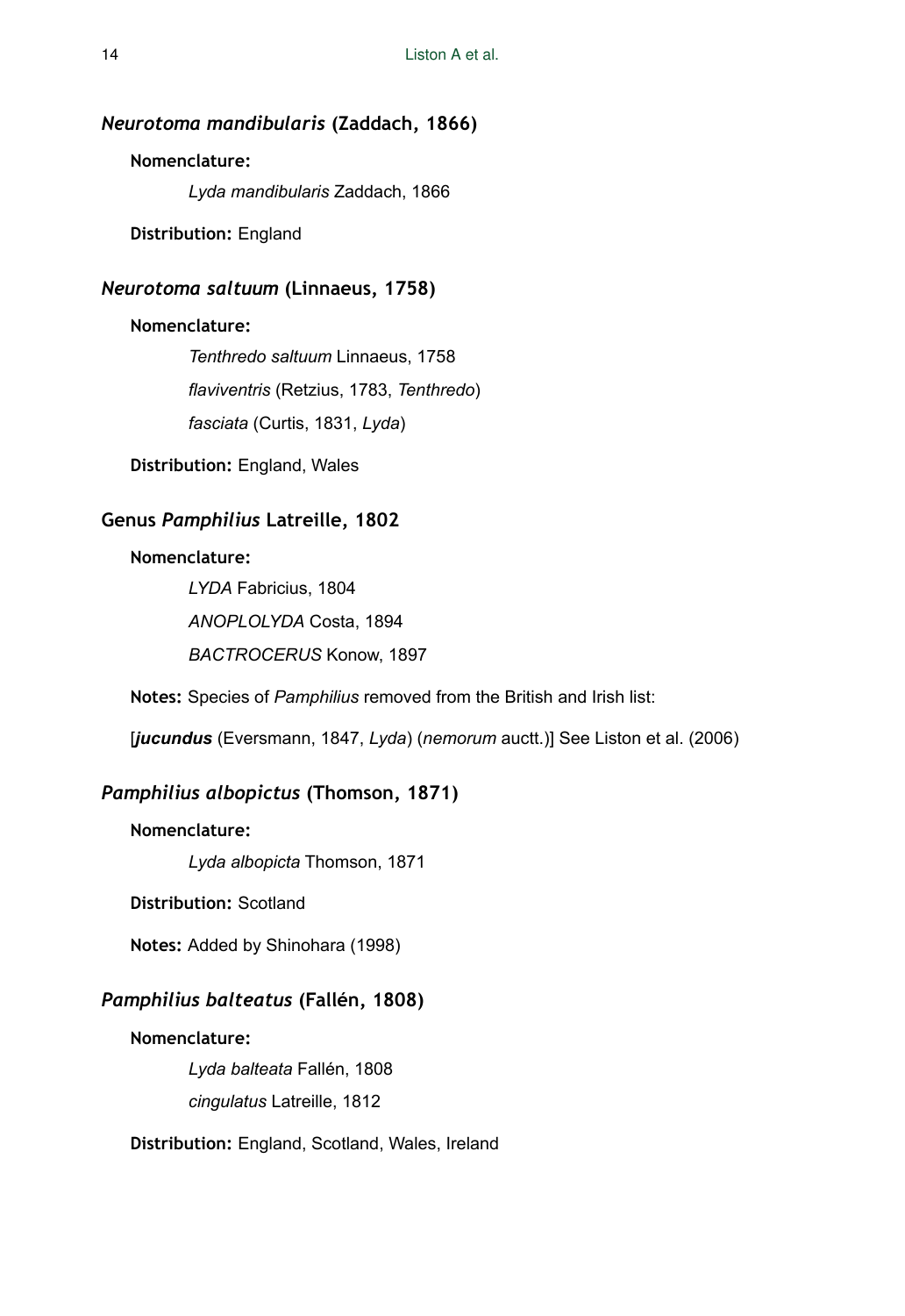# *Pamphilius betulae* **(Linnaeus, 1758)**

# **Nomenclature:**

*Tenthredo betulae* Linnaeus, 1758

**Distribution:** England

# *Pamphilius fumipennis* **(Curtis, 1831)**

### **Nomenclature:**

*Lyda fumipennis* Curtis, 1831

**Distribution:** England, Wales

# *Pamphilius gyllenhali* **(Dahlbom, 1835)**

### **Nomenclature:**

See ICZN (2005) Opinion 2101. *Lyda gyllenhali* Dahlbom, 1835

**Distribution:** England, Scotland, Wales, Ireland

# *Pamphilius histrio* **Latreille, 1812**

### **Nomenclature:**

*flaviventris* (Retzius, 1783): Stephens, 1835 misident.

**Distribution:** England, Scotland, Wales

# *Pamphilius hortorum* **(Klug, 1808)**

### **Nomenclature:**

*Lyda hortorum* Klug, 1808 *hortorum* ssp. *bicinctus* Benson, 1945

**Distribution:** England, Scotland, Wales, Ireland

### *Pamphilius inanitus* **(Villers, 1789)**

### **Nomenclature:**

*Tenthredo inanita* Villers, 1789

**Distribution:** England, Scotland, Wales, Ireland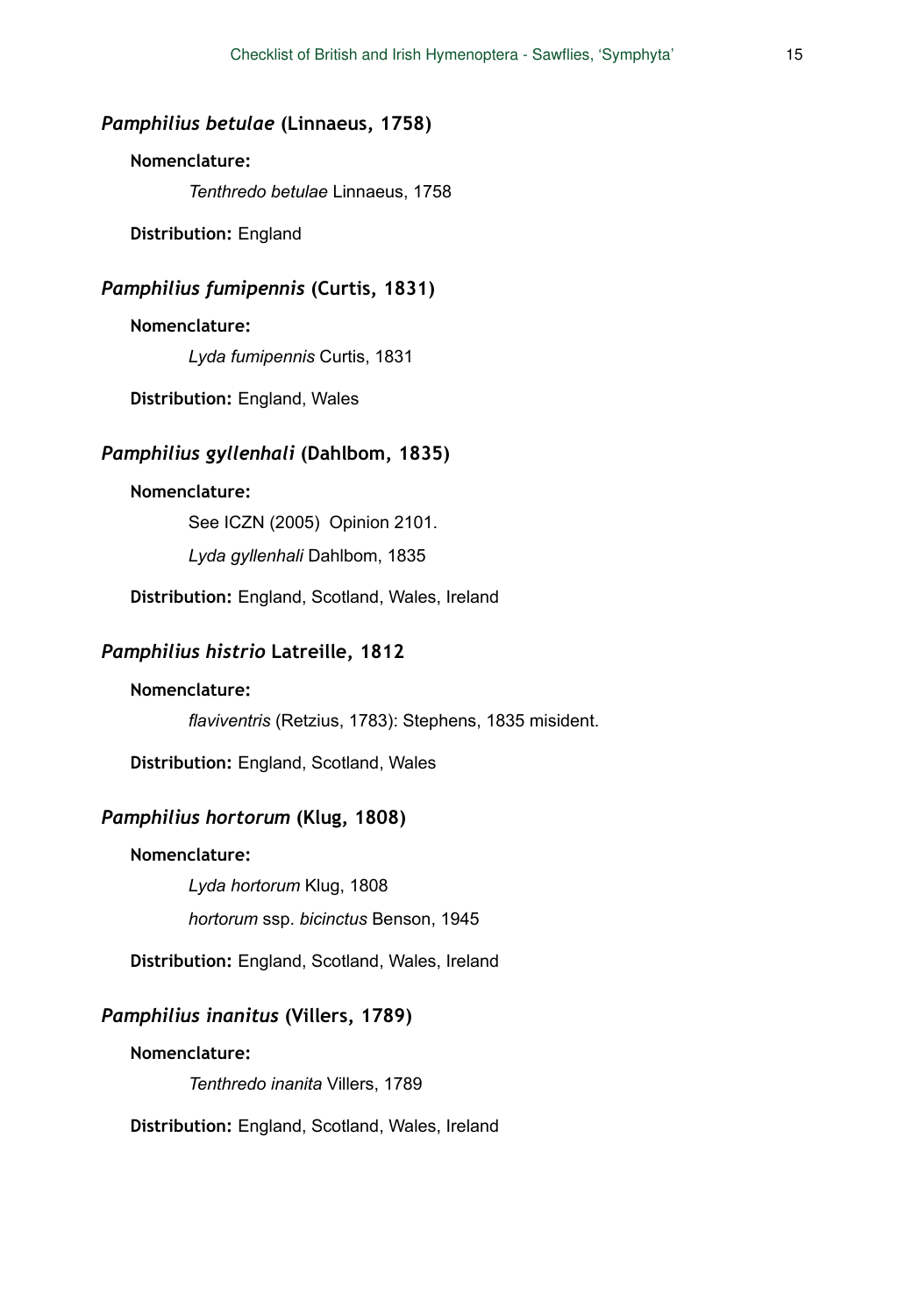# *Pamphilius latifrons* **(Fallén, 1808)**

### **Nomenclature:**

See ICZN (2005), Opinion 2101. *Lyda latifrons* Fallén, 1808 *maculosus* (Zaddach, 1866, *Lyda*)

**Distribution:** England

# *Pamphilius pallipes* **(Zetterstedt, 1838)**

# **Nomenclature:**

*Lyda pallipes* Zetterstedt, 1838

**Distribution:** England, Scotland, Wales, Ireland

# *Pamphilius stramineipes* **(Hartig, 1837)**

# **Nomenclature:**

*Lyda stramineipes* Hartig, 1837 *arbustorum* (Fabricius, 1793): Cameron, 1885 misident.

**Distribution:** Scotland

# *Pamphilius sylvarum* **(Stephens, 1835)**

### **Nomenclature:**

*Lyda sylvarum* Stephens, 1835 *nigricornis* (Vollenhoven, 1858, *Lyda*)

**Distribution:** England, Wales

# *Pamphilius sylvaticus* **(Linnaeus, 1758)**

### **Nomenclature:**

*Tenthredo sylvatica* Linnaeus, 1758

**Distribution:** England, Scotland, Wales, Ireland

# *Pamphilius vafer* **(Linnaeus, 1767)**

### **Nomenclature:**

*Tenthredo vafra* Linnaeus, 1767 *depressus* (Schrank, 1781, *Tenthredo*)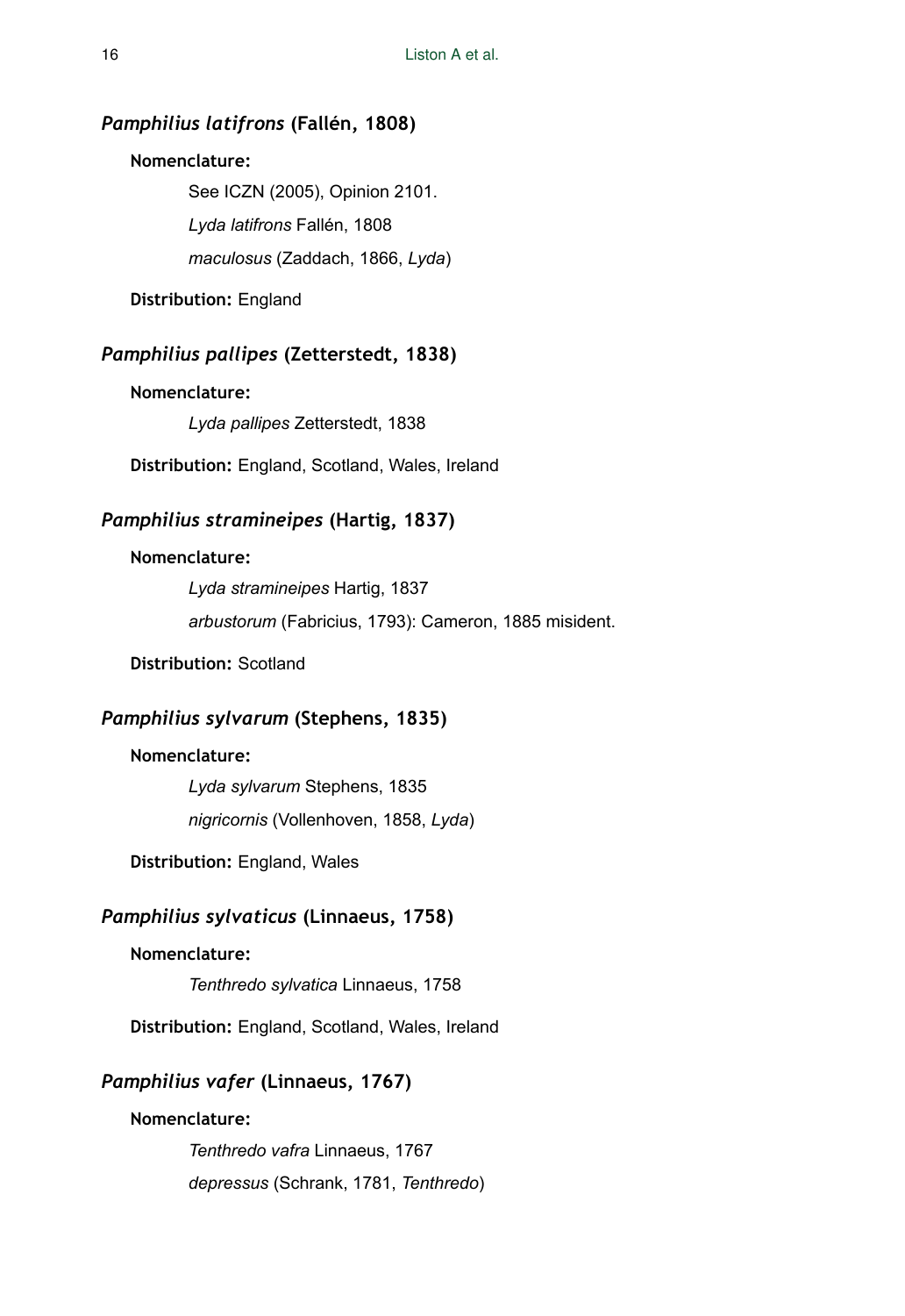**Distribution:** England, Scotland, Wales, Ireland

# *Pamphilius varius* **(Serville, 1823)**

# **Nomenclature:**

*Lyda varia* Serville, 1823 *vafer* (Linnaeus, 1767): misident.

**Distribution:** England, Scotland, Wales, Ireland

# **Superfamily SIRICOIDEA Billberg, 1820**

**Family Siricidae Billberg, 1820** 

# **Genus** *Sirex* **Linnaeus, 1761**

### *Sirex areolatus* **(Cresson, 1867)**

### **Nomenclature:**

*Urocerus areolatus* Cresson, 1867

### **Distribution:** #England

**Notes:** Introduced, not established.

# *Sirex juvencus* **(Linnaeus, 1758)**

### **Nomenclature:**

*Ichneumon juvencus* Linnaeus, 1758 *nigricornis* Acerbi, 1802 *dubia* W. F. Kirby, 1882

### **Distribution:** England, Scotland, Wales

**Notes:** *Sirex atricornis* is considered to be a valid species (Schiff et al. 2012), which may occur in Scotland (Viitasaari and Midtgaard 1989).

# *Sirex noctilio* **Fabricius, 1793**

### **Nomenclature:**

*melanocerus* Thomson, 1871

**Distribution:** England, Scotland, Wales, Ireland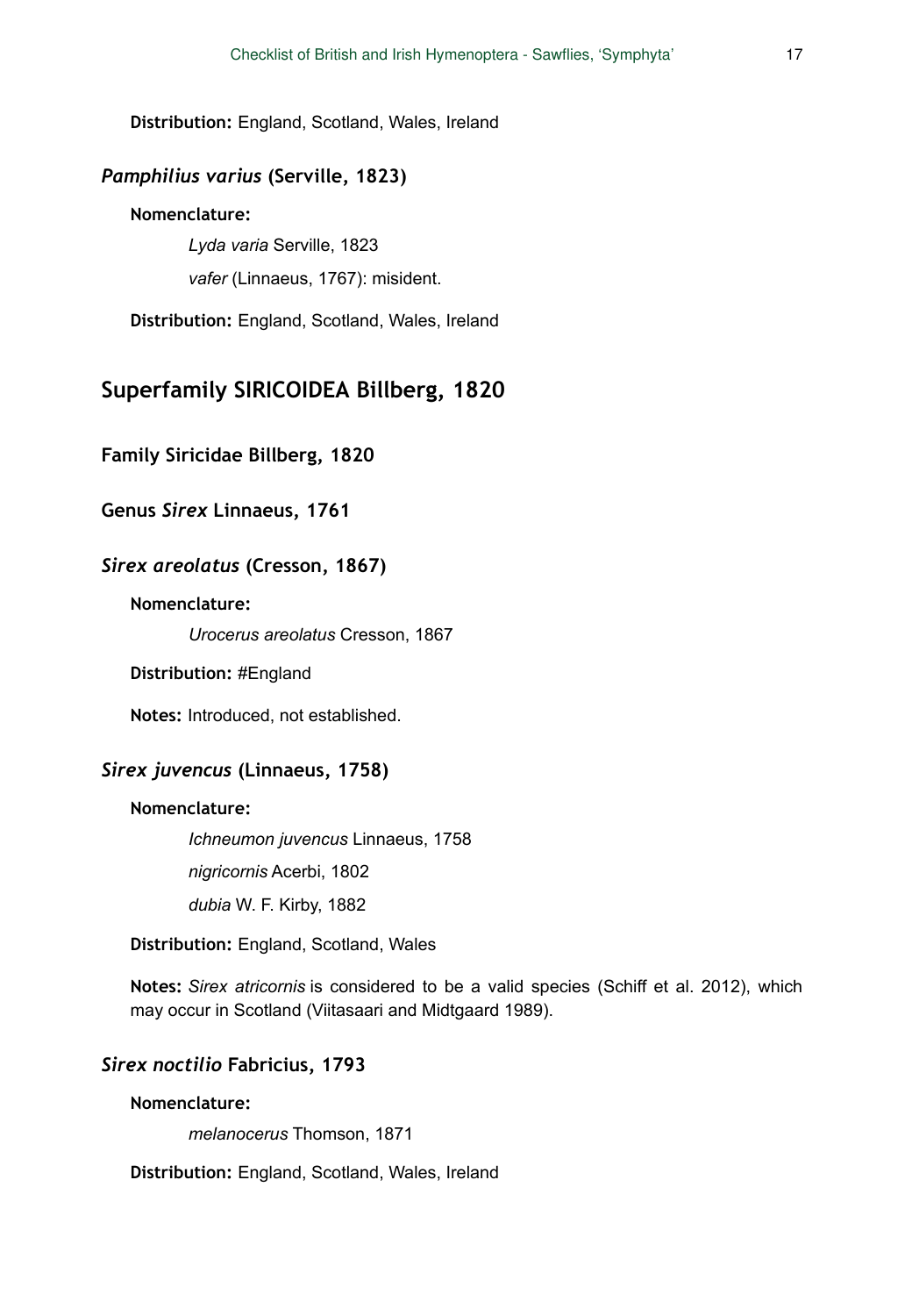# *Sirex torvus* **M. Harris, 1779**

### **Nomenclature:**

*duplex* Shuckard, 1837

*cyaneus* Fabricius, 1781: misident.

**Distribution:** England, Scotland, Wales, Ireland

**Notes:** A species of Central European origin, thought to be attached mainly to *Abies* spp. and not conspecific with the Nearctic *S. cyaneus* (Schiff et al. 2012).

# **Genus** *Tremex* **Jurine, 1807**

# **Nomenclature:**

*XYLOTERUS* Geoffroy, 1762

*XYLOECEMATIUM* Heyden, 1868

# *Tremex columba* **(Linnaeus, 1763)**

### **Nomenclature:**

*Sirex columba* Linnaeus, 1763

**Distribution:** #England, #Scotland

**Notes:** Introduced, not established.

# **Genus** *Urocerus* **Geoffroy, 1785**

# **Nomenclature:**

*UROCERUS* Geoffroy, 1762 *XANTHOSIREX* Semenov-Tian-Shanskij, 1921

# *Urocerus albicornis* **(Fabricius, 1781)**

### **Nomenclature:**

*Sirex albicornis* Fabricius, 1781

*stephensii* (W. F. Kirby, 1882, *Sirex*)

**Notes:** #Introduced, not established.

# *Urocerus augur* **(Klug, 1803)**

### **Nomenclature:**

*Sirex augur* Klug, 1803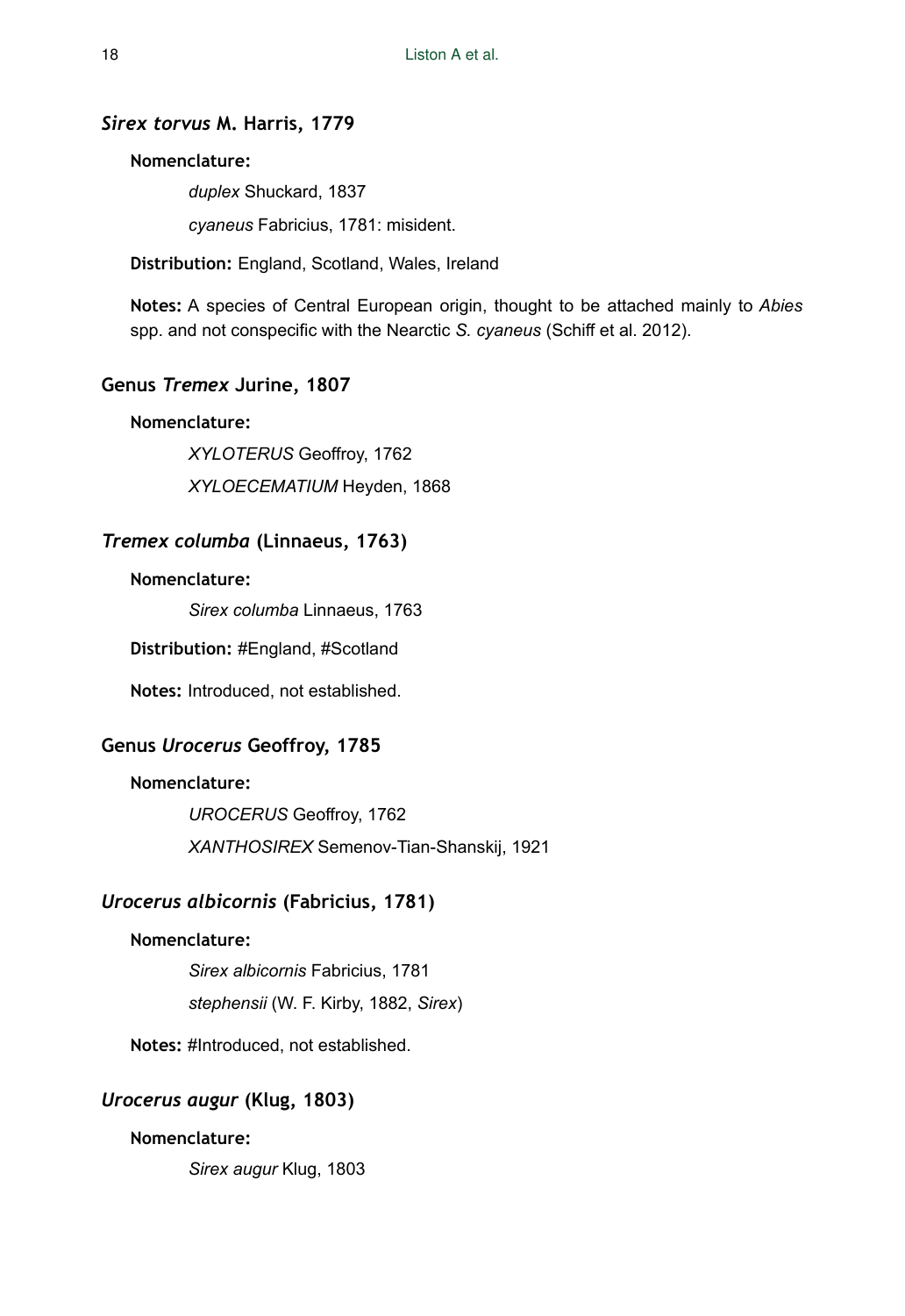*bimaculata* (Donovan, 1808, *Sirex*) *cedrorum* (Smith, 1860, *Sirex*) *fantoma* (Fabricius, 1781)

**Distribution:** England, Scotland, Ireland

**Notes:** Established in Ireland. *Urocerus augur*, *U. fantoma* and *U. tardigradus* have at times been recorded as introductions to the British Isles, but only *U. augur* is regarded as established (O'Connor et al. 1997). All were treated as valid species by Smith (1978), although *U. tardigradus* had for a long time been placed as a synonym of *U. fantoma*. Benson 1958 (ii, supplement to section a) added *U. tardigradus* to the British list with "*fantoma* Fabricius auctt. nec Fabricius" as its synonym and separated this in a key from "*U. fantoma fantoma* (= *augur augur* Klug)". The reasons for this treatment are not clear. No type specimens are known to exist for either *U. fantoma* or *U. tardigradus*, but Fabricius (1781) in his short original description of *Sirex fantoma* describes the legs as yellow, whereas *U. augur* has extensively black tibiae. European specimens previously identified as *U. tardigradus* have so far all proved to belong to *U. fantoma* (A. Taeger, pers. comm.). We revert here to treating *U. tardigradus* as a synonym of *U. fantoma*.

# *Urocerus californicus* **Norton, 1869**

**Notes:** #Introduced, not established.

# *Urocerus fantoma* **(Fabricius, 1781)**

# **Nomenclature:**

*Sirex fantoma* Fabricius, 1781 *tardigradus* (Cederhjelm, 1798, *Sirex*)

**Notes:** #Introduced, not established.

### *Urocerus flavicornis* **(Fabricius, 1781)**

### **Nomenclature:**

*Sphex flavicornis* Fabricius, 1781

*bizonatus* (Stephens, 1835, *Sirex*)

#### **Distribution:** #England

**Notes:** *Sirex bizonatus*, collected 'near London', is a synonym of the Nearctic *U. flavicornis* (Schiff et al. 2012). Presumably an introduction, not known to be established in the British Isles.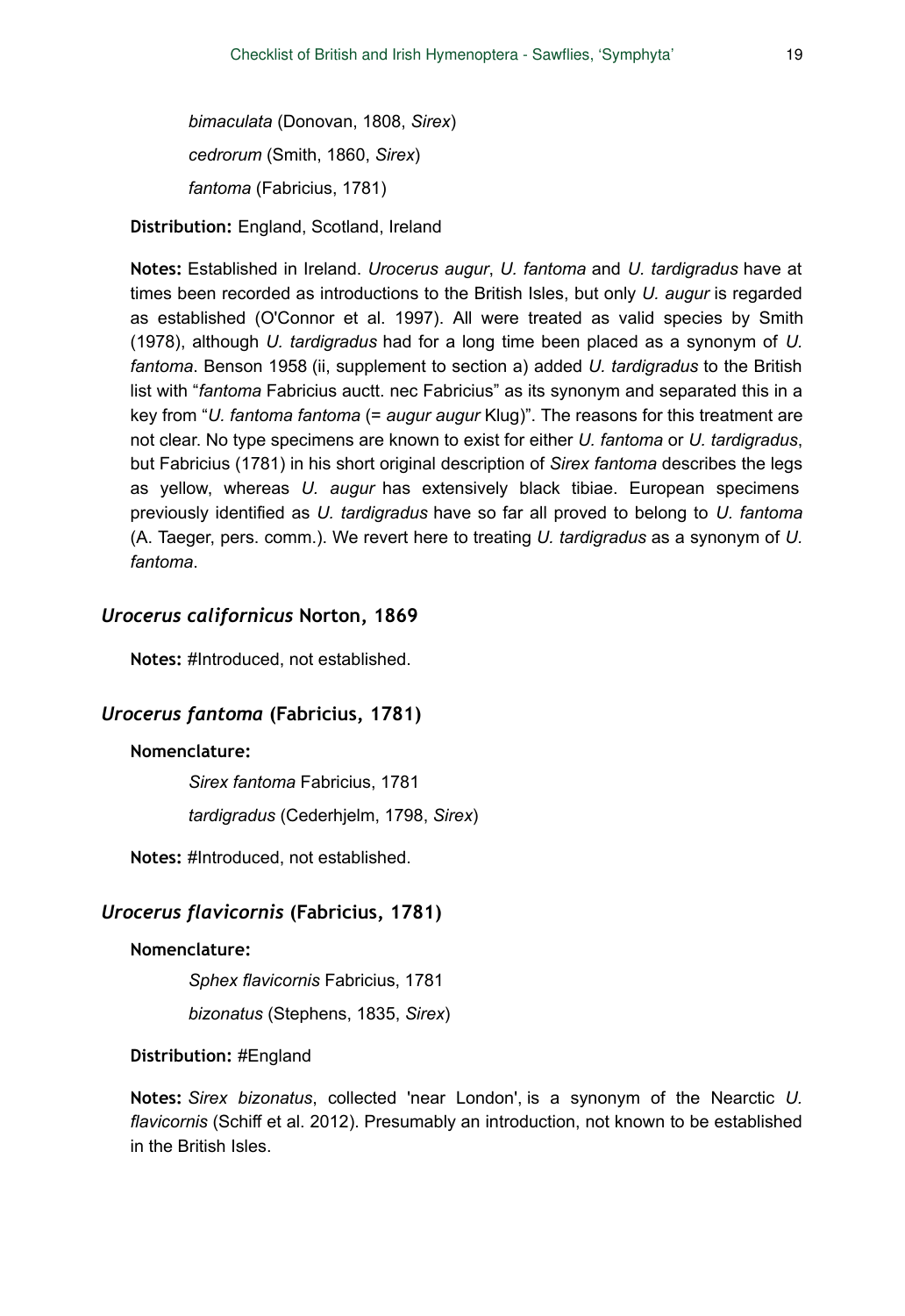# *Urocerus gigas* **(Linnaeus, 1758)**

### **Nomenclature:**

*Ichneumon gigas* Linnaeus, 1758 *bizonatus* (Stephens, 1835, *Sirex*) *taiganus* Benson, 1943

**Distribution:** England, Scotland, Wales, Ireland

**Genus** *Xeris* **Costa, 1894** 

### *Xeris spectrum* **(Linnaeus, 1758)**

# **Nomenclature:**

*Ichneumon spectrum* Linnaeus, 1758

**Distribution:** England, Wales, Ireland

# **Superfamily TENTHREDINOIDEA Latreille, 1803**

# **Family Argidae Konow, 1890**

# **Subfamily Arginae Konow, 1890**

# **Genus** *Arge* **Schrank, 1802**

# **Nomenclature:**

*CRYPTUS* Jurine, 1801 suppressed *HYLOTOMA* Latreille, 1802

# *Arge berberidis* **Schrank, 1802**

**Distribution:** England, Wales

**Notes:** Added by Halstead (2004).

# *Arge ciliaris* **(Linnaeus, 1767)**

### **Nomenclature:**

*Tenthredo ciliaris* Linnaeus, 1767 *coerulea* (Klug, 1814, *Hylotoma*) *corusca* (Zaddach, 1859, *Hylotoma*)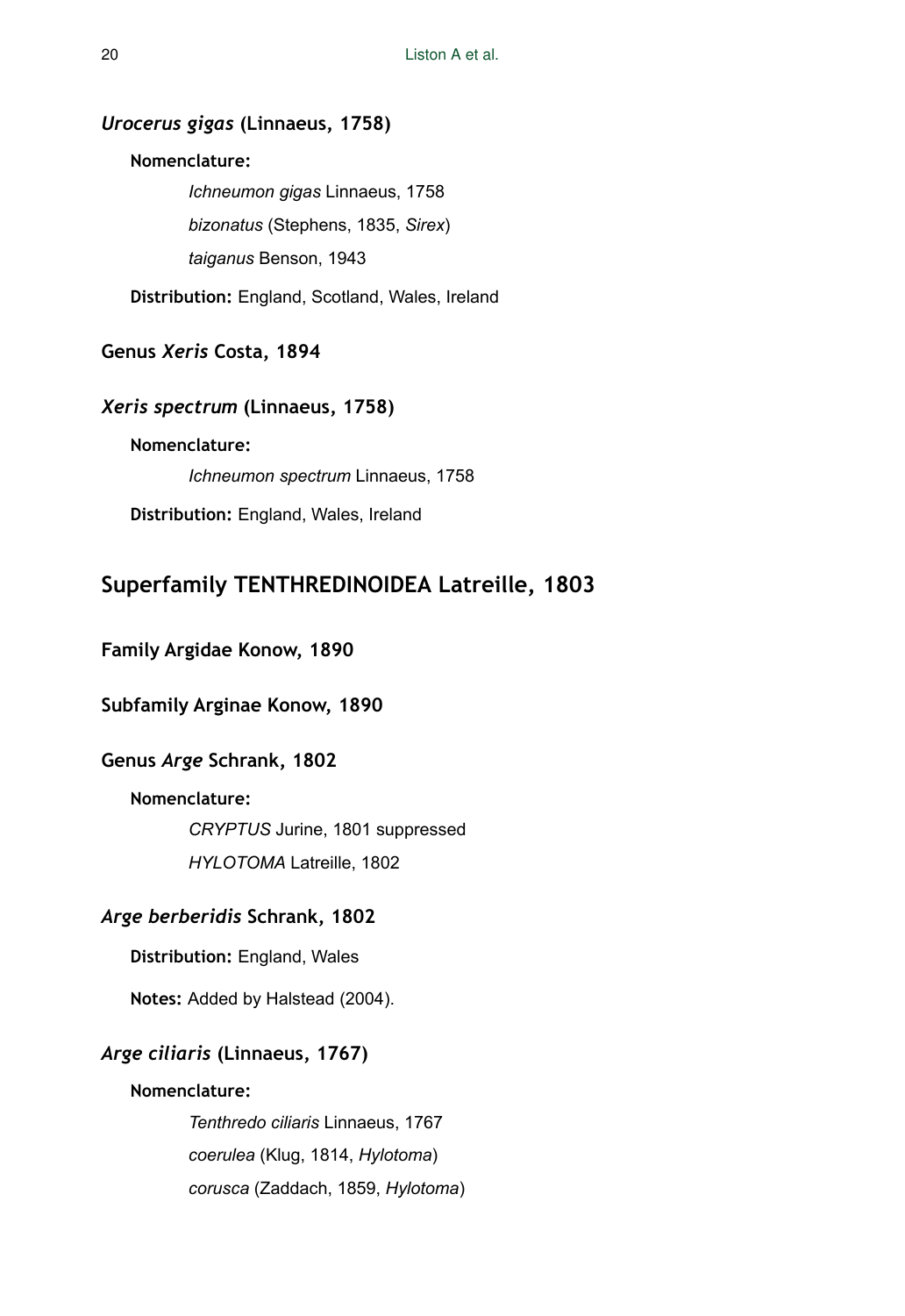**Distribution:** England, Scotland, Ireland

# *Arge cyanocrocea* **(Forster, 1771)**

### **Nomenclature:**

*Tenthredo cyanocrocea* Forster, 1771 *coerulescens* (Fabricius, 1775, *Tenthredo*) *coerulea* (Latreille, 1805, *Hylotoma*)

**Distribution:** England, Scotland, Wales, Ireland

# *Arge enodis* **(Linnaeus, 1767)**

# **Nomenclature:**

*Tenthredo enodis* Linnaeus, 1767 *coeruleipennis* (Retzius, 1783, *Tenthredo*)

**Distribution:** England

# *Arge expansa* **(Klug, 1834)**

### **Nomenclature:**

*Hylotoma expansa* Klug, 1834 *clavicornis* (Fabricius, 1781): misident.

**Distribution:** Scotland, Ireland

# *Arge fuscipes* **(Fallén, 1808)**

### **Nomenclature:**

*Hylotoma fuscipes* Fallén, 1808 *clavicornis* (Fabricius, 1781): misident. *violacea* (Klug, 1814, *Hylotoma*) *atrocoerulea* (Serville, 1823, *Hylotoma*) *fuscinervis* Lindqvist, 1974

**Distribution:** England, Scotland, Wales, Ireland

### *Arge gracilicornis* **(Klug, 1814)**

### **Nomenclature:**

*Hylotoma gracilicornis* Klug, 1814 *coerulescens* (Geoffroy, 1785, *Tenthredo*) preocc.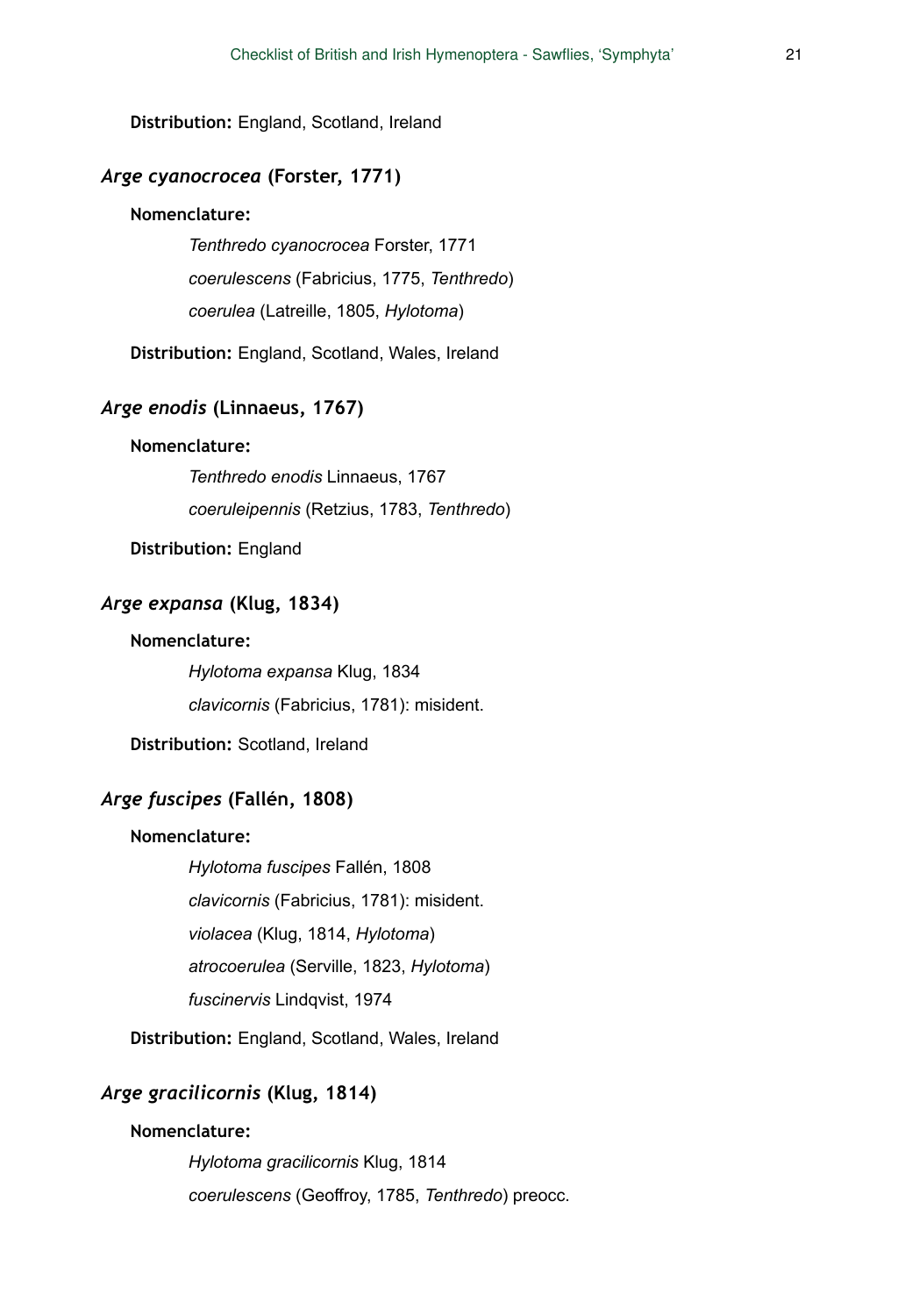*incolorata* (Christ, 1791, *Tenthredo*) nom. ob. *pilicornis* (Leach, 1817, *Hylotoma*) *cyanella* (Klug, 1834, *Hylotoma*) *crassa* (Konow, 1884, *Hylotoma*)

**Distribution:** England, Scotland, Wales, Ireland

# *Arge melanochra* **(Gmelin, 1790)**

### **Nomenclature:**

*Tenthredo melanochra* Gmelin, 1790 *femoralis* (Klug, 1814, *Hylotoma*) *dimidiata* (Serville, 1823, *Hylotoma*) preocc. *nigritarsis* (Klug, 1834, *Hylotoma*) *bicolor* (Gimmerthal, 1846, *Hylotoma*) *fuliginata* Konow, 1907 *melanochroa*: misspelling

**Distribution:** England

# *Arge metallica* **(Klug, 1834)**

# **Nomenclature:**

*Hylotoma metallica* Klug, 1834

**Distribution:** Ireland

# *Arge nigripes* **(Retzius, 1783)**

# **Nomenclature:**

*Tenthredo nigripes* Retzius, 1783 *enodis* (Linnaeus, 1767): misident.

*anglica* (Leach, 1817, *Hylotoma*)

**Distribution:** England, Scotland, Wales

# *Arge ochropus* **(Gmelin, 1790)**

# **Nomenclature:**

*Tenthredo ochropus* Gmelin, 1790 *rosincola* Schrank, 1802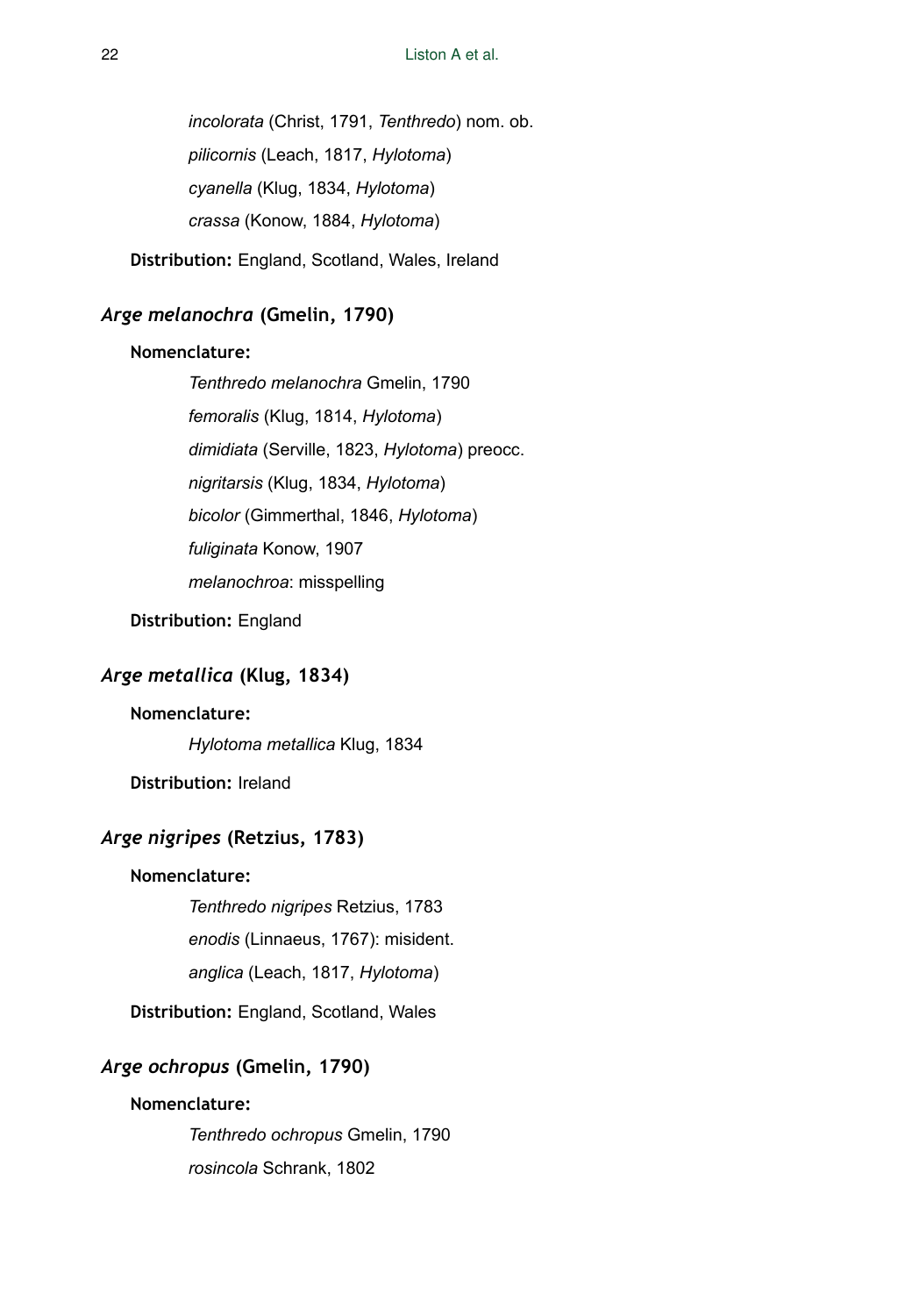*rosarum* (Klug, 1814, *Hylotoma*) *rosae* (Linnaeus, 1758): misident. *ochropa*: misspelling

**Distribution:** England

# *Arge pagana* **(Panzer, 1797)**

### **Nomenclature:**

*Tenthredo pagana* Panzer, 1797 ?*stephensii* (Leach, 1817, *Hylotoma*)

**Distribution:** England, Wales

**Notes:** *Arge stephensii* differs very markedly, in the extreme development of pale body markings, from all known W. Palaearctic populations of *A. pagana*. Traditionally, *A. stephensii* has been regarded as an endemic British subspecies of *A. pagana*. Further studies [here a DNA analysis might offer good clues] are definitely required. The possibility cannot be excluded that *A. stephensii* is a separate species originally introduced from the E. Palaearctic or Oriental Regions, where *Arge* is both extremely species-rich and poorly investigated.

# *Arge rustica* **(Linnaeus, 1758)**

# **Nomenclature:**

*Tenthredo rustica* Linnaeus, 1758 *atrata* (Forster, 1771, *Tenthredo*) *segmentaria* (Panzer, 1803, *Cryptus*) *klugii* (Leach, 1817, *Hylotoma*) *leachii* (Stephens, 1835, *Hylotoma*)

**Distribution:** England

# *Arge ustulata* **(Linnaeus, 1758)**

### **Nomenclature:**

*Tenthredo ustulata* Linnaeus, 1758

**Distribution:** England, Scotland, Wales, Ireland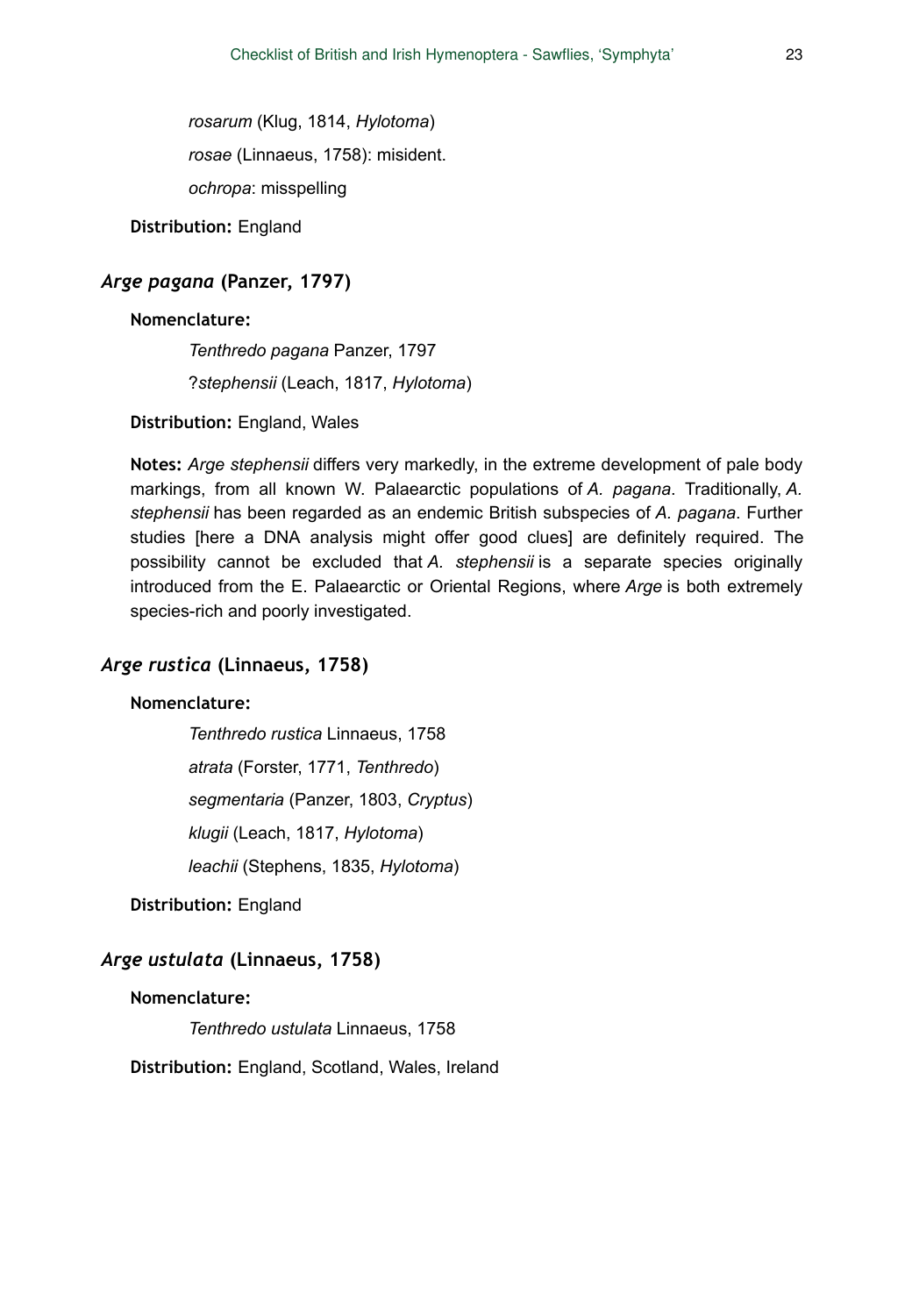# **Subfamily Sterictiphorinae Rohwer, 1911**

### **Genus** *Aprosthema* **Konow, 1899**

# **Nomenclature:**

*COPIDOCEROS* Forsius, 1921

# *Aprosthema fusicorne* **(Thomson, 1871)**

### **Nomenclature:**

*Schizocera fusicornis* Thomson, 1871

**Distribution:** England

**Notes:** Added by Vikberg (2004).

# *Aprosthema melanurum* **(Klug, 1814)**

### **Nomenclature:**

*friesei* (Konow, 1895, *Schizocera*) *alfkeni* (Konow, 1895, *Schizocera*) *melanura*: misspelling

# **Distribution:** England

# *Aprosthema tardum* **(Klug, 1814)**

### **Nomenclature:**

*Hylotoma tarda* Klug, 1814

### **Distribution:** England

**Notes:** Added by Vikberg (2004).

# **Genus** *Sterictiphora* **Billberg, 1820**

### **Nomenclature:**

*SCHIZOCERUS* Berthold, 1827 *SCHIZOCERA* Lepeletier & Serville, 1828 *CYPHONA* Dahlbom, 1835 *SCHIZOCEROS* Konow, 1899 *STERICTOPHORA* Benson, 1951: misspelling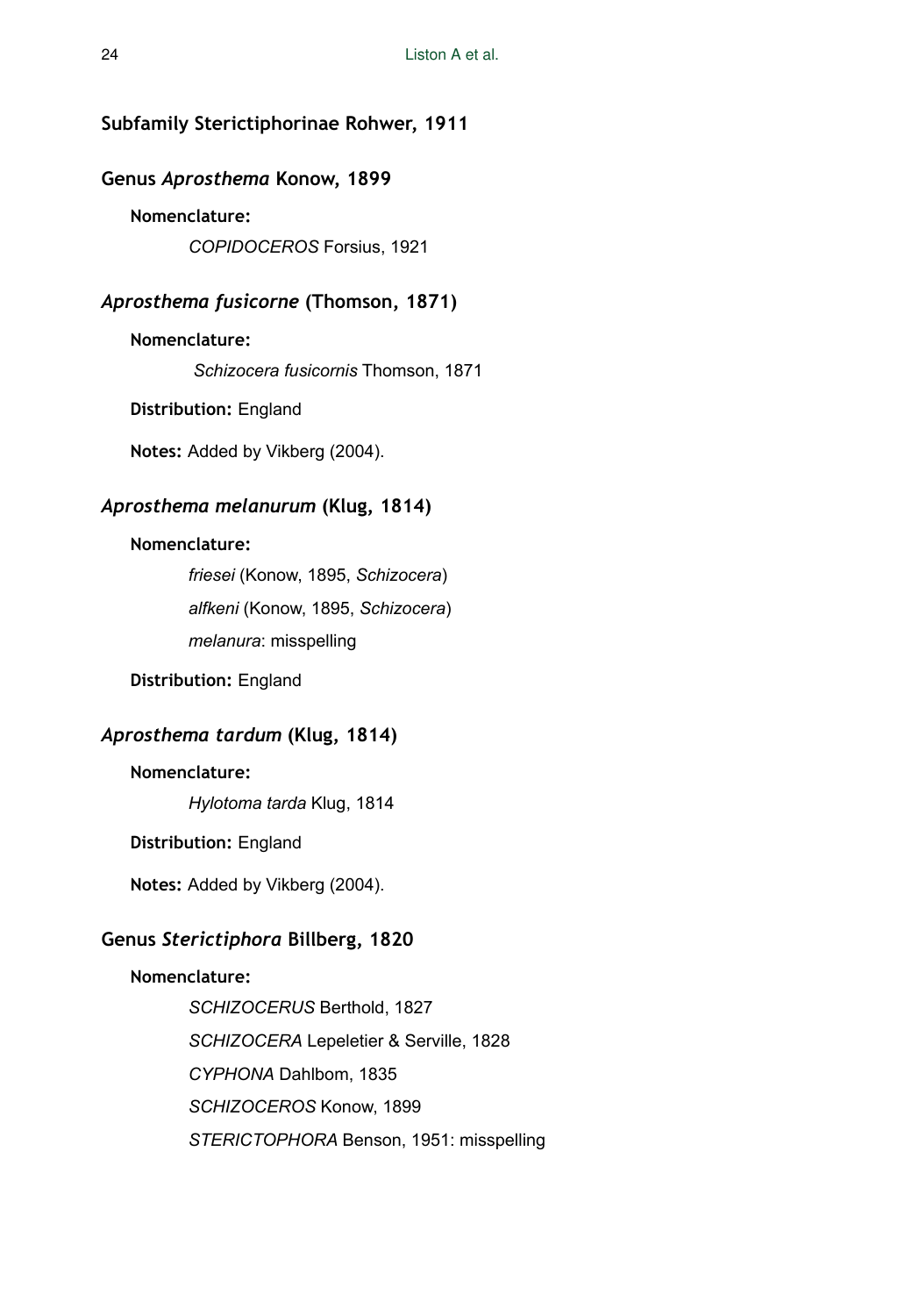### *Sterictiphora angelicae* **(Panzer, 1799)**

### **Nomenclature:**

*villersii* (Leach, 1817, *Cryptus*) *melanocephala* (Fabricius, 1798): misident. *furcata* (Villers, 1789): misident.

**Distribution:** England, Wales

# *Sterictiphora geminata* **(Gmelin, 1790)**

#### **Nomenclature:**

*Tenthredo geminata* Gmelin, 1790 *pallipes* (Leach, 1817, *Cryptus*)

**Distribution:** England, Scotland, Wales, Ireland

# **Family Blasticotomidae Thomson, 1871**

### **Genus** *Blasticotoma* **Klug, 1834**

# *Blasticotoma filiceti* **Klug, 1834**

**Distribution:** England, Wales, Ireland

### **Family Cimbicidae Curtis, 1825**

#### **Subfamily Abiinae Benson, 1951**

**Notes:** Benson (1951) treated *Abia* and *Zaraea* as belonging to two different tribes. The differences between these certainly do not warrant this (Lorenz and Kraus 1957, Taeger 1998).

# **Genus** *Abia* **Leach, 1817**

### **Nomenclature:**

*ZARAEA* Leach, 1817 *AENOABIA* Kangas, 1946 *AUROABIA* Kangas, 1946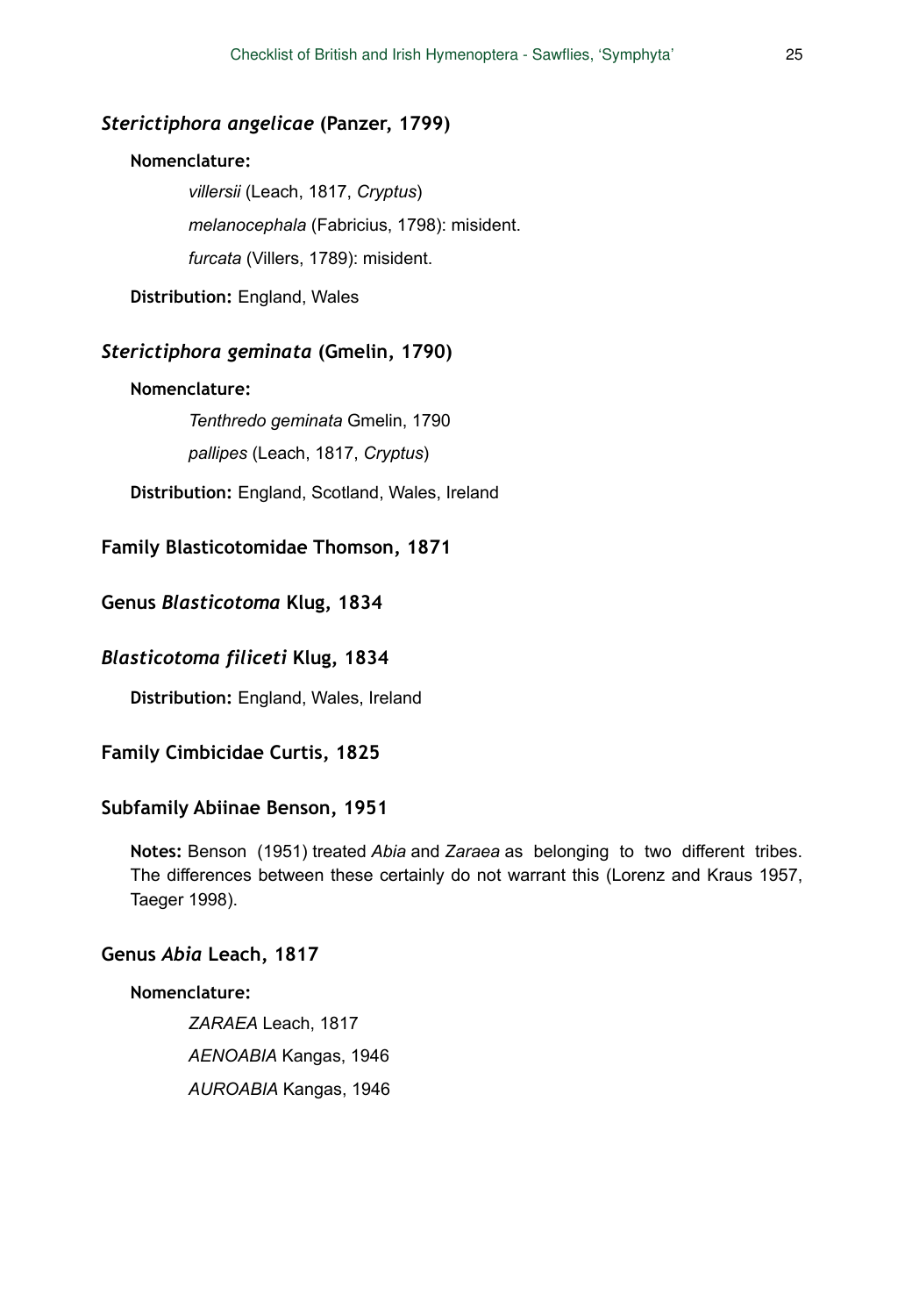### *Abia aenea* **(Klug, 1820)**

# **Nomenclature:**

*bifida* (Thomson, 1871, *Abia*) *bigens* (Kangas, 1946, *Abia*) *lonicerae* (Linnaeus, 1758): Enslin, 1917 misident.

**Distribution:** England

### *Abia candens* **Konow, 1887**

**Distribution:** England, Scotland, Wales, Ireland

# *Abia fasciata* **(Linnaeus, 1758)**

### **Nomenclature:**

*Tenthredo fasciata* Linnaeus, 1758

**Distribution:** England, Scotland, Wales, Ireland

# *Abia lonicerae* **(Linnaeus, 1758)**

### **Nomenclature:**

*nigricornis* Leach, 1817

**Distribution:** England, Wales, Ireland

# *Abia sericea* **(Linnaeus, 1767)**

**Nomenclature:** 

*Tenthredo sericea* Linnaeus, 1767

**Distribution:** England, Scotland, Wales, Ireland

# **Subfamily Cimbicinae Curtis, 1825**

# **Tribe Cimbicini Curtis, 1825**

### **Genus** *Cimbex* **Olivier, 1790**

### **Nomenclature:**

*CRABRO* Geoffroy, 1762 suppressed *CLAVELLARIUS* Olivier, 1789 suppressed *CLAVELLARIA* Lamarck, 1801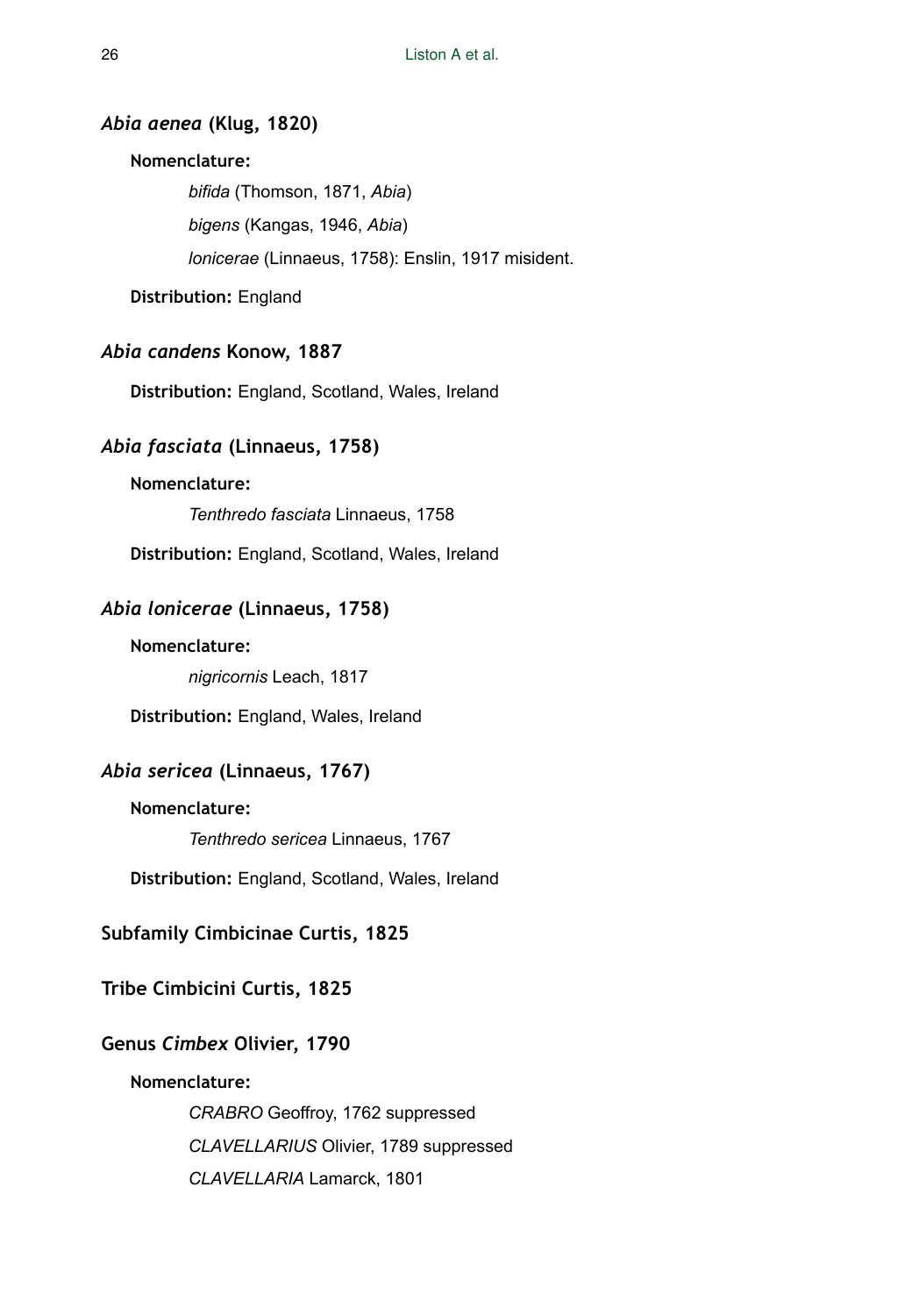*PALAEOCIMBEX* Semenov Tian-Shanskij, 1935 *ALLOCIMBEX* Zirngiebl, 1953

#### *Cimbex connatus* **(Schrank, 1776)**

# **Nomenclature:**

*Tenthredo connata* Schrank, 1776

**Distribution:** England, Wales, Ireland

# *Cimbex femoratus* **(Linnaeus, 1758)**

### **Nomenclature:**

*Tenthredo femorata* Linnaeus, 1758 *europaea* Leach, 1817 *sylvarum* (Fabricius, 1793, *Tenthredo*) *varians* Leach, 1817

**Distribution:** England, Scotland, Wales, Ireland

### *Cimbex luteus* **(Linnaeus, 1758)**

### **Nomenclature:**

*Tenthredo lutea* Linnaeus, 1758 *griffinii* Leach, 1817 *annulata* (Geoffroy, 1785): Leach, 1817 misident.

**Distribution:** England, Scotland, Wales

# *Cimbex quadrimaculatus* **(Müller, 1766)**

### **Nomenclature:**

*Tenthredo quadrimaculata* Müller, 1766

*humeralis* (Geoffroy, 1785, *Crabro*)

*axillaris* (Panzer, 1801, *Tenthredo*)

#### **Distribution:** ✝England

**Notes:** Extinct in Britain; presence in British Isles based on one female (NHM) said to have been collected near Salisbury (Leach 1817, Stephens 1835).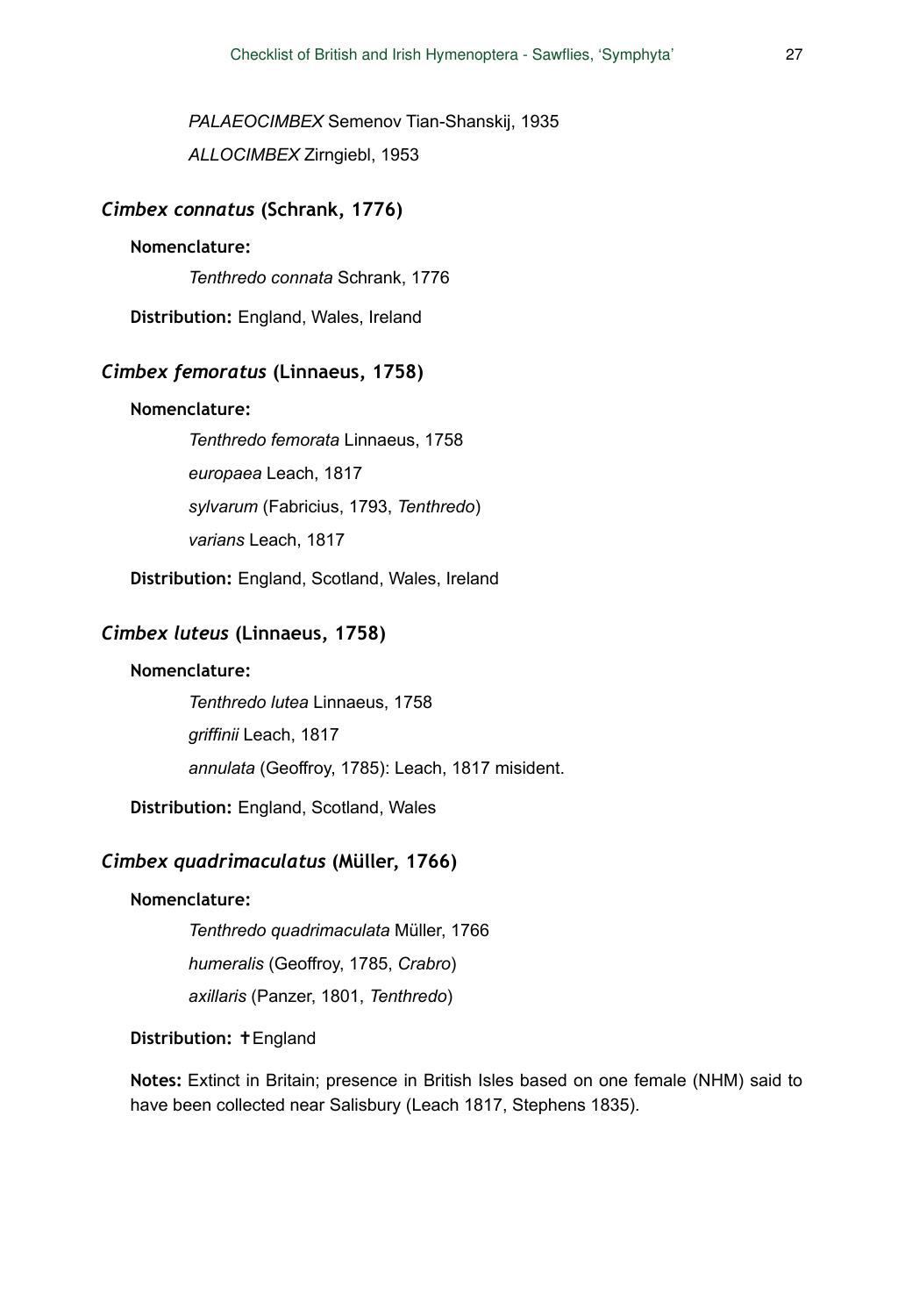# **Tribe Trichiosomini Benson, 1951**

# **Genus** *Pseudoclavellaria* **Schulz, 1906**

# **Nomenclature:**

*CLAVELLARIA* Lamarck, 1801: misident.

# *Pseudoclavellaria amerinae* **(Linnaeus, 1758)**

### **Nomenclature:**

*Tenthredo amerinae* Linnaeus, 1758

*marginata* (Linnaeus, 1767, *Tenthredo*)

**Distribution:** ✝England

**Notes:** Extinct in Britain; reported as having been collected near Windsor (Leach 1817, Stephens 1835).

# **Genus** *Trichiosoma* **Leach, 1817**

### **Nomenclature:**

*ASITRICHIOSOMA* Malaise, 1937

**Notes:** Taxonomy follows Viitasaari (1985), Viitasaari (1989).

# *Trichiosoma laterale* **Leach, 1817**

### **Nomenclature:**

?*marginale* Leach, 1817 *latreillei* Leach, 1817

**Distribution:** England, Scotland, Ireland

# *Trichiosoma lucorum* **(Linnaeus, 1758)**

### **Nomenclature:**

*Tenthredo lucorum* Linnaeus, 1758

**Distribution:** England, Scotland, Wales, Ireland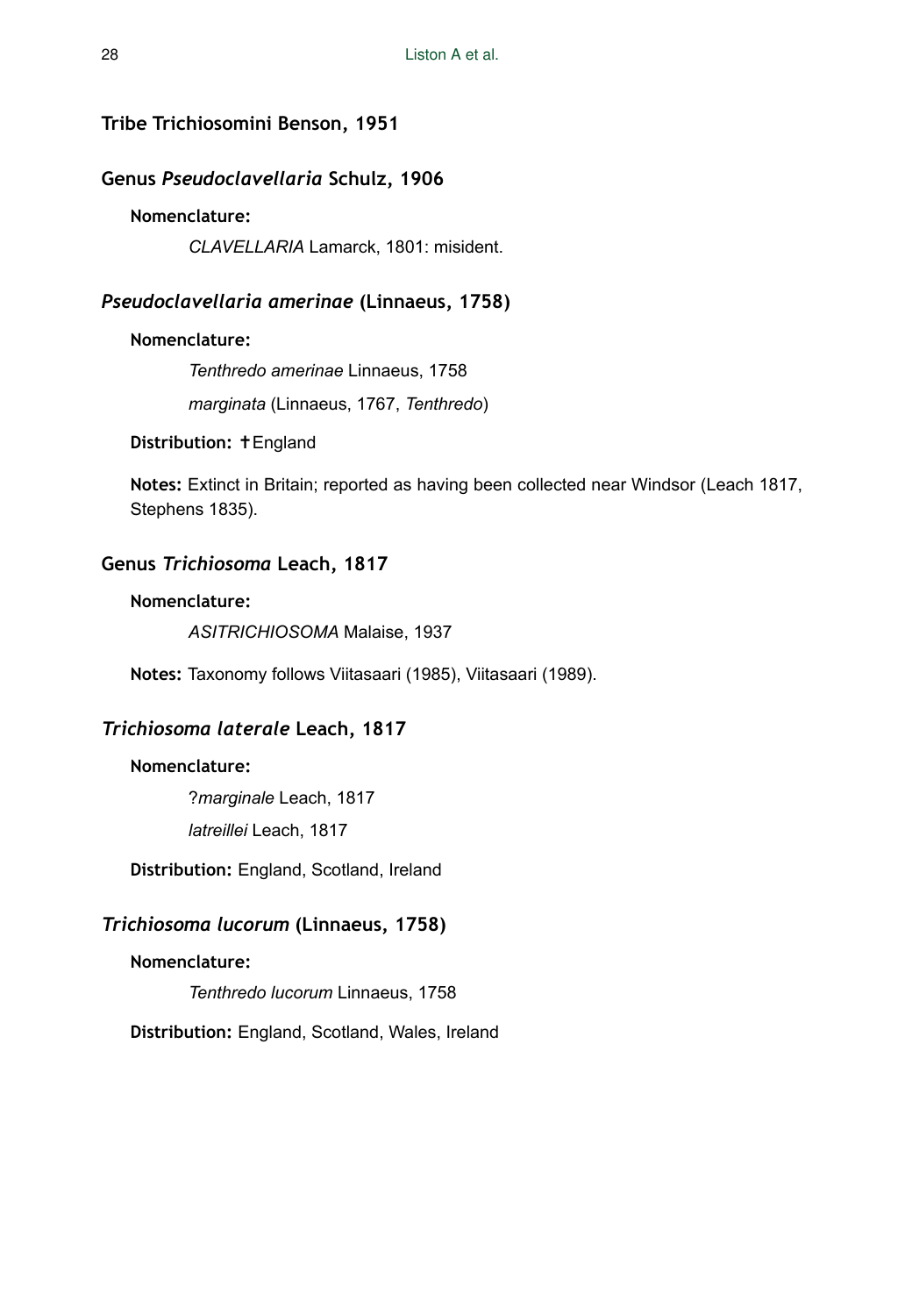# *Trichiosoma pusillum* **Stephens, 1835**

### **Nomenclature:**

*nigripes* Gussakovskij, 1947

**Distribution:** England

# *Trichiosoma scalesii* **Leach, 1817**

### **Nomenclature:**

*unidentatum* Leach, 1817 *silvaticum* Leach, 1817 *biverrucatum* Stephens, 1835 *betuleti* (Klug, 1834): Cameron, 1875 misident.

**Distribution:** England, Scotland

# *Trichiosoma sorbi* **Hartig, 1840**

### **Nomenclature:**

*scalesii* Leach, 1817: Cameron, 1885 misident.

**Distribution:** England, Scotland, Wales, Ireland

# *Trichiosoma tibiale* **Stephens, 1835**

# **Nomenclature:**

*crataegi* (Zaddach, 1863, *Cimbex*)

**Distribution:** England, Scotland, Wales, Ireland

# *Trichiosoma vitellina* **(Linnaeus, 1760)**

# **Nomenclature:**

*Tenthredo vitellina* Linnaeus, 1760

*boreale* Gussakovskij, 1947

*vitellinae*: misspelling

**Distribution:** England, Scotland, Ireland

# **Subfamily Corynidinae Benson, 1938**

### **Nomenclature:**

CORYNINAE preocc.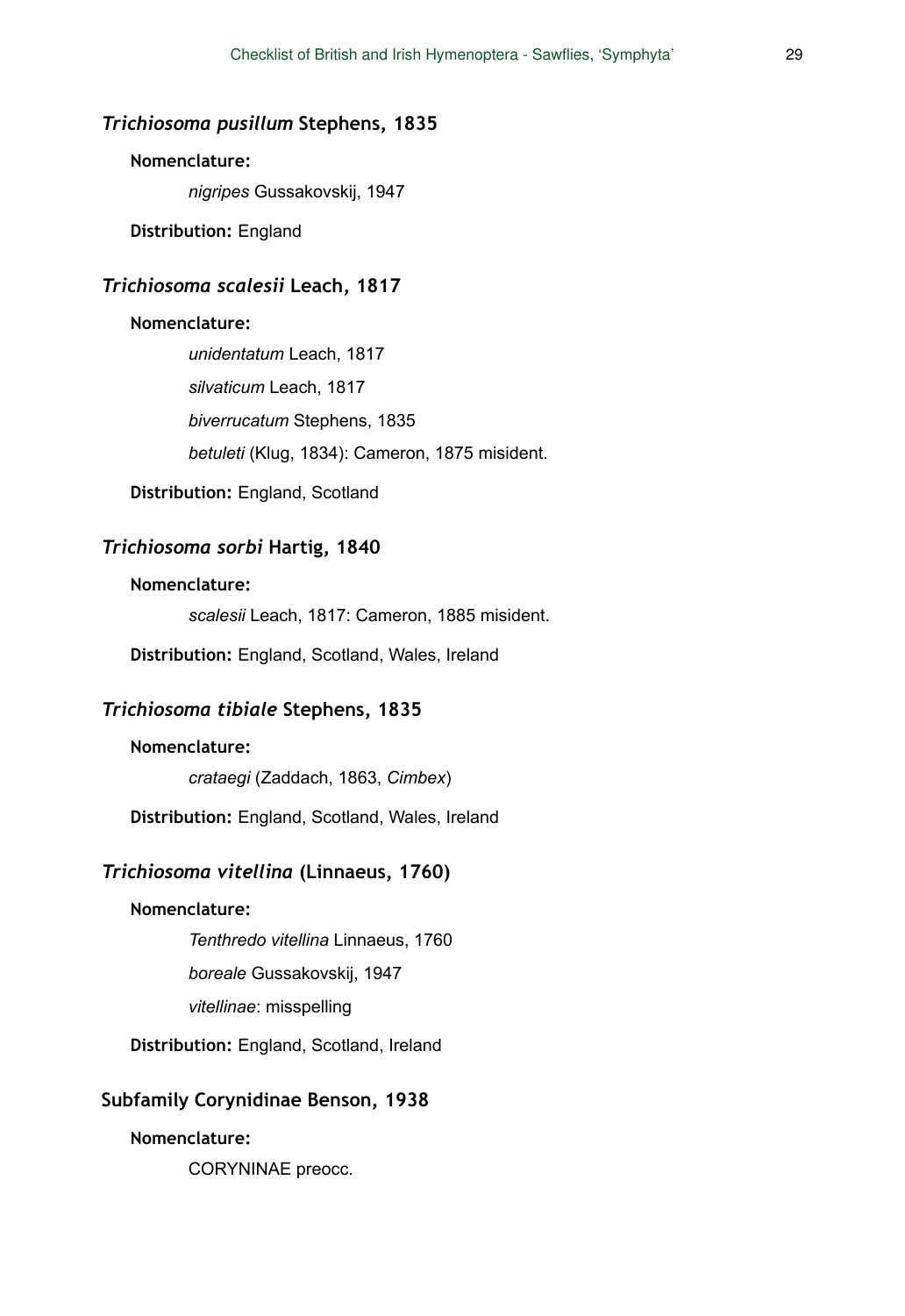# **Genus** *Corynis* **Thunberg, 1789**

### **Nomenclature:**

*AMASIS* Leach, 1817

# *Corynis crassicornis* **(Rossi, 1790)**

# **Nomenclature:**

*Tenthredo crassicornis* Rossi, 1790 *laeta* (Fabricius, 1798, *Tenthredo*)

**Distribution:** ?England

**Notes:** Said to have been collected near Bristol (Leach 1817, Stephens 1835).

# *Corynis obscura* **(Fabricius, 1775)**

# **Nomenclature:**

*Tenthredo obscura* Fabricius, 1775

**Distribution:** ?England

**Notes:** Said to have been collected in Lincolnshire (Leach 1817, Stephens 1835).

# **Family Diprionidae Rohwer, 1910**

# **Subfamily Diprioninae Rohwer, 1910**

# **Genus** *Diprion* **Schrank, 1802**

# **Nomenclature:**

*PTERONUS* Jurine, 1801 suppressed

*LOPHYRUS* Latreille, 1802 suppressed

# *Diprion pini* **(Linnaeus, 1758)**

### **Nomenclature:**

*Tenthredo pini* Linnaeus, 1758

**Distribution:** England, Scotland, Wales, Ireland

# *Diprion similis* **(Hartig, 1836)**

# **Nomenclature:**

*Lophyrus similis* Hartig, 1836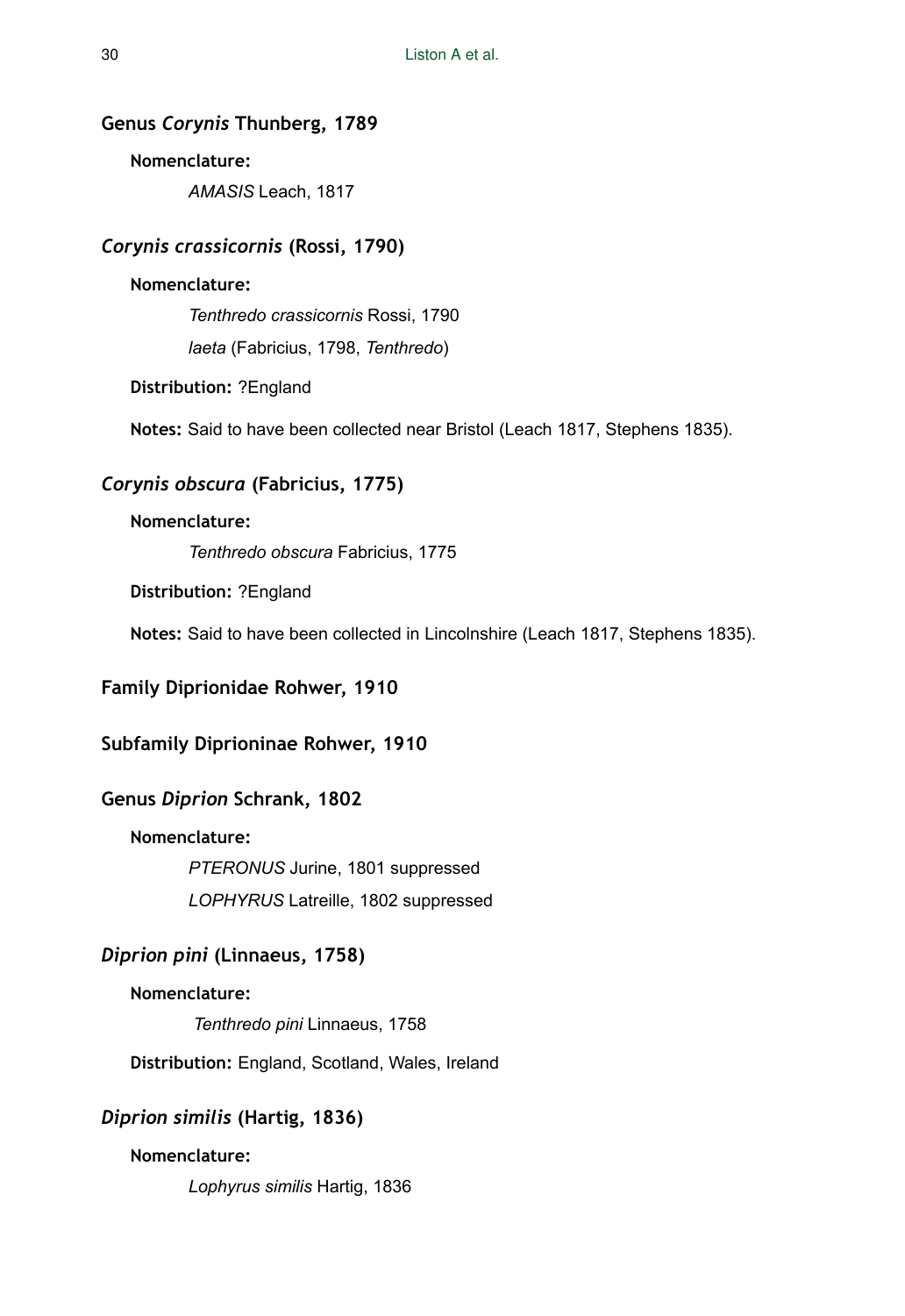*eremita* (Thomson, 1871, *Lophyrus*)

**Distribution:** England, Scotland, Wales

# **Genus** *Gilpinia* **Benson, 1939**

# *Gilpinia frutetorum* **(Fabricius, 1793)**

### **Nomenclature:**

*Tenthredo frutetorum* Fabricius, 1793 *thomsoni* (Konow, 1884, *Lophyrus*) *Lophyrus variegatus* Hartig, 1834: Cameron, 1890 misident.

**Distribution:** Scotland

# *Gilpinia hercyniae* **(Hartig, 1837)**

# **Nomenclature:**

*Lophyrus hercyniae* Hartig, 1837

*polytoma* (Hartig, 1834): misident.

**Distribution:** England, Wales

# *Gilpinia pallida* **(Klug, 1812)**

### **Nomenclature:**

*Lophyrus pallidus* Klug, 1812 *Lophyrus virens* (Klug, 1812): Cameron, 1885 misident. *Lophyrus dorsatus* (Fabricius, 1781): Cameron, 1890 misident.

**Distribution:** England, Scotland

# *Gilpinia virens* **(Klug, 1812)**

### **Nomenclature:**

*Lophyrus virens* Klug, 1812

**Distribution:** England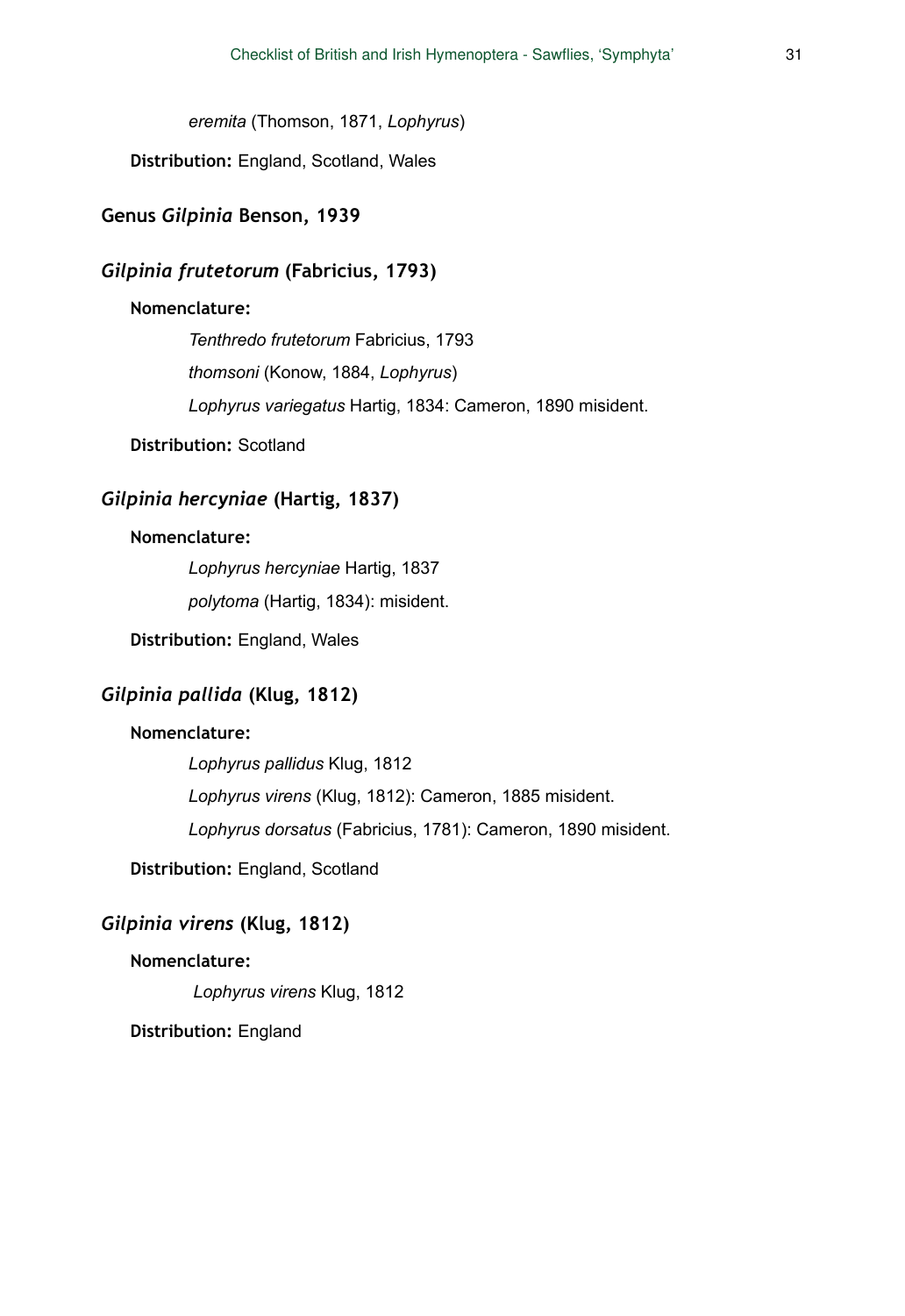# **Genus** *Microdiprion* **Enslin, 1917**

# *Microdiprion pallipes* **(Fallén, 1808)**

# **Nomenclature:**

*Hylotoma pallipes* Fallén, 1808

**Distribution:** England, Scotland, Wales

**Genus** *Neodiprion* **Rohwer, 1918** 

# *Neodiprion sertifer* **(Geoffroy, 1785)**

# **Nomenclature:**

*Tenthredo sertifera* Geoffroy, 1785 *rufa* (Retzius, 1783): Latreille, 1807 misident.

**Distribution:** England, Scotland, Wales, Ireland

# **Subfamily Monocteninae Benson, 1945**

**Genus** *Monoctenus* **Dahlbom, 1835** 

# *Monoctenus juniperi* **(Linnaeus, 1758)**

**Nomenclature:** 

*Tenthredo juniperi* Linnaeus, 1758

**Distribution:** Scotland, Ireland

# **Family Heptamelidae Benson, 1938**

**Notes:** Previously treated as a tribe of Selandriinae, raised to family rank by Malm and Nyman (2014) as the inclusion of *Heptamelus* and *Pseudoheptamelus* in the Tenthredinidae rendered the latter paraphyletic with respect to Cimbicidae and Diprionidae.

# *Heptamelus dahlbomi* **(Thomson, 1870)**

### **Nomenclature:**

*Caenoneura dahlbomi* Thomson, 1870

*ochroleucus*: misident.

**Distribution:** England, Scotland, Ireland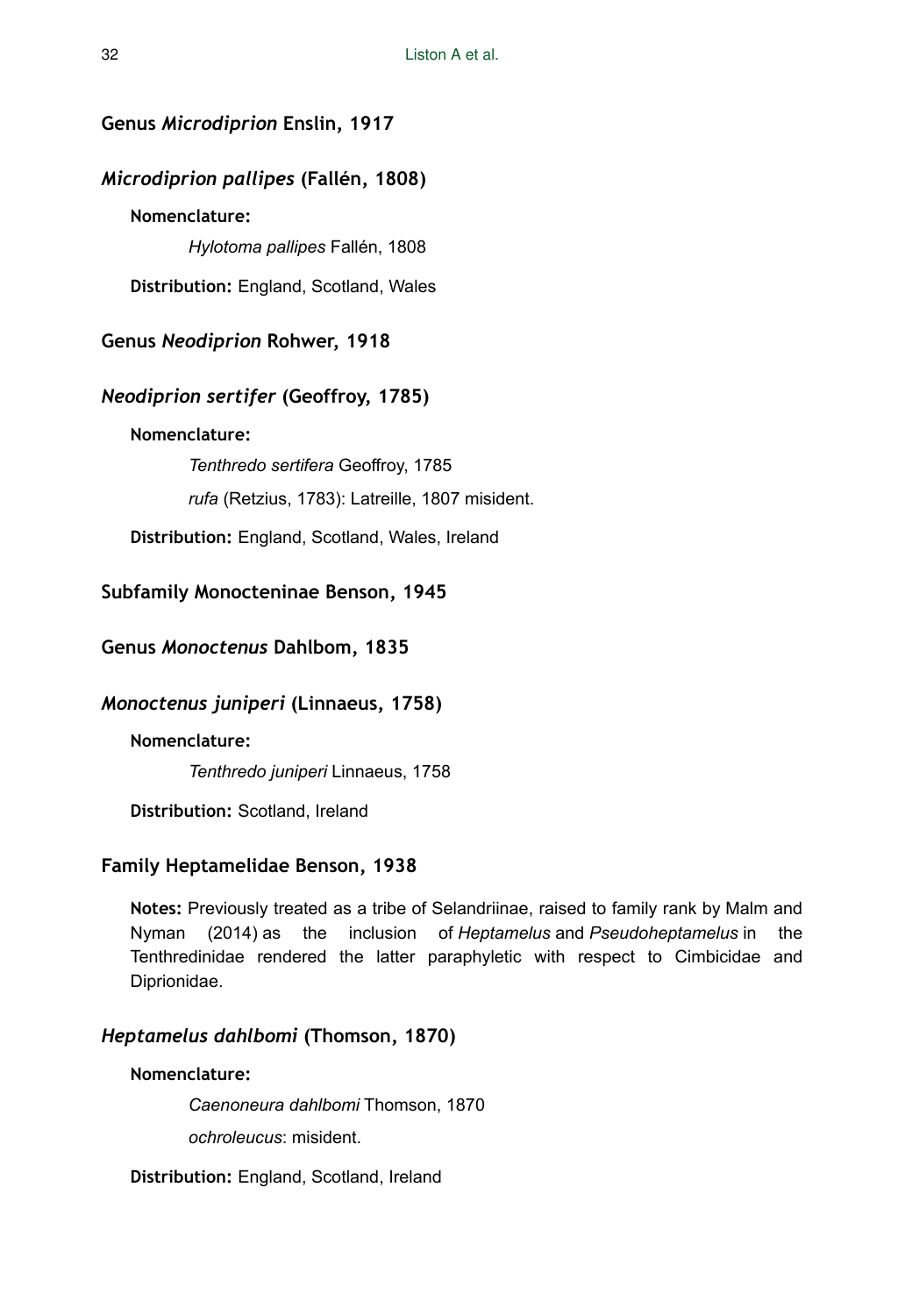**Notes:** Added by Vikberg and Liston (2009).

# *Heptamelus ochroleucus* **(Stephens, 1835)**

#### **Nomenclature:**

*Melicerta ochroleucus* Stephens, 1835

**Distribution:** England, Scotland, Wales, Ireland

### **Family Tenthredinidae Latreille, 1802**

**Notes:** Unplaced species of Tenthredinidae:

*Selandria ornata* Newman, 1838

#### **Subfamily Allantinae Rohwer, 1911**

**Tribe Allantini Rohwer, 1911** 

#### **Genus** *Allantus* **Panzer, 1801**

#### **Nomenclature:**

*EMPHYTUS* Klug, 1815

**Notes:** According to Stephens (1835) (p.90), who gives a recognisable description of *A. didymus* (Klug, 1818), this species was "..rare: taken at Birch wood in June." It is not included in the list of British species because no authenticated material has been located. A specimen without locality data in the Stephens Collection (NHM) is *A. melanarius* (det. G. Knight).

# *Allantus basalis* **(Klug, 1818)**

#### **Nomenclature:**

*Tenthredo basalis* Klug, 1818

?*basalis* ssp. *caledonicus* (Benson, 1945, *Emphytus*)

**Distribution:** England, Scotland

**Notes:** *Allantus basalis caledonicus* may represent a separate species (Blank and Taeger 1998) from Scottish specimens recorded as *A. basalis* ssp. *basalis* by Liston (1985) and similar specimens from northern England.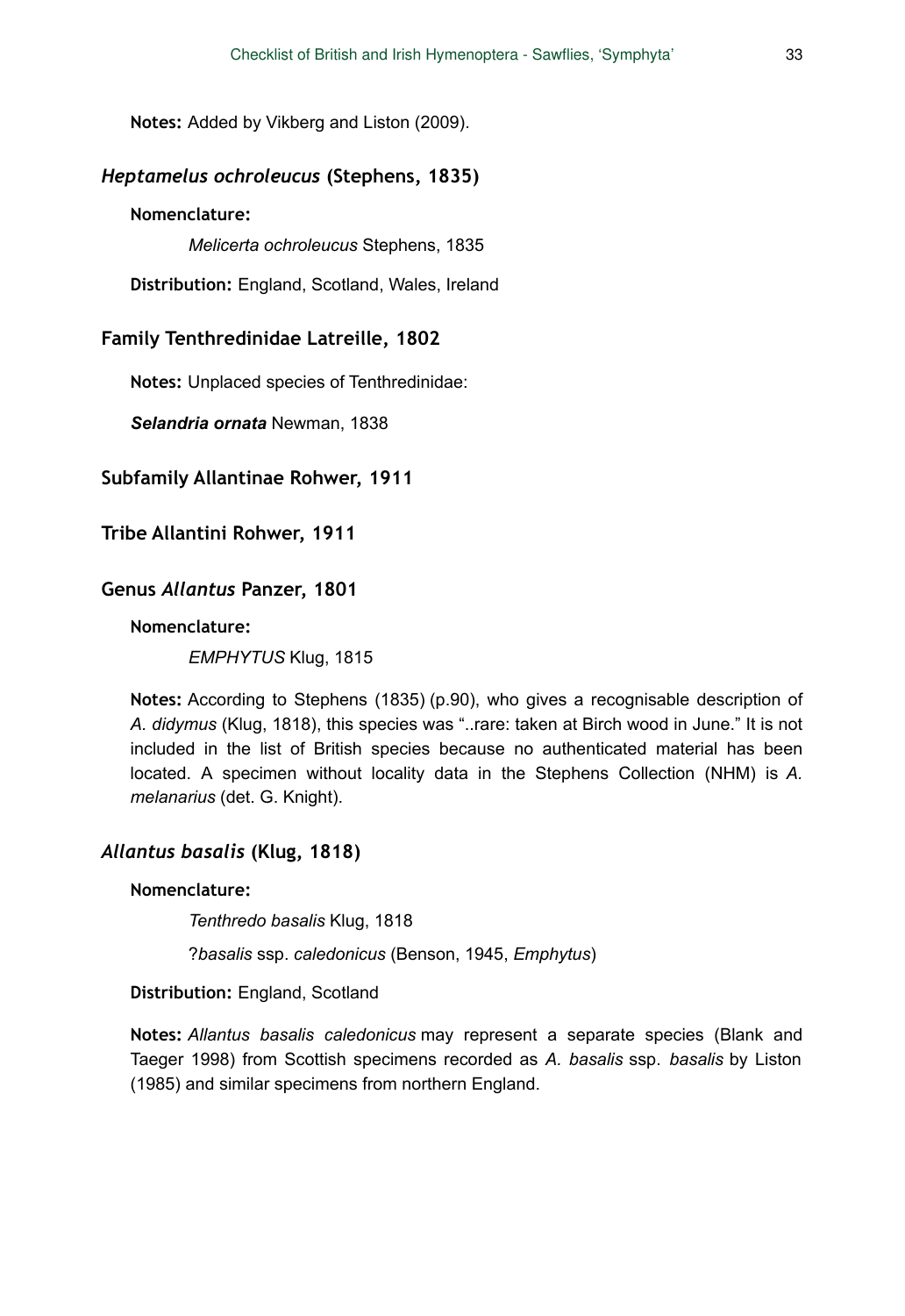# *Allantus calceatus* **(Klug, 1818)**

### **Nomenclature:**

*Tenthredo calceata* Klug, 1818

**Distribution:** England, Scotland, Wales, Ireland

# *Allantus cinctus* **(Linnaeus, 1758)**

### **Nomenclature:**

*Tenthredo cincta* Linnaeus, 1758 *neglectus* (Zaddach, 1859, *Emphytus*) *cinctipes* (Norton, 1867, *Emphytus*)

**Distribution:** England, Scotland, Wales, Ireland

# *Allantus cingulatus* **(Scopoli, 1763)**

### **Nomenclature:**

*Tenthredo cingulata* Scopoli, 1763

**Distribution:** England, Wales, Ireland

# *Allantus coryli* **(Stritt, 1937)**

# **Nomenclature:**

*Emphytus coryli* Stritt, 1937

**Distribution:** England

# *Allantus laticinctus* **(Serville, 1823)**

# **Nomenclature:**

*Dolerus laticinctus* Serville, 1823

*balteatus* (Klug, 1818, *Tenthredo*) preocc.

### **Distribution:** Wales

**Notes:** Added by Knight (2006).

# *Allantus melanarius* **(Klug, 1818)**

### **Nomenclature:**

*Tenthredo melanaria* Klug, 1818

**Distribution:** England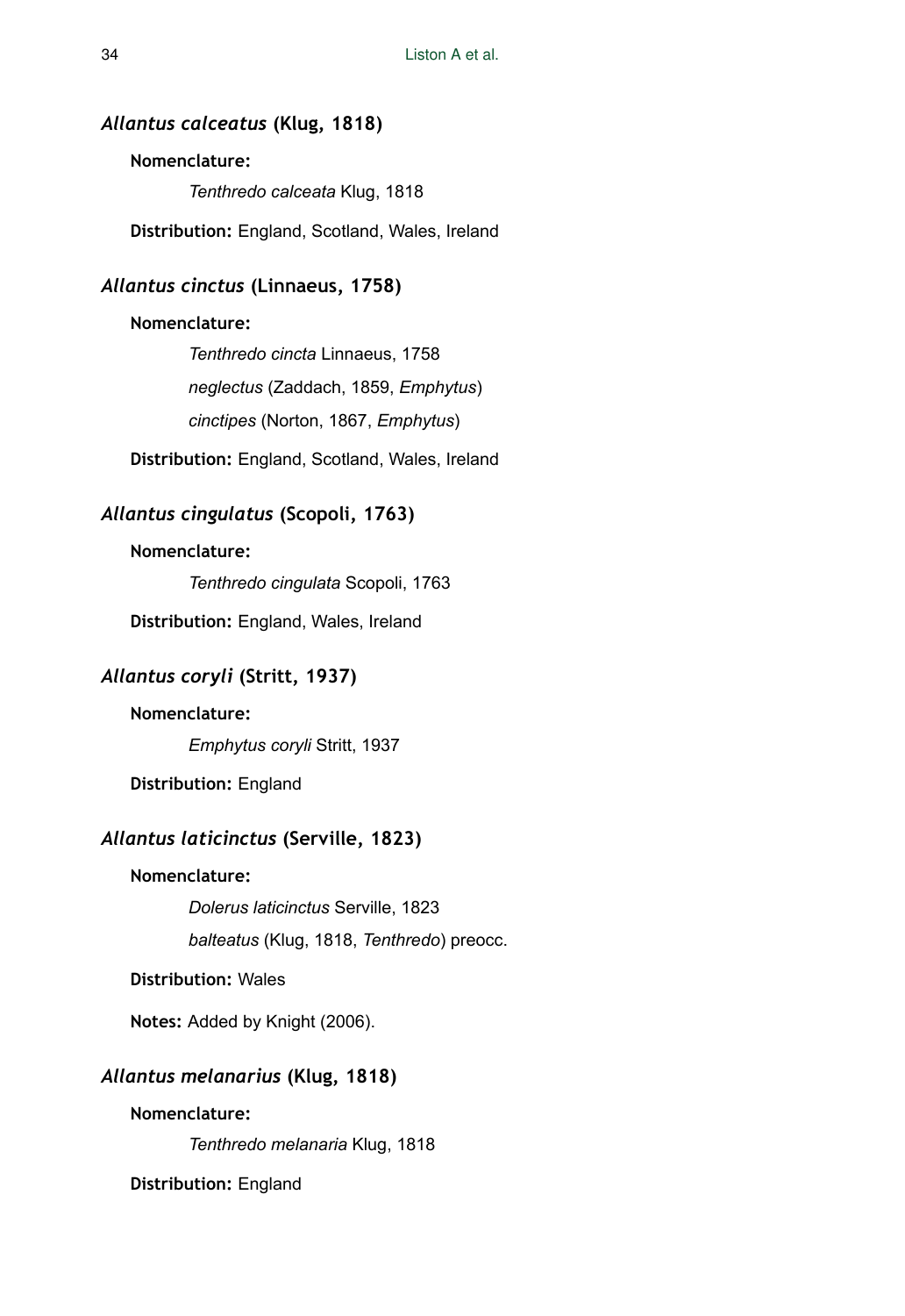# *Allantus rufocinctus* **(Retzius, 1783)**

### **Nomenclature:**

*Tenthredo rufocincta* Retzius, 1783

**Distribution:** England, Scotland, Wales, Ireland

### *Allantus togatus* **(Panzer, 1801)**

### **Nomenclature:**

*Tenthredo togata* Panzer, 1801

**Distribution:** England, Scotland, Wales

### *Allantus truncatus* **(Klug, 1818)**

### **Nomenclature:**

*Tenthredo truncata* Klug, 1818 *cingillum* (Klug, 1818): Morice, 1909 misident. *melanarius* (Klug, 1818): Morice, 1909 misident.

**Distribution:** England, Scotland, Wales

# **Genus** *Apethymus* **Benson, 1939**

# *Apethymus filiformis* **(Klug, 1818)**

### **Nomenclature:**

*Tenthredo filiformis* Klug, 1818 *serotinus* (Klug, 1818, *Tenthredo*) preocc. *abdominalis* (Serville, 1823, *Dolerus*) *autumnalis* (Forsius, 1933, *Emphytus*)

**Distribution:** England, Scotland, Wales, Ireland

# *Apethymus serotinus* **(O. F. Müller, 1776)**

# **Nomenclature:**

*Tenthredo serotina* Müller, 1776 *braccatus* (Gmelin, 1790, *Tenthredo*) *tibialis* (Panzer, 1799, *Tenthredo*) preocc. *panzeri* (Kirby, 1882, *Emphytus*)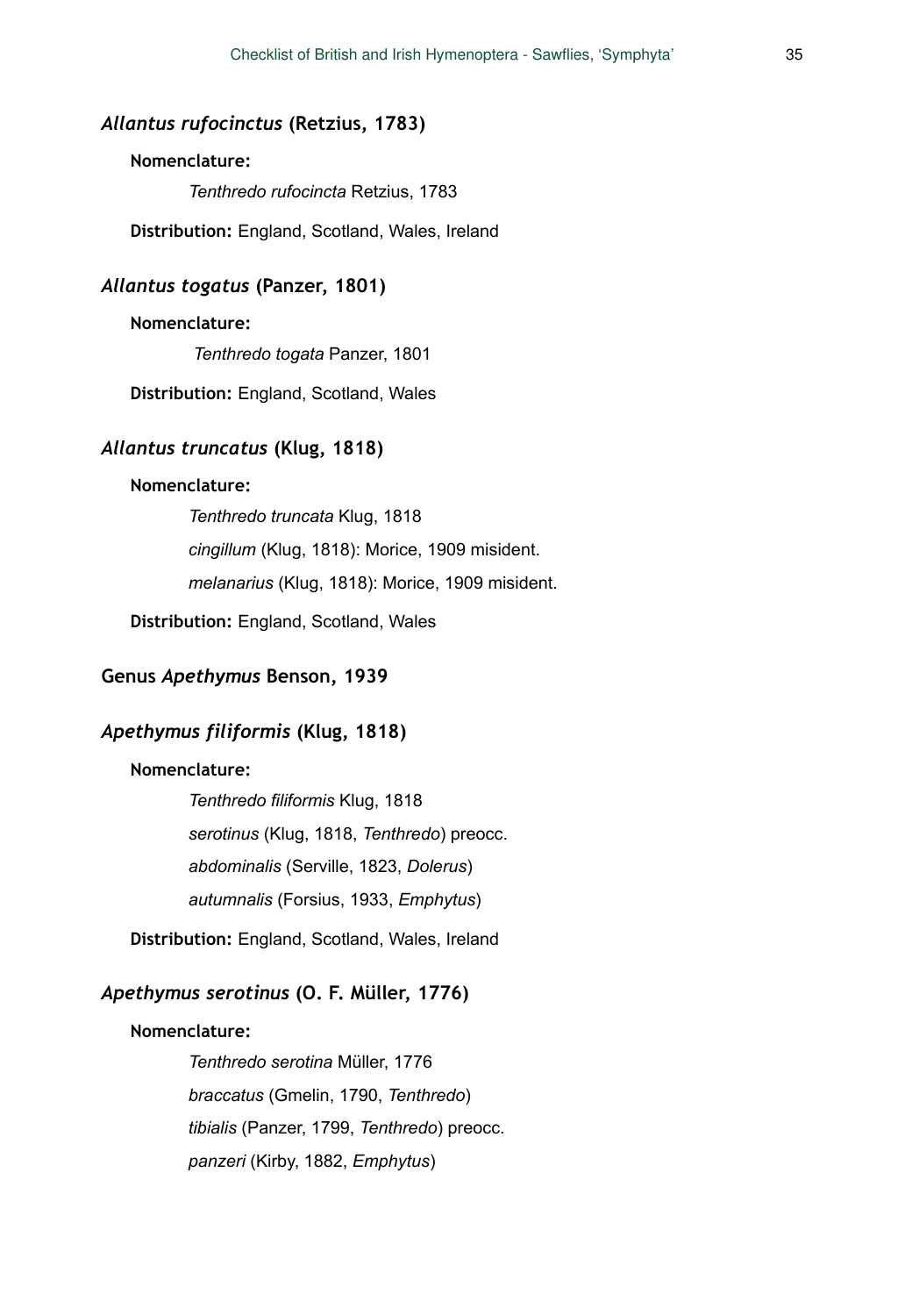**Distribution:** England, Scotland, Wales, Ireland

# **Genus** *Taxonus* **Hartig, 1837**

### *Taxonus agrorum* **(Fallén, 1808)**

# **Nomenclature:**

*Tenthredo agrorum* Fallén, 1808

**Distribution:** England, Scotland

### **Tribe Caliroini Benson, 1938**

### **Genus** *Caliroa* **Costa, 1859**

### **Nomenclature:**

*ERIOCAMPOIDES* Konow, 1890

# *Caliroa annulipes* **(Klug, 1816)**

### **Nomenclature:**

*Tenthredo annulipes* Klug, 1816 *atra* (Stephens, 1835, *Selandria*)

**Distribution:** England, Scotland, Wales, Ireland

# *Caliroa cerasi* **(Linnaeus, 1758)**

### **Nomenclature:**

*Tenthredo cerasi* Linnaeus, 1758 *limacina* (Retzius, 1783, *Tenthredo*) *adumbrata* (Klug, 1816, *Tenthredo*) *antipoda* (W. F. Kirby, 1881, *Monostegia*)

**Distribution:** England, Scotland, Wales, Ireland

# *Caliroa cinxia* **(Klug, 1816)**

### **Nomenclature:**

*Tenthredo cinxia* Klug, 1816

**Distribution:** England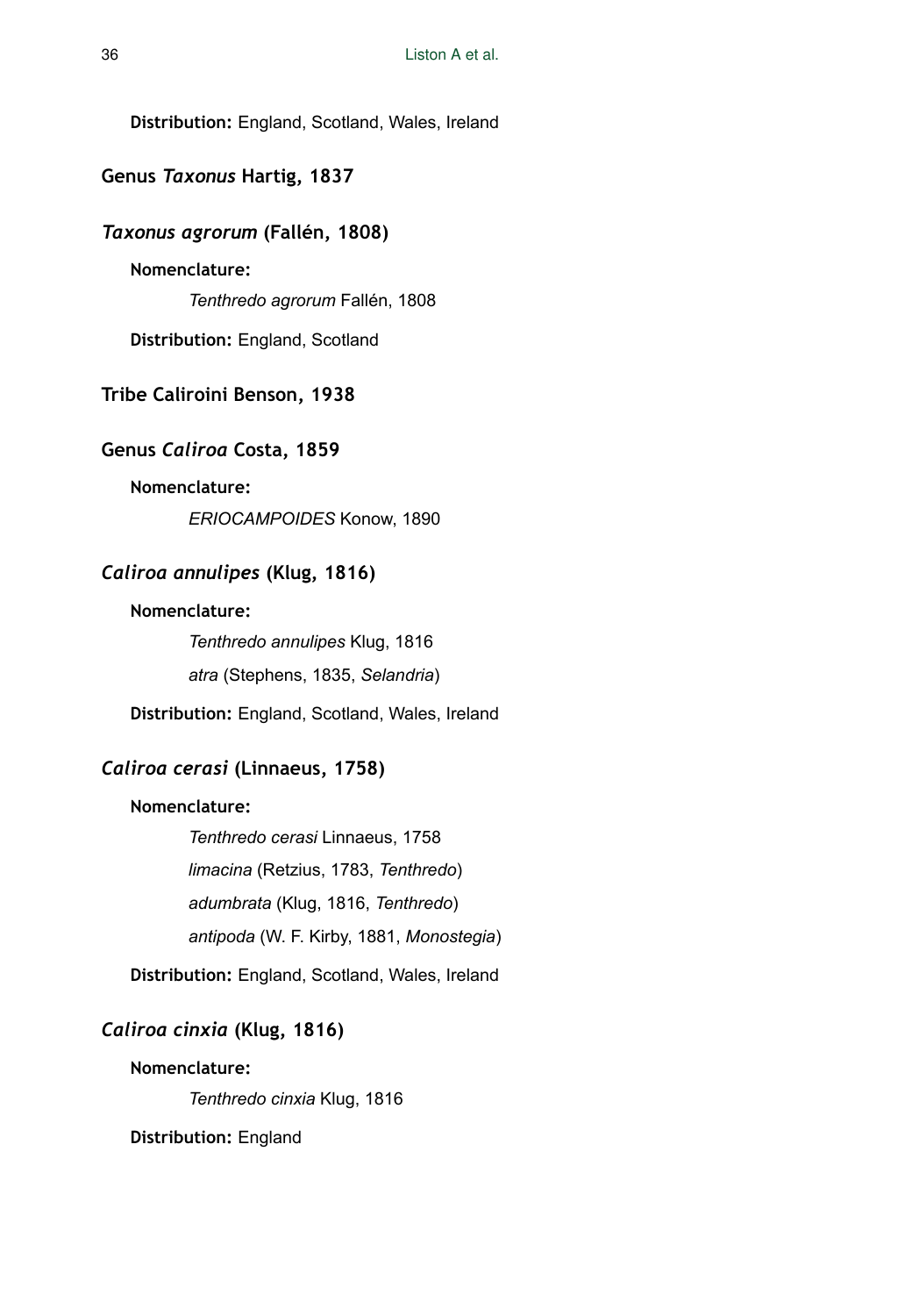## *Caliroa tremulae* **Chevin, 1974**

## **Nomenclature:**

*varipes* (Klug, 1816): misident.

**Distribution:** England

**Notes:** Added by Liston (1993).

# *Caliroa varipes* **(Klug, 1816)**

#### **Nomenclature:**

*Tenthredo varipes* Klug, 1816

**Distribution:** England, Wales, Ireland

# **Genus** *Endelomyia* **Ashmead, 1898**

# *Endelomyia aethiops* **(Gmelin, 1790)**

#### **Nomenclature:**

*Tenthredo aethiops* Gmelin, 1790 *soror* (Vollenhoven, 1869, *Selandria*) *testaceipes* (Cameron, 1874, *Eriocampa*) *caninae* (Cameron, 1878, *Eriocampa*) *nigricolle* (Cameron, 1882, *Poecilosoma*)

**Distribution:** England, Scotland, Wales, Ireland

# **Tribe Empriini Rohwer, 1911**

# **Genus** *Ametastegia* **Costa, 1882**

# **Nomenclature:**

*PROTEMPHYTUS* Rohwer, 1909 *PROTOEMPHYTUS*: misspelling

# *Ametastegia albipes* **(Thomson, 1871)**

#### **Nomenclature:**

*Taxonus albipes* Thomson, 1871 *fletcheri* (Cameron, 1878, *Taxonus*) *Emphytus nigricans* (Klug, 1818): Stephens, 1835 misident.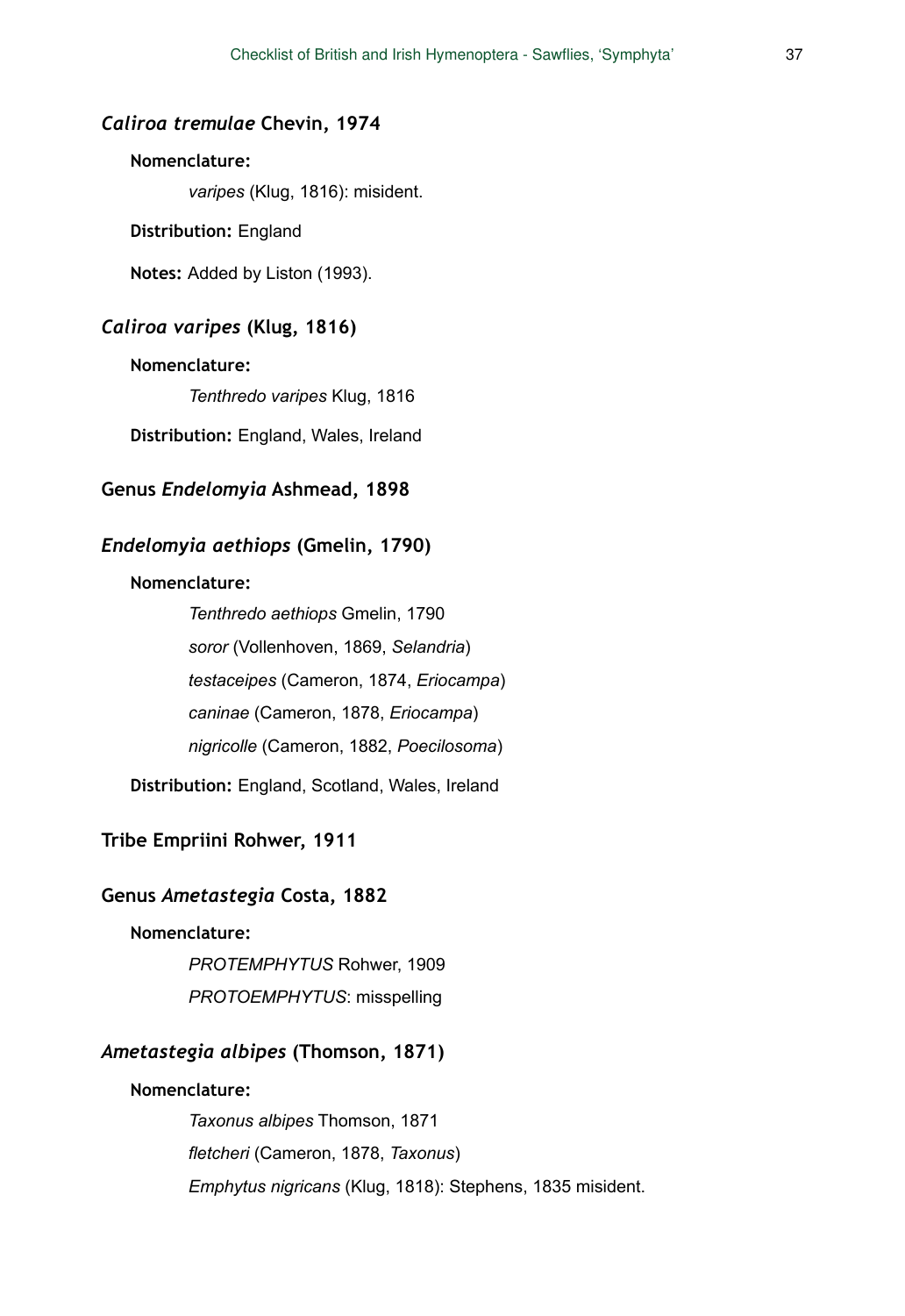**Distribution:** England, Wales, Ireland

# *Ametastegia carpini* **(Hartig, 1837)**

# **Nomenclature:**

*Emphytus carpini* Hartig, 1837

*glottianus* (Cameron, 1874, *Taxonus*)

**Distribution:** England, Scotland, Wales, Ireland

**Notes:** *Taxonus glottianus* was justifiably synonymised with *Ametastegia tenera* by Konow (1899), because the original description strongly indicates the latter species, but after examination of the type Benson (1952) regarded *T. glottianus* as a junior synonym of *A. carpini*. We follow Benson's decision on the status of Cameron's name.

# *Ametastegia equiseti* **(Fallén, 1808)**

# **Nomenclature:**

*Tenthredo equiseti* Fallén, 1808 *coxalis* (Hartig, 1837, *Tenthredo*)

**Distribution:** England, Scotland, Wales, Ireland

# *Ametastegia glabrata* **(Fallén, 1808)**

# **Nomenclature:**

*Tenthredo glabrata* Fallén, 1808

**Distribution:** England, Scotland, Wales, Ireland

# *Ametastegia pallipes* **(Spinola, 1808)**

# **Nomenclature:**

*Tenthredo pallipes* Spinola, 1808

*grossulariae* (Klug, 1818, *Tenthredo*)

**Distribution:** England, Scotland, Wales, Ireland

# *Ametastegia perla* **(Klug, 1818)**

## **Nomenclature:**

*Tenthredo perla* Klug, 1815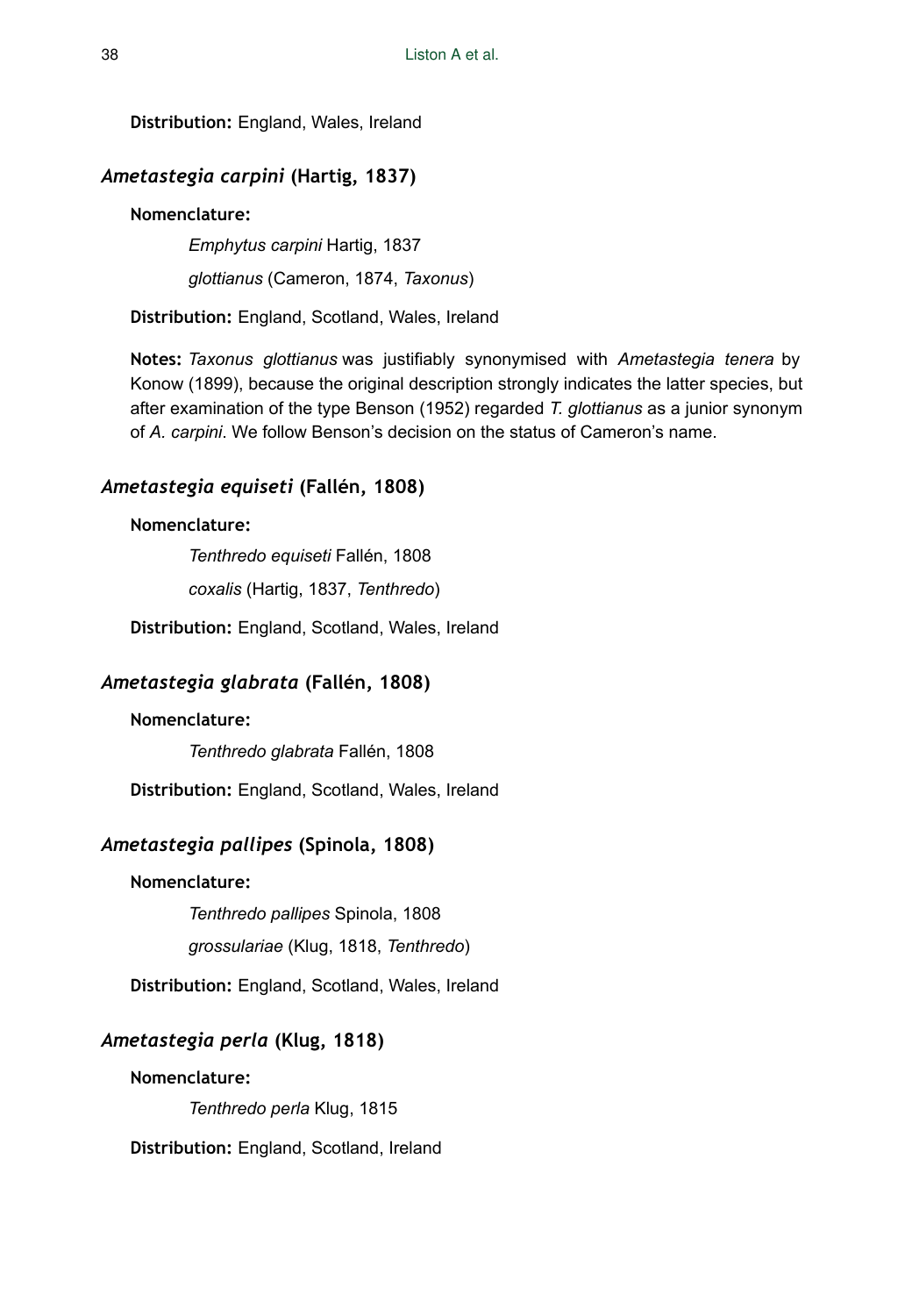#### *Ametastegia tenera* **(Fallén, 1808)**

#### **Nomenclature:**

*Tenthredo tenera* Fallén, 1808 *patellata* (Klug, 1818, *Tenthredo*) *tener*: misspelling

**Distribution:** England, Scotland, Wales, Ireland

## **Genus** *Empria* **Lepeletier & Serville, 1828**

#### **Nomenclature:**

*POECILOSTOMA* Dahlbom, 1835 *POECILOSOMA* Thomson, 1870 preocc. *PARATAXONUS* MacGillivray, 1908 *LEUCEMPRIA* Enslin, 1913 *TRIEMPRIA* Enslin, 1914

**Notes:** Unplaced species of *Empria*:

[*signata* (Newman, 1838, *Selandria*)]

### *Empria alector* **Benson, 1938**

**Distribution:** England, Scotland, Wales, Ireland

# *Empria alpina* **Benson, 1938**

### **Nomenclature:**

*gussakovskii* Dovnar-Zapolskij, 1929: Zhelochovtsev, 1988 misident.

**Distribution:** Scotland, Ireland

#### *Empria basalis* **Lindqvist, 1968**

**Distribution:** England, Scotland

**Notes:** Added by Knight (2009).

#### *Empria candidata* **(Fallén, 1808)**

### **Nomenclature:**

*Tenthredo candidata* Fallén, 1808 *repanda* (Klug, 1816, *Tenthredo*)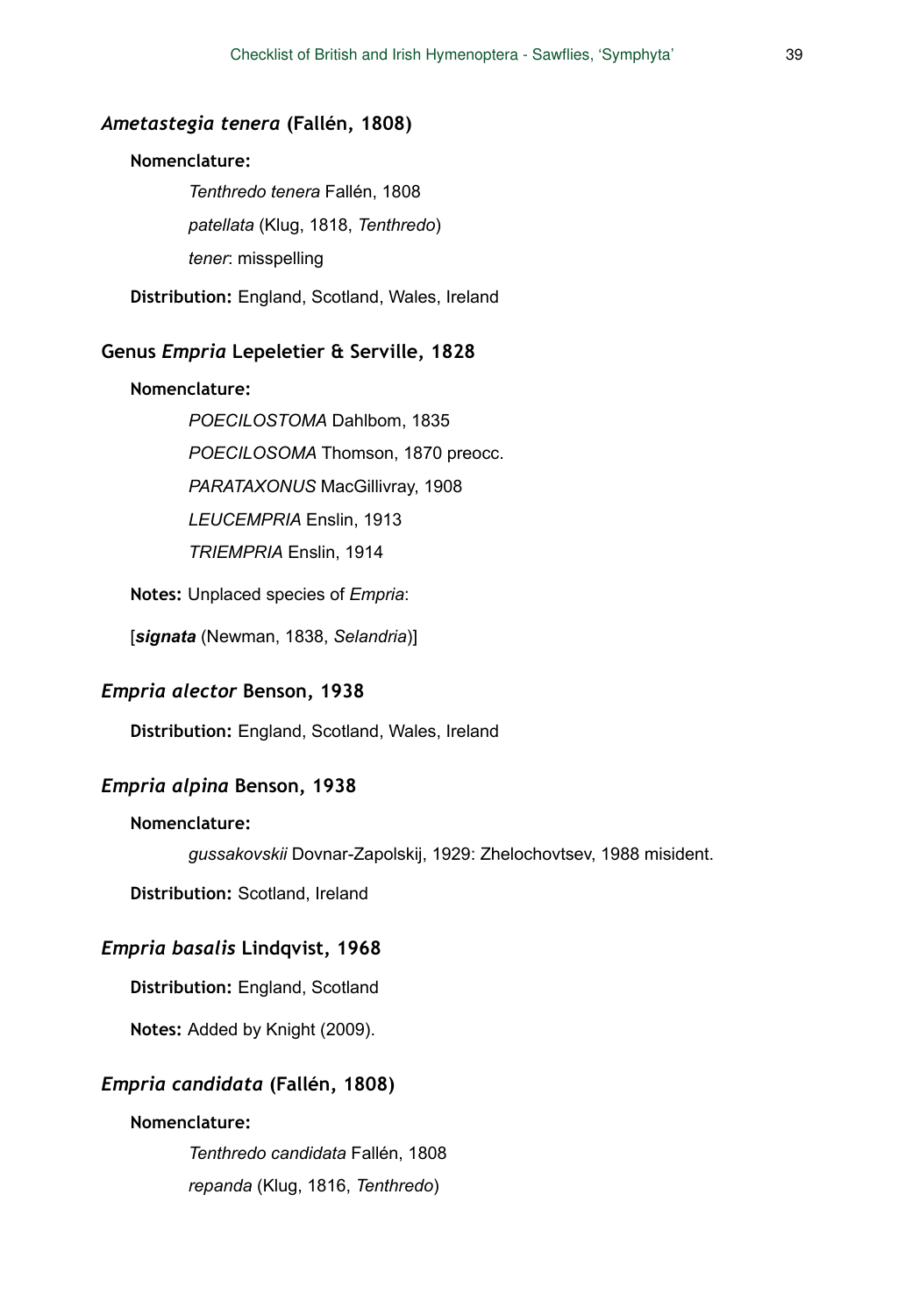**Distribution:** England, Scotland, Wales

# *Empria excisa* **(Thomson, 1871)**

# **Nomenclature:**

*Poecilosoma excisa* Thomson, 1871

**Distribution:** England, Scotland, Wales, Ireland

## *Empria fletcheri* **(Cameron, 1878)**

#### **Nomenclature:**

*Poecilosoma fletcheri* Cameron, 1878 *obtusa* (Klug, 1817): Cameron, 1874 misident.

**Distribution:** Scotland

# *Empria immersa* **(Klug, 1818)**

### **Nomenclature:**

*Tenthredo immersa* Klug, 1818 *tirolensis* Enslin, 1914

**Distribution:** England, Scotland, Wales, Ireland

# *Empria liturata* **(Gmelin, 1790)**

# **Nomenclature:**

*Tenthredo liturata* Gmelin, 1790

**Distribution:** England, Scotland, Wales, Ireland

# *Empria longicornis* **(Thomson, 1871)**

# **Nomenclature:**

*Poecilosoma longicornis* Thomson, 1871 *rubi* Kontuniemi, 1951

**Distribution:** England, Scotland, Wales, Ireland

# *Empria minuta* **Lindqvist, 1968**

**Distribution:** Scotland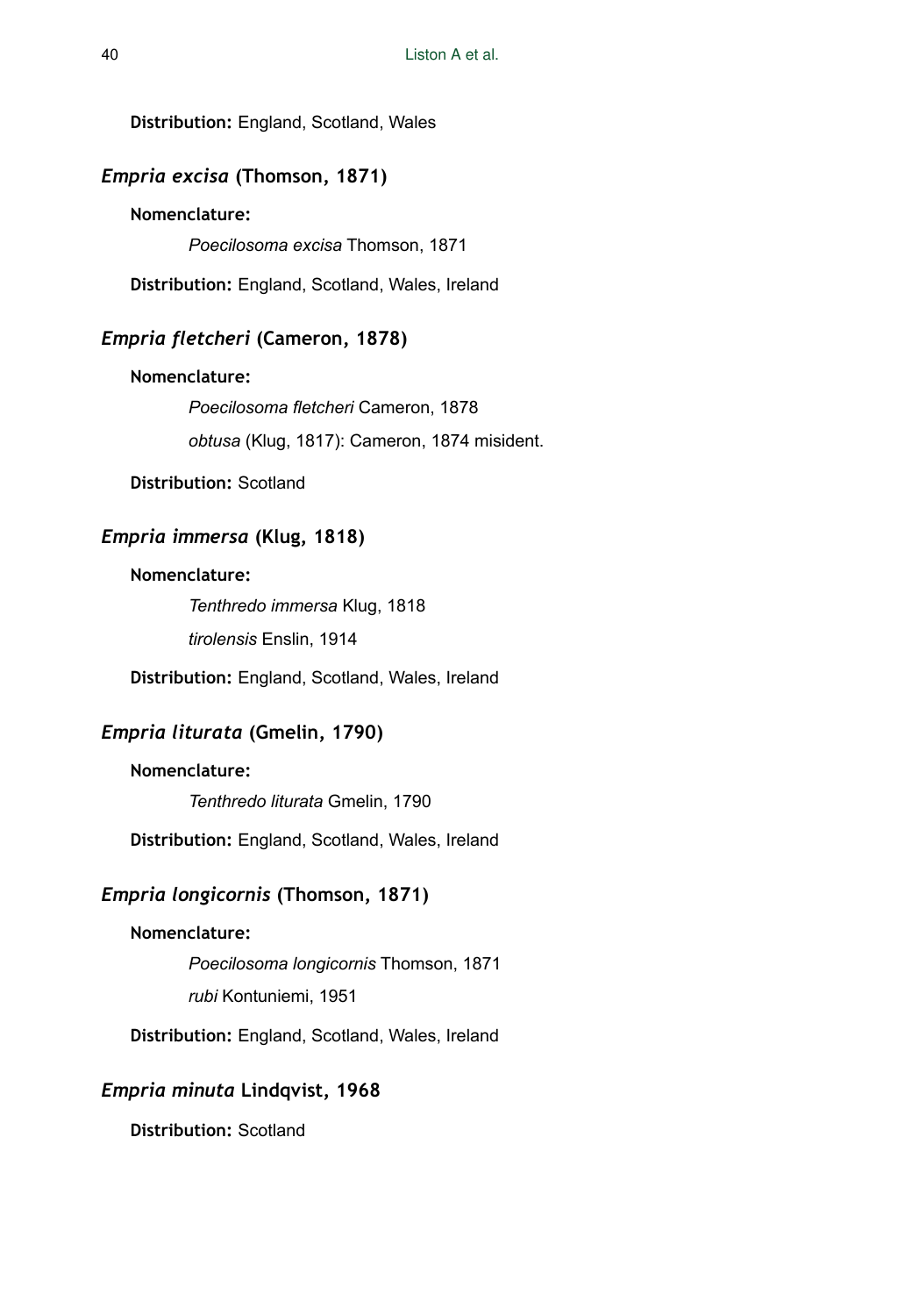**Notes:** Added by Knight & Liston (in prep.).

# *Empria pallimacula* **(Serville, 1823)**

#### **Nomenclature:**

*Dolerus pallimacula* Serville, 1823

*baltica* Conde, 1937

**Distribution:** England, Scotland, Wales, Ireland

# *Empria parvula* **(Konow, 1892)**

**Nomenclature:** 

*Poecilosoma parvula* Konow, 1892

**Distribution:** England, Scotland

## *Empria pumila* **(Konow, 1896)**

#### **Nomenclature:**

*Poecilosoma pumila* Konow, 1896

**Distribution:** England, Scotland, Wales, Ireland

**Notes:** *Empria pumiloides* Lindqvist, 1968 is distinguished from *E. pumila* by Heidemaa and Viitasaari (1999). Although Scottish and Welsh specimens checked by Knight and Liston are all *E. pumila*, the presence of *E. pumiloides* in the British Isles cannot be ruled out.

# *Empria sexpunctata* **(Serville, 1823)**

### **Nomenclature:**

*Tenthredo sexpunctata* Serville, 1823

*klugii* (Stephens, 1835, *Selandria*)

*carbonaria* (Konow, 1884, *Poecilosoma*)

*klugi*: misspelling

*guttata* (Fallén, 1808): Cameron, 1875 misident.

**Distribution:** England, Scotland, Wales, Ireland

# *Empria tridens* **(Konow, 1896)**

## **Nomenclature:**

*Poecilosoma tridens* Konow, 1896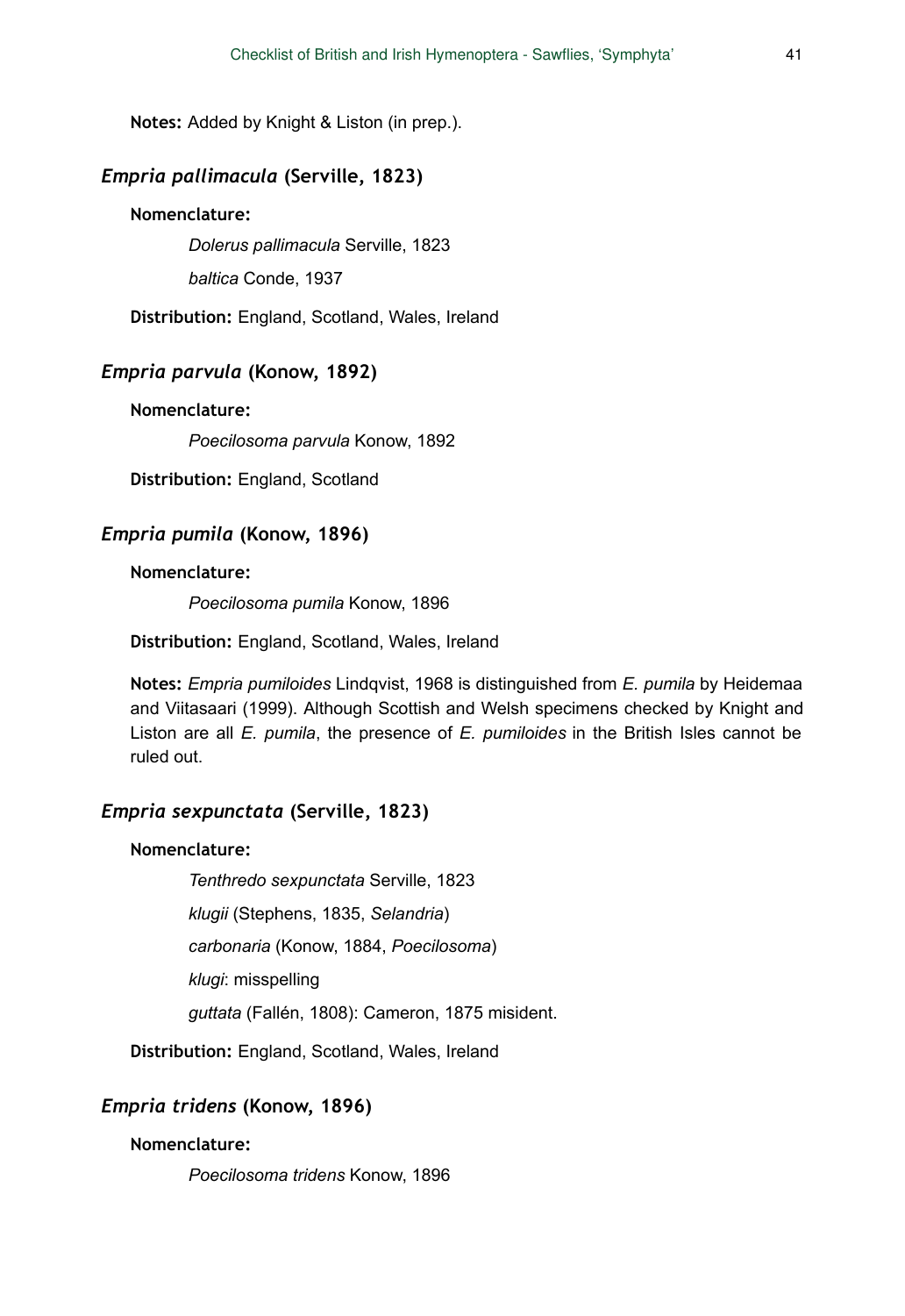**Distribution:** England, Scotland, Wales, Ireland

# **Genus** *Harpiphorus* **Hartig, 1837**

## **Nomenclature:**

*ASTICTA* Newman, 1838 preocc.

# *Harpiphorus lepidus* **(Klug, 1818)**

### **Nomenclature:**

*Tenthredo lepida* Klug, 1818 *ianthe* (Newman, 1837, *Fenusa*) **Distribution:** England, Wales, Ireland

### **Genus** *Monostegia* **Costa, 1859**

# **Nomenclature:**

*NEMATOCEROS* Konow, 1896

# *Monostegia abdominalis* **(Fabricius, 1798)**

# **Nomenclature:**

*Tenthredo abdominalis* Fabricius, 1798 *luteola* (Klug, 1816, *Tenthredo*)

**Distribution:** England, Wales, Ireland

# **Genus** *Monsoma* **MacGillivray, 1908**

### **Nomenclature:**

*MONOSOMA* Viereck, 1910

# *Monsoma pulveratum* **(Retzius, 1783)**

#### **Nomenclature:**

*Tenthredo pulverata* Retzius, 1783 *pulverata*: misspelling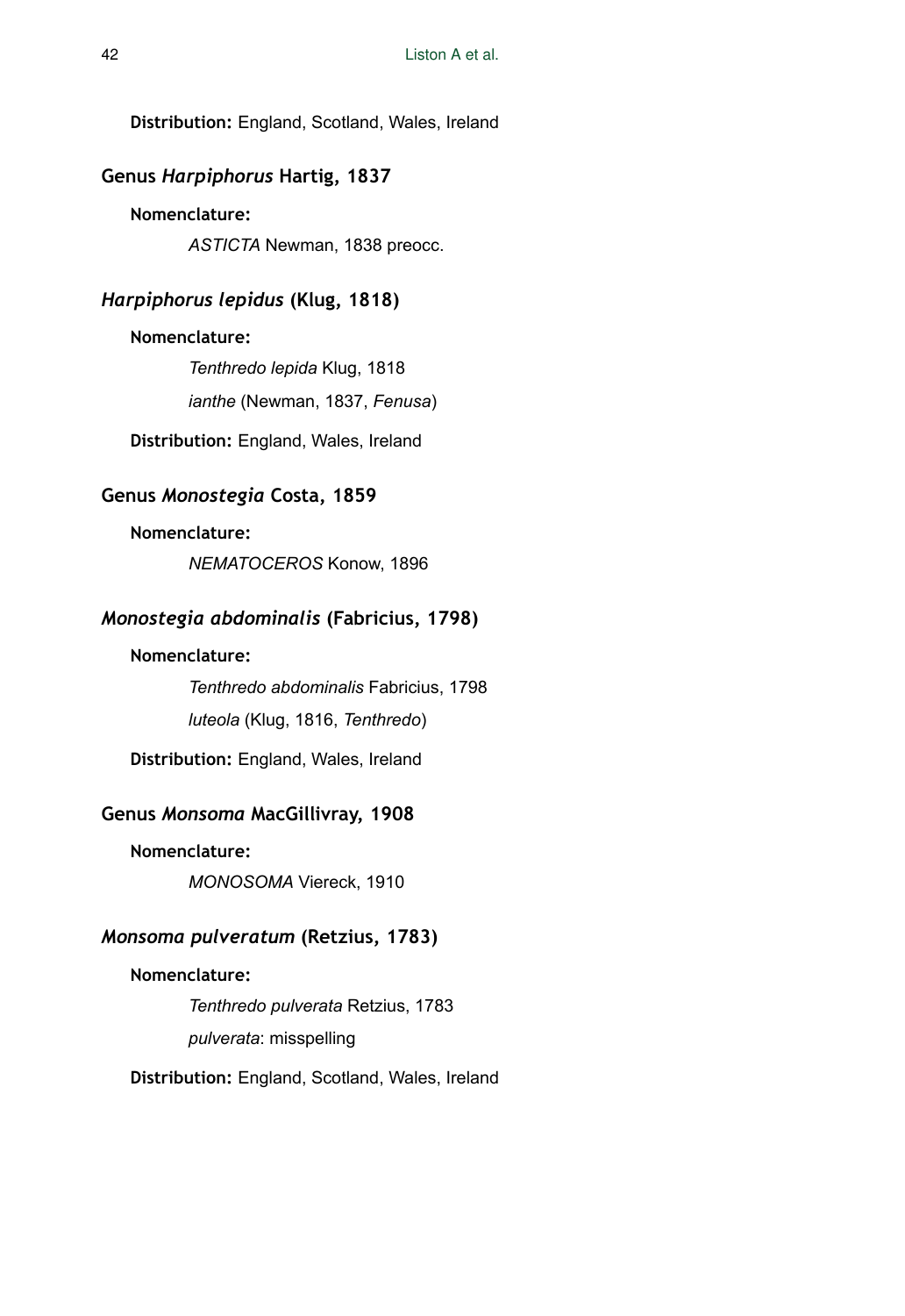#### **Tribe Eriocampini Rohwer, 1911**

#### **Genus** *Eriocampa* **Hartig, 1837**

## **Nomenclature:**

*BRACHYOCAMPA* Zirngiebl, 1956

## *Eriocampa ovata* **(Linnaeus, 1760)**

#### **Nomenclature:**

*Tenthredo ovata* Linnaeus, 1760

**Distribution:** England, Scotland, Wales, Ireland

# **Subfamily Athaliinae Rohwer, 1911**

**Notes:** Raised to subfamily rank by Malm and Nyman (2014).

#### **Genus** *Athalia* **Leach, 1817**

#### **Nomenclature:**

*DENTATHALIA* Benson, 1931

### *Athalia ancilla* **Serville, 1823**

#### **Nomenclature:**

*glabricollis* Thomson, 1870

**Distribution:** England, Scotland, Wales

### *Athalia bicolor* **Serville, 1823**

#### **Nomenclature:**

*annulata* (Fabricius, 1787, *Tenthredo*) preocc.

*richardi* Serville, 1823

**Distribution:** England, Wales

# *Athalia circularis* **(Klug, 1815)**

#### **Nomenclature:**

*Tenthredo circularis* Klug, 1815 *lineolata* Serville, 1823 ?*cordatoides* Kontuniemi, 1951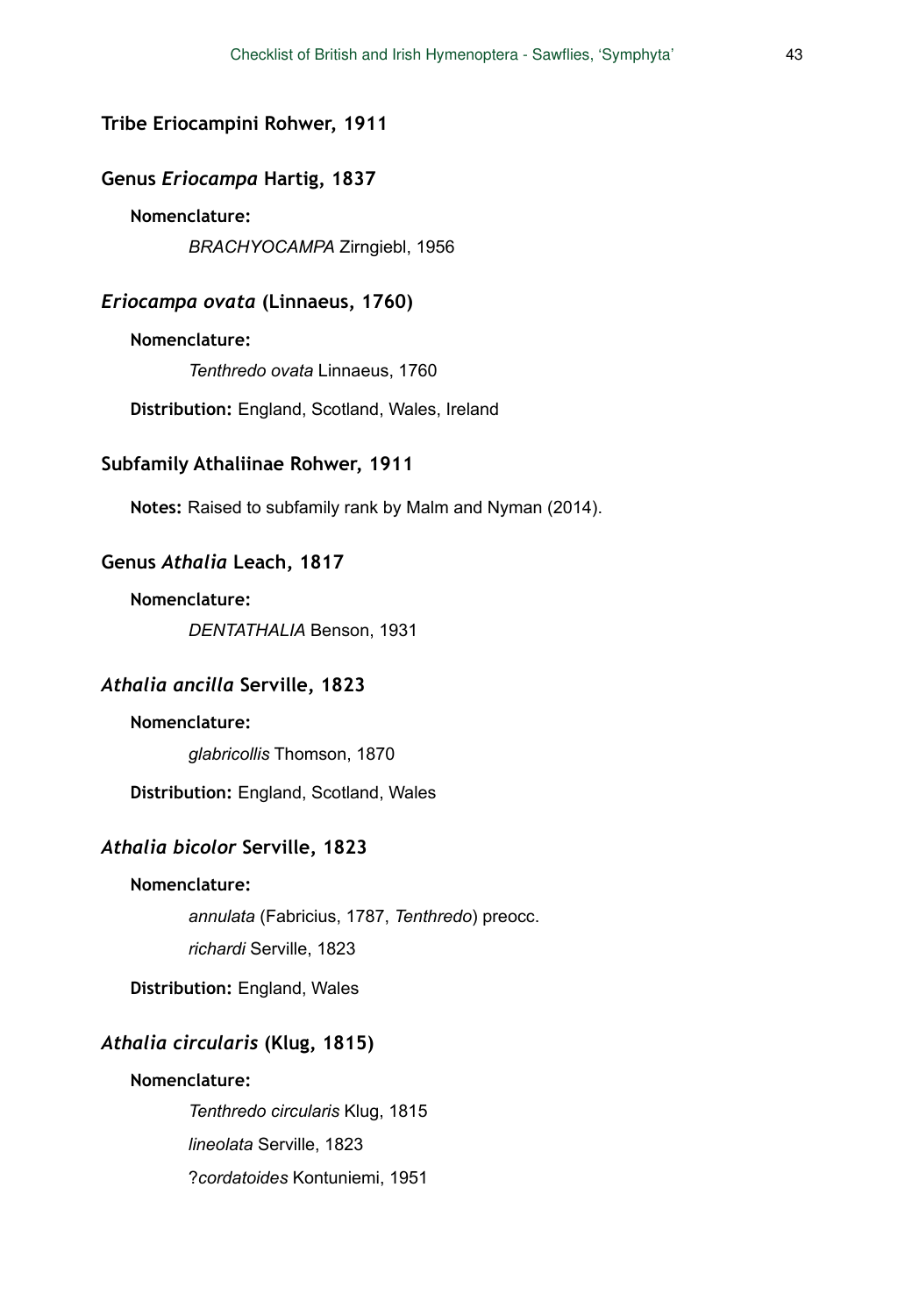#### **Distribution:** England, Scotland, Wales, Ireland

**Notes:** There are grounds for suspecting that this consists of a group of species, with more narrowly defined host plant spectra than presently accepted.

# *Athalia cordata* **Serville, 1823**

**Distribution:** England, Scotland, Wales, Ireland

### *Athalia cornubiae* **Benson, 1931**

**Distribution:** England

## *Athalia liberta* **(Klug, 1815)**

### **Nomenclature:**

*Tenthredo liberta* Klug, 1815

**Distribution:** England, Scotland, Wales, Ireland

# *Athalia lugens* **(Klug, 1815)**

### **Nomenclature:**

*Tenthredo lugens* Klug, 1815

**Distribution:** England, Scotland, Wales, Ireland

# *Athalia rosae* **(Linnaeus, 1758)**

### **Nomenclature:**

*Tenthredo rosae* Linnaeus, 1758 *colibri* (Christ, 1791, *Tenthredo*) *spinarum* (Fabricius, 1793, *Tenthredo*) *centifoliae* (Panzer, 1797, *Tenthredo*)

**Distribution:** England, Scotland, Wales

# *Athalia scutellariae* **Cameron, 1880**

#### **Nomenclature:**

*galericulatae* (Kontuniemi, 1951, *Dentathalia*)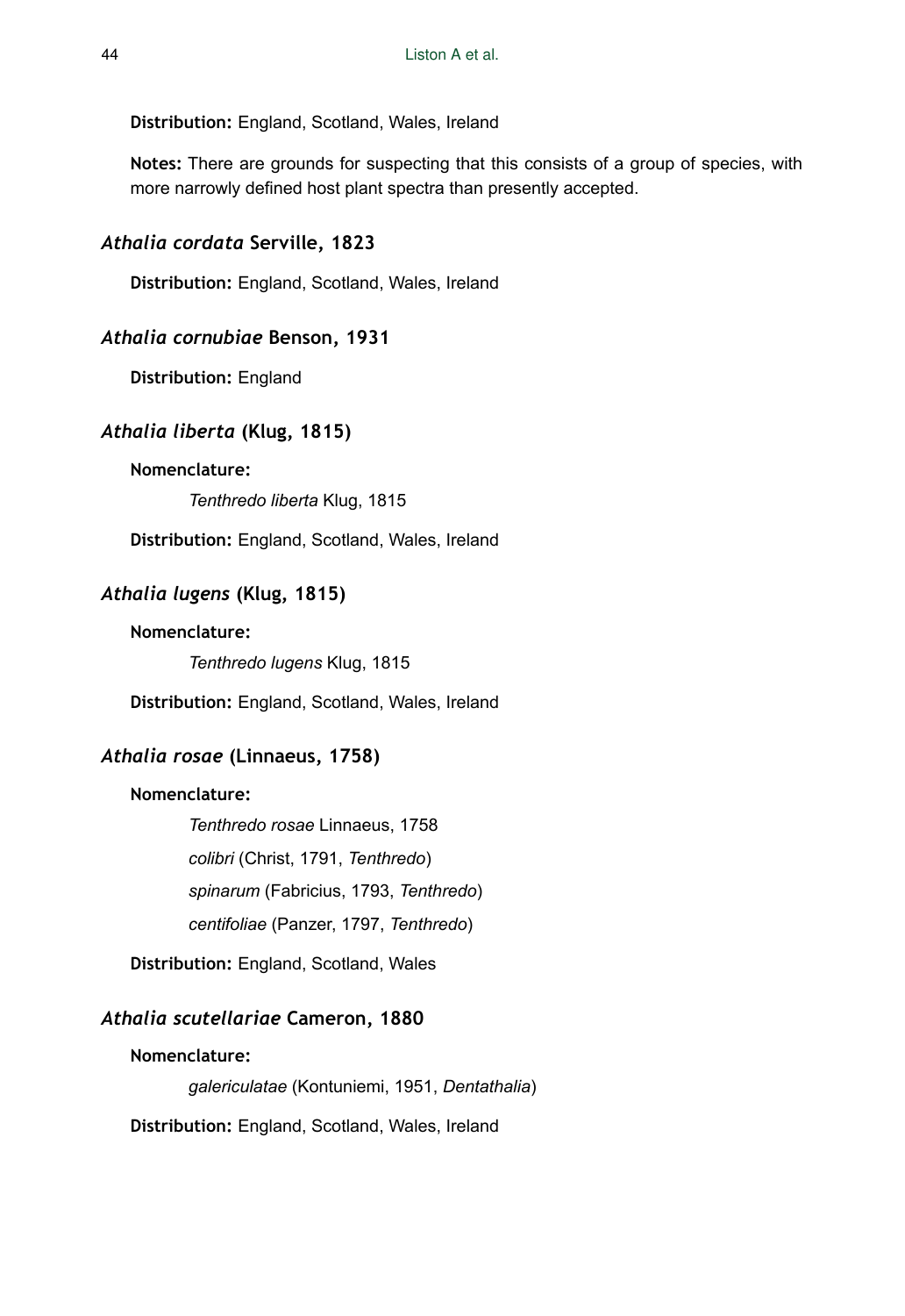# **Subfamily Blennocampinae Konow, 1890**

### **Tribe Blennocampini Konow, 1890**

### **Genus** *Ardis* **Konow, 1886**

# *Ardis pallipes* **(Serville, 1823)**

### **Nomenclature:**

*Dolerus pallipes* Serville, 1823 *brunniventris* (Hartig, 1837, *Tenthredo*) *bipunctata* (Klug, 1817, *Tenthredo*) preocc.

**Distribution:** England, Scotland, Wales, Ireland

# *Ardis sulcata* **(Cameron, 1882)**

### **Nomenclature:**

*Blennocampa sulcata* Cameron, 1882

**Distribution:** England, Wales

# **Genus** *Blennocampa* **Hartig, 1837**

# *Blennocampa phyllocolpa* **Viitasaari & Vikberg, 1985**

### **Nomenclature:**

*pusilla* (Klug, 1816, *Tenthredo*) preocc.

**Distribution:** England, Scotland, Wales, Ireland

# **Genus** *Cladardis* **Benson, 1952**

# *Cladardis elongatula* **(Klug, 1817)**

### **Nomenclature:**

*Tenthredo elongatula* Klug, 1817 *sericans* (Hartig, 1837): Cameron, 1882 misident.

**Distribution:** ?England

**Notes:** Presence in the British Isles uncertain: see Gibbs (2006).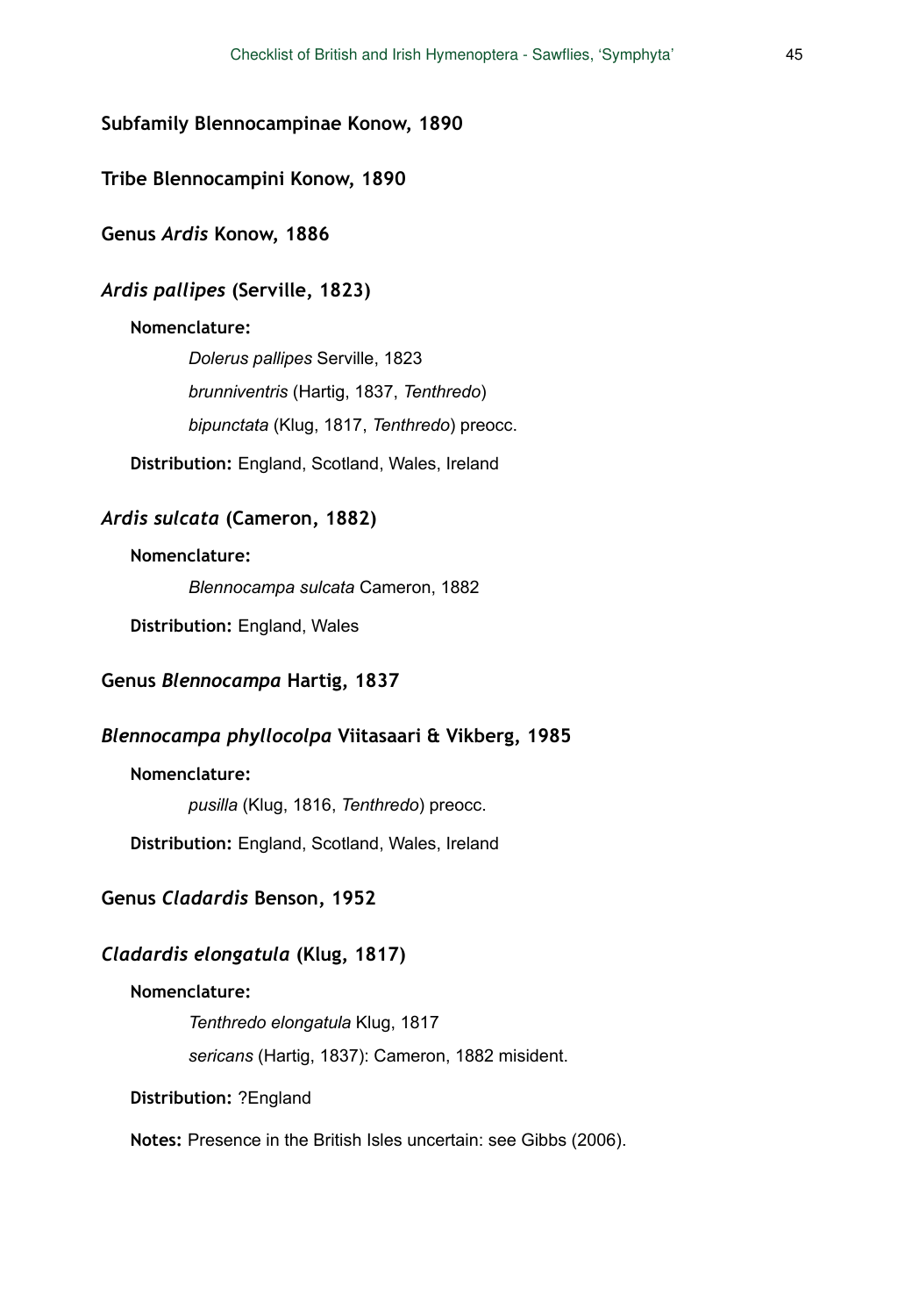### **Genus** *Claremontia* **Rohwer, 1909**

### **Nomenclature:**

*PSEUDOBLENNOCAMPA* Malaise, 1935

# *Claremontia alchemillae* **(Cameron, 1877)**

### **Nomenclature:**

*Blennocampa alchemillae* Cameron, 1877

**Distribution:** England, Scotland, Wales, Ireland

**Notes:** The taxonomy of this species, *C. tenuicornis* (Klug, 1816) and *C. uncta* (Klug, 1816) has not yet been fully resolved (Liston et al. 2006).

# *Claremontia alternipes* **(Klug, 1816)**

## **Nomenclature:**

*Tenthredo alternipes* Klug, 1816 *intermedia* (Kriechbaumer, 1884, *Blennocampa*) *tergestina* (Kriechbaumer, 1888, *Blennocampa*) *cinereipes* (Klug, 1816): Thomson, 1870 misident.

# *Claremontia brevicornis* **(Brischke, 1883)**

## **Nomenclature:**

*Blennocampa brevicornis* Brischke, 1883 *confusa* (Konow, 1886, *Blennocampa*) *geniculata* (Hartig, 1837): Stephens, 1835 misident. *alternipes* (Klug, 1816): misident.

**Distribution:** England, Scotland, Wales, Ireland

# *Claremontia puncticeps* **(Konow, 1886)**

### **Nomenclature:**

*Blennocampa puncticeps* Konow, 1886

**Distribution:** England, Wales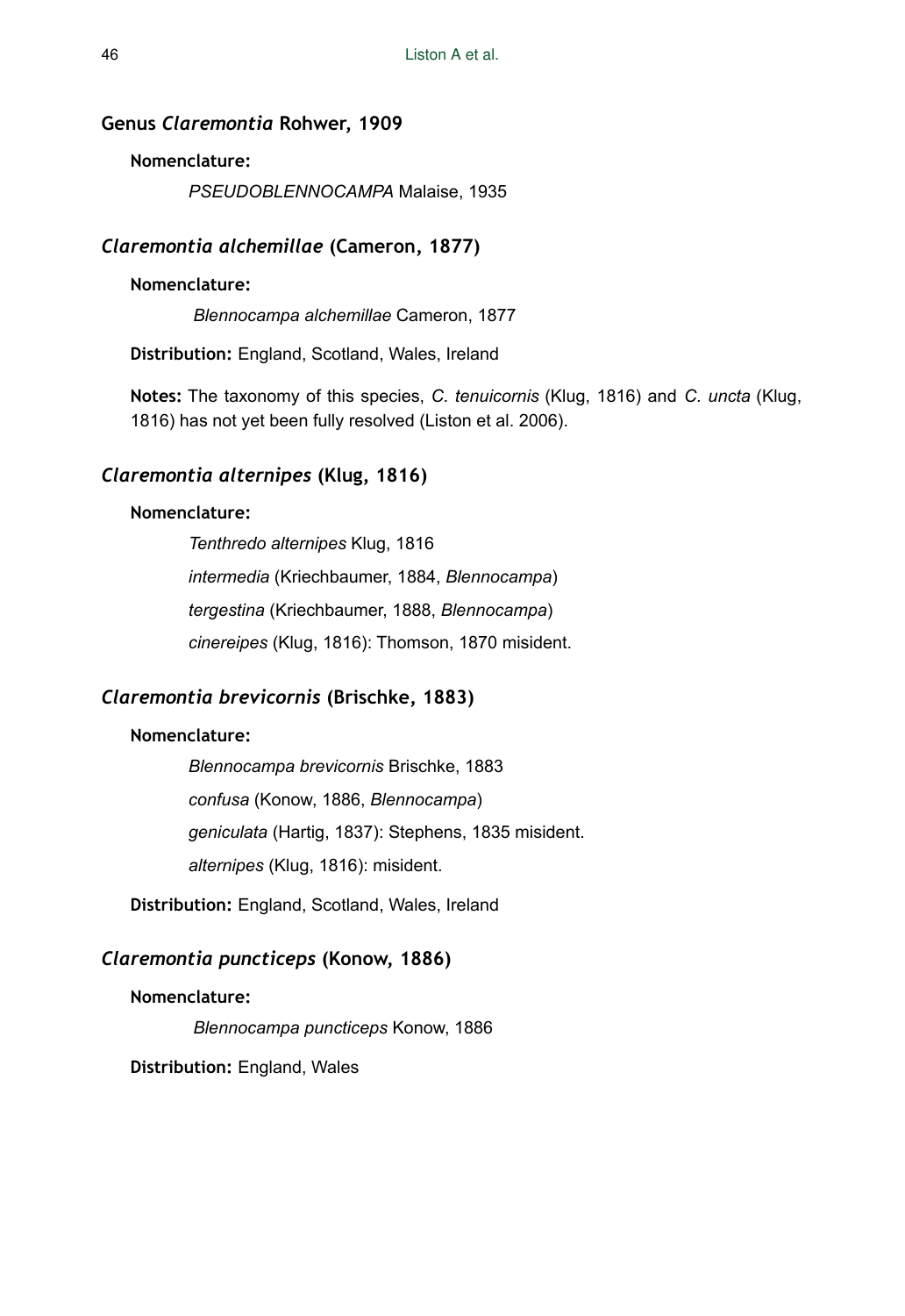### *Claremontia tenuicornis* **(Klug, 1816)**

#### **Nomenclature:**

*Tenthredo tenuicornis* Klug, 1816 ?*tibialis* (Stephens, 1835, *Selandria*) *spiraeae* (Brischke, 1883, *Blennocampa*) *geniculata* (Hartig, 1837): Enslin, 1918 misident.

**Distribution:** England, Scotland, Wales

**Notes:** Many previous records of this species in the British Isles seem to refer to *C. alchemillae* and *C. uncta*.

### *Claremontia uncta* **(Klug, 1816)**

#### **Nomenclature:**

*Tenthredo uncta* Klug, 1816

*humeralis* (Vollenhoven, 1869, *Blennocampa*)

**Distribution:** England, Scotland, Ireland

**Notes:** Added by Koch (1988).

See above under *C. alchemillae* / *C. tenuicornis*.

# *Claremontia waldheimii* **(Gimmerthal, 1847)**

#### **Nomenclature:**

*Tenthredo waldheimii* Gimmerthal, 1847 *subcana* (Zaddach, 1859, *Selandria*) *subserrata* (Thomson, 1870, *Blennocampa*)

**Distribution:** England, Scotland, Wales

## **Genus** *Monardis* **Hartig, 1837**

#### **Nomenclature:**

*Tenthredo plana* Klug, 1817

### *Monardis plana* **(Klug, 1817)**

#### **Nomenclature:**

*Tenthredo plana* Klug, 1817 *rosarum* (Brischke, 1883, *Blennocampa*)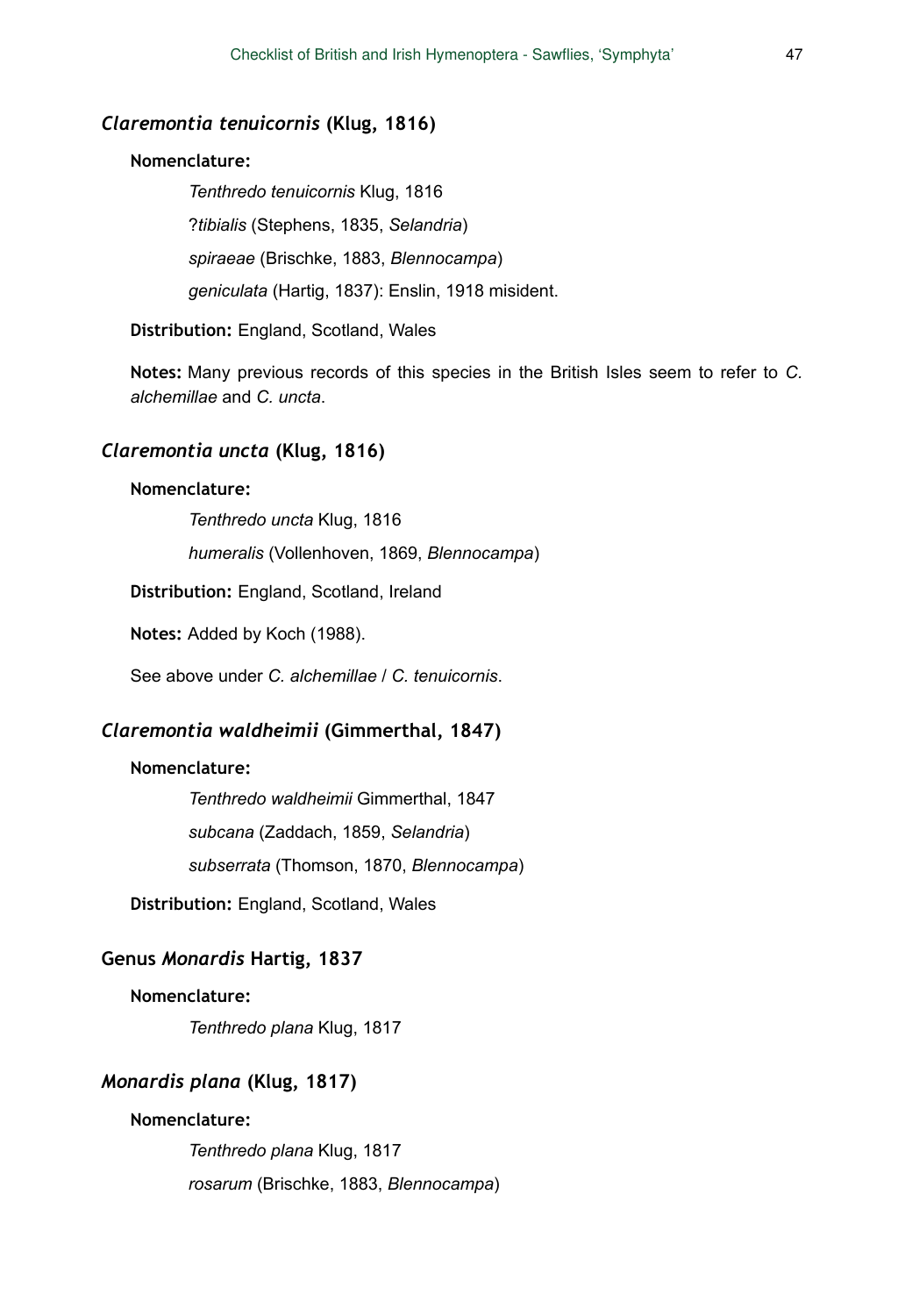**Distribution:** Wales

**Notes:** Added by Gibbs (2006).

### **Genus** *Monophadnoides* **Ashmead, 1898**

#### **Nomenclature:**

*PSEUDOMONOPHADNUS* Malaise, 1935

#### *Monophadnoides rubi* **(T.W. Harris, 1845)**

**Nomenclature:**  *Selandria rubi* Harris, 1845

*geniculata* (Hartig, 1837, *Tenthredo*) preocc.

**Distribution:** England, Scotland, Wales, Ireland

# *Monophadnoides ruficruris* **(Brullé, 1832)**

#### **Nomenclature:**

*Selandria ruficruris* Brullé, 1832

**Distribution:** England, Scotland, Wales

# **Genus** *Pareophora* **Konow, 1886**

### **Nomenclature:**

*Tenthredo pruni* Linnaeus, 1758

# *Pareophora pruni* **(Linnaeus, 1758)**

# **Nomenclature:**

*Tenthredo pruni* Linnaeus, 1758 *nigripes* (Klug, 1816, *Tenthredo*) preocc.

**Distribution:** England, Ireland

# **Genus** *Periclista* **Konow, 1886**

# *Periclista albida* **(Klug, 1816)**

### **Nomenclature:**

*Tenthredo albida* Klug, 1816 *melanocephala* (Fabricius, 1798, *Tenthredo*) preocc.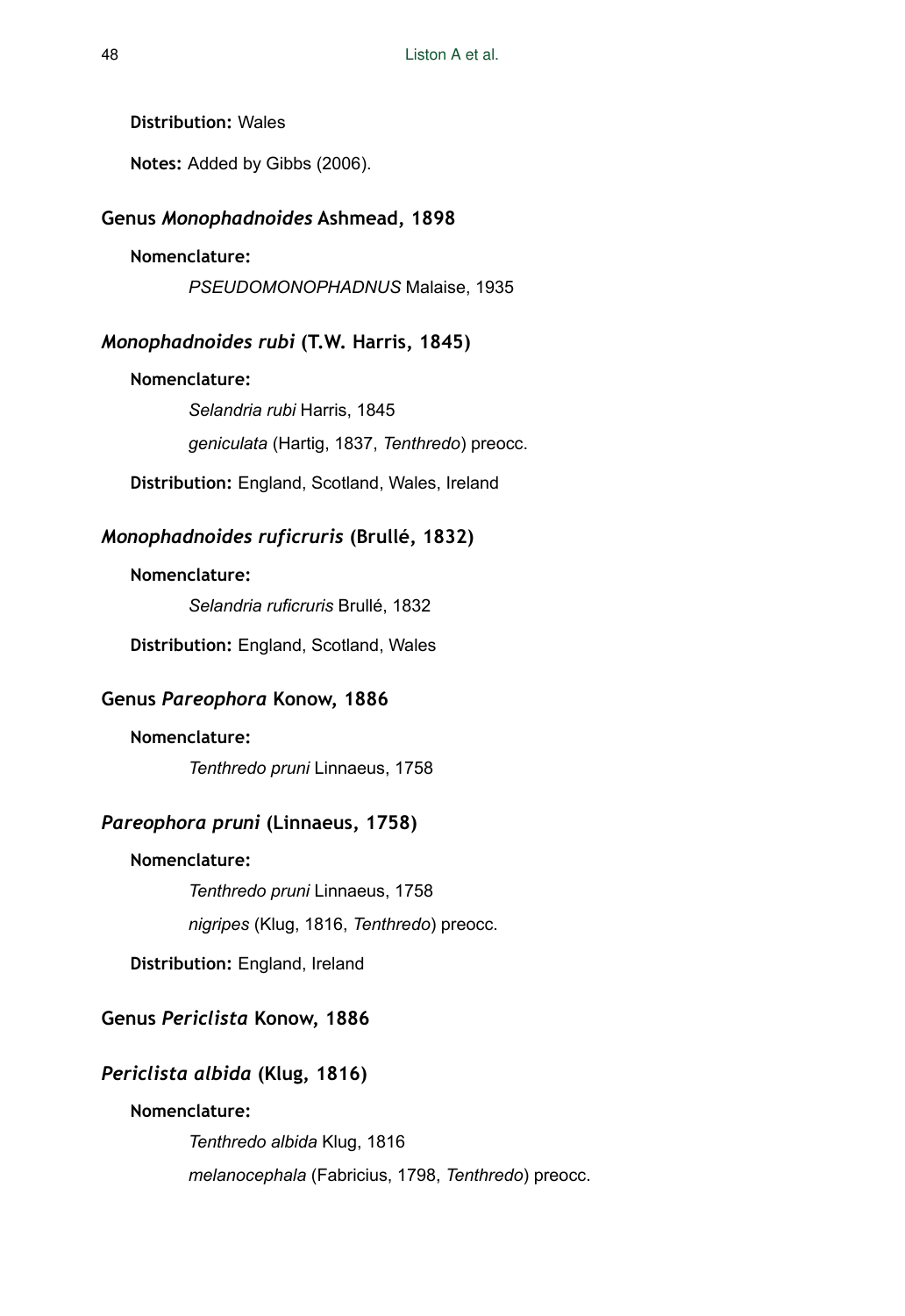*versicolor* (Newman, 1837, *Selandria*)

**Distribution:** England, Scotland, Wales, Ireland

# *Periclista lineolata* **(Klug, 1816)**

#### **Nomenclature:**

*Tenthredo lineolata* Klug, 1816

**Distribution:** England, Scotland

# *Periclista pubescens* **(Zaddach, 1859)**

**Nomenclature:** 

*Selandria pubescens* Zaddach, 1859

**Distribution:** England, Scotland, Wales

# **Tribe Fenusini MacGillivray, 1906**

#### **Genus** *Fenella* **Westwood, 1840**

#### **Nomenclature:**

*PARAPHYLLOTOMA* Forsius, 1930

# *Fenella monilicornis* **(Dahlbom, 1835)**

#### **Nomenclature:**

*Phyllotoma monilicornis* Dahlbom, 1835 *famosa* Benson, 1950 *minuta* (Dahlbom, 1835): misident.

**Distribution:** Scotland

# *Fenella nigrita* **Westwood, 1840**

#### **Nomenclature:**

*tormentillae* (Healy, 1868, *Phyllotoma*) ?*agrimoniae* Brischke, 1888 *pygmaea* (Klug, 1816): Healy, 1869 misident.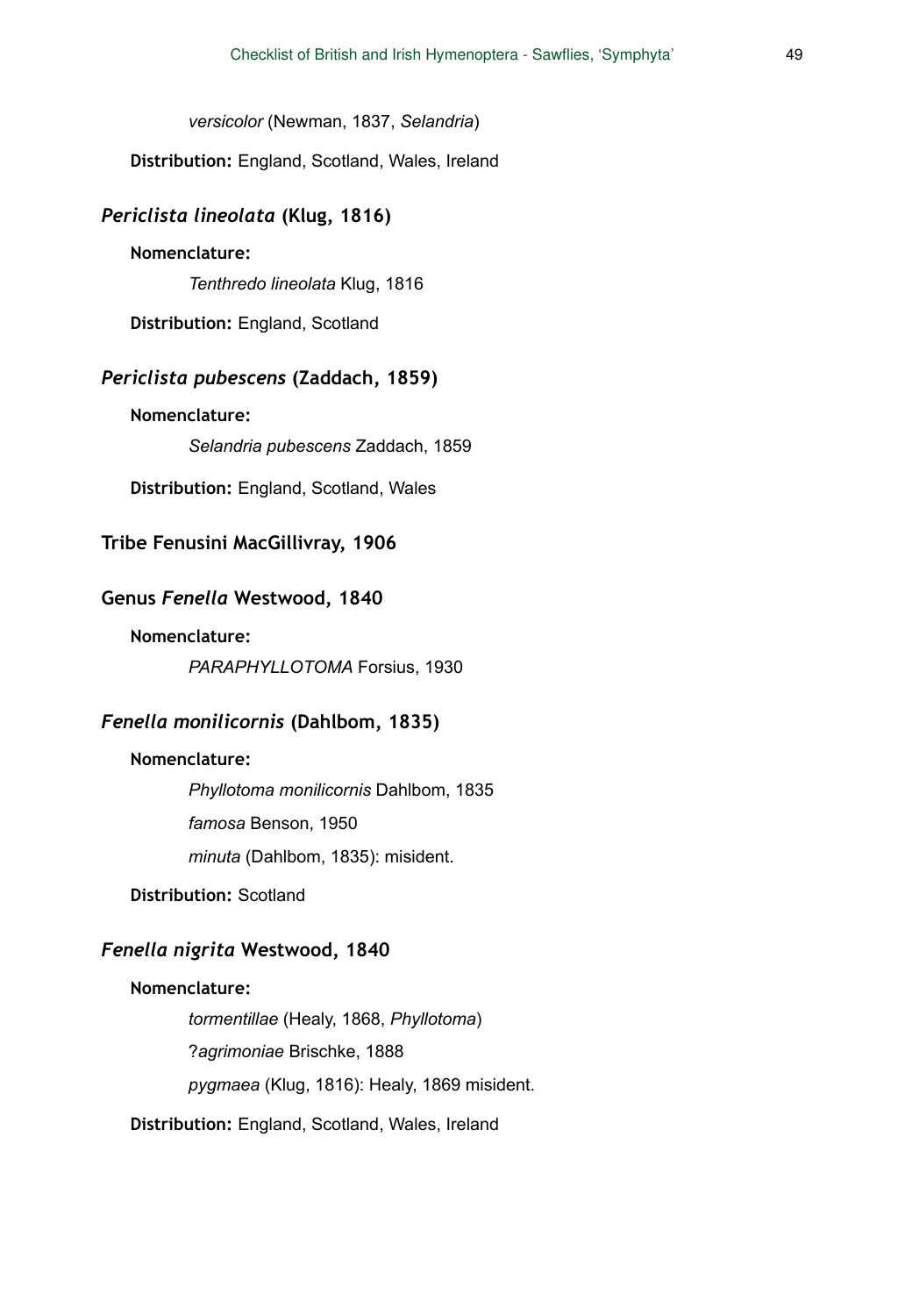**Notes:** Benson (1952) noted that biological differences possibly indicate the presence of two taxa under this name in the British Isles. This problem has still not been investigated.

### **Genus** *Fenusa* **Leach, 1817**

### **Nomenclature:**

*KALIOSYSPHINGA* Tischbein, 1846 *APHADNURUS* Costa, 1859 *PHAENUSA* Cameron, 1875 *CALIOSYSPHINGA* Konow, 1905

# *Fenusa dohrnii* **(Tischbein, 1846)**

#### **Nomenclature:**

*Kaliosysphinga dohrnii* Tischbein, 1846 *melanopoda* (Cameron, 1876, *Phaenusa*) *westwoodi* (Cameron, 1882, *Fenella*)

**Distribution:** England, Scotland, Wales, Ireland

# *Fenusa pumila* **Leach, 1817**

### **Nomenclature:**

*pumila* (Klug, 1818, *Tenthredo*) preocc. *pusilla* (Lepeletier, 1823): misident. *fuliginosa* Healy, 1869 *minima* Brischke, 1883 *pygmaea* (Klug, 1816): Zetterstedt, 1838 misident.

**Distribution:** England, Scotland, Wales, Ireland

# **Genus** *Fenusella* **Enslin, 1914**

### **Nomenclature:**

*MESSA* Leach, 1817: misident.

## *Fenusella glaucopis* **(Konow, 1907)**

#### **Nomenclature:**

*Fenusa glaucopis* Konow, 1907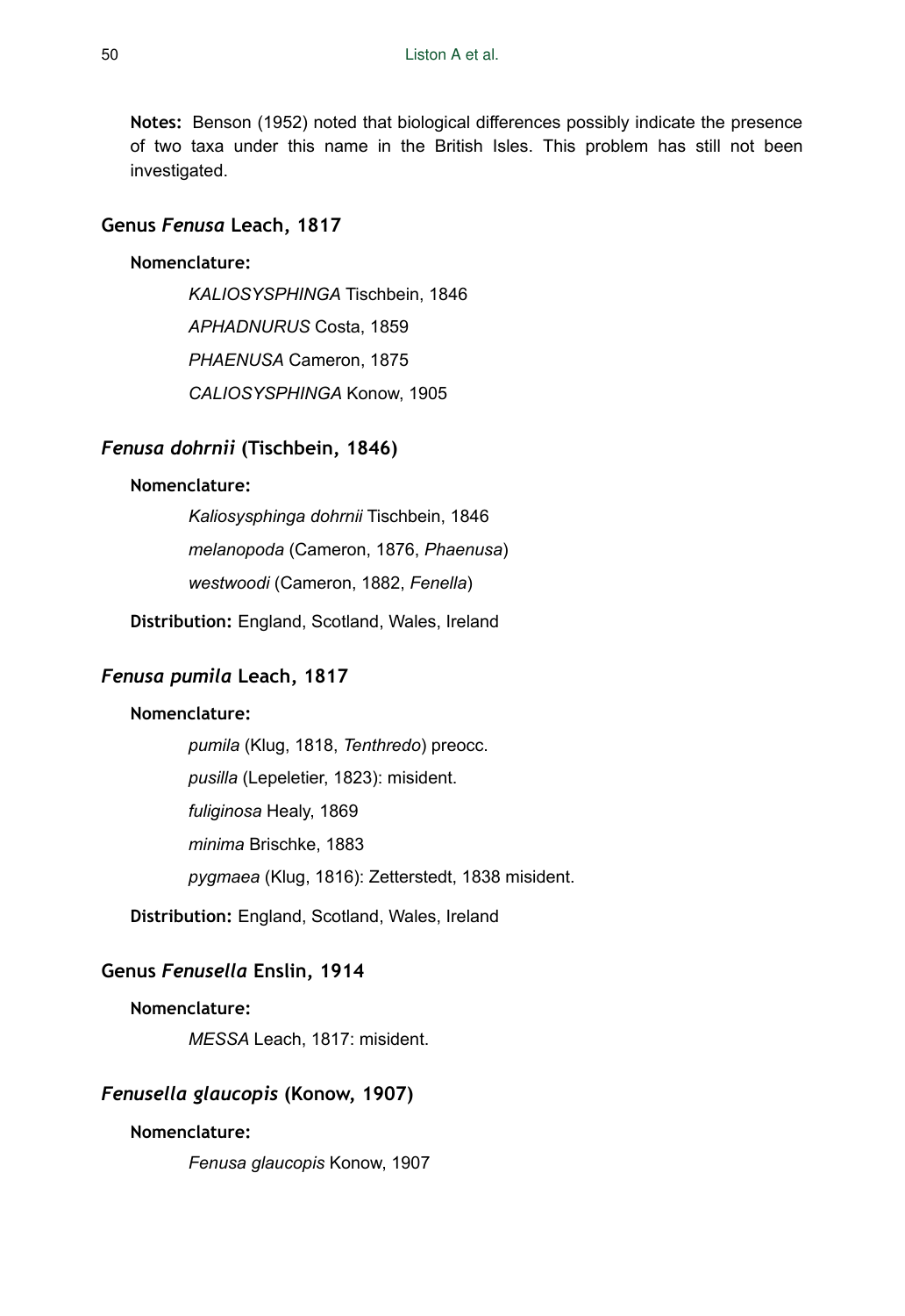**Distribution:** England, Scotland, Wales

# *Fenusella hortulana* **(Klug, 1818)**

#### **Nomenclature:**

*Tenthredo hortulana* Klug, 1818 *soenderupi* Hering, 1935

**Distribution:** England, Ireland

# *Fenusella nana* **(Klug, 1816)**

### **Nomenclature:**

*Tenthredo nana* Klug, 1816 *mellita* (Newman, 1870, *Phyllotoma*) *quercus* (Cameron, 1885, *Fenusa*) *laeta* (Enslin, 1918, *Scolioneura*)

**Distribution:** England, Scotland, Wales, Ireland

# **Genus** *Heterarthrus* **Stephens, 1835**

### **Nomenclature:**

*PHYLLOTOMA* Fallén, 1829 preocc.

*DECATRIA* Stephens, 1835

*DRUIDA* Newman, 1838

*HETERARTHUS* Cameron, 1882

**Notes:** Unplaced species of *Heterarthrus*:

[*fumipennis* (Cameron, 1888, *Phyllotoma*)]

#### *Heterarthrus aceris* **(Kaltenbach, 1856)**

#### **Nomenclature:**

*Phyllotoma aceris* Kaltenbach, 1856

**Distribution:** England, Scotland, Wales, Ireland

### *Heterarthrus cuneifrons* **Altenhofer & Zombori, 1987**

**Distribution:** England

**Notes:** Added by Liston and Blank (2006).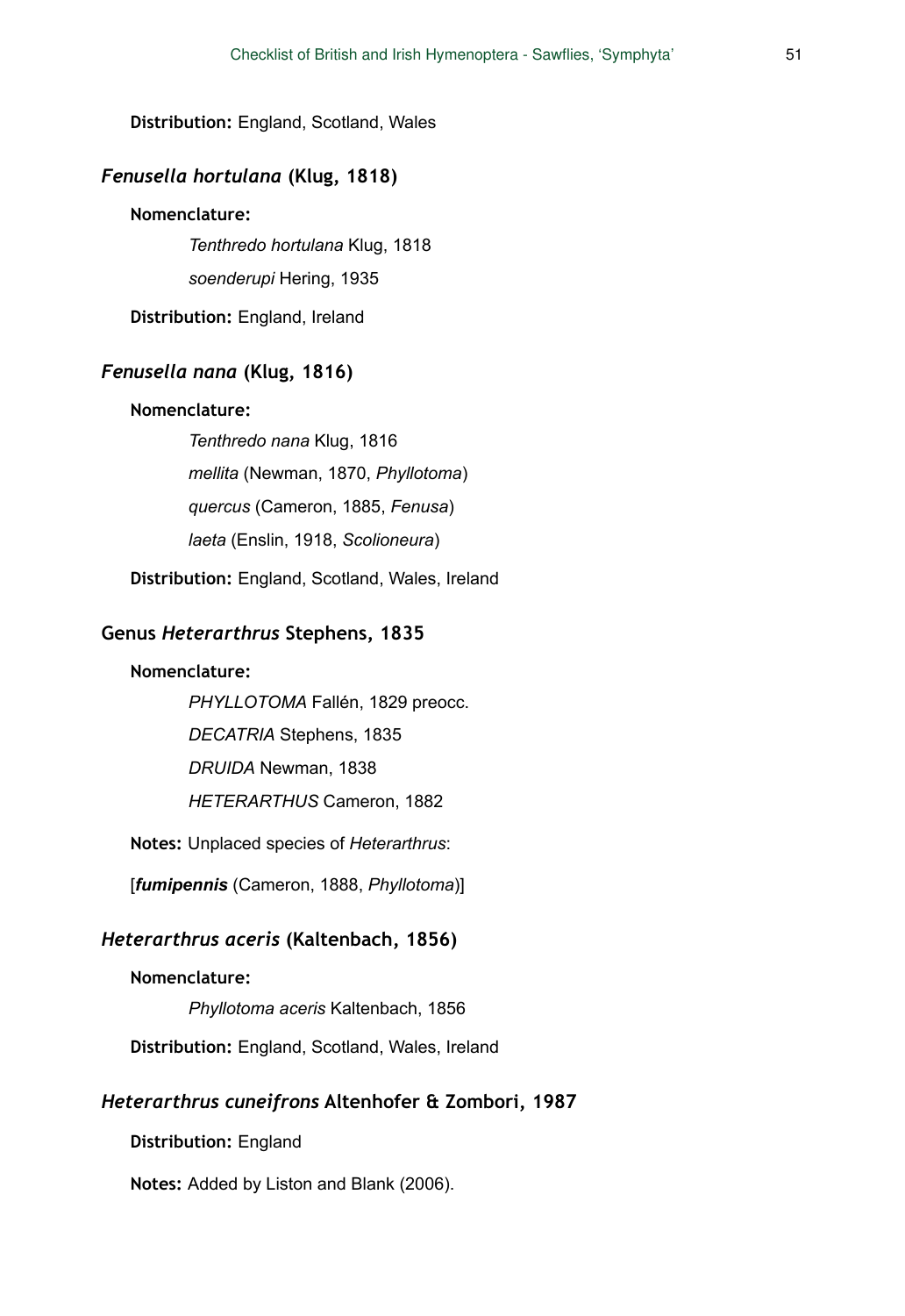# *Heterarthrus microcephalus* **(Klug, 1818)**

### **Nomenclature:**

*Tenthredo microcephala* Klug, 1818 *melanopyga* (Klug, 1818): Healy, 1868 misident.

**Distribution:** England, Scotland, Ireland

# *Heterarthrus nemoratus* **(Fallén, 1808)**

#### **Nomenclature:**

*Hylotoma nemorata* Fallén, 1808 *parviceps* (Newman, 1837, *Fenusa*) *tenellus* (Zaddach, 1859, *Phyllotoma*) *mathesoni* (MacGillivray, 1909, *Phlebotrophia*) *mathewsoni*: misspelling

**Distribution:** England, Scotland, Wales, Ireland

# *Heterarthrus ochropoda* **(Klug, 1818)**

# **Nomenclature:**

*Tenthredo ochropoda* Klug, 1818 *fuscipennis* (Stephens, 1835, *Decatria*) *pinguis* (Vollenhoven, 1869, *Phyllotoma*) *maxima* (Strobl, 1896, *Phyllotoma*) *ochropodus*: misspelling

**Distribution:** England, Scotland, Wales

# *Heterarthrus vagans* **(Fallén, 1808)**

# **Nomenclature:**

*Hylotoma vagans* Fallén, 1808 *melanopygus* (Klug, 1818, *Tenthredo*) *amaurus* (Klug, 1818, *Tenthredo*) *kamtchaticus* (Malaise, 1931, *Phyllotoma*)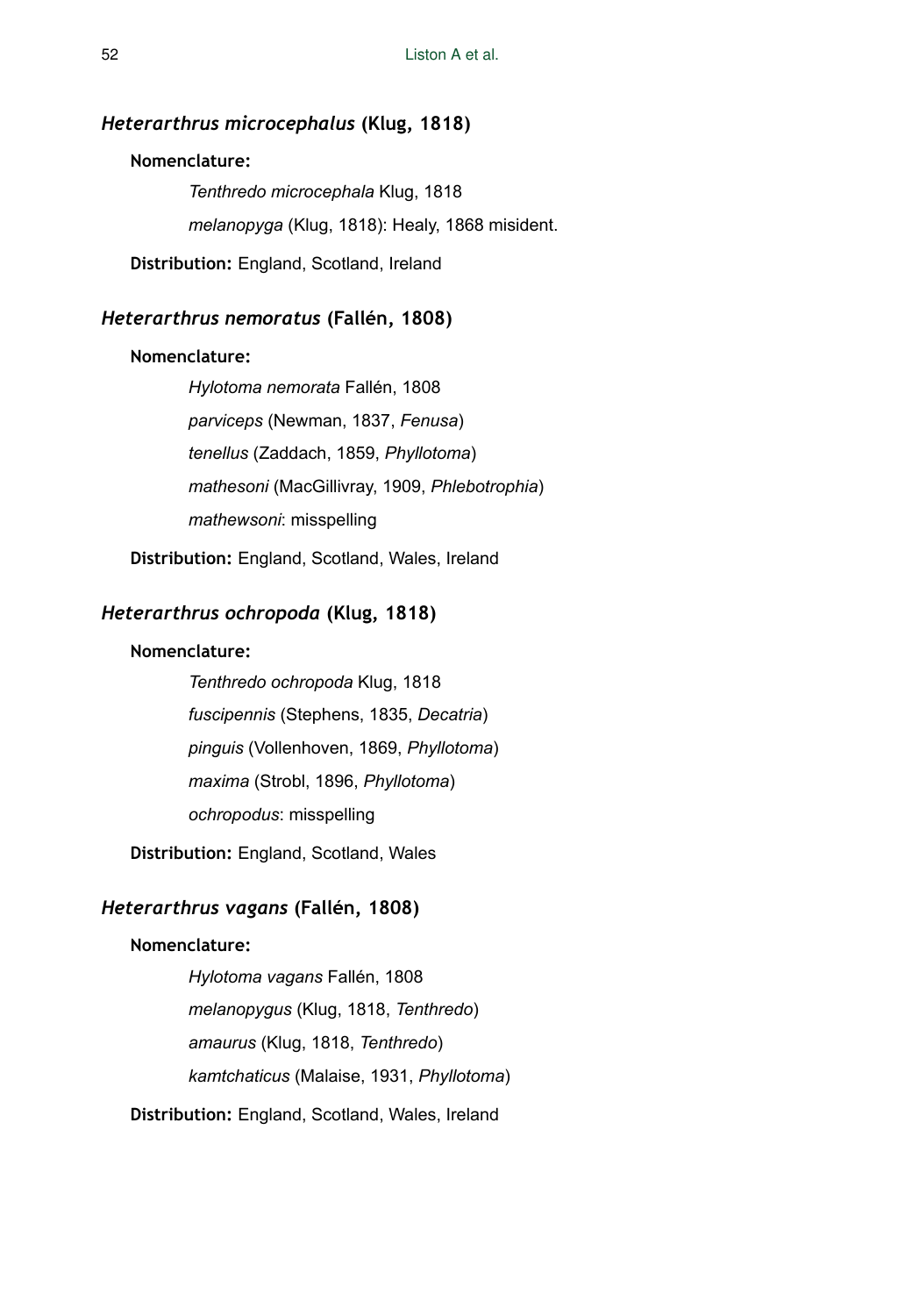#### *Heterarthrus wuestneii* **(Konow, 1905)**

#### **Nomenclature:**

*Phyllotoma wuestneii* Konow, 1905 *aceris* (McLachlan, 1867, *Phyllotoma*) preocc. *healyi* Altenhofer & Zombori, 1987

**Distribution:** England

**Notes:** Added by Altenhofer and Zombori (1987).

*Phyllotoma aceris* was described on the basis of specimens "bred by Mr Healy from larvae which make great blotches in the leaves of *Acer campestre*, and occasionally in *Acer pseudo-platanus*" McLachlan (1867). According to present knowledge on distribution and hostplants, the syntype series probably consisted of more than one species. The description is not sufficiently detailed to determine the identity of the specimens which McLachlan examined. No type material has been located, as already stated by Altenhofer and Zombori (1987). Nevertheless, Altenhofer and Zombori (1987) chose to regard *P. aceris* McLachlan as being conspecific with a species which was reared from *A. campestre* and proposed for it the new name *Heterarthrus healyi*. *H. healyi* was subsequently found to be synonymous with *H. wuestneii* (Konow, 1905) (Blank et al. 2001).

#### **Genus** *Kaliofenusa* **MacGillivray, 1910**

**Notes:** Unplaced species of *Kaliofenusa*:

[*pusilla* (Serville, 1823, *Dolerus*)]

# *Kaliofenusa altenhoferi* **Liston, 1993**

## **Nomenclature:**

*carpinifoliae* Liston, 1993

**Distribution:** England, Scotland

**Notes:** Added by Liston (1994). Synonymy with *K. carpinifoliae* according to Liston (1996). *Dolerus pusillus* Serville cannot at present be placed as conspecific with *K. ulmi* or *K. altenhoferi*, and must be treated as an unplaced species (Blank et al. 2001).

# *Kaliofenusa ulmi* **(Sundevall, 1847)**

#### **Nomenclature:**

*Fenusa ulmi* Sundevall, 1847 *intermedia* (Thomson, 1871, *Fenusa*)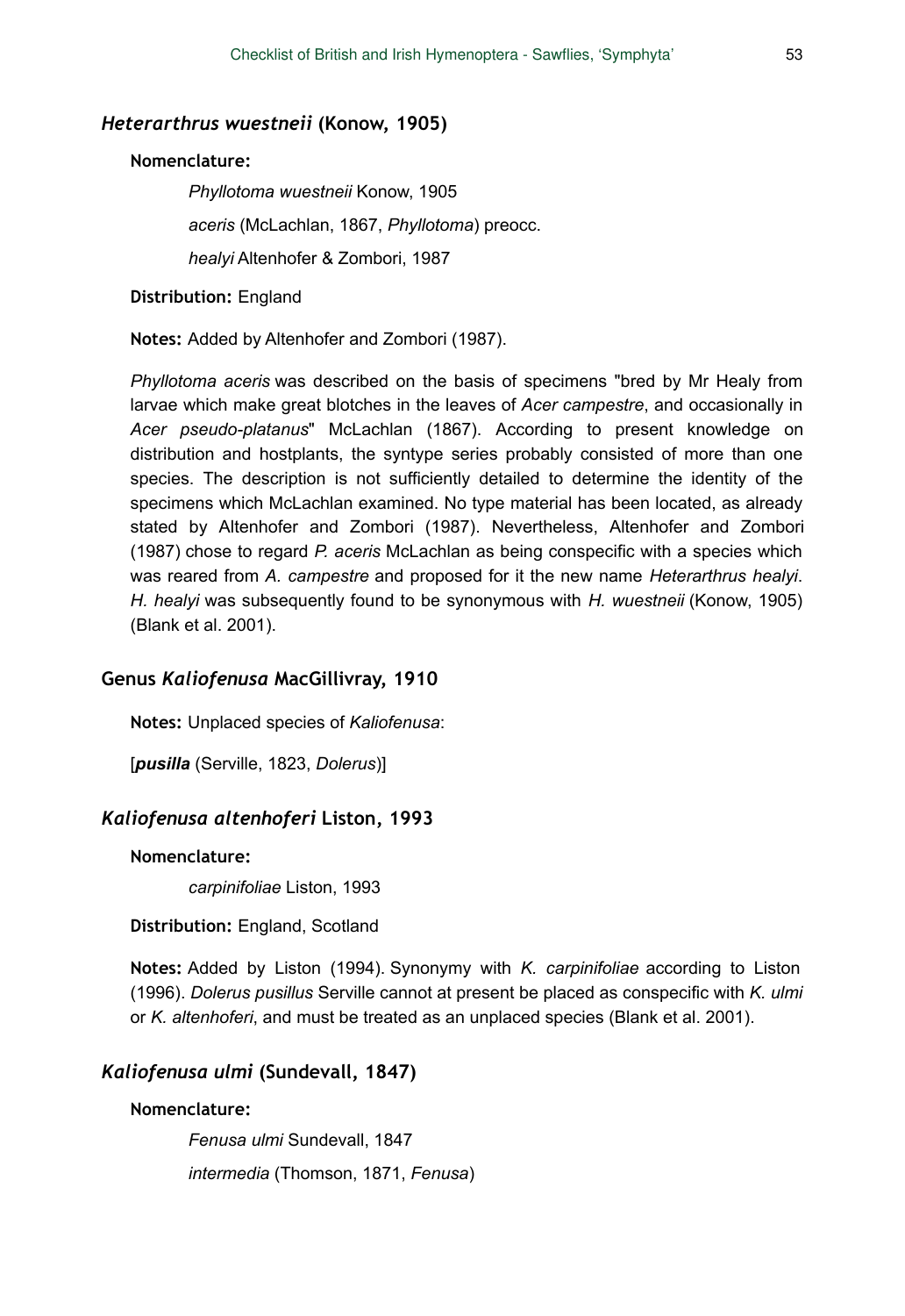*alsia* (MacGillivray, 1923, *Messa*)

**Distribution:** England, Scotland, Wales, Ireland

**Notes:** Recorded in Ireland by Knight (2004) as *K. pusilla*.

# **Genus** *Metallus* **Forbes, 1885**

### **Nomenclature:**

*ENTODECTA* Konow, 1886 *POLYBATES* MacGillivray, 1909

# *Metallus albipes* **(Cameron, 1875)**

### **Nomenclature:**

*Phaenusa albipes* Cameron, 1875 *tenuicornis* (Hellén, 1935, *Entodecta*)

**Distribution:** England, Scotland

# *Metallus lanceolatus* **(Thomson, 1870)**

### **Nomenclature:**

*Blennocampa lanceolata* Thomson, 1870 *gei* (Brischke, 1883, *Fenusa*) *decolor* (Konow, 1886, *Entodecta*) *bensoni* Smith, 1971

**Distribution:** England, Scotland, Wales

# *Metallus pumilus* **(Klug, 1816)**

# **Nomenclature:**

*Tenthredo pumila* Klug, 1816 *pumilio* (Hartig, 1837, *Emphytus*) *rubi* (Boie, 1848, *Fenusa*)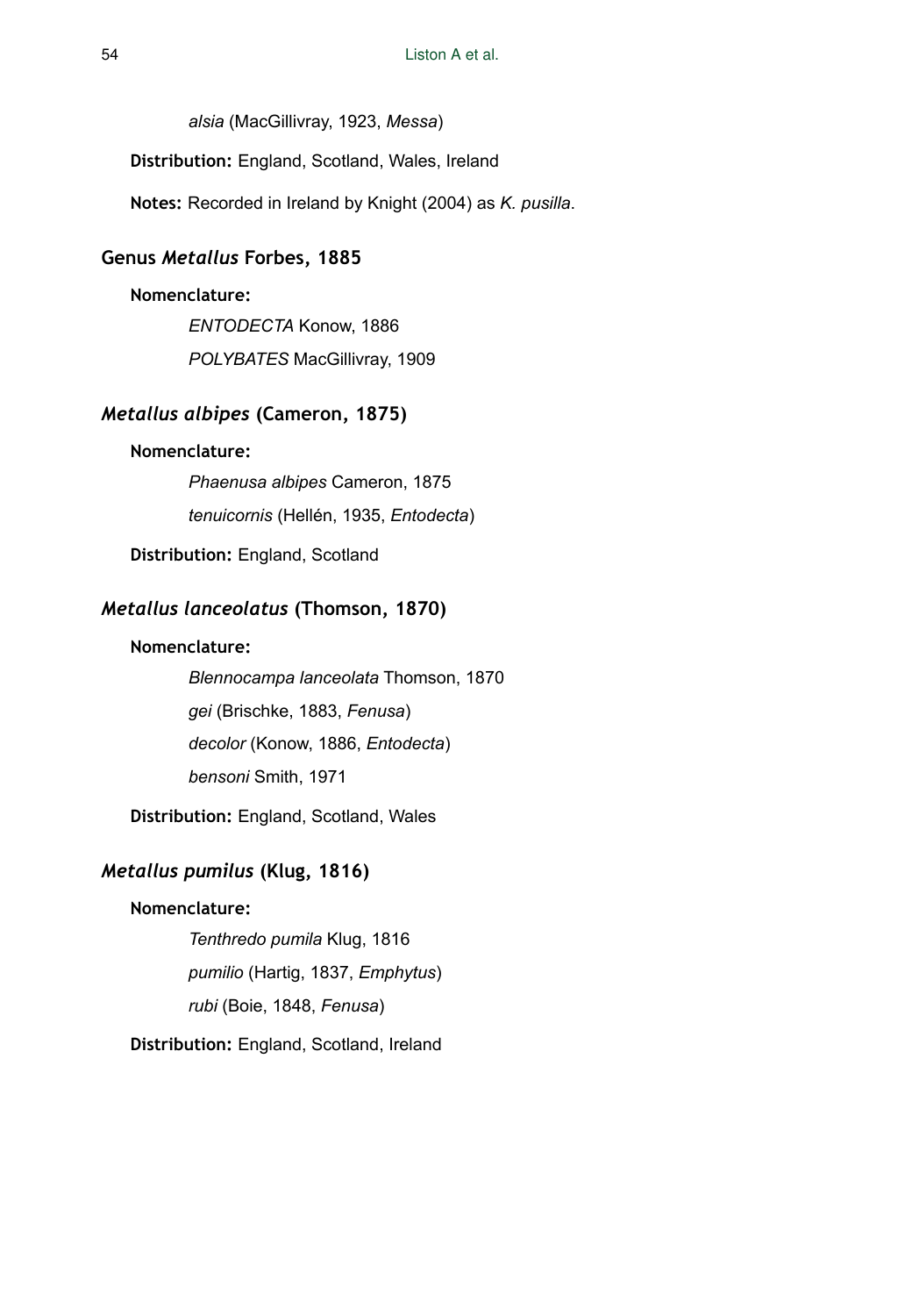#### **Genus** *Parna* **Benson, 1936**

# *Parna apicalis* **(Brischke, 1888)**

## **Nomenclature:**

*Blennocampa apicalis* Brischke, 1888

*reseri* Liston, 1993

**Distribution:** England, Scotland, Wales

**Notes:** Added by Edmunds et al. (2007).

# *Parna tenella* **(KIug, 1816)**

#### **Nomenclature:**

*Tenthredo tenella* Klug, 1816 *tiliae* (Kaltenbach, 1874, *Blennocampa*) **Distribution:** England, Scotland, Wales

### **Genus** *Profenusa* **MacGillivray, 1914**

# *Profenusa pygmaea* **(Klug, 1816)**

#### **Nomenclature:**

*Tenthredo pygmaea* Klug, 1816

**Distribution:** England, Scotland, Wales, Ireland

# *Profenusa thomsoni* **(Konow, 1886)**

#### **Nomenclature:**

*Fenusa thomsoni* Konow, 1886

*alumna* (MacGillivray, 1923): misident.

**Distribution:** England

# **Genus** *Scolioneura* **Konow, 1890**

#### *Scolioneura betuleti* **(Klug, 1816)**

### **Nomenclature:**

*Tenthredo betuleti* Klug, 1816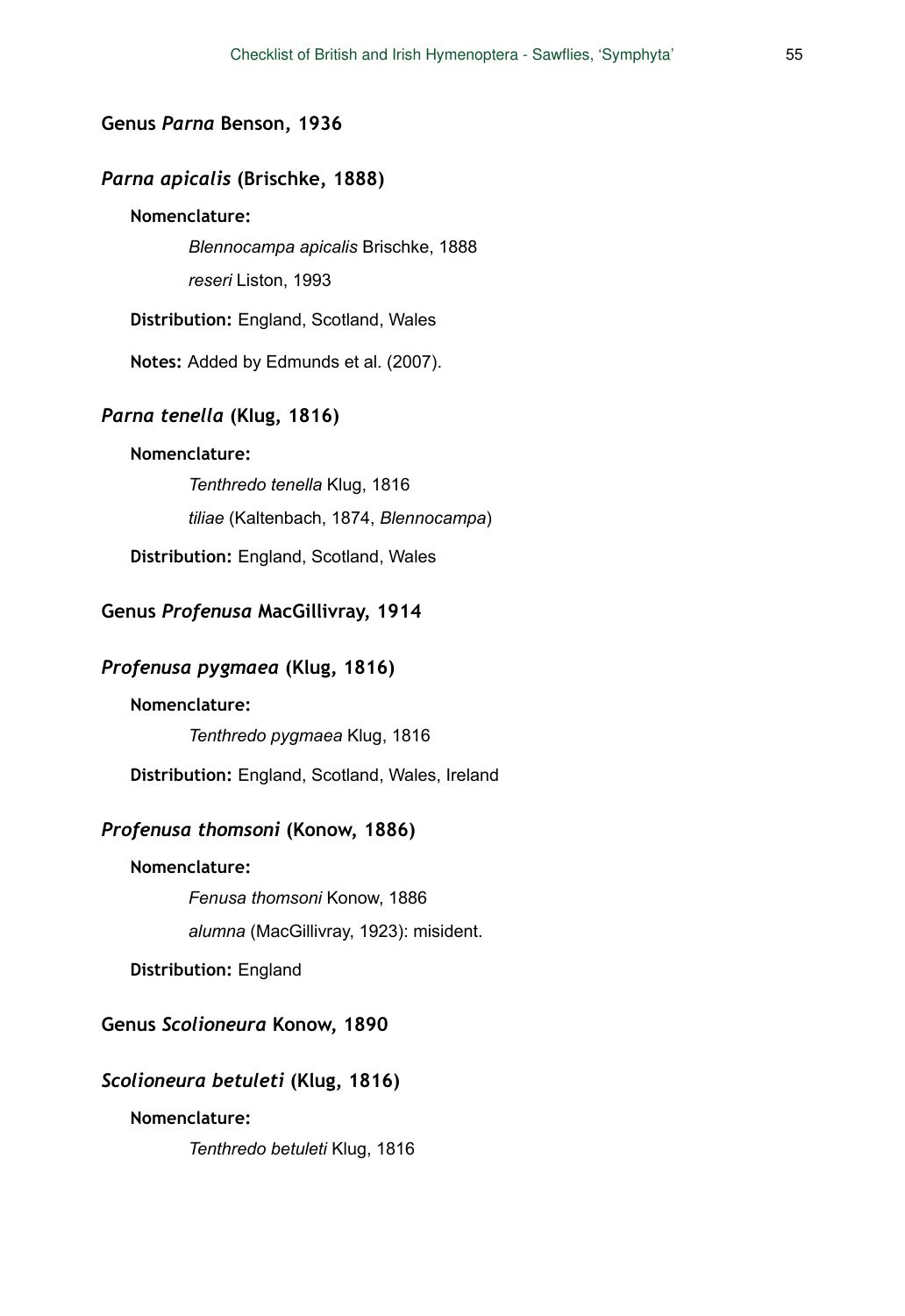*nigricans* (Klug, 1818, *Tenthredo*) preocc. *betulae* (Zaddach, 1859, *Fenusa*) *vicina* Konow, 1894

**Distribution:** England, Scotland, Ireland

**Notes:** Synonymy of *S. vicina* with *S. betuleti* follows Leppänen et al. (2012).

## **Tribe Phymatocerini Rohwer, 1911**

#### **Nomenclature:**

TOMOSTETHINI Benson, 1938

# **Genus** *Eutomostethus* **Enslin, 1914**

## **Nomenclature:**

*ATOMOSTETHUS* Enslin, 1914

# *Eutomostethus ephippium* **(Panzer, 1798)**

# **Nomenclature:**

*Tenthredo ephippium* Panzer, 1798 *dubius* (Gmelin, 1790, *Tenthredo*) preocc. *inhabilis* (Norton, 1861, *Selandria*)

**Distribution:** England, Scotland, Wales, Ireland

# *Eutomostethus gagathinus* **(Klug, 1816)**

**Nomenclature:** 

*Tenthredo gagathina* Klug, 1816

**Distribution:** England, Scotland, Wales

# *Eutomostethus luteiventris* **(Klug, 1816)**

## **Nomenclature:**

*Tenthredo luteiventris* Klug, 1816 *fuscipennis* (Serville, 1823, *Tenthredo*) **Distribution:** England, Scotland, Wales, Ireland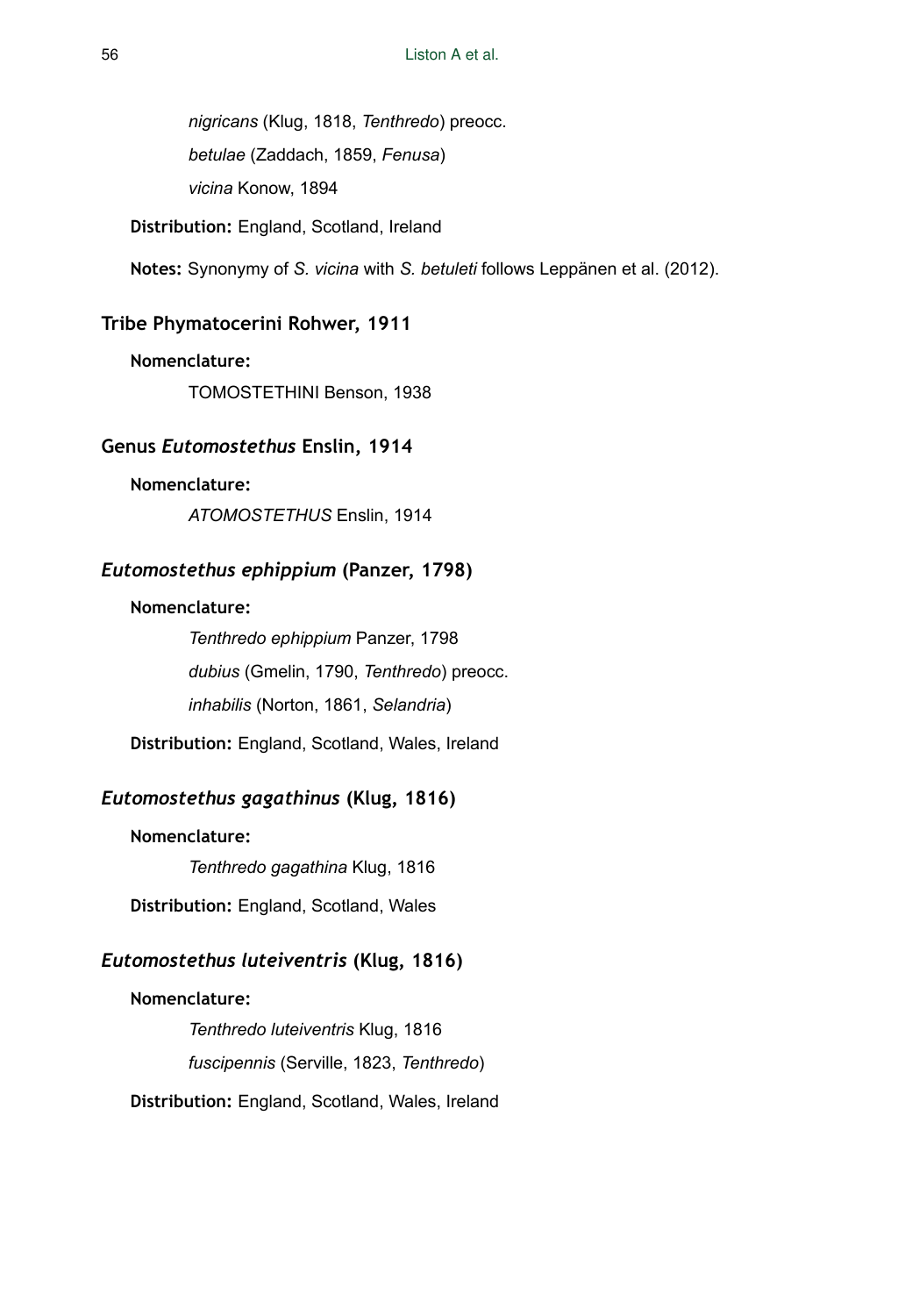# *Eutomostethus nigrans* **(Konow, 1887)**

#### **Nomenclature:**

*Tomostethus nigrans* Konow, 1887 *nigrans* Blank & Taeger, 1998 preocc. *cinereipes* (Klug, 1816): Cameron, 1882 misident. *ephippium* (Panzer, 1798): misident.

**Distribution:** England, Scotland, Wales, Ireland

**Notes:** Added by Liston and O'Connor (2005).

#### *Eutomostethus punctatus* **(Konow, 1887)**

### **Nomenclature:**

*Tomostethus punctatus* Konow, 1887 *brachycera* (Cameron, 1893, *Tomostethus*) *micans* (Klug, 1816): Cameron, 1877 misident.

**Distribution:** England, Scotland, Wales

# **Genus** *Monophadnus* **Hartig, 1837**

#### *Monophadnus pallescens* **(Gmelin, 1790)**

## **Nomenclature:**

*Tenthredo pallescens* Gmelin, 1790 *albipes* (Gmelin, 1790, *Tenthredo*) preocc. *furvus* Benson, 1930

**Distribution:** England, Scotland, Wales, Ireland

#### **Genus** *Paracharactus* **MacGillivray, 1908**

#### **Nomenclature:**

*DICROSTEMA* Benson, 1952

### *Paracharactus gracilicornis* **(Zaddach, 1859)**

# **Nomenclature:**

*Selandria gracilicornis* Zaddach, 1859

**Distribution:** England, Wales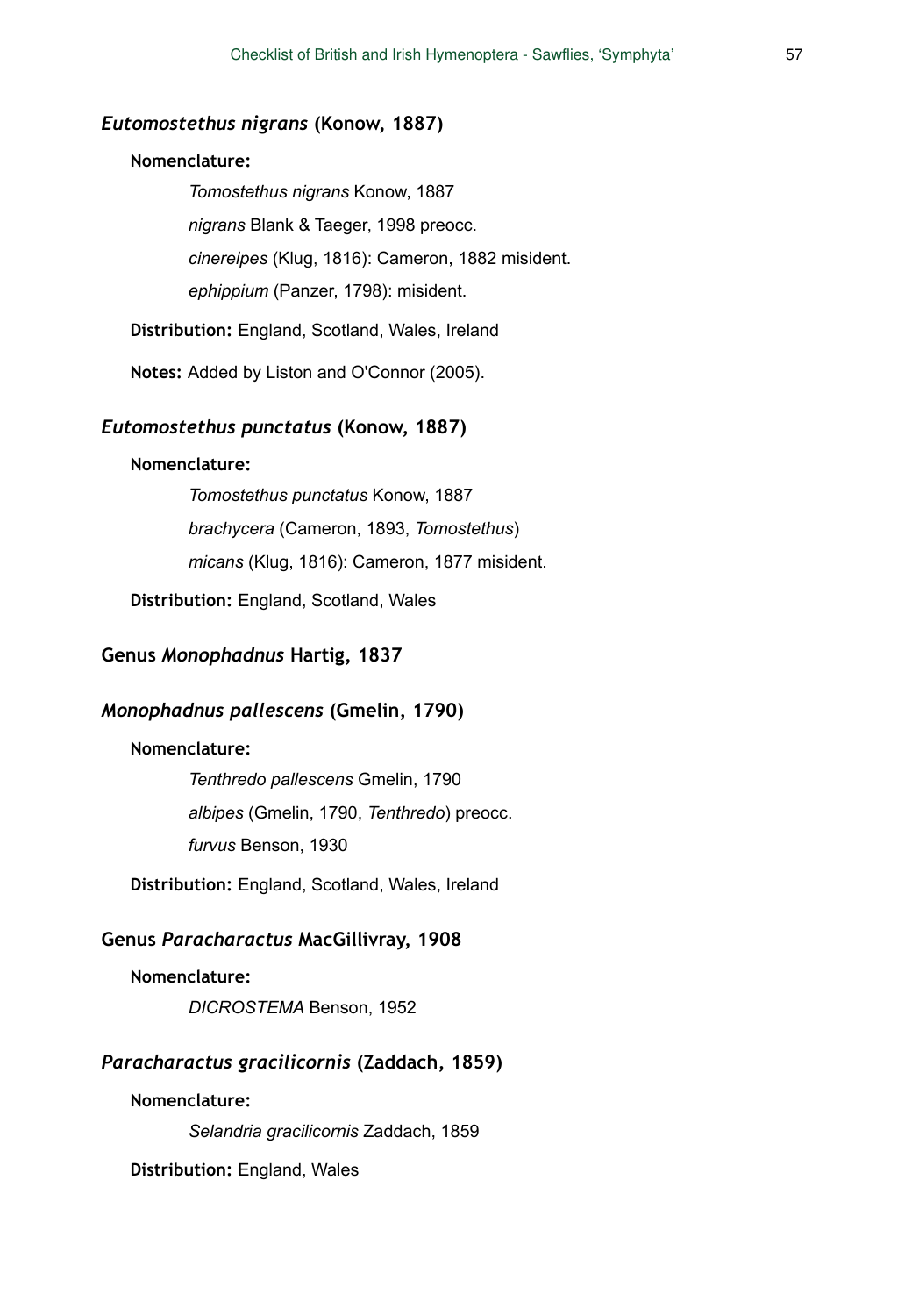## **Genus** *Phymatocera* **Dahlbom, 1835**

### **Nomenclature:**

*PECTINIA* Brullé, 1846 *HYPARGYRICUS* MacGillivray, 1908 *PHYTOMATOCERA*: misspelling

# *Phymatocera aterrima* **(Klug, 1816)**

### **Nomenclature:**

*Tenthredro aterrima* Klug, 1816 *robinsoni* (Curtis, 1850, *Selandria*) *fuliginosa* (Schrank, 1781): misident.

**Distribution:** England, Scotland, Wales

# **Genus** *Rhadinoceraea* **Konow, 1886**

# *Rhadinoceraea micans* **(Schrank, 1781)**

### **Nomenclature:**

*Tenthredo micans* Klug, 1816

**Distribution:** England, Wales

# **Genus** *Stethomostus* **Benson, 1939**

# *Stethomostus fuliginosus* **(Schrank, 1781)**

### **Nomenclature:**

*Tenthredo fuliginosa* Schrank, 1781 *fuscus* (Serville, 1823, *Tenthredo*)

**Distribution:** England, Scotland, Wales

## *Stethomostus funereus* **(Klug, 1816)**

**Nomenclature:** 

*Tenthredo funerea* Klug, 1816

**Distribution:** England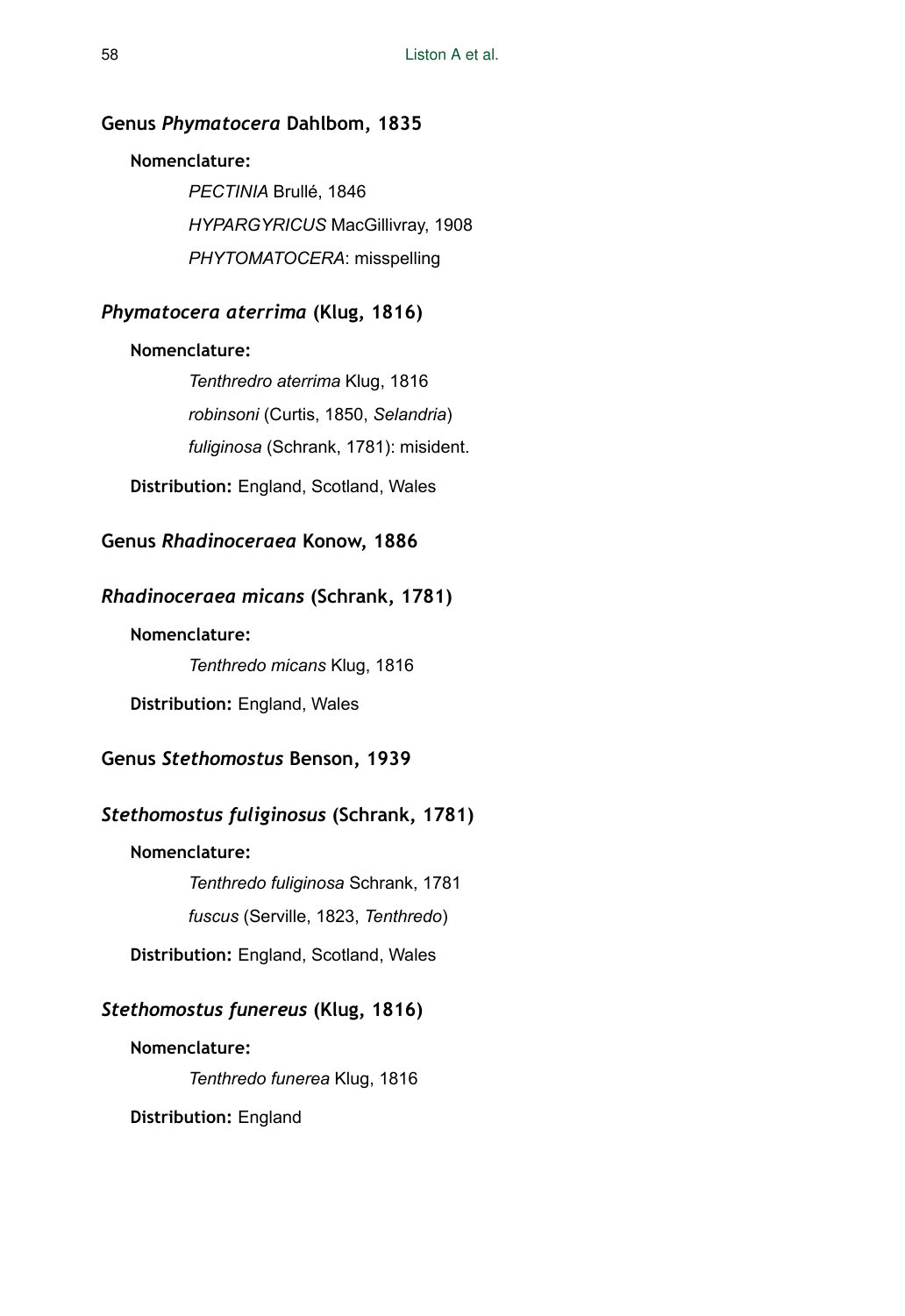#### **Genus** *Tomostethus* **Konow, 1886**

### *Tomostethus nigritus* **(Fabricius, 1804)**

# **Nomenclature:**

*Tenthredo nigrita* Fabricius, 1804

**Distribution:** England, Wales

**Tribe Waldheimiini Smith, 1969** 

### **Genus** *Halidamia* **Benson, 1939**

#### *Halidamia affinis* **(Fallén, 1807)**

#### **Nomenclature:**

*Hylotoma affinis* Fallén, 1907 *hyalina* (Klug, 1816, *Tenthredo*) *assimilis* (Thomson, 1870, *Blennocampa*)

**Distribution:** England, Scotland, Wales, Ireland

## **Subfamily Nematinae Thomson, 1871**

**Notes:** Unplaced species of Nematinae:

#### *Nematus placidus* Cameron, 1878

Placed by Konow (1905) as a synonym of *Pristiphora leucopodia* (Hartig, 1837), a species which has never been found in the British Isles. Konow probably did not examine the type of *N. placidus*, which according to Benson (1943b), is lost.

#### **Tribe Cladiini Ashmead, 1898**

#### **Genus** *Cladius* **Illiger, 1807**

#### **Nomenclature:**

*PRIOPHORUS* Dahlbom, 1835

*TRICHIOCAMPUS* Hartig, 1837

#### *Cladius brullei* **(Dahlbom, 1835)**

### **Nomenclature:**

*Priophorus brullei* Dahlbom, 1835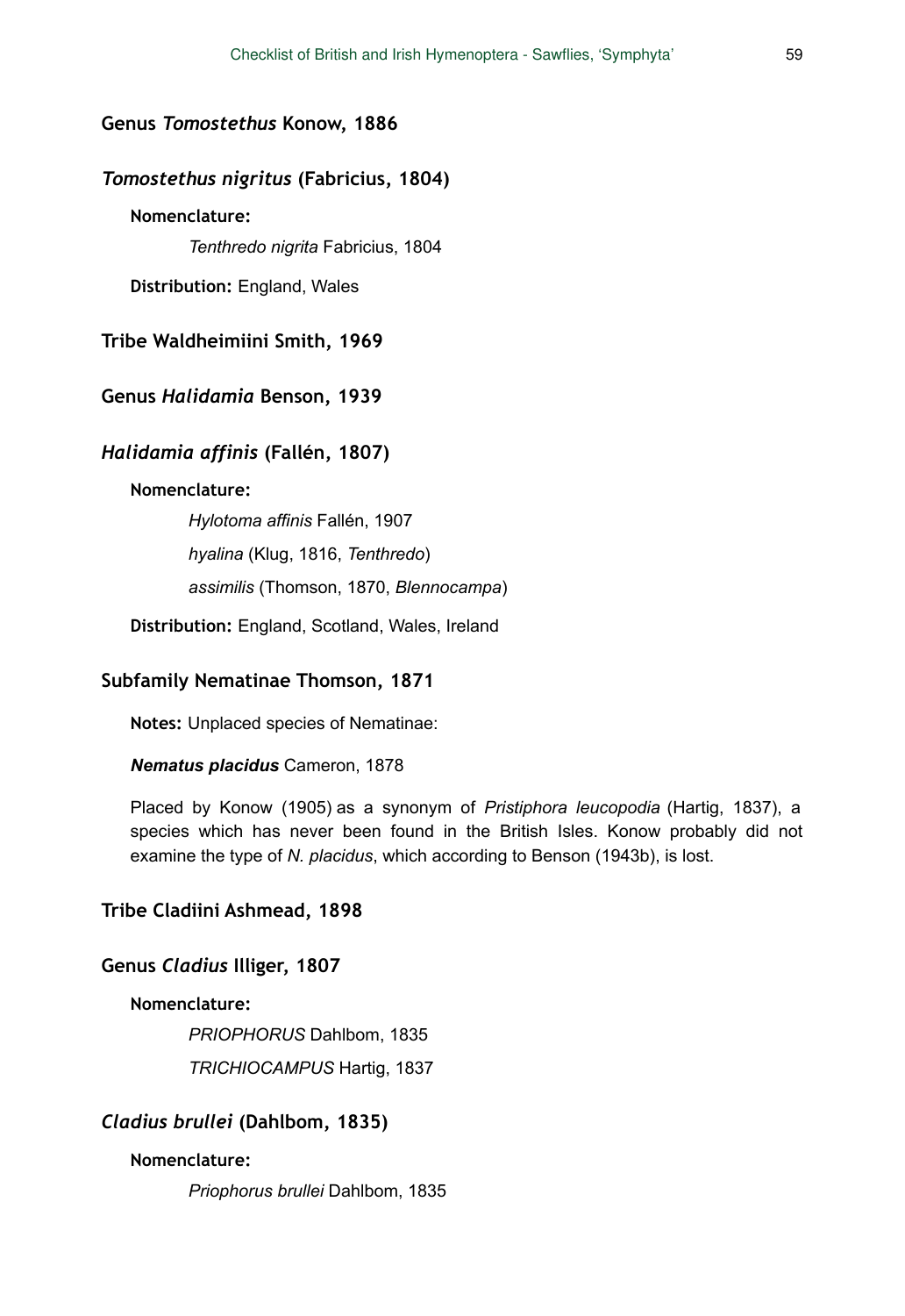*immunis* Stephens, 1835 *melanostigma* (Stephens, 1835, *Nematus*) *tener* Zaddach, 1859 *tristis* Zaddach, 1859 *morio*: misident.

**Distribution:** England, Scotland, Wales, Ireland

# *Cladius compressicornis* **(Fabricius, 1804)**

### **Nomenclature:**

*Tenthredo compressicornis* Fabricius, 1804 *albipes* (Fallén, 1808, *Tenthredo*) preocc. *pallipes* Serville, 1823 *padi*: misident.

**Distribution:** England, Scotland, Wales, Ireland

**Notes:** The change in nomenclature is explained in Liston (2007).

# *Cladius grandis* **(Serville, 1823)**

### **Nomenclature:**

*Nematus grandis* Serville, 1823 *viminalis* (Fallén, 1808, *Tenthredo*) preocc. *luteicornis* Stephens, 1835

**Distribution:** England, Scotland, Ireland

# *Cladius pectinicornis* **(Geoffroy, 1785)**

#### **Nomenclature:**

*Tenthredo pectinicornis* Geoffroy, 1785 ?*difformis* (Panzer, 1799, *Tenthredo*) *crassicornis* (Stephens, 1835, *Nematus*)

**Distribution:** England, Scotland, Wales, Ireland

# *Cladius pilicornis* **Curtis, 1833**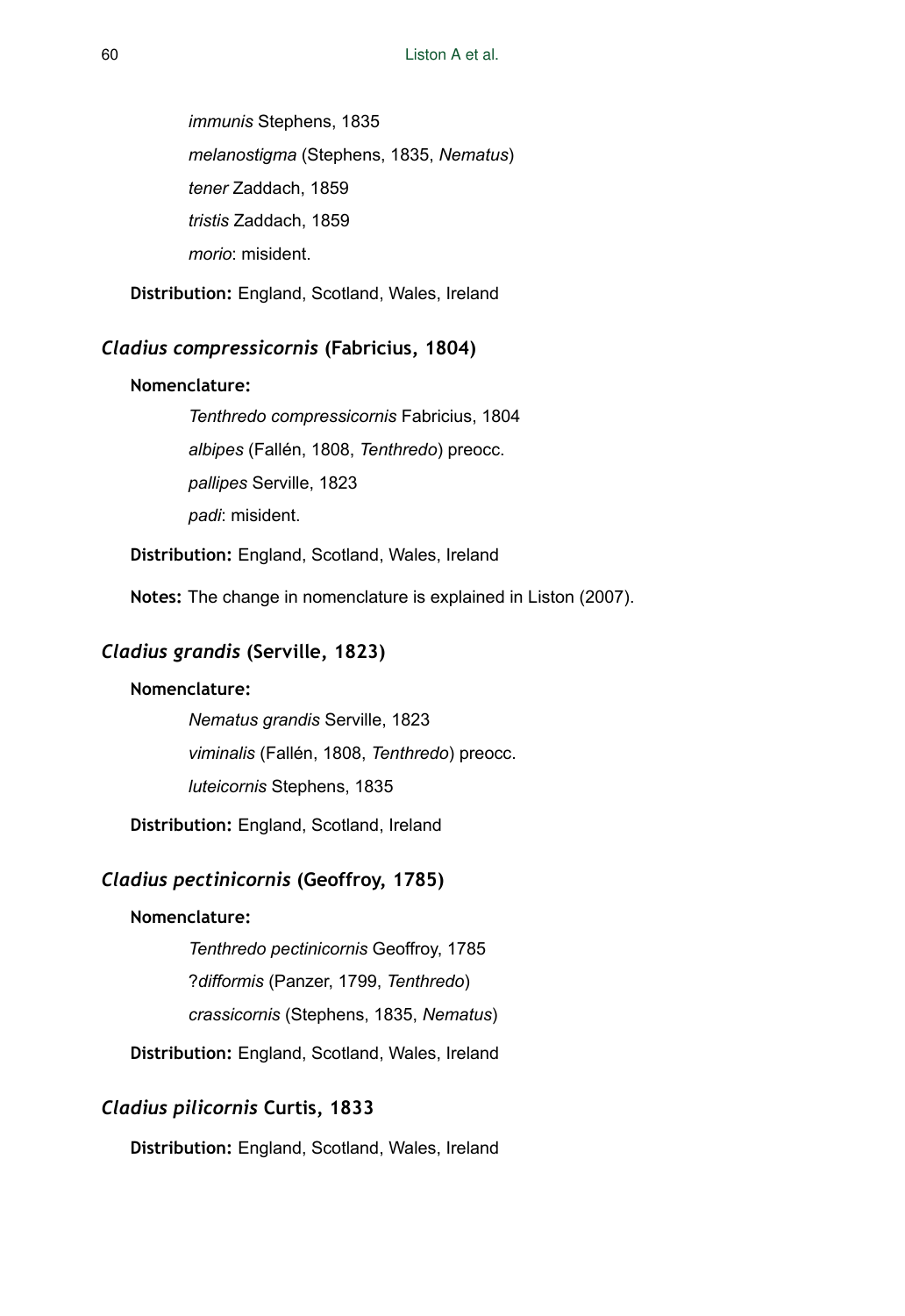## *Cladius rufipes* **Serville, 1823**

## **Nomenclature:**

*ulmi* (Linnaeus, 1758): misident.

**Distribution:** England, Scotland, Ireland

# *Cladius ulmi* **(Linnaeus, 1758)**

#### **Nomenclature:**

*Tenthredo ulmi* Linnaeus, 1759 *eradiatus* Hartig, 1837 *laevifrons* (Benson, 1936, *Priophorus*)

**Distribution:** England, Scotland, Wales, Ireland

## **Tribe Dineurini Ashmead, 1898**

# **Genus** *Anoplonyx* **Marlatt, 1896**

# *Anoplonyx destructor* **Benson, 1952**

### **Nomenclature:**

*duplex* (Lepeletier, 1823): misident.

**Distribution:** England, Scotland, Wales, Ireland

### **Genus** *Dineura* **Dahlbom, 1835**

# *Dineura stilata* **(Klug, 1816)**

#### **Nomenclature:**

*Tenthredo stilata* Klug, 1816

*v-flavum* (Cameron, 1882, *Nematus*)

**Distribution:** England, Scotland, Wales, Ireland

## *Dineura testaceipes* **(Klug, 1816)**

### **Nomenclature:**

*Tenthredo testaceipes* Klug, 1816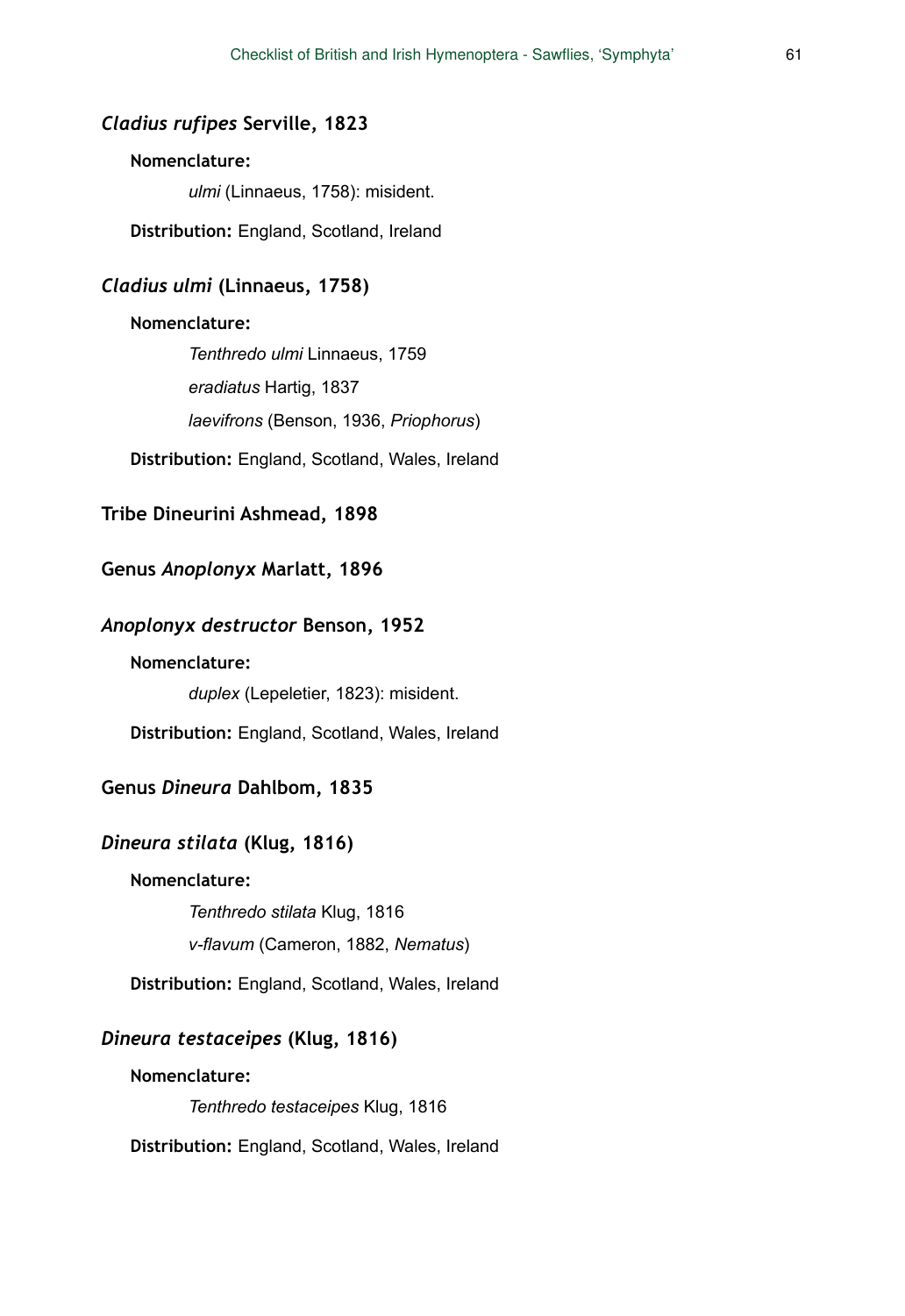#### *Dineura virididorsata* **(Retzius, 1783)**

### **Nomenclature:**

*Tenthredo virididorsata* Retzius, 1783

**Distribution:** England, Scotland, Wales, Ireland

#### **Genus** *Hemichroa* **Stephens, 1835**

#### **Nomenclature:**

*LEPTOCERA* Hartig, 1837 *LEPTOCERCUS* Thomson, 1871

# *Hemichroa australis* **(Serville, 1823)**

#### **Nomenclature:**

*Tenthredo australis* Serville, 1823 *alni* (Linnaeus, 1767, *Tenthredo*) preocc. *luctuosa* (Hill, 1773, *Tenthredo*) nom. ob.

**Distribution:** England, Scotland, Wales, Ireland

### *Hemichroa crocea* **(Geoffroy, 1785)**

## **Nomenclature:**

*Tenthredo crocea* Geoffroy, 1785 *rufa* (Panzer, 1799, *Tenthredo*) preocc. *stigma* Stephens, 1835

**Distribution:** England, Scotland, Wales, Ireland

### **Genus** *Nematinus* **Rohwer, 1911**

**Notes:** Unplaced species of *Nematinus*:

[*antennatus* (Cameron, 1877, *Nematus*)]

## *Nematinus acuminatus* **(Thomson, 1871)**

#### **Nomenclature:**

*Nematus acuminatus* Thomson, 1871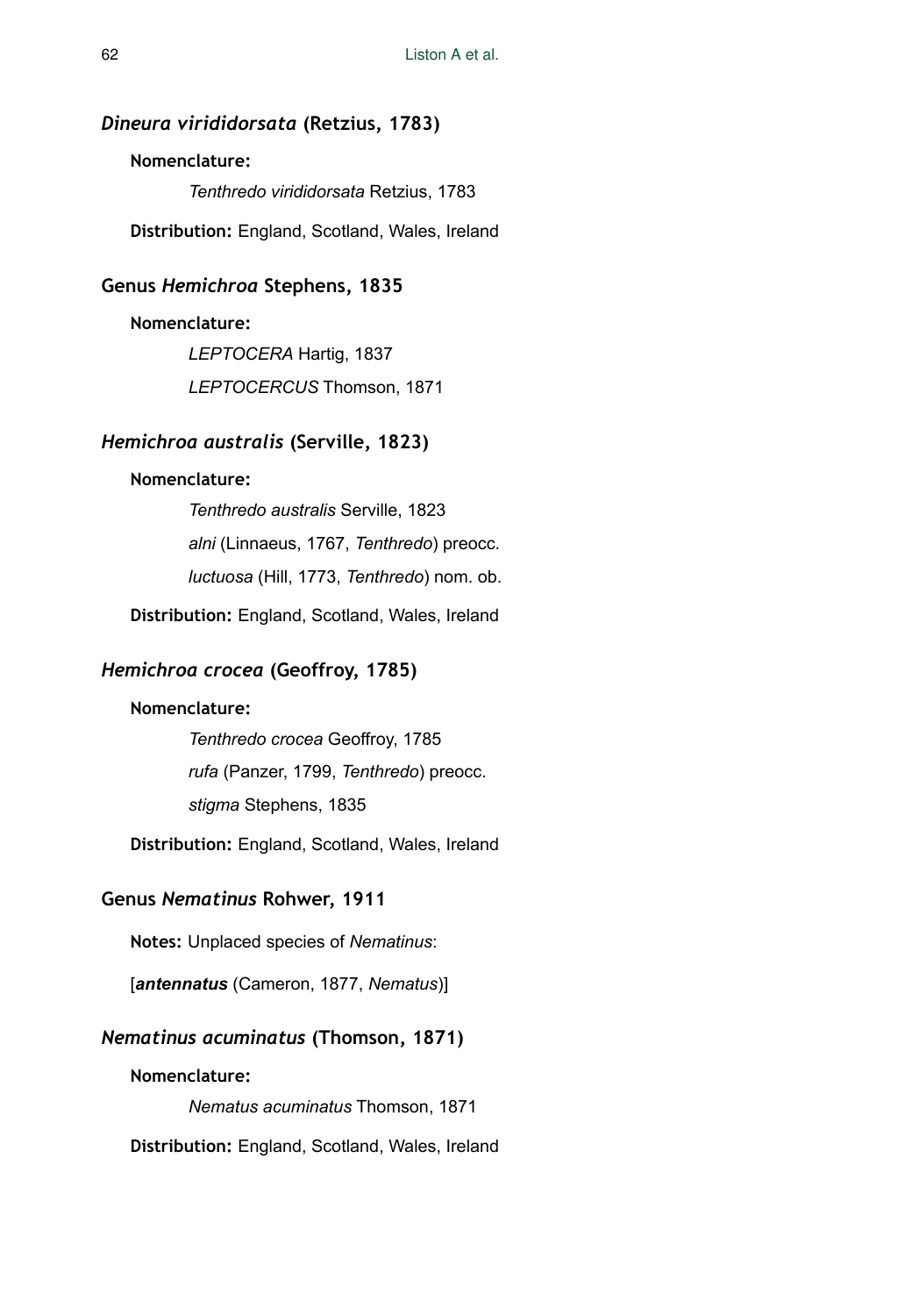# *Nematinus caledonicus* **(Cameron, 1882)**

### **Nomenclature:**

*Nematus caledonicus* Cameron, 1882 *nigrosternatus* Malaise, 1931

**Distribution:** England, Scotland, Ireland

# *Nematinus fuscipennis* **(Serville, 1823)**

#### **Nomenclature:**

*Nematus fuscipennis* Serville, 1823 *abdominalis* (Fabricius, 1798): misident.

**Distribution:** England, Scotland, Wales, Ireland

# *Nematinus luteus* **(Panzer, 1803)**

#### **Nomenclature:**

*Nematus luteus* Panzer, 1803 *willigkiae* R. Stein, 1926 *willigkiae* ssp. *pilosus* Benson, 1958

**Distribution:** England, Scotland, Wales, Ireland

## *Nematinus steini* **Blank, 1998**

#### **Nomenclature:**

*alneti* (Bechstein & Scharfenberg, 1805, *Tenthredo*) preocc. *bilineatus* (Klug, 1819): Cameron, 1877, misident. *ruficapillus* (Gmelin, 1790): Kirby, 1882, misident. *luteus* (Panzer, 1803): misident.

**Distribution:** England, Scotland, Wales, Ireland

## **Genus** *Platycampus* **Schiødte, 1839**

#### **Nomenclature:**

*LEPTOPUS* Hartig, 1837 preocc. *CAMPONISCUS* Newman, 1869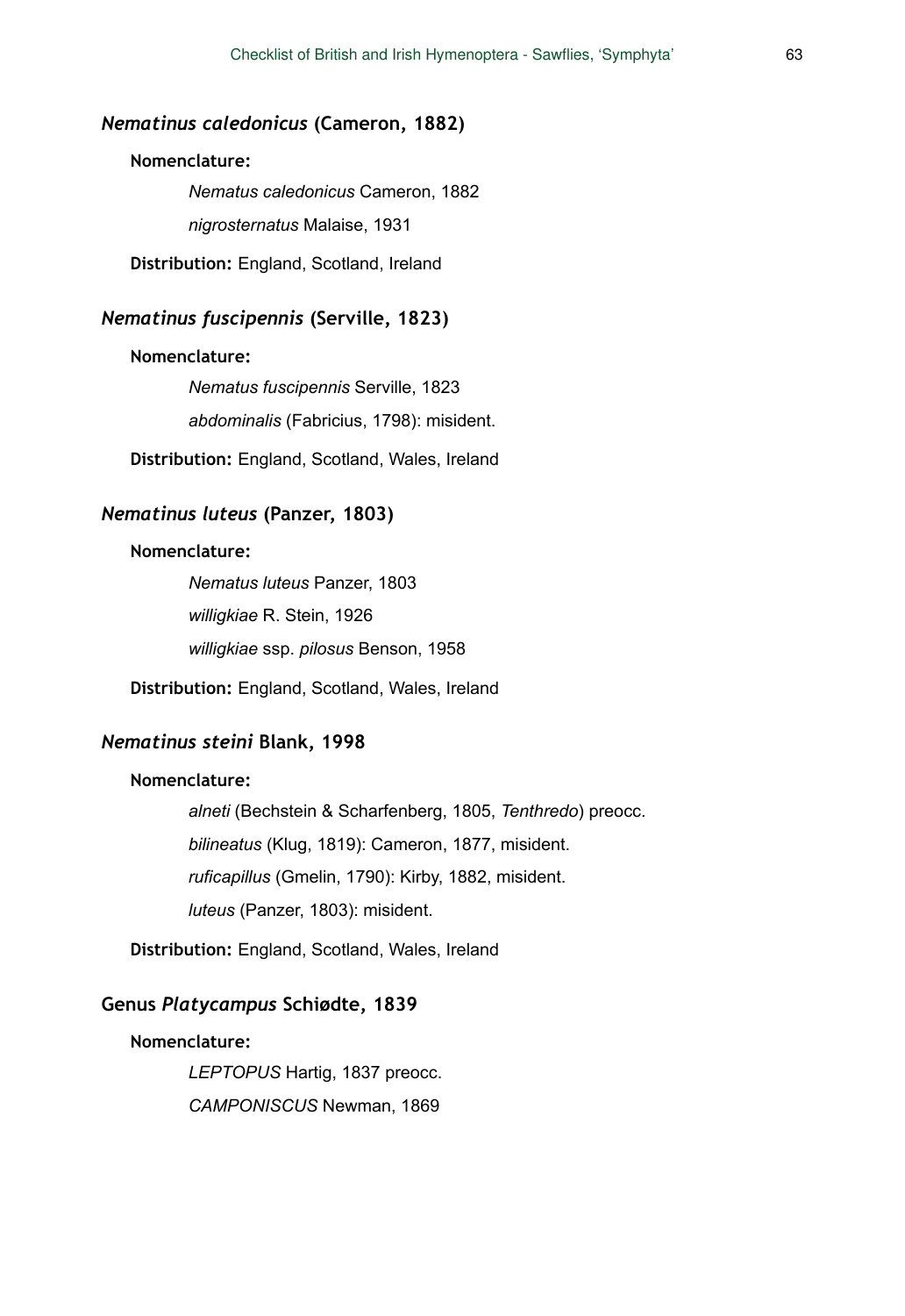### *Platycampus luridiventris* **(Fallén, 1808)**

### **Nomenclature:**

*Tenthredo luridiventris* Fallén, 1808 *niger* (Stephens, 1835, *Nematus*) *alnivorus* (Hartig, 1840, *Nematus*) *healaei* (Newman, 1869, *Camponiscus*)

**Distribution:** England, Scotland, Wales, Ireland

**Tribe Hoplocampini Konow, 1890** 

**Genus** *Hoplocampa* **Hartig, 1837** 

# *Hoplocampa alpina* **(Zetterstedt, 1838)**

# **Nomenclature:**

*Tenthredo alpina* Zetterstedt, 1838 *pallida* (Newman, 1837, *Selandria*) preocc.

**Distribution:** England, Scotland, Ireland

## *Hoplocampa ariae* **Benson, 1933**

**Distribution:** England, Ireland

#### *Hoplocampa brevis* **(Klug, 1816**

### **Nomenclature:**

*Tenthredo brevis* Klug, 1816

**Distribution:** England

# *Hoplocampa chrysorrhoea* **(Klug, 1816)**

### **Nomenclature:**

*Tenthredo chrysorrhoea* Klug, 1816

**Distribution:** England, Scotland, Wales, Ireland

# *Hoplocampa crataegi* **(Klug, 1816)**

# **Nomenclature:**

*Tenthredo crataegi* Klug, 1816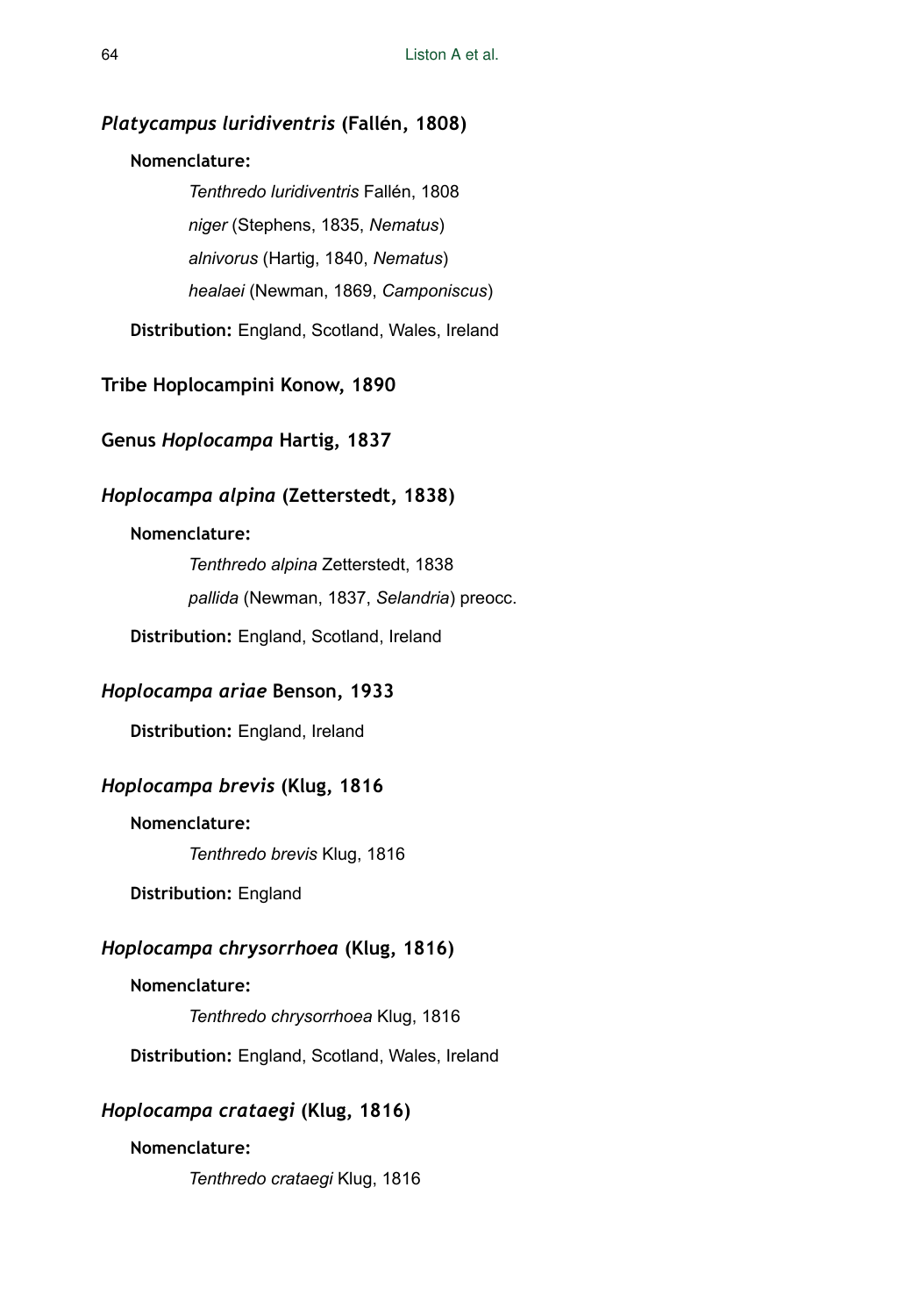*plagiata* (Klug, 1816): Cameron, 1885 misident.

**Distribution:** England, Scotland, Wales, Ireland

### *Hoplocampa flava* **(Linnaeus, 1761)**

#### **Nomenclature:**

*Tenthredo flava* Linnaeus, 1760 *ferruginea* (Fabricius, 1804): misident. *minuta* (Christ, 1791): misident.

**Distribution:** England, Scotland, Wales, Ireland

#### *Hoplocampa fulvicornis* **(Panzer, 1801)**

### **Nomenclature:**

*Tenthredo fulvicornis* Panzer, 1801 *rutilicornis* (Klug, 1816, *Tenthredo*)

**Distribution:** England, Scotland, Wales, Ireland

### *Hoplocampa pectoralis* **Thomson, 1871**

### **Nomenclature:**

*gallicola* Cameron, 1877

**Distribution:** England, Scotland, Wales, Ireland

### *Hoplocampa testudinea* **(Klug, 1816)**

#### **Nomenclature:**

*Tenthredo testudinea* Klug, 1816

**Distribution:** England, Scotland, Wales

# **Tribe Mesoneurini Zombori, 1982**

# **Genus** *Mesoneura* **Hartig, 1837**

#### *Mesoneura opaca* **(Fabricius, 1775)**

### **Nomenclature:**

*Tenthredo opaca* Fabricius, 1775 *verna* (Klug, 1816, *Tenthredo*)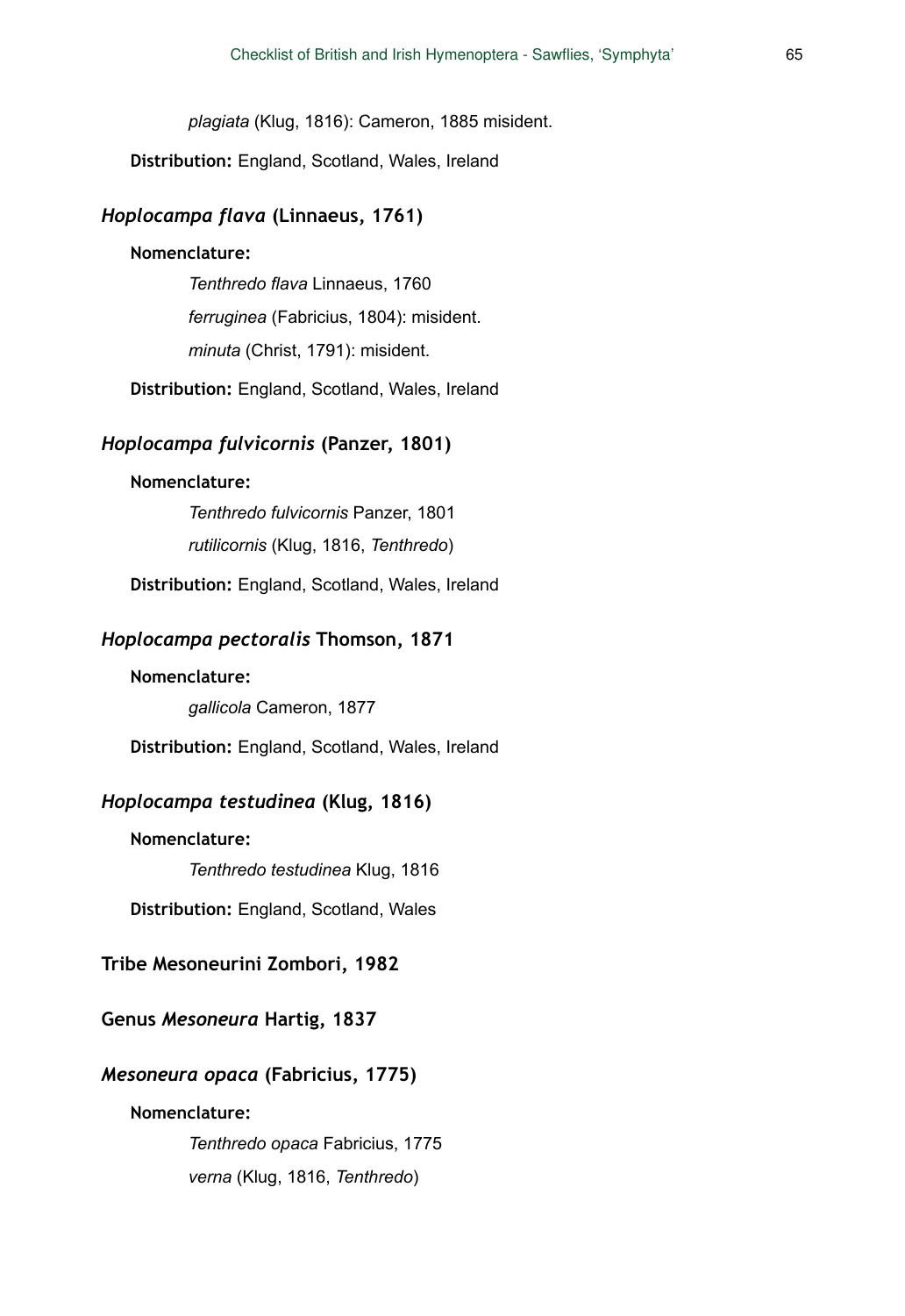*biloba* (Stephens, 1835, *Selandria*) *selandriiformis* (Cameron, 1875, *Dineura*)

**Distribution:** England, Scotland, Wales, Ireland

# **Tribe Nematini Thomson, 1871**

#### **Genus** *Amauronematus* **Konow, 1890**

### **Nomenclature:**

*PONTOPRISTIA* Malaise, 1921 *BRACHYCOLUMA* Strand, 1929 *BRACHYCOLUS* Konow, 1895 preocc. *DECANEMATUS* Malaise, 1931

# *Amauronematus abnormis* **(Holmgren, 1883)**

### **Nomenclature:**

*Nematus abnormis* Holmgren, 1883 *tolli* Konow, 1907 *aulatus* MacGillivray, 1919

# **Distribution:** Scotland

### *Amauronematus amentorum* **(Förster, 1854)**

# **Nomenclature:**

*Nematus amentorum* Förster, 1854 *suavis* (Ruthe, 1859, *Nematus*) *kamtchaticus* (Malaise, 1931, *Pontopristia*)

**Distribution:** England, Scotland

# *Amauronematus amplus* **Konow, 1895**

**Distribution:** England, Scotland, Ireland

# *Amauronematus fasciatus* **Konow, 1897**

### **Nomenclature:**

*perkinsi* Benson, 1933 *variabilis* Malaise, 1931: misident.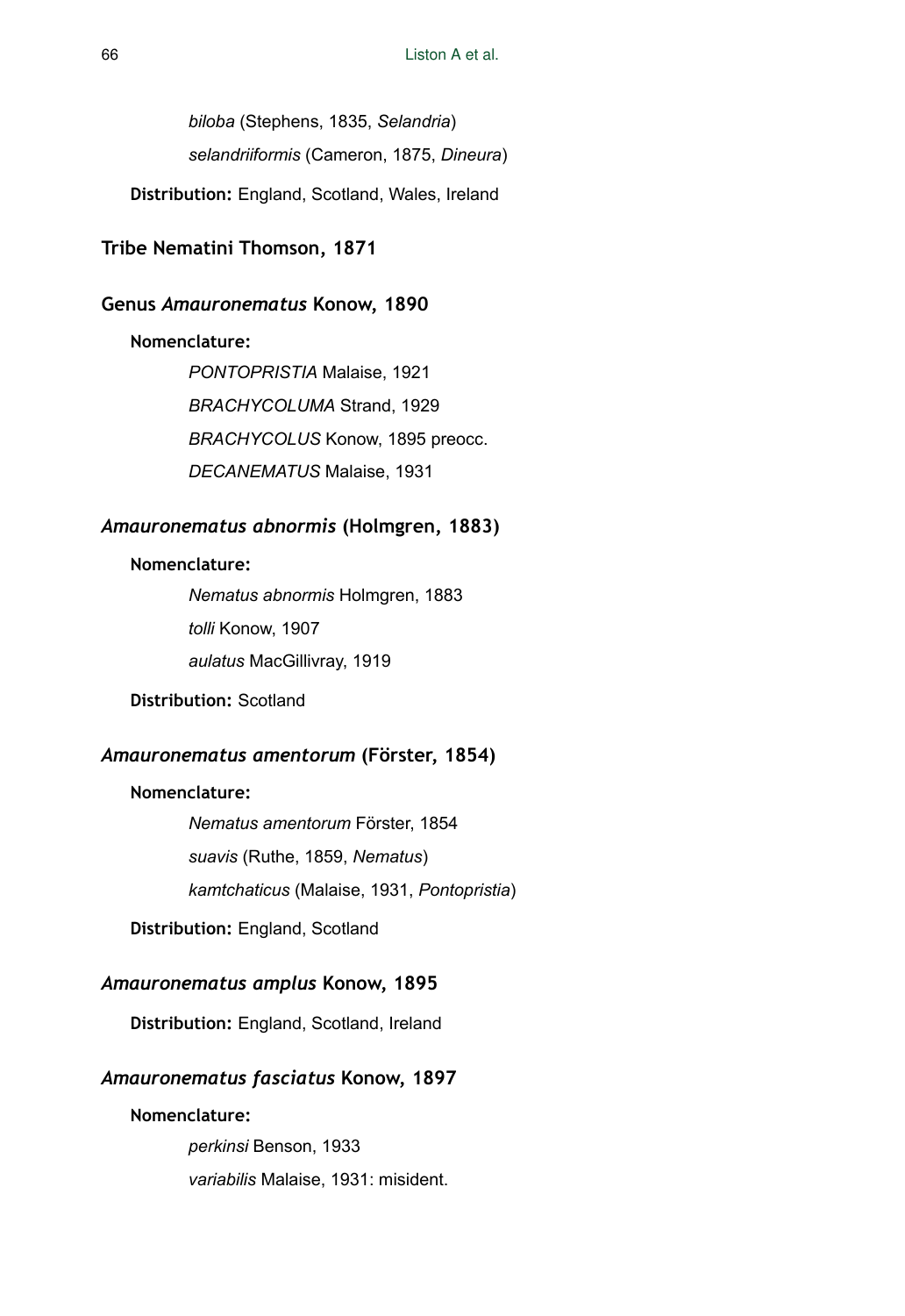**Distribution:** England, Scotland, Wales, Ireland

### *Amauronematus godmani* **Benson, 1955**

## **Distribution:** Scotland

**Notes:** Specimens identified by Benson as this species in NMS, from Switzerland (type locality) and Scotland, do not seem to be conspecific. They both belong to the *Amauronematus variator* (Ruthe) species group. The identity of Scottish specimens requires further study.

### *Amauronematus hedstroemi* **Malaise, 1931**

### **Nomenclature:**

*rex* Benson, 1948

*tillbergi* Malaise, 1920: misident.

**Distribution:** England, Scotland, Wales, Ireland

**Notes:** See Lindqvist (1972) on taxonomy of this species and *A. tillbergi* Malaise, 1920.

#### *Amauronematus histrio* **(Serville, 1823)**

### **Nomenclature:**

*Nematus histrio* Serville, 1823

*rufescens* (Hartig 1837, *Nematus*)

*glenelgensis* (Cameron, 1882, *Nematus*)

**Distribution:** England, Scotland, Ireland

**Notes:** British and Irish specimens at present identified as this species or as *A. stenogaster* may include other taxa not yet recorded in the British Isles. See revision of North European taxa by Schmidt (1997).

# *Amauronematus humeralis* **(Serville, 1823)**

## **Nomenclature:**

*Nematus humeralis* Serville, 1823 *terminalis* Malaise, 1931

**Distribution:** England, Scotland, Wales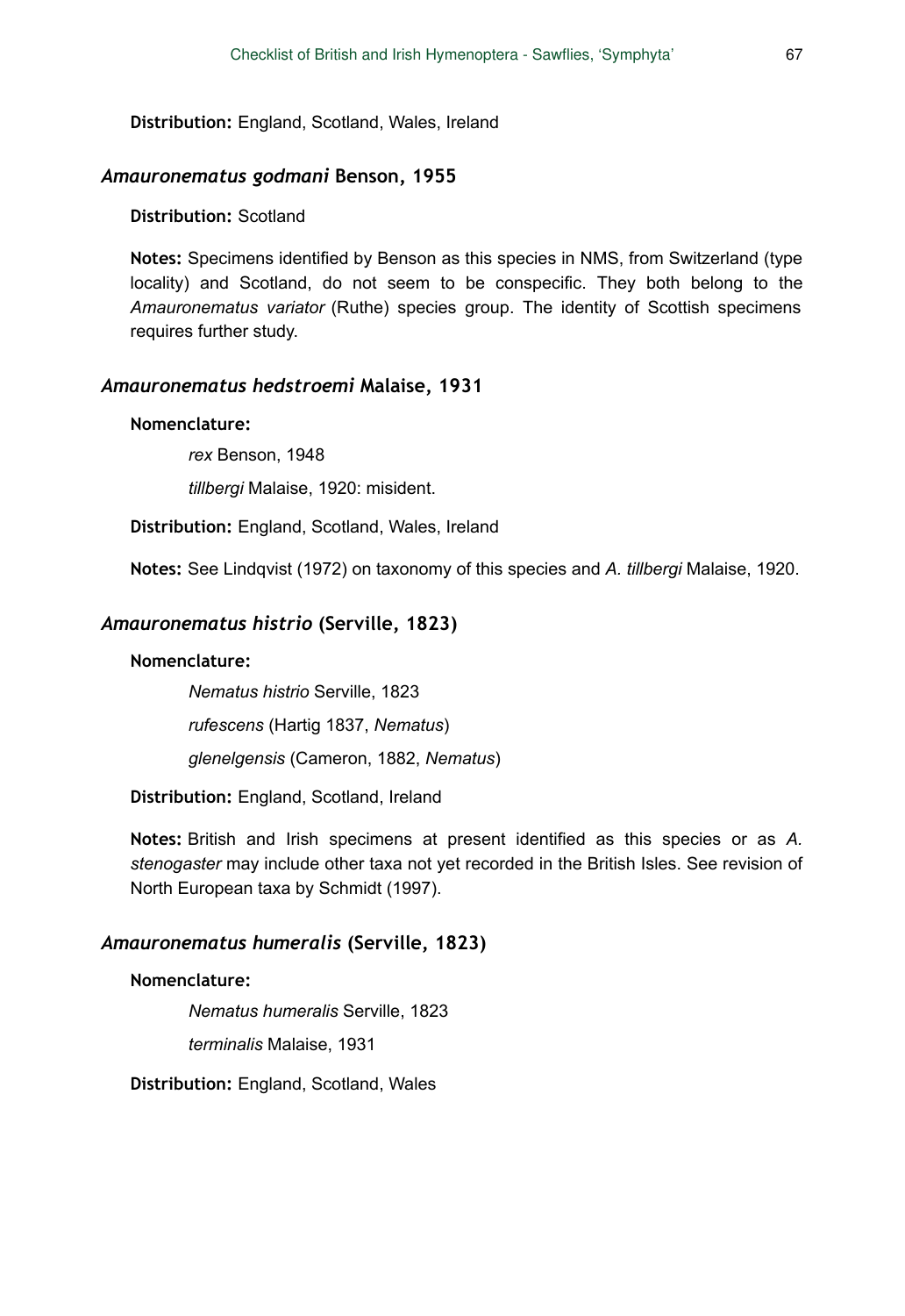#### *Amauronematus krausi* **Taeger & Blank, 1998**

### **Nomenclature:**

*puniceus* (Christ, 1791): misident.

**Distribution:** England

#### *Amauronematus lateralis* **Konow, 1896**

# **Nomenclature:**

*trautmanni* Enslin, 1919 *cameroni* Perkins, 1929 *piliserra* Lindqvist, 1943 *imperfectus* (Zaddach, 1876): Cameron, 1885 misident.

**Distribution:** England, Scotland, Wales, Ireland

# *Amauronematus leucolenus* **(Brischke, 1883)**

### **Nomenclature:**

*Nematus leucolenus* Brischke, 1883 *saarineni* (Lindqvist, 1935): Benson, 1948 misident. *leucolaenus*: Benson, 1958 misspelling

**Distribution:** England, Ireland

# *Amauronematus longiserra* **(Thomson, 1863)**

### **Nomenclature:**

*Nematus longiserra* Thomson, 1863

**Distribution:** England, Scotland, Wales

# *Amauronematus mcluckieae* **Benson, 1935**

### **Nomenclature:**

*pustulatus* Lindqvist, 1962

*arcticola* Enslin, 1915: misident.

# **Distribution:** Scotland

**Notes:** See Liston et al. (2012) on the spelling of the species name.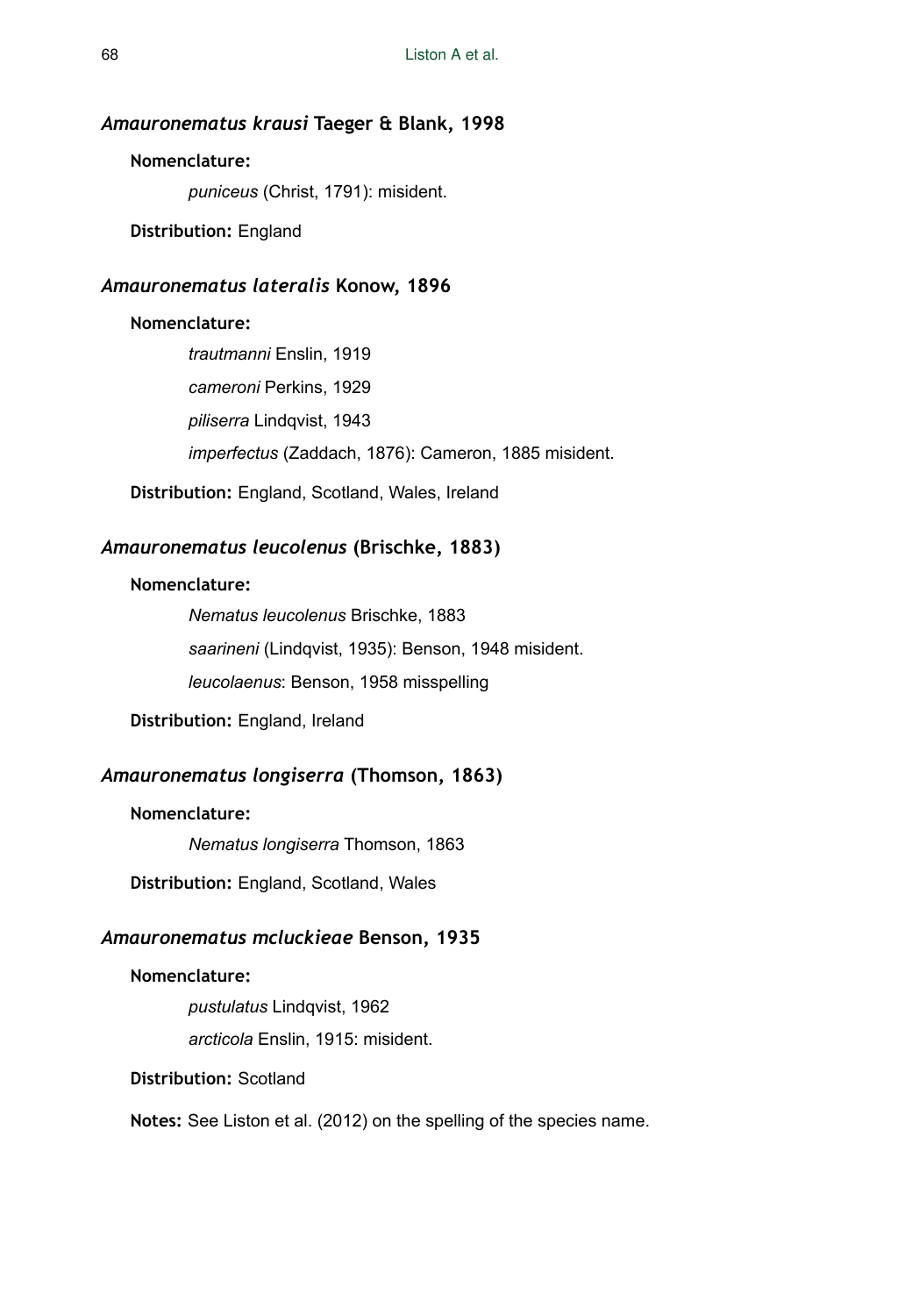#### *Amauronematus miltonotus* **(Zaddach, 1883)**

## **Nomenclature:**

*Nematus miltonotus* Zaddach, 1883

**Distribution:** England, Wales

## *Amauronematus mimus* **Schmidt, 1997**

**Distribution:** Scotland

**Notes:** Added by Liston et al. (2012).

#### *Amauronematus mundus* **Konow, 1895**

**Distribution:** England, Scotland, Wales, Ireland

#### *Amauronematus sagmarius* **Konow, 1895**

**Distribution:** England, Scotland, Ireland

### *Amauronematus semilacteus* **(Zaddach, 1883)**

#### **Nomenclature:**

*Nematus semilacteus* Zaddach, 1883

**Distribution:** Scotland

#### *Amauronematus stenogaster* **(Förster, 1854)**

#### **Nomenclature:**

*Nematus stenogaster* Förster, 1854 *festivus* Saarinen, 1950 *fallax* (Serville, 1823): misident.

**Distribution:** England, Scotland, Wales, Ireland

# *Amauronematus toeniatus* **(Serville, 1823)**

#### **Nomenclature:**

*Nematus toeniatus* Serville, 1823 *taeniatus* (Lepeletier, 1823, *Nematus*) preocc. *aemulus* Konow, 1895 *zetterstedti* Malaise, 1920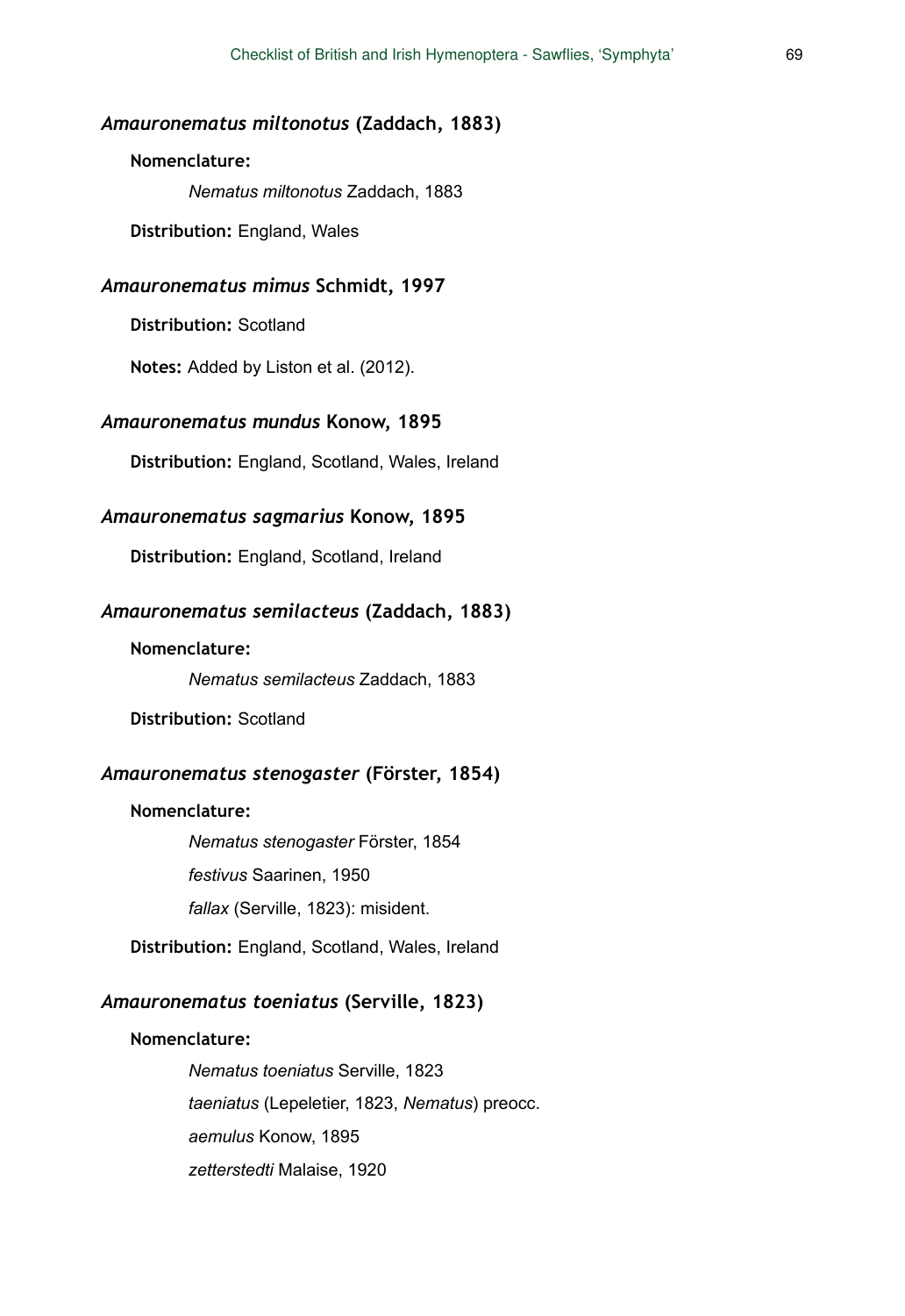*alpicola* Konow, 1895: misident.

**Distribution:** England, Scotland

#### *Amauronematus tristis* **Lindqvist, 1959**

### **Nomenclature:**

*sempersolis* Kiaer, 1898: misident.

**Notes:** Added by Knight & Liston (in prep.).

# *Amauronematus tunicatus* **(Zaddach, 1883)**

### **Nomenclature:**

*Nematus tunicatus* Zaddach, 1883

**Distribution:** England, Ireland

# *Amauronematus viduatus* **(Zetterstedt, 1838)**

# **Nomenclature:**

*Tenthredo viduata* Zetterstedt, 1838 *notatus* (Förster, 1854, *Nematus*) *longiserra* (Thomson, 1863): Cameron, 1876 misident.

**Distribution:** England, Scotland, Wales, Ireland

### *Amauronematus vittatus* **(Serville, 1823)**

#### **Nomenclature:**

*Nematus vittatus* Serville, 1823 *crispus* Benson, 1948

**Distribution:** England, Scotland, Wales, Ireland

# **Genus** *Craesus* **Leach, 1817**

### **Nomenclature:**

*CROESUS* Curtis, 1824: misspelling

# *Craesus alniastri* **(Scharfenberg, 1805)**

# **Nomenclature:**

*Tenthredo alniastri* Scharfenberg, 1805 *varus* (Villaret, 1832, *Nematus*)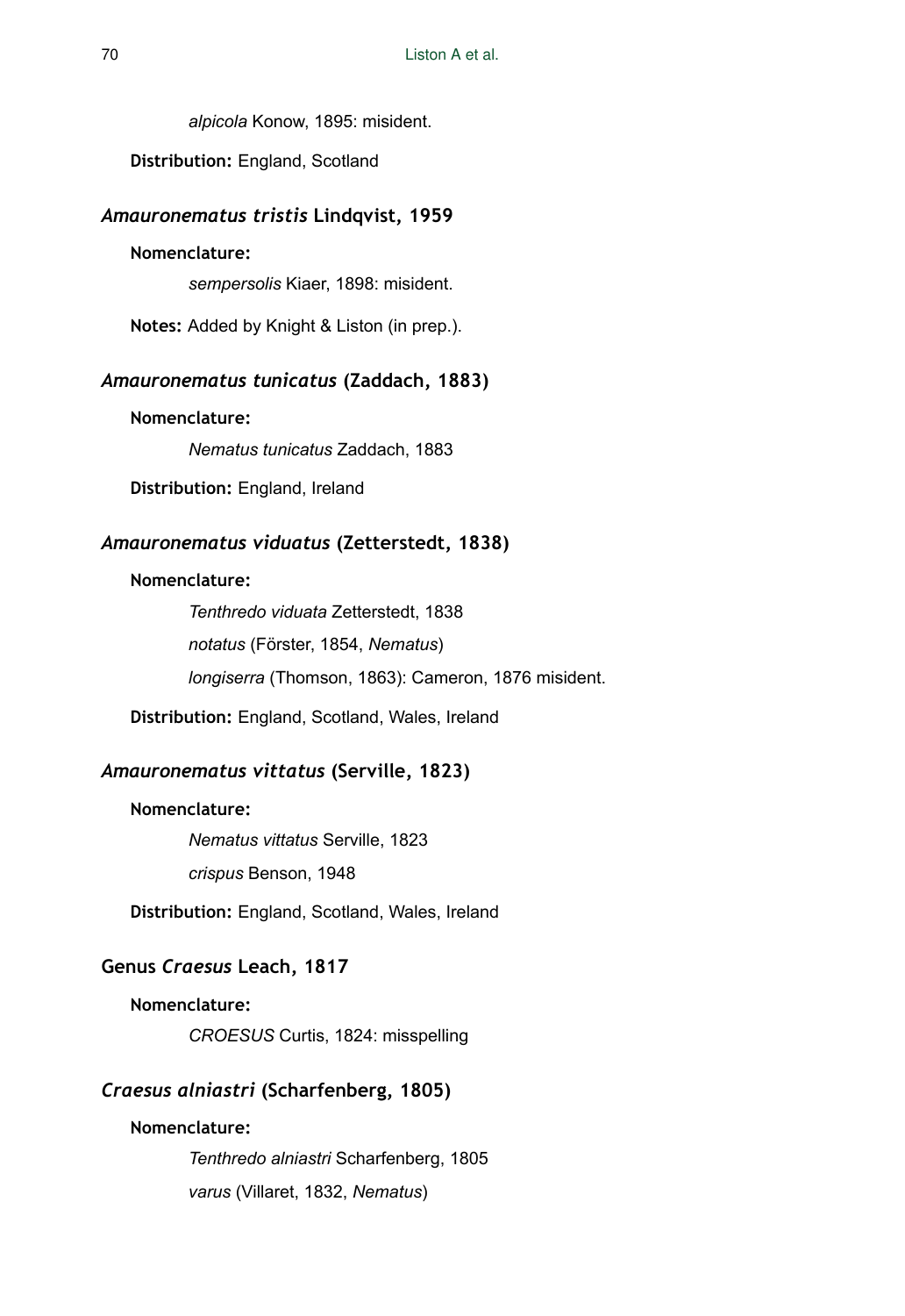**Distribution:** England, Scotland, Wales, Ireland

# *Craesus brischkei* **(Zaddach, 1876)**

#### **Nomenclature:**

*Nematus brischkei* Zaddach, 1876

**Distribution:** England

## *Craesus latipes* **(Villaret, 1832)**

#### **Nomenclature:**

*Nematus latipes* Villaret, 1832

**Distribution:** England, Scotland, Wales, Ireland

# *Craesus septentrionalis* **(Linnaeus, 1758)**

#### **Nomenclature:**

*Tenthredo septentrionalis* Linnaeus, 1758 *stephensii* Newman, 1837

**Distribution:** England, Scotland, Wales, Ireland

### **Genus** *Euura* **Newman, 1837**

### **Nomenclature:**

*CRYPTOCAMPUS* Hartig, 1837 *GEMMURA* Smith, 1968

### *Euura amerinae* **(Linnaeus, 1758)**

### **Nomenclature:**

*Cynips amerinae* Linnaeus, 1758 *salicispentandrae* (Retzius, 1783, *Tenthredo*) *medullarius* (Hartig, 1837, *Nematus*) *saliceti* (Fallén, 1808, *Tenthredo*) *mucronata* (Hartig, 1837): Vollenhoven, 1871 misident.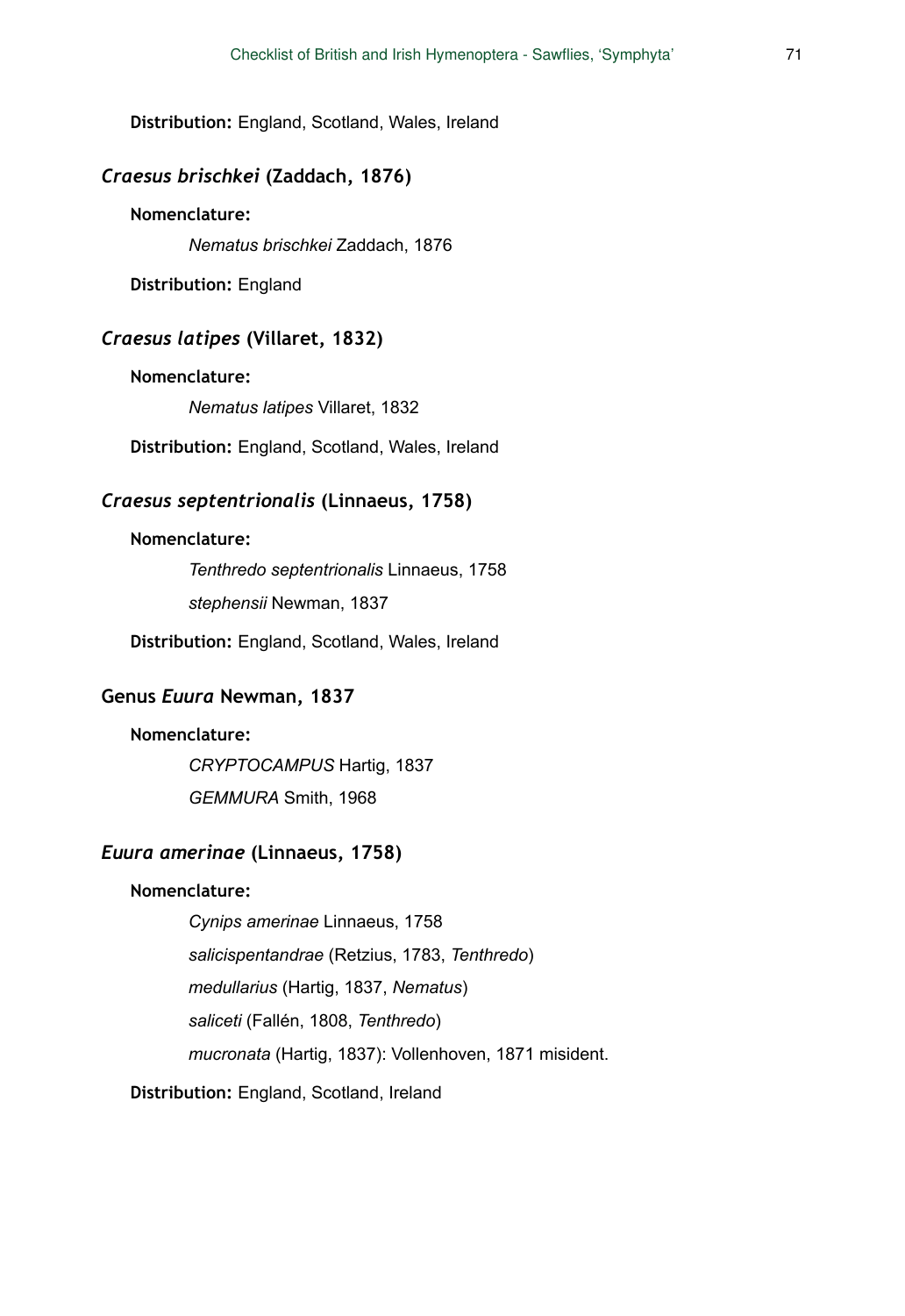# *Euura atra* **(Jurine, 1807)**

### **Nomenclature:**

*Pteronus ater* Jurine, 1807

**Distribution:** England, Scotland, Wales, Ireland

**Notes:** Regarded as a group of sibling (biological) species by Kopelke (1996), Kopelke (2000). These are very difficult, perhaps impossible, to distinguish using adult morphological characters. According to records of galls on various identified *Salix* species, at least the following three species belonging to the group occur in the British Isles: *E. auritae*, *E. purpureae* and *E. weiffenbachii*.

### *Euura auritae* **Kopelke, 2000**

**Distribution:** Scotland

# *Euura mucronata* **(Hartig, 1837)**

### **Nomenclature:**

*Nematus mucronatus* Hartig, 1837 *gallae* Newman, 1837 ?*nigritarsis* (Cameron, 1885, *Cryptocampus*) *saliceti* (Fallén, 1808): misident.

**Distribution:** England, Scotland, Wales, Ireland

**Notes:** According to Kopelke (2001), several biological species are included under this name. A number of these seem to occur in the British Isles, but an alternative view on some of the taxa proposed by Kopelke has been offered by Nyman (2002).

### *Euura purpureae* **Kopelke, 1996**

# **Distribution:** Ireland

**Notes:** The only known record in the British Isles is based on the specimens mentioned by O'Connor et al. (1997) under the name *Euura atra*, as having been reared from *Salix purpurea*.

### *Euura testaceipes* **(Brischke, 1883)**

# **Nomenclature:**

*Cryptocampus testaceipes* Brischke, 1883

*cynips* Newman, 1837 nom. ob.

**Distribution:** England, Scotland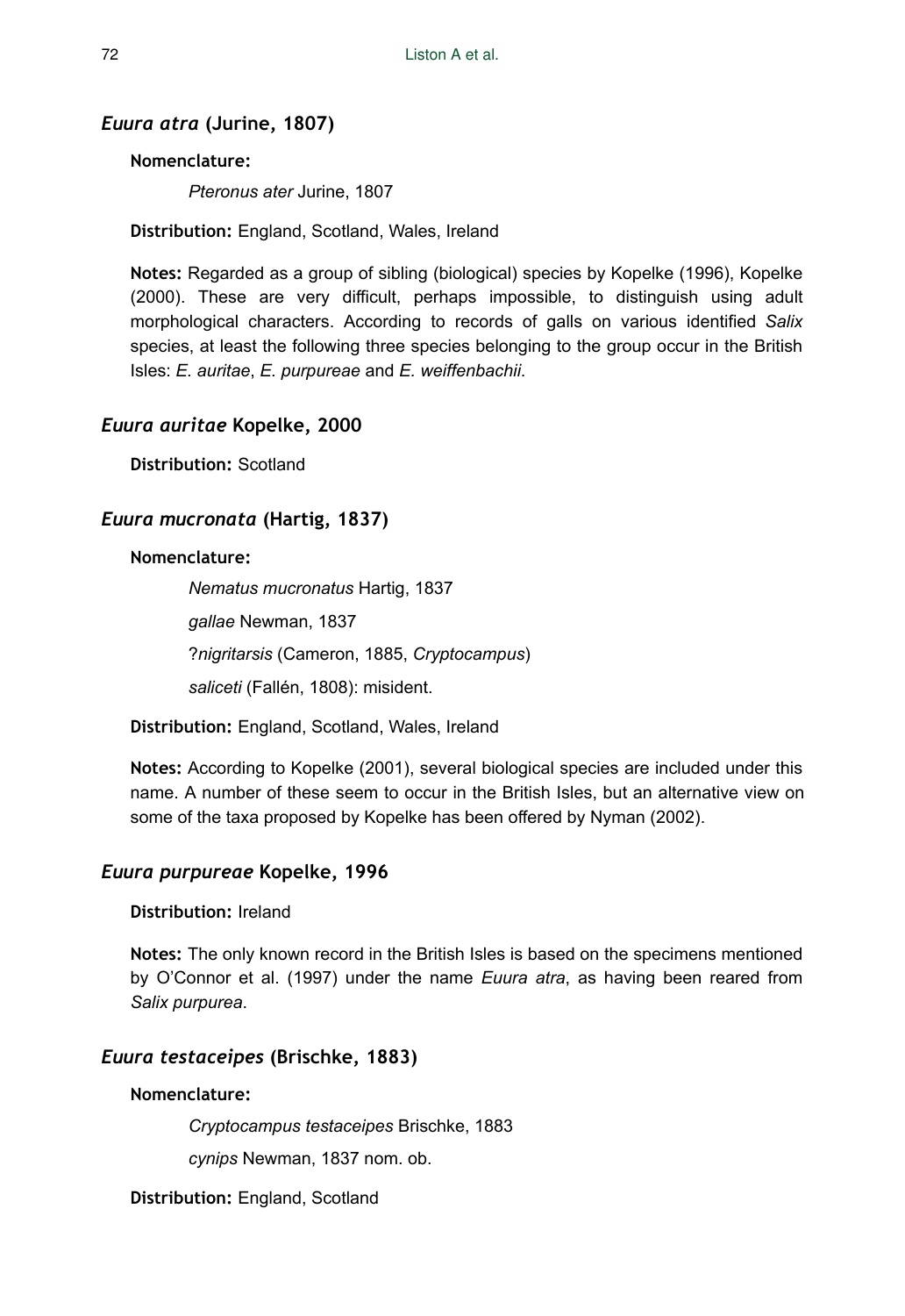#### *Euura venusta* **(Brischke, 1883)**

#### **Nomenclature:**

*Cryptocampus venustus* Brischke, 1883

**Distribution:** England, Scotland, Wales

### *Euura weiffenbachii* **Ermolenko, 1988**

**Distribution:** Scotland, Ireland

**Notes:** Added by Liston and O'Connor (2005).

#### **Genus** *Nematus* **Panzer, 1801**

### **Subgenus** *Kontuniemiana* **Lacourt, 1998**

### *Nematus* **(***Kontuniemiana***)** *leucotrochus* **Hartig, 1837**

#### **Nomenclature:**

*maculiventris* Hartig, 1840 *approximatus* Förster, 1854 *consobrinus* Vollenhoven, 1871 *cognatus* (Lindqvist, 1957, *Pteronidea*)

**Distribution:** England, Scotland, Wales, Ireland

### *Nematus* **(***Kontuniemiana***)** *olfaciens* **Benson, 1953**

**Distribution:** England, Scotland

### *Nematus* **(***Kontuniemiana***)** *ribesii* **(Scopoli, 1763)**

#### **Nomenclature:**

*Tenthredo ribesii* Scopoli, 1763 *dimidiatus* Serville, 1823 *trimaculatus* Serville, 1823 *grossulariae* Moore, 1831 *ventricosus* (Bouché, 1834, *Tenthredo*) *macrocerus* Hartig, 1840 *ribis* Dufour, 1847

#### **Distribution:** England, Scotland, Wales, Ireland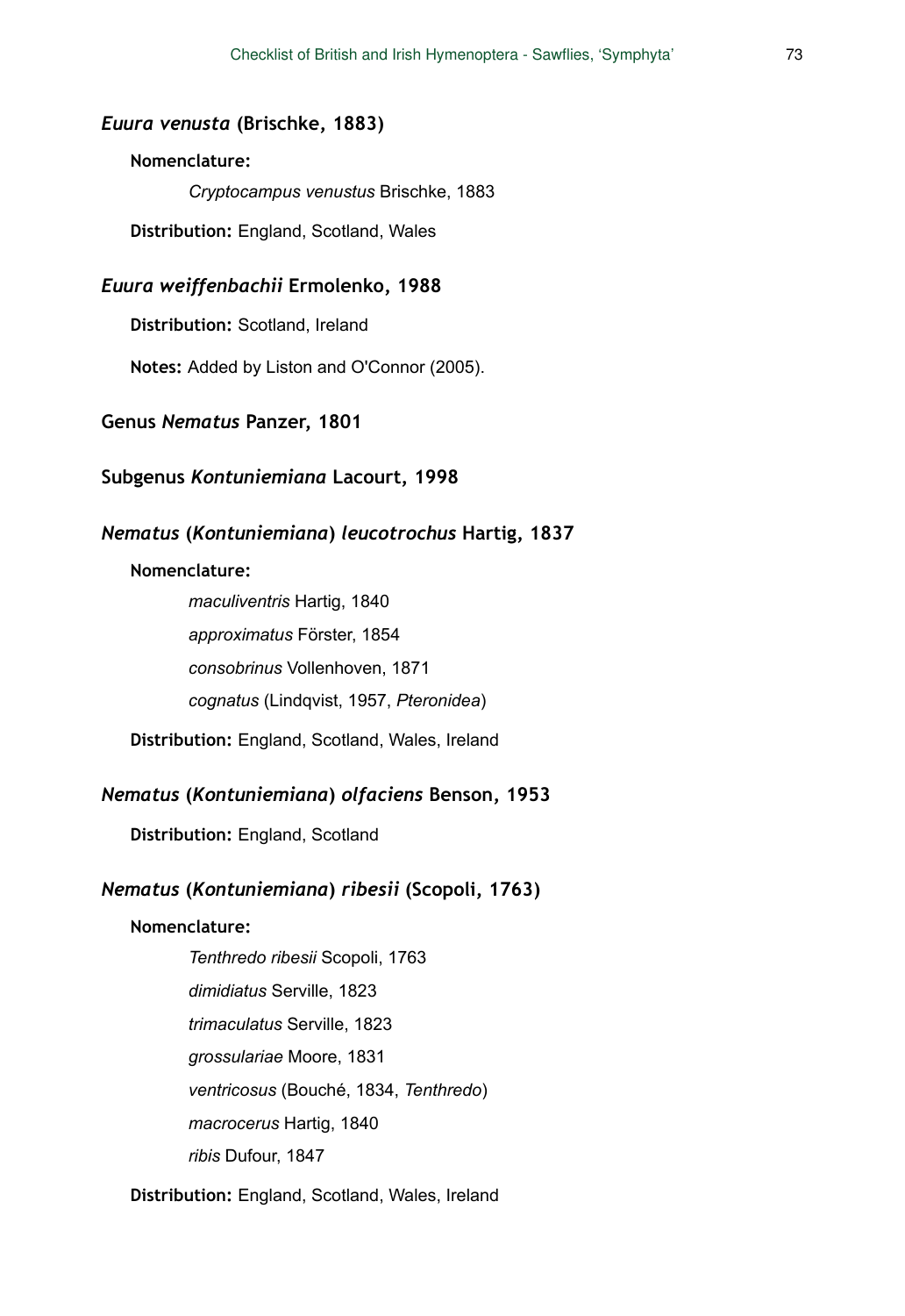#### **Subgenus** *Nematus* **Panzer, 1801**

#### **Nomenclature:**

*HYPOLAEPUS* W. F. Kirby, 1882 *HOLCOCNEME* Konow, 1890

# *Nematus* **(***Nematus***)** *caeruleocarpus* **Hartig, 1837**

#### **Nomenclature:**

*brevispinis* Förster, 1854 *brachyacanthus* Thomson, 1863 *sulcipes* Hartig, 1837 *coeruleocarpus*: misspellling

**Distribution:** England, Scotland, Ireland

# *Nematus* **(***Nematus***)** *lucidus* **(Panzer, 1801)**

#### **Nomenclature:**

*Tenthredo lucida* Panzer, 1801

**Distribution:** England, Scotland, Wales, Ireland

# *Nematus* **(***Nematus***)** *vicinus* **Serville, 1823**

#### **Nomenclature:**

*longispinus* Kriechbaumer, 1885 *crassus* (Fallén, 1808, *Tenthredo*) preocc. *sulcipes* (Hartig, 1837): misident.

**Distribution:** England, Scotland, Wales, Ireland

## **Subgenus** *Pteronidea* **Rohwer, 1911**

#### **Nomenclature:**

*LINDQVISTIA* Lacourt, 1998

# *Nematus* **(***Pteronidea***)** *bergmanni* **Dahlbom, 1835**

### **Nomenclature:**

*pallicarpus* Hartig, 1837 *curtispina* Thomson, 1871 *pallens* (Enslin, 1916, *Lygaeonematus*)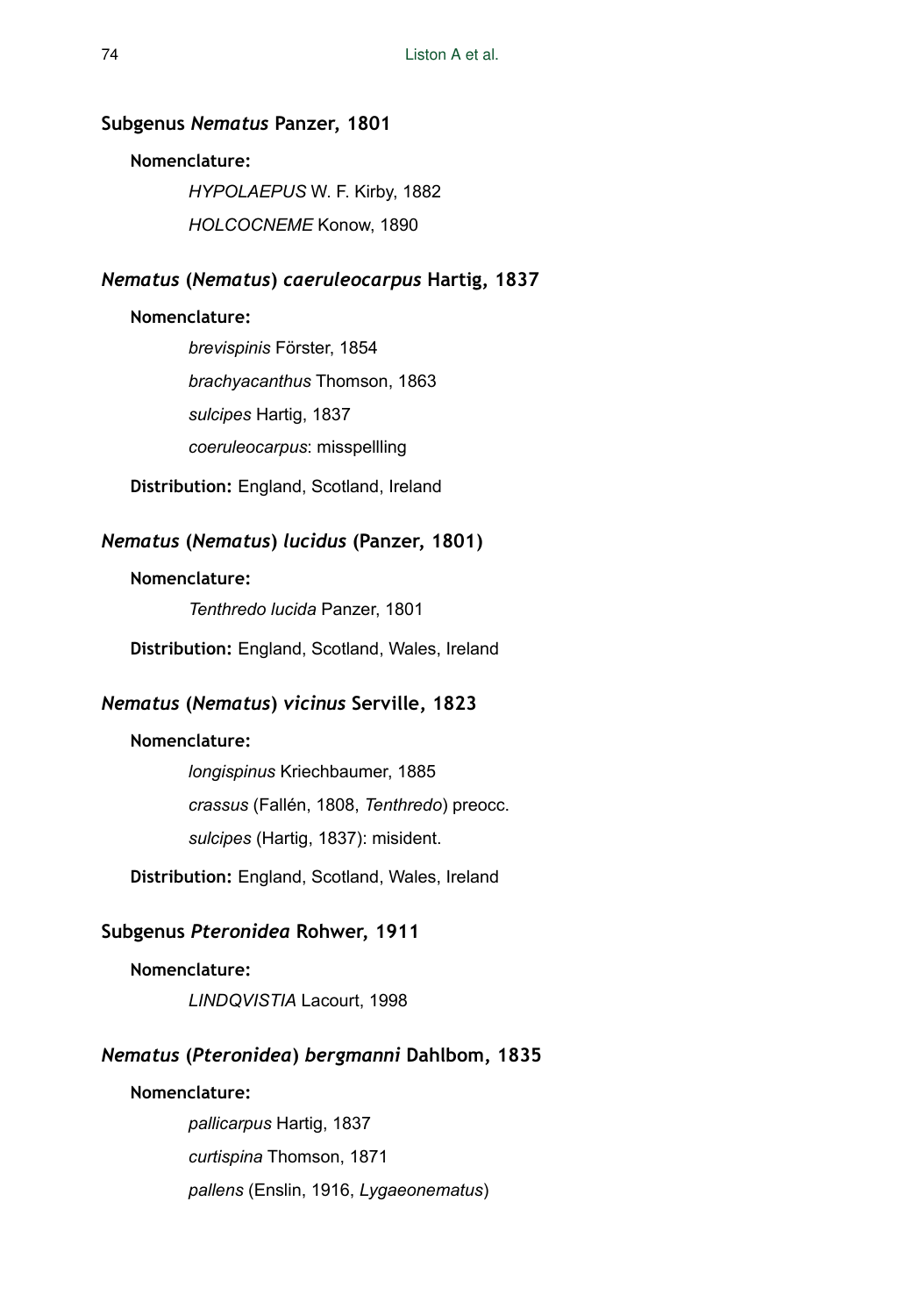*vernalis* (Lindqvist, 1937, *Pteronidea*)

**Distribution:** England, Scotland, Wales, Ireland

#### *Nematus* **(***Pteronidea***)** *bipartitus* **Serville, 1823**

**Distribution:** England, Scotland, Wales

### *Nematus* **(***Pteronidea***)** *brevivalvis* **Thomson, 1871**

#### **Nomenclature:**

*kriegeri* (Konow, 1903, *Pteronus*) *spurcus* (Konow, 1904, *Amauronematus*) *absimilis* (Lindqvist, 1939, *Pteronidea*)

**Distribution:** England, Scotland, Wales, Ireland

# *Nematus* **(***Pteronidea***)** *cadderensis* **Cameron, 1875**

## **Nomenclature:**

*macroserratus* (Lindqvist, 1943, *Pteronidea*)

**Distribution:** England, Scotland, Ireland

### *Nematus* **(***Pteronidea***)** *dorsatus* **Cameron, 1875**

**Distribution:** Scotland, Wales

### *Nematus* **(***Pteronidea***)** *fagi* **Zaddach, 1876**

**Distribution:** England, Scotland, Wales

## *Nematus* **(***Pteronidea***)** *fahraei* **Thomson, 1862**

**Distribution:** England, Scotland

### *Nematus* **(***Pteronidea***)** *ferrugineus* **Förster, 1854**

**Nomenclature:** 

*glottianus* Cameron, 1882

**Distribution:** England, Scotland, Ireland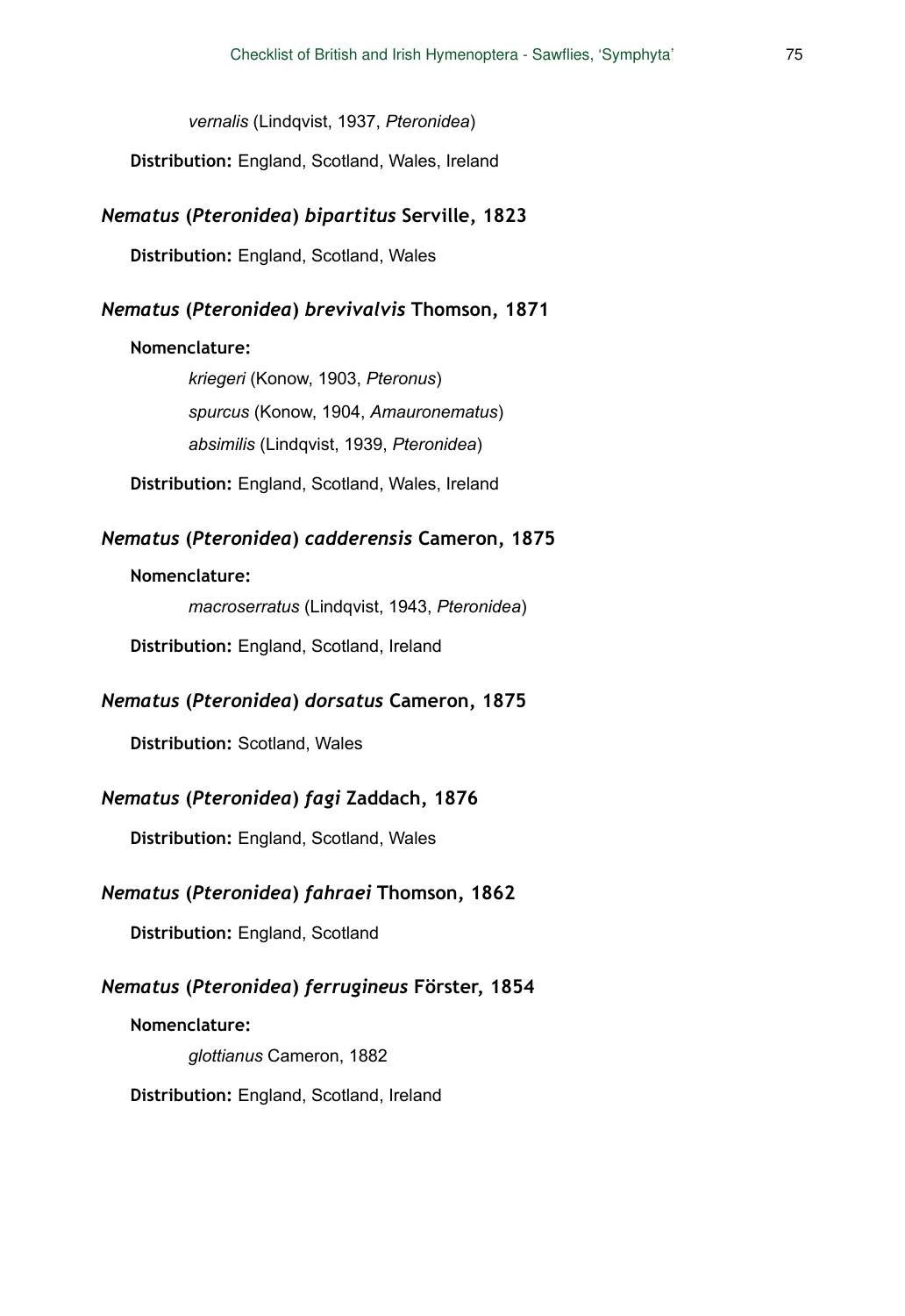#### *Nematus* **(***Pteronidea***)** *flavescens* **Stephens, 1835**

**Distribution:** England, Scotland, Wales, Ireland

### *Nematus* **(***Pteronidea***)** *frenalis* **Thomson, 1888**

#### **Nomenclature:**

*fastosus* (Konow, 1904, *Pteronus*)

*fastuosus*: misspelling

**Distribution:** Scotland, Ireland

### *Nematus* **(***Pteronidea***)** *fuscomaculatus* **Förster, 1854**

## **Nomenclature:**

*strongylogaster* Cameron, 1878 *dossuarius* (Konow, 1904, *Pteronus*)

**Distribution:** England, Scotland

# *Nematus* **(***Pteronidea***)** *hypoxanthus* **Förster, 1854**

#### **Nomenclature:**

*orbitalis* Cameron, 1884 *nigronotus* (Lindqvist, 1957, *Pteronidea*)

**Distribution:** England, Scotland, Wales, Ireland

## *Nematus* **(***Pteronidea***)** *incompletus* **Förster, 1854**

#### **Nomenclature:**

*pulchellus* Cameron, 1882 *segmentarius* Förster, 1854: misident.

**Distribution:** England, Scotland, Ireland

# *Nematus* **(***Pteronidea***)** *jugicola* **Thomson, 1871**

#### **Nomenclature:**

*karvoneni* (Lindqvist, 1969, *Pteronidea*)

**Distribution:** England, Scotland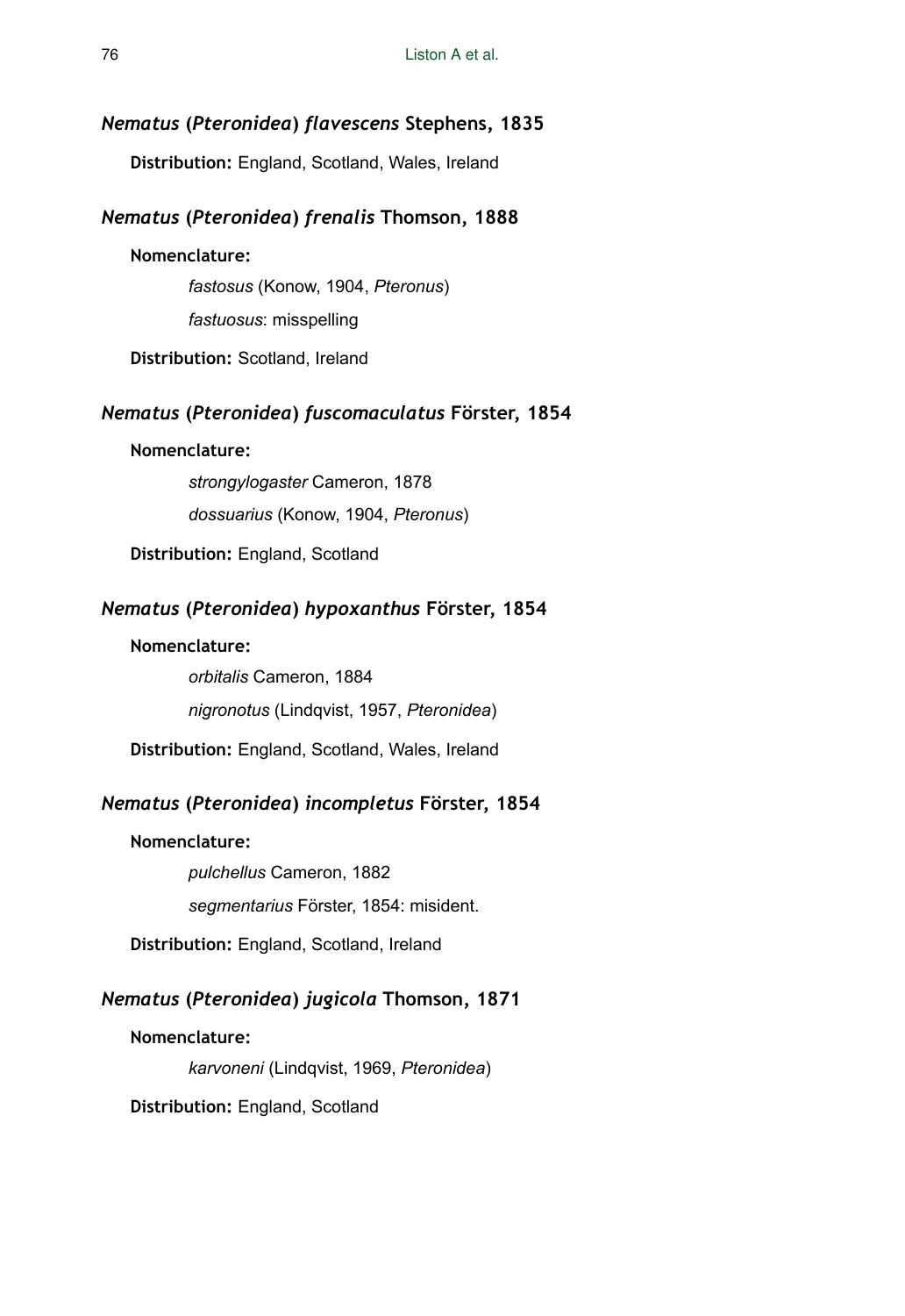### *Nematus* **(***Pteronidea***)** *leionotus* **(Benson, 1933)**

### **Nomenclature:**

*Pteronidea leionota* Benson, 1933

**Distribution:** England, Scotland, Ireland

#### *Nematus* **(***Pteronidea***)** *melanocephalus* **Hartig, 1837**

**Distribution:** England, Scotland, Wales, Ireland

### *Nematus* **(***Pteronidea***)** *miliaris* **(Panzer, 1797)**

#### **Nomenclature:**

*Tenthredo miliaris* Panzer, 1797 *capreae* (Linnaeus, 1758): misident. *croceus* (Fallén, 1808): misident. *testaceus* Stephens, 1835

**Distribution:** England, Scotland, Wales, Ireland

### *Nematus* **(***Pteronidea***)** *monticola* **Thomson, 1871**

#### **Nomenclature:**

*perkioemaekii* (Lindqvist, 1960, *Pachynematus*) ?*pschornwalcheri* Muche, 1972 *similator* Förster, 1854: misident.

**Distribution:** England, Scotland

### *Nematus* **(***Pteronidea***)** *myosotidis* **(Fabricius, 1804)**

#### **Nomenclature:**

*Tenthredo myosotidis* Fabricius, 1804

*ambiguus* Förster, 1854

*papillosus* (Retzius, 1783): misident.

**Distribution:** England, Scotland, Wales, Ireland

## *Nematus* **(***Pteronidea***)** *nigricornis* **Serville, 1823**

**Distribution:** England, Scotland, Wales, Ireland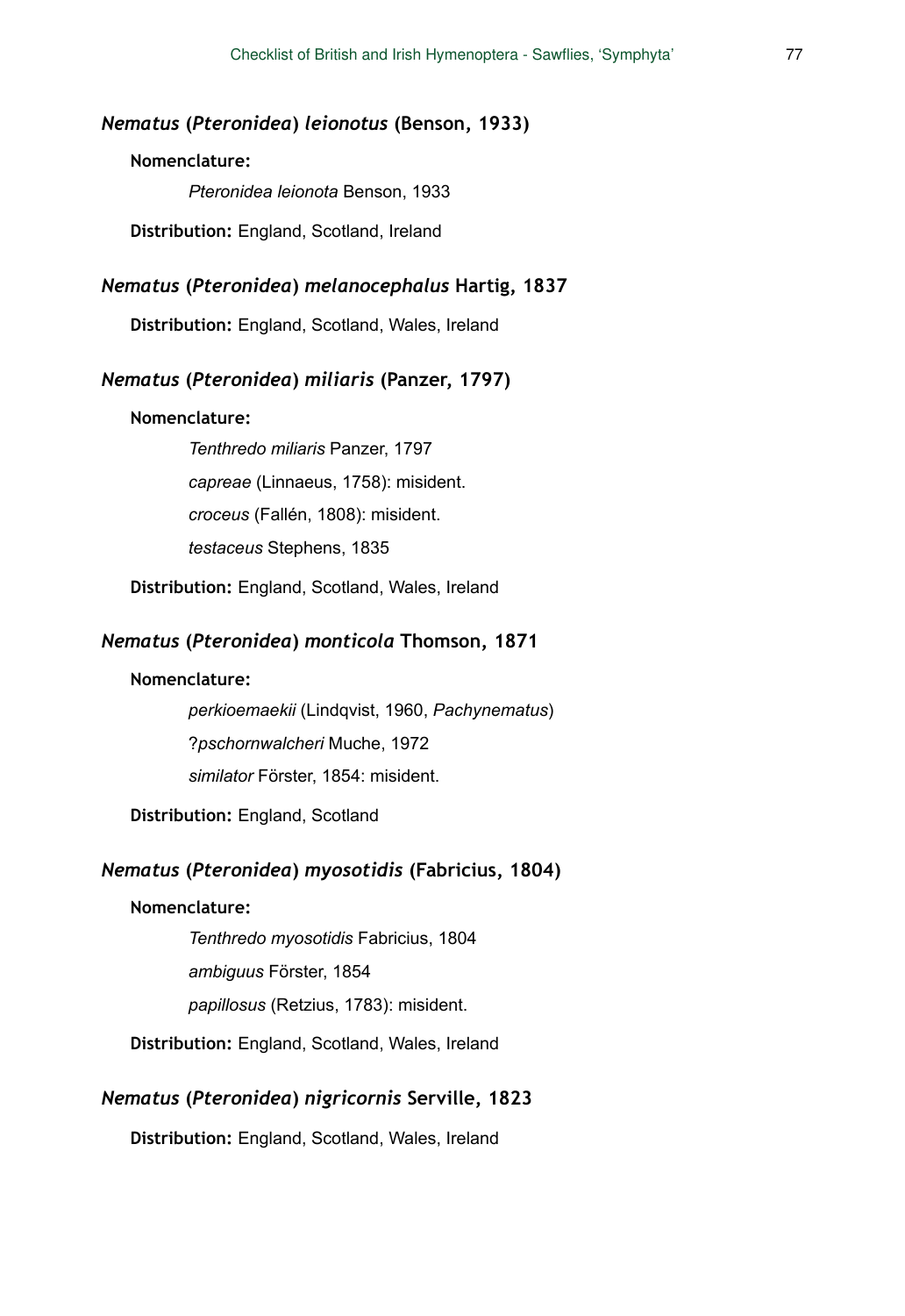#### *Nematus* **(***Pteronidea***)** *nubium* **(Benson, 1935)**

### **Nomenclature:**

*Pteronidea nubium* Benson, 1935 *roberti* (Lindqvist, 1958, *Pteronidea*)

**Distribution:** Scotland

# *Nematus* **(***Pteronidea***)** *oligospilus* **Förster, 1854**

#### **Nomenclature:**

*salicivorus* Cameron, 1882 *miliaris* (Panzer, 1797): Cameron, 1885 misident. *capreae* (Linnaeus, 1758): misident.

**Distribution:** England, Scotland, Wales, Ireland

# *Nematus* **(***Pteronidea***)** *papillosus* **(Retzius, 1783)**

### **Nomenclature:**

*Tenthredo papillosa* Retzius, 1783 *melanaspis* Hartig, 1840 ?*maculiger* Cameron, 1882 *sveae* (Lindqvist, 1958, *Pteronidea*)

**Distribution:** England, Scotland, Wales, Ireland

# *Nematus* **(***Pteronidea***)** *pavidus* **Serville, 1823**

### **Nomenclature:**

*wttewaalli* Vollenhoven, 1862 *cameronii* Dalla Torre, 1894 *aurantiacus* Hartig, 1837: misident. *similator* Förster, 1854: misident.

**Distribution:** England, Scotland, Wales, Ireland

## *Nematus* **(***Pteronidea***)** *poecilonotus* **Zaddach, 1876**

## **Nomenclature:**

*viridescens* Cameron, 1885 *subnitens* (Lindqvist, 1957, *Pteronidea*)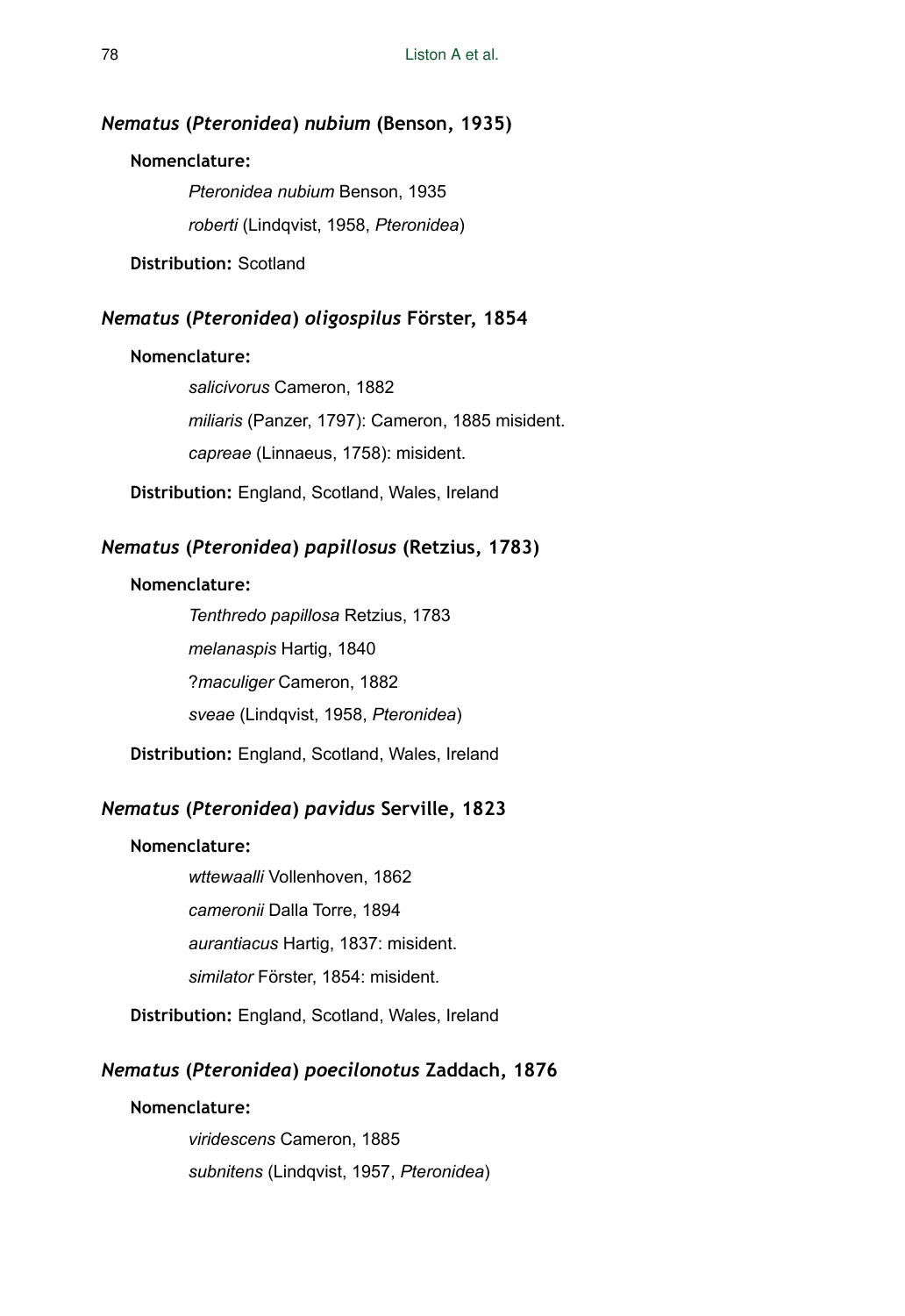*palliatus* Thomson, 1863: misident.

**Distribution:** England, Scotland, Wales, Ireland

#### *Nematus* **(***Pteronidea***)** *pravus* **(Konow, 1895)**

#### **Nomenclature:**

*Amauronematus pravus* Konow, 1895

### **Distribution:** Scotland

**Notes:** Added by Knight and Liston (in prep.). Some differences between Scottish individuals and the Estonian lectotype require further investigation.

## *Nematus* **(***Pteronidea***)** *pseudodispar* **(Lindqvist, 1969)**

### **Nomenclature:**

*Pteronidea pseudodispar* Lindqvist, 1969

**Distribution:** England, Scotland

**Notes:** Added by Knight and Liston (in prep.).

# *Nematus* **(***Pteronidea***)** *reticulatus* **Holmgren, 1883**

### **Nomenclature:**

*arcticus* Thomson, 1871 preocc.

*arcticola* Dalla Torre, 1894

*forsiusi* (Enslin, 1915, *Pontania*)

*alsius* (Benson, 1935, *Amauronematus*)

# **Distribution:** Scotland

## *Nematus* **(***Pteronidea***)** *salicis* **(Linnaeus, 1758)**

#### **Nomenclature:**

*Tenthredo salicis* Linnaeus, 1758

**Distribution:** England, Scotland, Wales

# *Nematus* **(***Pteronidea***)** *spiraeae* **Zaddach, 1883**

**Distribution:** England, Scotland, Wales, Ireland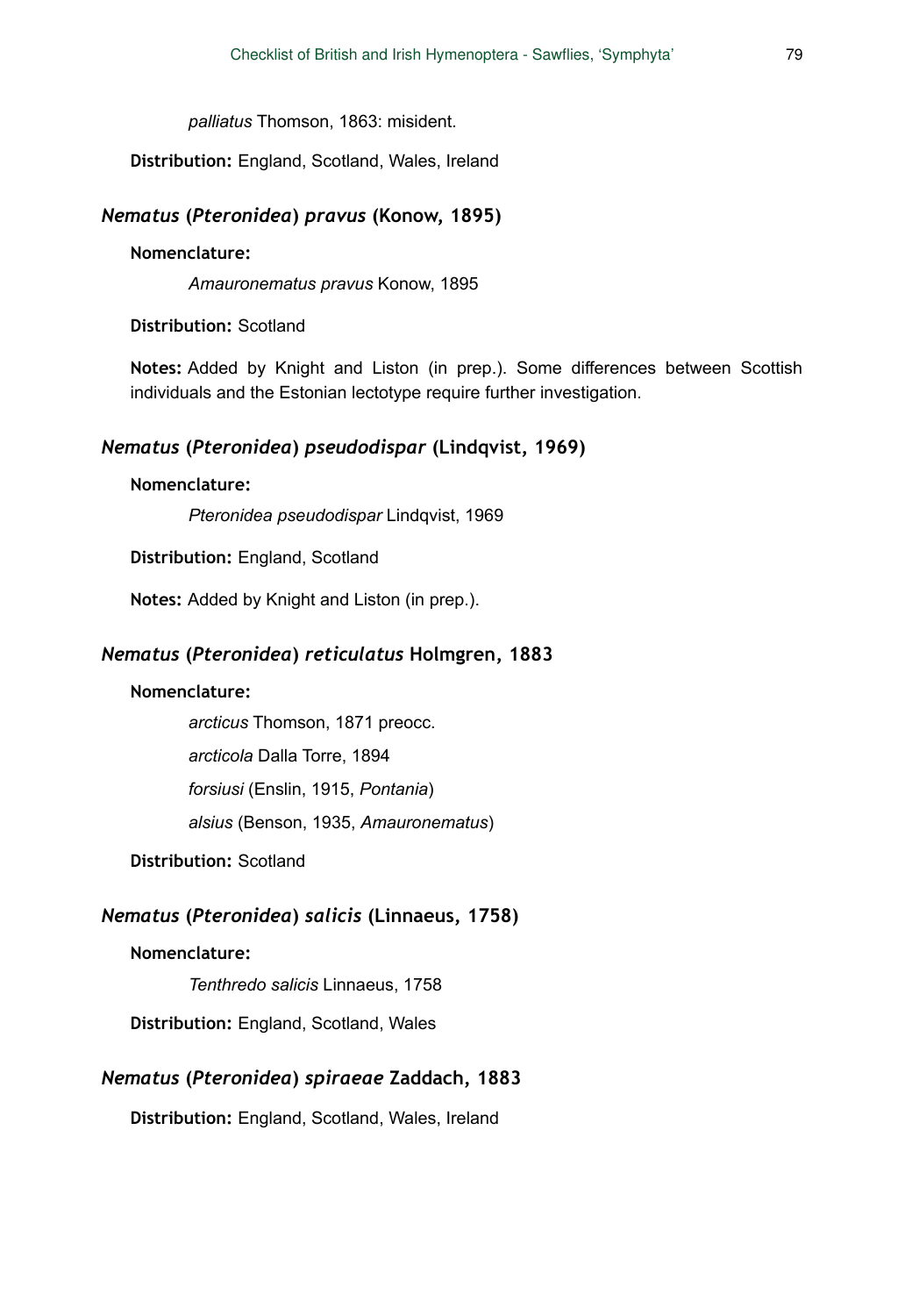# *Nematus* **(***Pteronidea***)** *stichi* **(Enslin, 1913)**

#### **Nomenclature:**

*Pteronidea stichi* Enslin, 1913 *testaceus* Thomson, 1871 preocc. *fuscarima* (Benson, 1933, *Pteronidea*) *pallescens* Hartig, 1837: Cameron, 1877 misident.

**Distribution:** England, Scotland, Ireland

## *Nematus* **(***Pteronidea***)** *sylvestris* **Cameron, 1884**

### **Nomenclature:**

*punctiscuta* Hellén, 1948 *ponojensis* Hellén, 1948

*silvestris*: misspelling

**Distribution:** England, Scotland

## *Nematus* **(***Pteronidea***)** *tibialis* **Newman, 1837**

#### **Nomenclature:**

*hortensis* Hartig, 1837 *trilineatus* Norton, 1867 *similaris* Norton, 1880 *robiniae* Forbes, 1885

**Distribution:** England

## *Nematus* **(***Pteronidea***)** *umbratus* **Thomson, 1871**

#### **Nomenclature:**

*collinus* Cameron, 1882 *similis* (Forsius, 1911, *Pteronidea*) *verrucosae* (Kontuniemi, 1966, *Pteronidea*)

**Distribution:** England, Scotland, Ireland

# *Nematus* **(***Pteronidea***)** *viridis* **Stephens, 1835**

### **Nomenclature:**

*prasinus* Hartig, 1837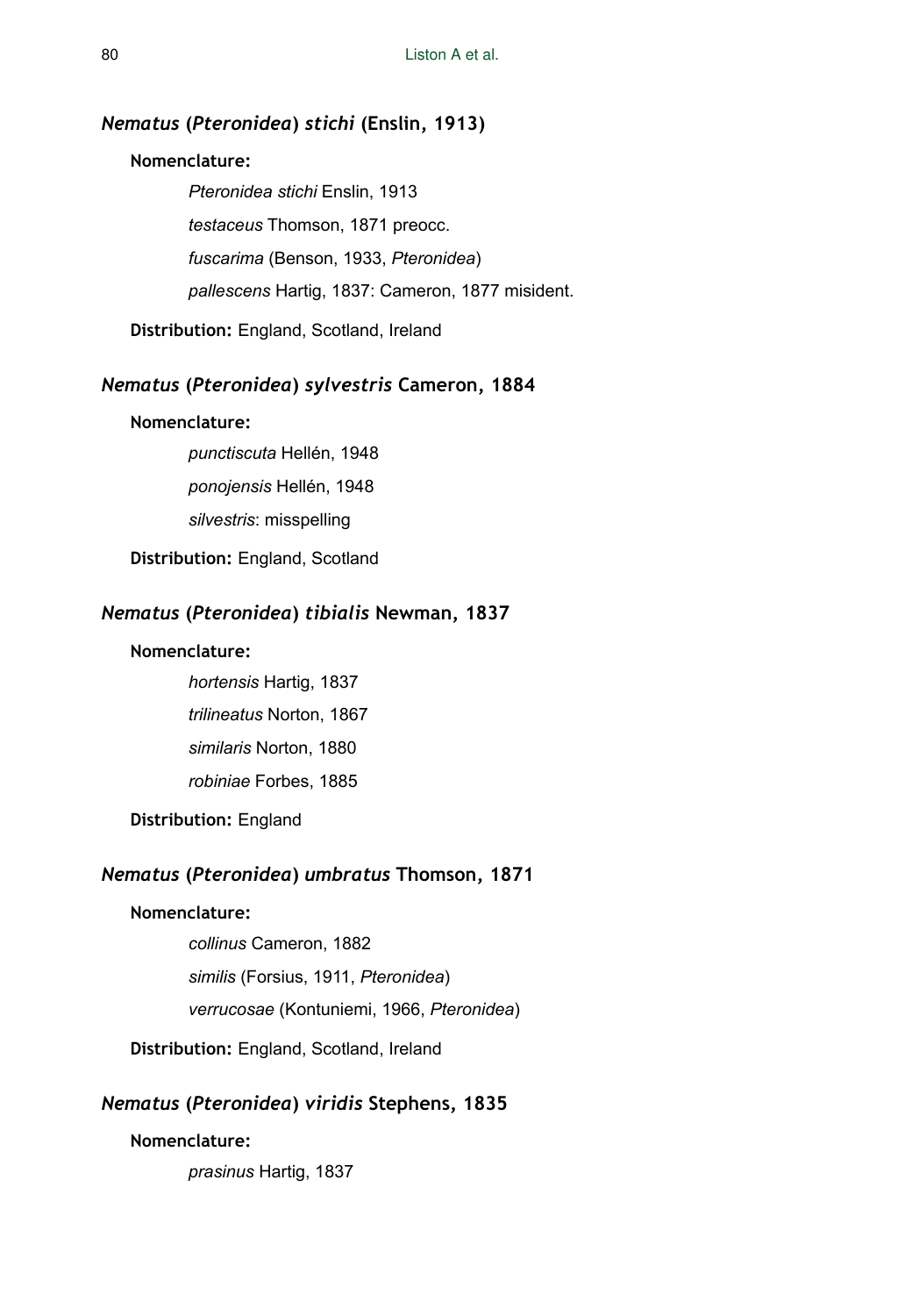*brevivalvis* Thomson, 1871: Konow, 1890 misident.

*dispar* Zaddach, 1876: misident.

*bergmanni* Dahlbom, 1835: misident.

**Distribution:** England, Scotland, Wales, Ireland

#### *Nematus* **(***Pteronidea***)** *viridissimus* **Möller, 1882**

#### **Nomenclature:**

?*glutinosae* Cameron, 1882 *polyspilus* Förster, 1854: misident.

**Distribution:** England, Scotland, Wales, Ireland

**Notes:** According to Lindqvist (1962), *N. glutinosae* (description probably predates that of *N. viridissimus* by a few months) is not conspecific with *N. viridissimus*.

### **Genus** *Pachynematus* **Konow, 1890**

#### **Nomenclature:**

*PIKONEMA* Ross, 1937 *LARINEMATUS* Zhelochovtsev, 1988 *POLYNEMATUS* Zhelochovtsev, 1988 *EPICENEMATUS* Lacourt, 1998

# *Pachynematus albipennis* **(Hartig, 1837)**

#### **Nomenclature:**

*Nematus albipennis* Hartig, 1837 *sannio* (Konow, 1903, *Pachynematus*)

**Distribution:** England, Scotland, Wales, Ireland

# *Pachynematus annulatus* **(Gimmerthal, 1834)**

#### **Nomenclature:**

*Nematus annulatus* Gimmerthal, 1834 *flavipennis* (Cameron, 1876, *Nematus*) *arcticus* (Thomson, 1871): Cameron, 1878 misident. *rumicis* (Linnaeus, 1758): Fallén, 1808 misident. *rumicis*: Benson, 1958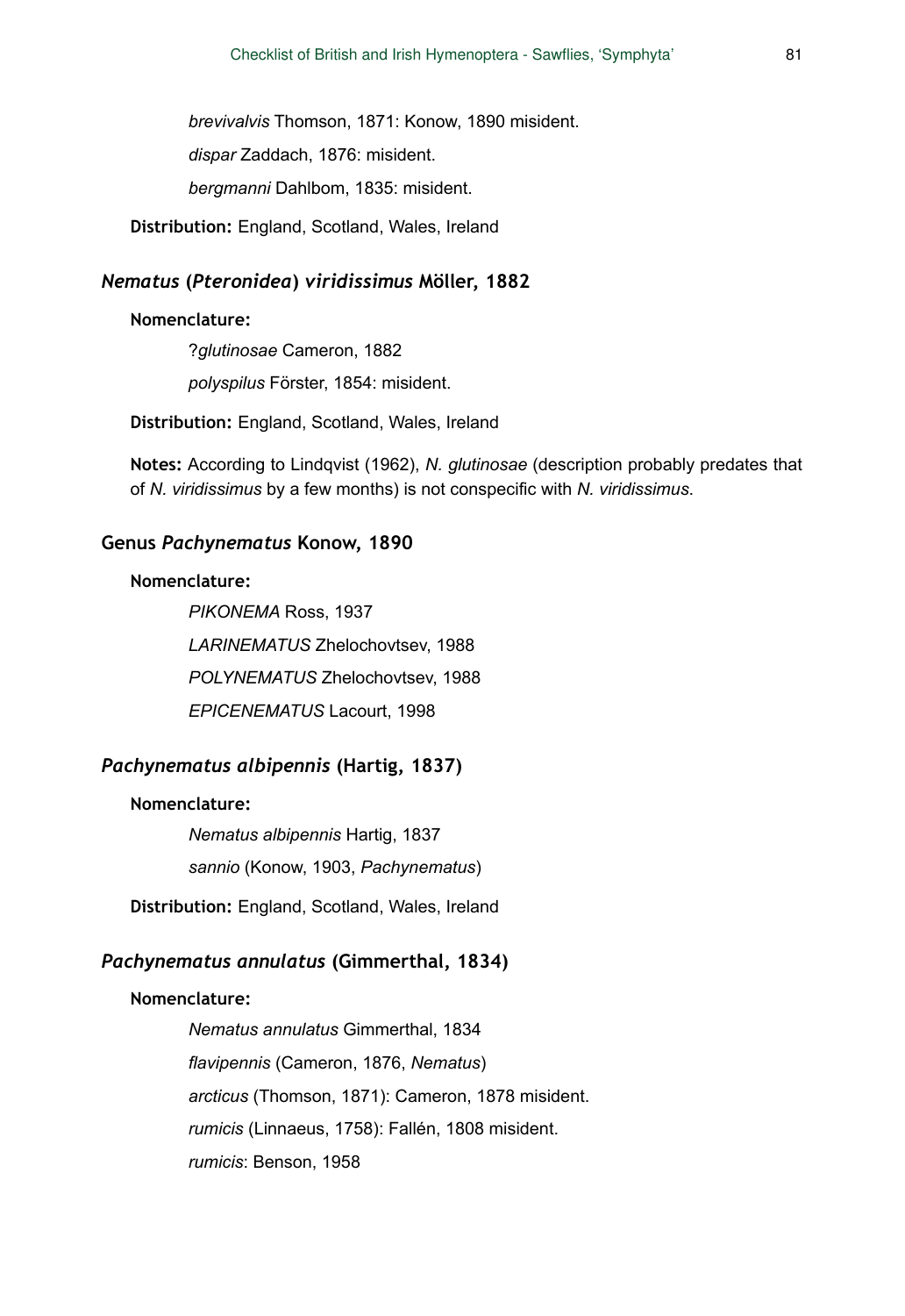**Distribution:** England, Scotland, Ireland

## *Pachynematus calcicola* **Benson, 1948**

#### **Nomenclature:**

*chambersi* Benson, 1948

*laevigatus* Zaddach, 1883: Benson, 1967 misident.

**Distribution:** England, Ireland

# *Pachynematus clibrichellus* **(Cameron, 1882)**

### **Nomenclature:**

*Nematus clibrichellus* Cameron, 1878 *thomsoni* (Cameron, 1882, *Nematus*) *clibrichensis* (Cameron, 1885, *Nematus*): unjustified emendation *hyperboreus* (Thomson, 1871): Cameron, 1878 misident.

**Distribution:** England, Scotland, Wales

# *Pachynematus clitellatus* **(Serville, 1823)**

### **Nomenclature:**

*Nematus clitellatus* Serville, 1823 *trisignatus* (Förster, 1854, *Nematus*) *foveolatus* Konow, 1903 *truncatus* Benson, 1948 *extensicornis* (Norton, 1861): misident.

**Distribution:** England, Scotland, Wales, Ireland

**Notes:** Taeger and Blank (1998) regard *P. clitellatus* and *P. fallax* as morphologically highly variable species, which together include most of the previously described W. Palaearctic taxa. Their arguments for this are well reasoned, but at present it seems prudent to continue to regard several of the more distinctive morphological segregates, treated as species by Benson (1958), as separate taxa, because morphologically intermediate specimens are rare (at least in the male sex). The taxonomy of the whole group requires further intensive work, including genetic analysis. According to Taeger and Blank (1998) *P. kirbyi*, treated here as valid, is a synonym of *P. clitellatus*.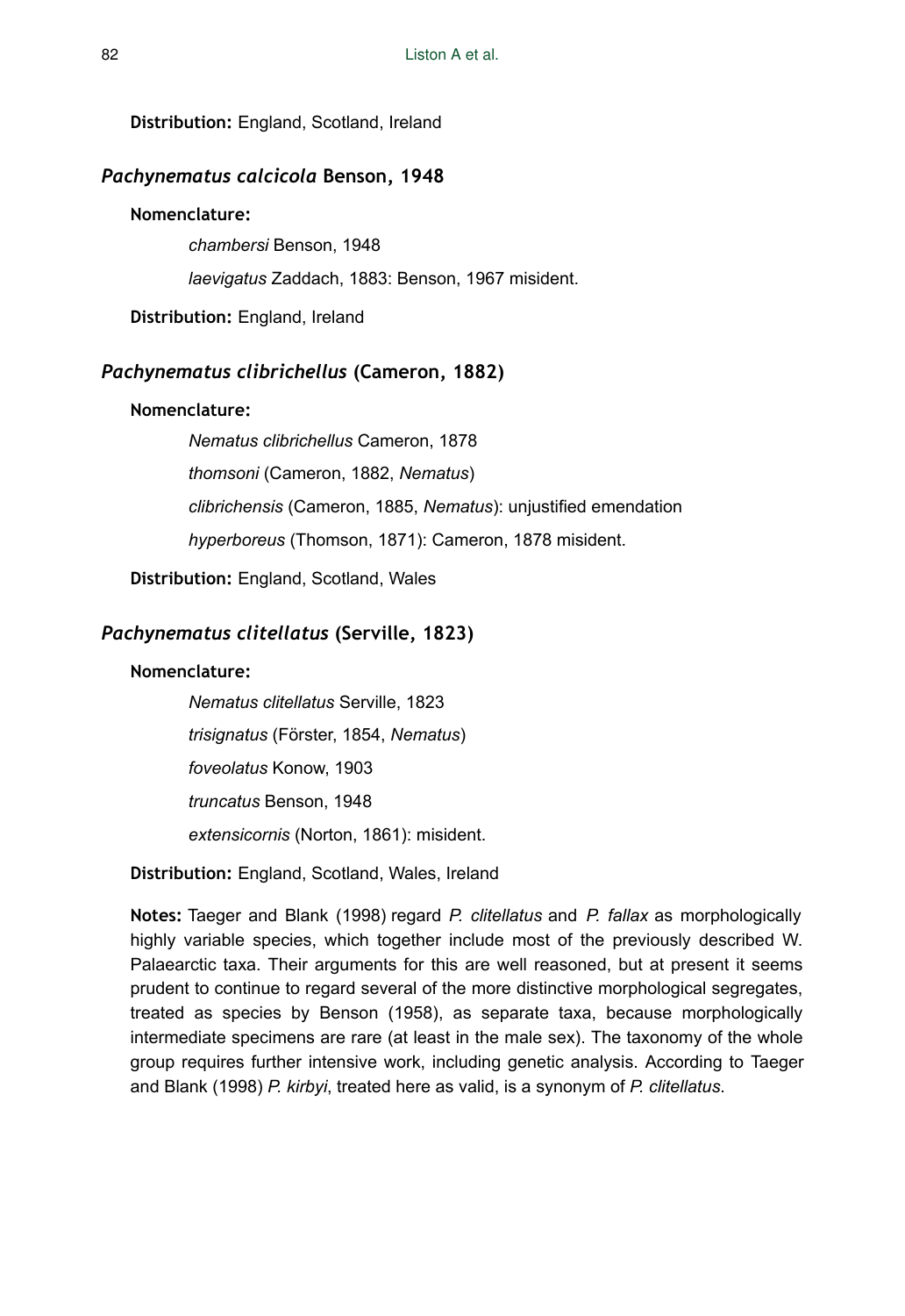## *Pachynematus fallax* **(Serville, 1823)**

#### **Nomenclature:**

*Nematus fallax* Serville, 1823 *xanthocarpus* (Hartig, 1840, *Nematus*) *virginalis* Liston, 1982

**Distribution:** England, Scotland, Ireland

**Notes:** See above, under *P. clitellatus*. According Taeger and Blank (1998), *P. sulcatus* and *P. calcicola* are synonyms of *P. xanthocarpus* (= *P. fallax*).

### *Pachynematus glabriceps* **Lindqvist, 1949**

#### **Nomenclature:**

*parvilabris* (Thomson, 1863): misident.

**Distribution:** England

## *Pachynematus imperfectus* **(Zaddach, 1876)**

#### **Nomenclature:**

*Nematus imperfectus* Zaddach, 1876

**Distribution:** England, Scotland, Wales

#### *Pachynematus kirbyi* **(Dahlbom, 1835)**

#### **Nomenclature:**

*Nematus kirbyi* Dahlbom, 1835 *flaviventris* (Hartig, 1840, *Nematus*) *melanocerus* (Hartig, 1840, *Nematus*) *diaphanus* (Eversmann, 1847, *Nematus*) *umbripennis* (Eversmann, 1847, *Nematus*) *turgidus* (Zaddach, 1876, *Nematus*)

**Distribution:** England, Scotland, Wales, Ireland

### *Pachynematus lichtwardti* **Konow, 1903**

#### **Nomenclature:**

*apicalis* (Hartig, 1837, *Nematus*) preocc.

**Distribution:** England, Scotland, Wales, Ireland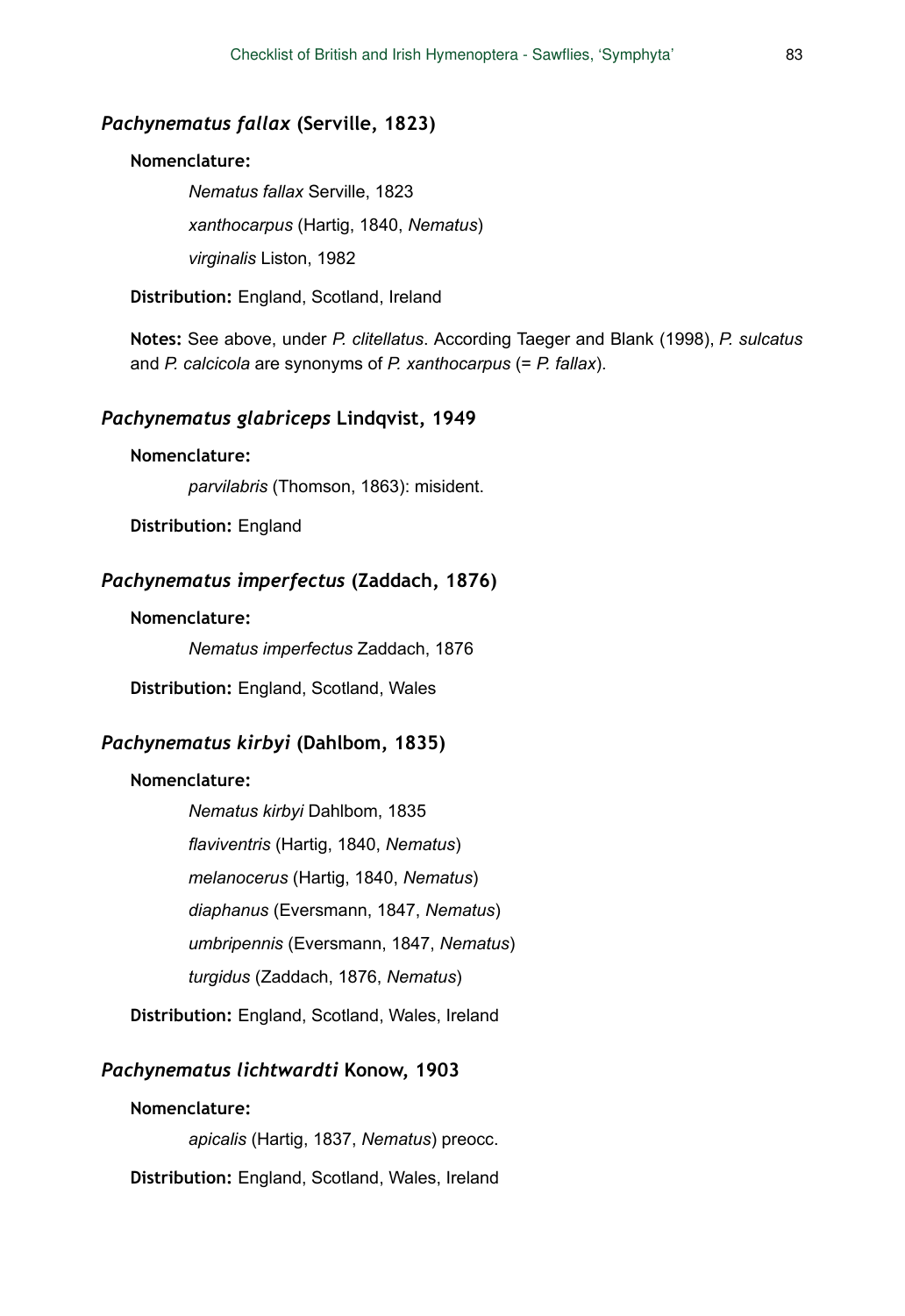#### *Pachynematus moerens* **(Förster 1854)**

### **Nomenclature:**

*Nematus moerens* Förster, 1854 *pygostolus* (Förster, 1854, *Nematus*) *pleuralis* (Thomson, 1863, *Nematus*) *pullus* Konow, 1903 *torridonensis* Liston, 1980

**Distribution:** England, Scotland, Wales, Ireland

## *Pachynematus montanus* **(Zaddach, 1883)**

#### **Nomenclature:**

*Nematus montanus* Zaddach, 1883

**Distribution:** England, Scotland, Wales, Ireland

## *Pachynematus obductus* **(Hartig, 1837)**

#### **Nomenclature:**

*Nematus obductus* Hartig, 1837 *conductus* (Ruthe, 1859, *Nematus*) *graminis* (Cameron, 1874, *Nematus*)

**Distribution:** England, Scotland, Wales, Ireland

# *Pachynematus scutellatus* **(Hartig, 1837)**

#### **Nomenclature:**

*Nematus scutellatus* Hartig, 1837 *Pikonema scutellatum*: Lacourt, 1999

**Distribution:** England, Scotland, Wales, Ireland

# *Pachynematus smithae* **Ross, 1945**

#### **Nomenclature:**

*angustatus* Lindqvist, 1949 *smithiae*: misspelling

**Distribution:** England, Scotland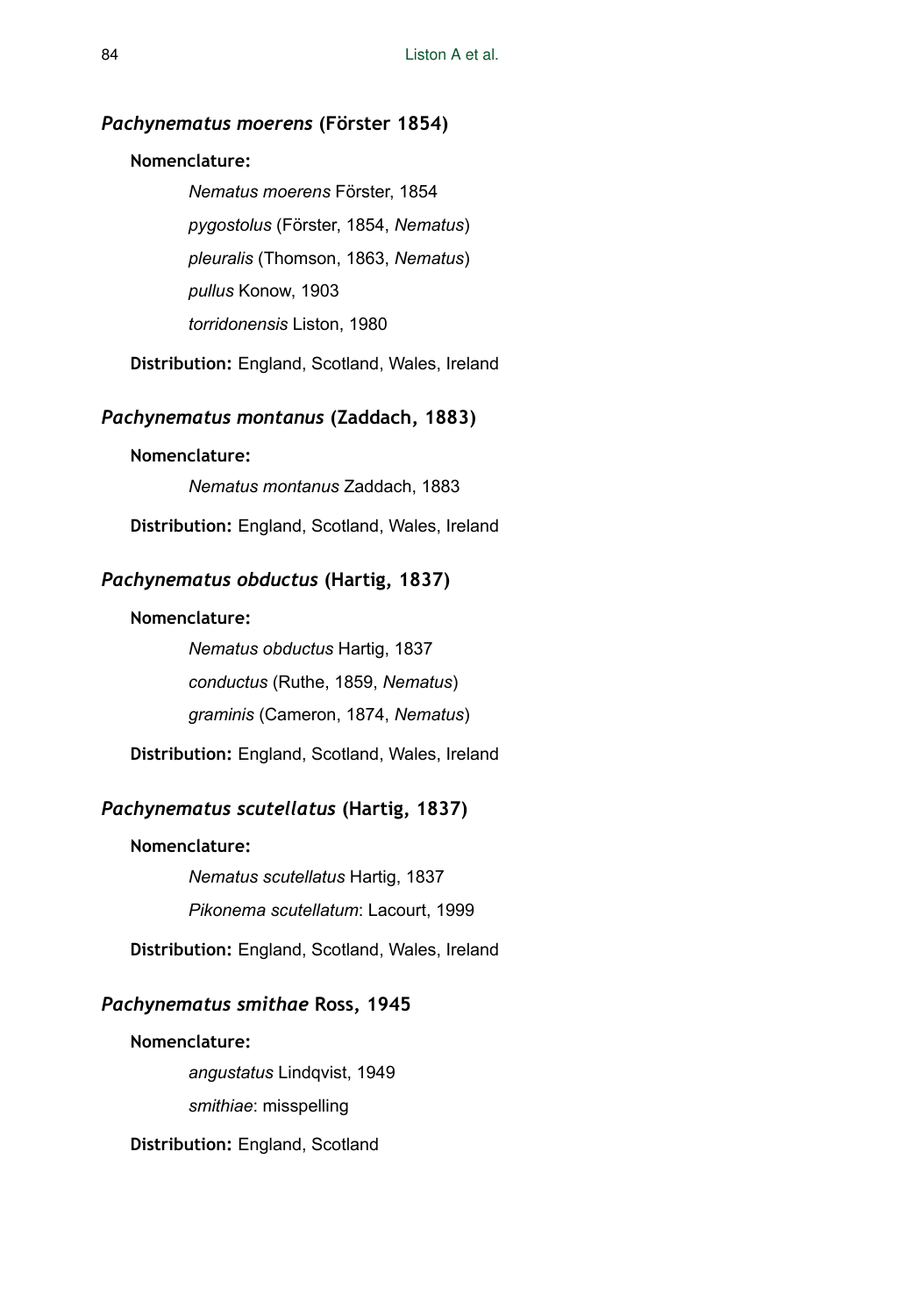#### *Pachynematus sulcatus* **Benson, 1948**

**Distribution:** England, Scotland

### *Pachynematus vagus* **(Fabricius, 1781)**

#### **Nomenclature:**

*Tenthredo vaga* Fabricius, 1781 *leucogaster* (Hartig, 1840, *Nematus*) *inconspicuus* (W. F. Kirby, 1882, *Nematus*)

**Distribution:** England, Scotland, Wales, Ireland

## **Genus** *Phyllocolpa* **Benson, 1960**

### *Phyllocolpa acutiserra* **(Lindqvist, 1949)**

### **Nomenclature:**

*Pontania acutiserra* Lindqvist, 1949

**Distribution:** Scotland

### *Phyllocolpa alienata* **(Förster, 1854)**

#### **Nomenclature:**

*Nematus alienatus* Förster, 1854

*coriacea* (Benson, 1953): misident.

**Distribution:** Scotland

## *Phyllocolpa anglica* **(Cameron, 1877**

#### **Nomenclature:**

*Nematus anglicus* Cameron, 1877

*nigrolineata* (Cameron, 1879, *Nematus*)

### **Distribution:** England, Ireland

**Notes:** Three morphologically well distinguished *Phyllocolpa* species feed on *Salix viminalis* in Europe (Vikberg 2010a). Benson (1958) had already distinguished these under the names *P. piliserra*, *P. scotaspis* and *P. anglica*. Kopelke (2007b) stated that only two European species occur on this host, and synonymised *Nematus anglicus* and *N. nigrolineatus* with *P. scotaspis*, thus leaving the taxon formerly referred to as *P. anglica* without a valid name. The opinions of Benson and Vikberg are followed here.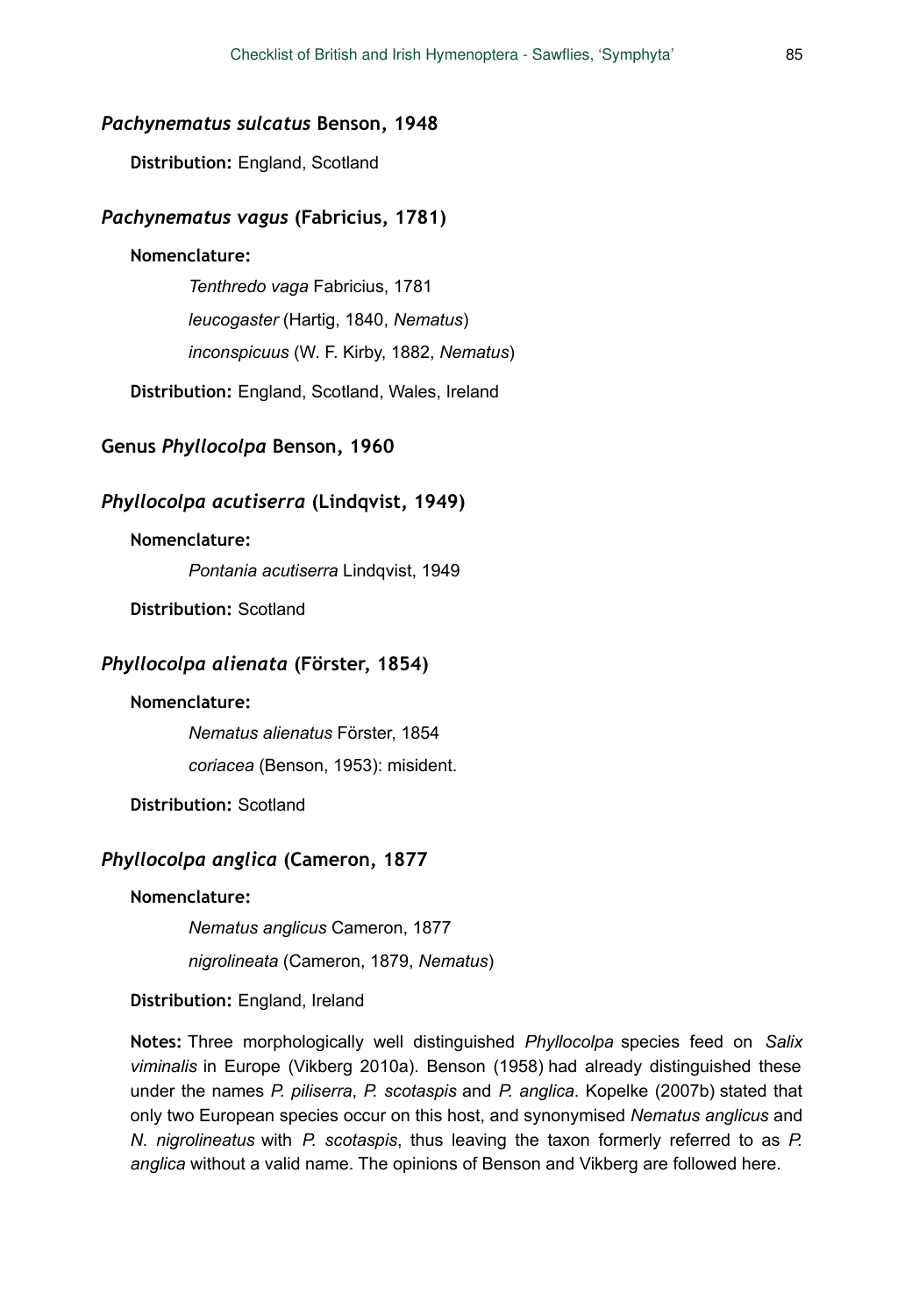#### *Phyllocolpa carinifrons* **(Benson, 1940)**

#### **Nomenclature:**

*Pontania carinifrons* Benson, 1940 *excavata* (Marlatt, 1896): misident. *destricta* (MacGillivray, 1923): misident. *apicifrons* (Malaise, 1931): misident.

**Distribution:** England, Scotland, Ireland

**Notes:** Taxonomy follows Kopelke (2007a).

#### *Phyllocolpa erythropyga* **(Förster, 1854)**

#### **Nomenclature:**

*Nematus erythropygus* Förster, 1854 *leucosticta* (Hartig, 1837): misident.

**Distribution:** Scotland

**Notes:** Added by Liston et al. (2012).

# *Phyllocolpa ischnocera* **(Thomson, 1863)**

#### **Nomenclature:**

*Nematus ischnocerus* Thomson, 1863

*leucostigma* (Cameron, 1876, *Nematus*)

**Distribution:** Scotland

**Notes:** Taxonomy follows Kopelke (2007a).

# *Phyllocolpa leucapsis* **(Tischbein, 1846)**

#### **Nomenclature:**

*Nematus leucapsis* Tischbein, 1846

*coriacea* (Benson, 1953, *Nematus*)

**Distribution:** England, Scotland, Wales, Ireland

**Notes:** According to Kopelke (2007c) *P. coriacea* is a synonym of *P. leucapsis* (as stated in the abstract and table 1, whereas the synonymy with *P. alienata* on p. 153 is wrong; J.-P. Kopelke, pers. comm.). The concept of *P. leucapsis* in Kopelke (2007c) is different to that of Benson (1958) and most other previous taxonomists.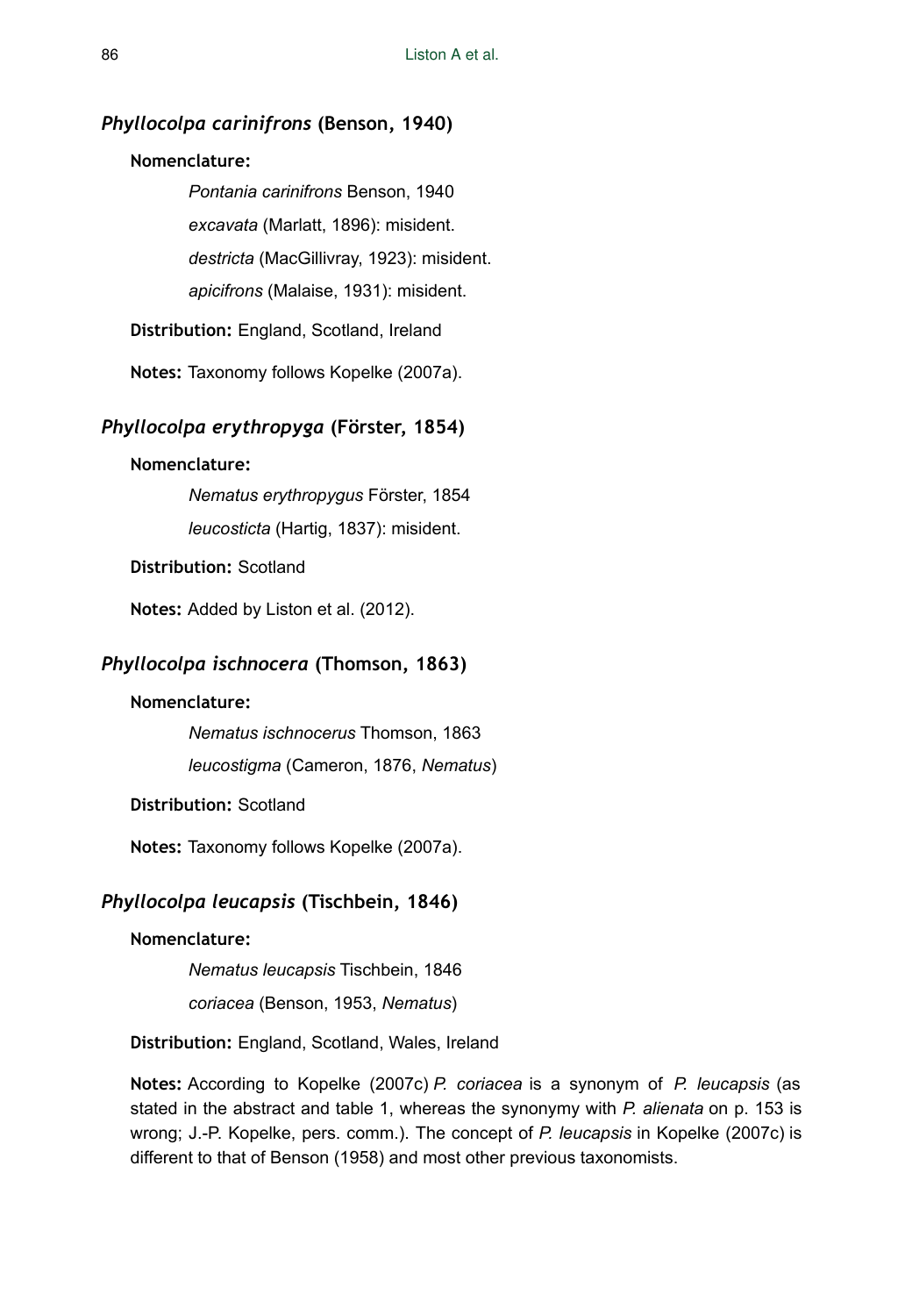#### *Phyllocolpa leucosticta* **(Hartig, 1837)**

### **Nomenclature:**

*Nematus leucostictus* Hartig, 1837 *sharpi* (Cameron, 1876, *Nematus*)

**Distribution:** England, Scotland, Wales, Ireland

**Notes:** According to Kopelke (2007a), *P. erythropyga* (Förster, 1854) has previously been confused with *P. leucosticta*. Whilst *P. erythropyga* was recorded in the British Isles by Liston et al. (2012), records of *P. leucosticta* require validation.

## *Phyllocolpa oblita* **(Serville, 1823)**

#### **Nomenclature:**

*Nematus oblitus* Serville, 1823

*puella* (Thomson, 1871, *Nematus*)

**Distribution:** England, Wales

## *Phyllocolpa piliserra* **(Thomson, 1863)**

#### **Nomenclature:**

*Nematus piliserra* Thomson, 1863

*xanthogaster* (Förster, 1854): Cameron, 1877 misident.

**Distribution:** England, Scotland, Ireland

# *Phyllocolpa plicalapponum* **Kopelke, 2007**

**Distribution:** Scotland

**Notes:** Added by Liston et al. (2012).

## *Phyllocolpa plicaphylicifolia* **Kopelke, 2007**

**Distribution:** Scotland

**Notes:** Added by Liston et al. (2012).

## *Phyllocolpa polita* **(Zaddach, 1883)**

#### **Nomenclature:**

*Nematus politus* Zaddach, 1883

**Distribution:** Scotland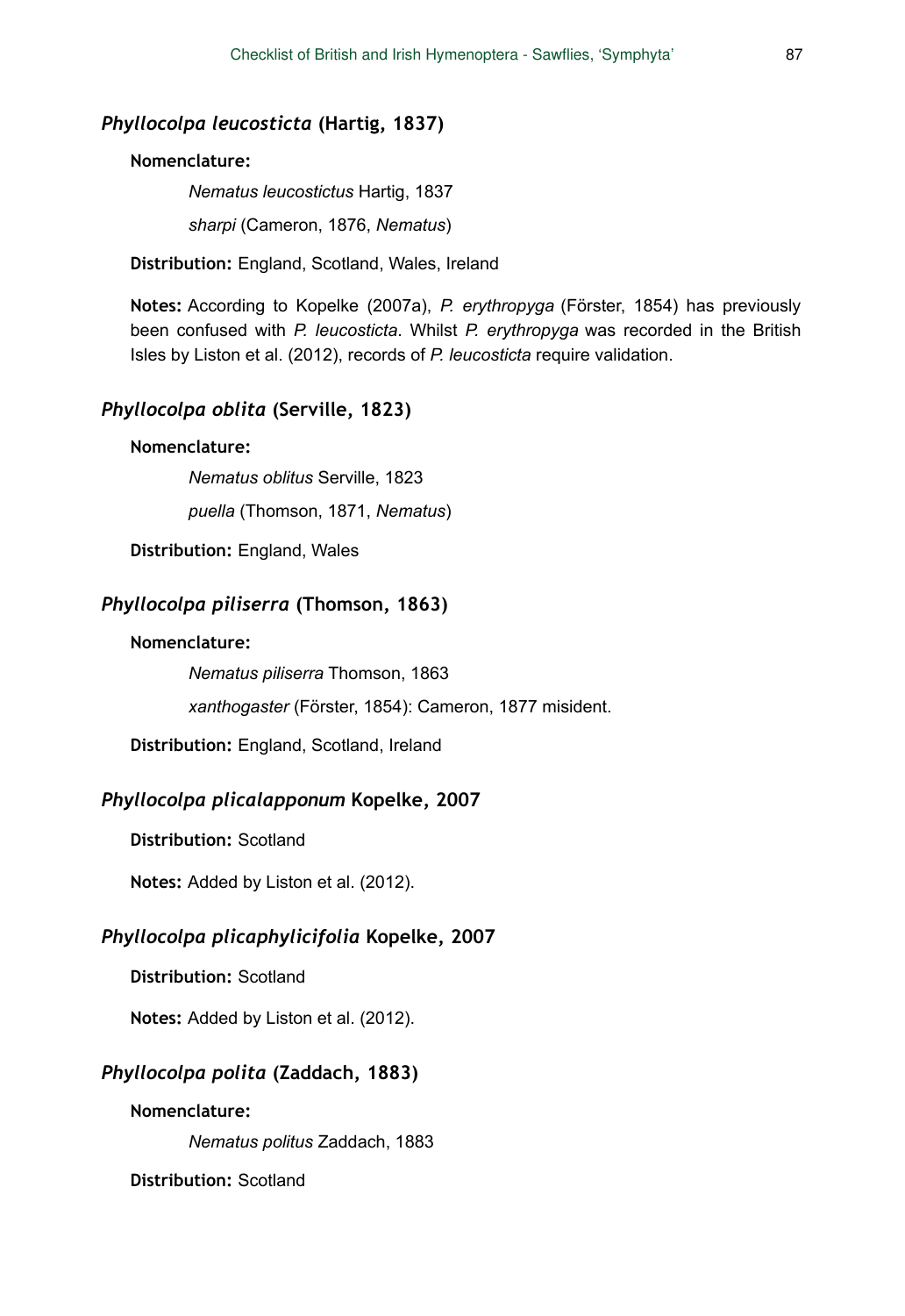**Notes:** Regarded as a valid species by Kopelke (2003), Kopelke (2007a). Material from Scotland was mentioned by Brischke (1884).

# *Phyllocolpa prussica* **(Zaddach, 1883)**

### **Nomenclature:**

*Nematus prussicus* Zaddach, 1883

**Distribution:** Scotland

**Notes:** Added by Liston et al. (2012).

# *Phyllocolpa scotaspis* **(Förster, 1854)**

### **Nomenclature:**

*Nematus scotaspis* Förster, 1854 *westermanni* (Boheman, 1852, *Nematus*) nom. ob.

*westermanni* (Thomson, 1863, *Nematus*)

**Distribution:** England, Scotland, Ireland

# **Genus** *Pontania* **Costa, 1852**

### **Nomenclature:**

*EUPONTANIA* Zinovjev, 1985

*TUBPONTANIA* Vikberg, 2010

**Notes:** Subsequent to the revision of the *viminalis* species group by Kopelke (1991), numerous important taxonomic and nomenclatural changes, followed here, were proposed by Vikberg (2003) and Vikberg and Zinovjev (2006).

# *Pontania anomaloptera* **(Förster, 1854)**

### **Nomenclature:**

*Nematus anomalopterus* Förster, 1854

*tuberculata* (Benson, 1953, *Nematus*)

**Distribution:** England, Scotland, Wales, Ireland

**Notes:** Taxonomy of the species follows Vikberg (2010b) (under *Tubpontania anomaloptera*).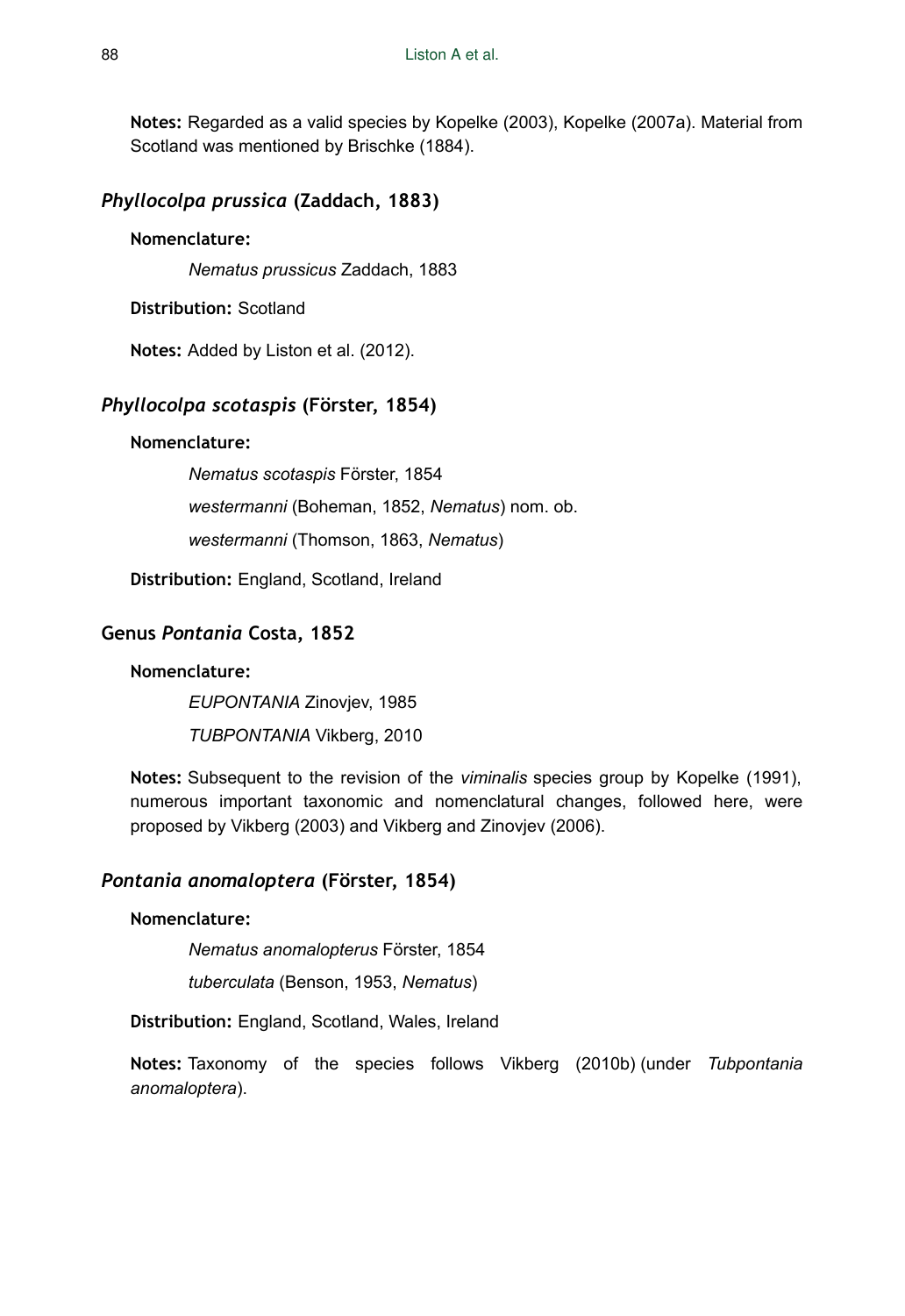## *Pontania aquilonis* **Benson, 1941**

### **Nomenclature:**

*algida* Benson, 1941

**Distribution:** Scotland

## *Pontania arbusculae* **Benson, 1941**

**Distribution:** Scotland

### *Pontania arcticornis* **Konow, 1904**

#### **Nomenclature:**

*phylicifoliae* Forsius, 1920 *hepatimaculae* Malaise, 1920

**Distribution:** England, Scotland, Ireland

#### *Pontania brevicornis* **(Förster, 1854)**

### **Nomenclature:**

*Nematus brevicornis* Förster, 1854 *curticornis* (Cameron, 1885, *Nematus*) *saliciscinereae* (Retzius, 1783): misident. *kriechbaumeri* Konow, 1901: misident. *pedunculi* (Hartig, 1837): Kopelke 1991 misident.

**Distribution:** England, Scotland

### *Pontania bridgmanii* **(Cameron, 1883)**

#### **Nomenclature:**

*Nematus bridgmanii* Cameron, 1883

*capreae* (Linnaeus, 1758): misident.

**Distribution:** England, Scotland, Wales, Ireland

### *Pontania collactanea* **(Förster, 1854)**

#### **Nomenclature:**

*Nematus collactaneus* Förster, 1854 *vacciniellus* (Cameron, 1876, *Nematus*)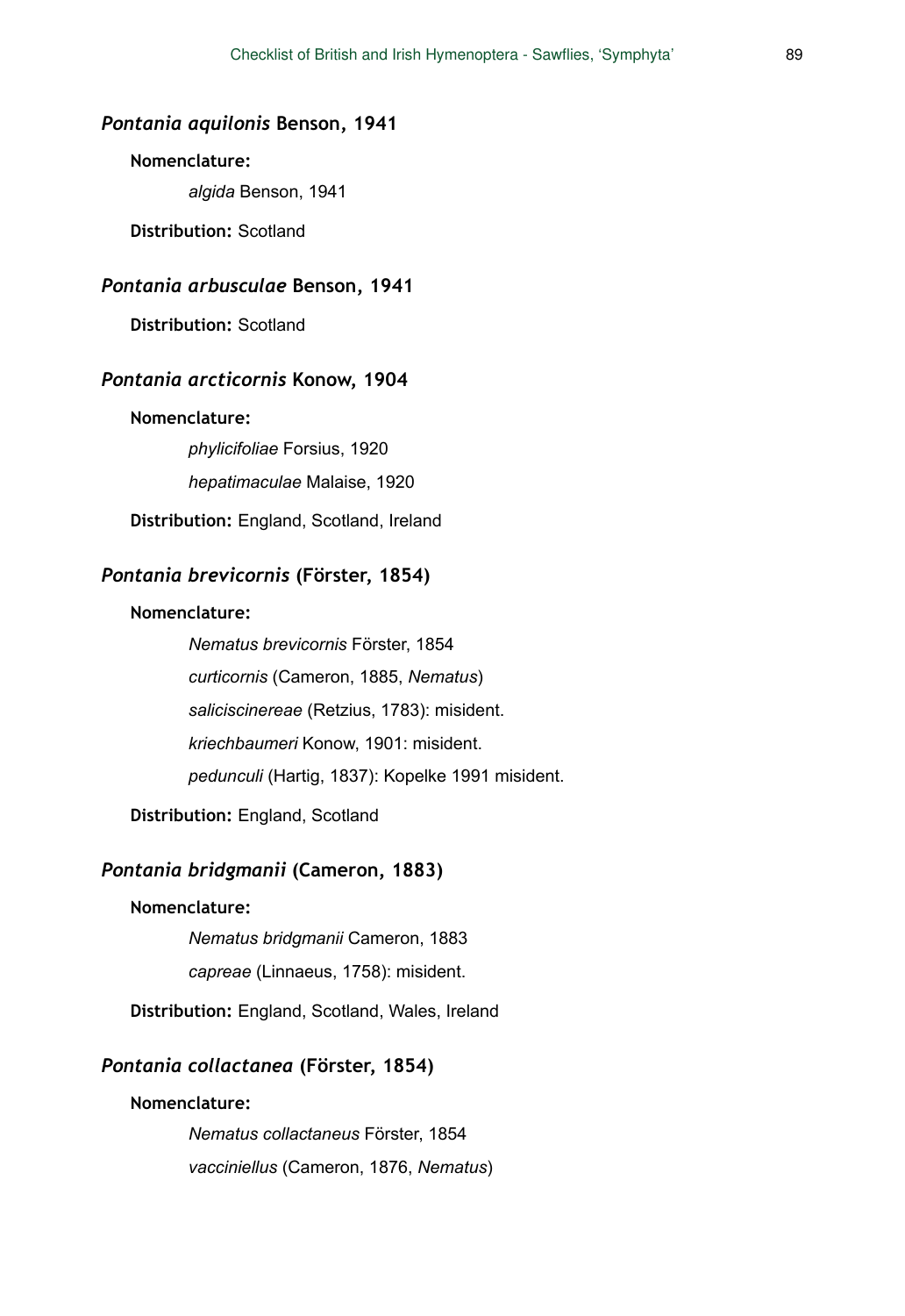**Distribution:** England, Scotland, Ireland

## *Pontania crassipes* **(Thomson, 1871)**

#### **Nomenclature:**

*Nematus crassipes* Thomson, 1871

*lapponica* Malaise, 1920

**Distribution:** Scotland

# *Pontania dolichura* **(Thomson, 1871)**

### **Nomenclature:**

*Nematus dolichurus* Thomson, 1871

*lapponicola* Kopelke, 1994

**Distribution:** Scotland

**Notes:** Added on the basis of records of galls of *P. dolichura* from *Salix lapponum* in Benson (1954). See Vikberg and Malinen (2012) on taxonomy.

## *Pontania femoralis* **(Cameron, 1876)**

### **Nomenclature:**

*Nematus femoralis* Cameron, 1876

*robbinsi* Benson, 1935

*dolichura* (Thomson, 1871): misident.

**Distribution:** England, Scotland

**Notes:** See Vikberg and Malinen (2012) on taxonomy.

#### *Pontania herbaceae* **(Cameron, 1876)**

#### **Nomenclature:**

*Nematus herbaceae* Cameron, 1876

*crassipes* (Thomson, 1871): misident.

**Distribution:** England, Scotland, Wales, Ireland

## *Pontania myrsiniticola* **Kopelke, 1991**

**Distribution:** Scotland

**Notes:** Added by Liston and Blank (2006).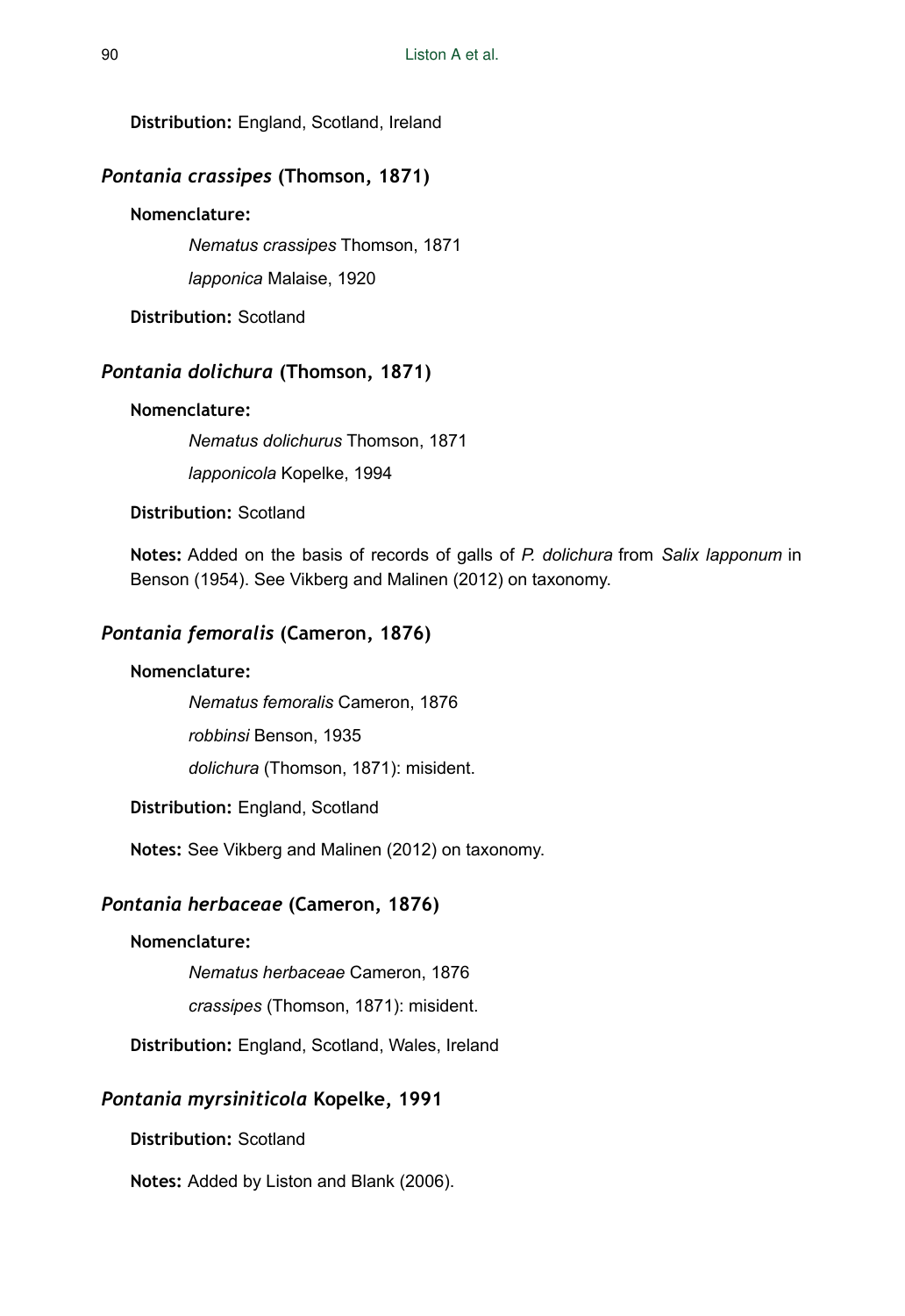#### *Pontania nigricantis* **Kopelke, 1986**

### **Nomenclature:**

*dolichura* (Thomson, 1871): misident.

**Distribution:** England, Scotland

**Notes:** Added on the basis of records of galls of *P. dolichura* from *Salix nigricans* in Benson (1954).

## *Pontania pedunculi* **(Hartig, 1837)**

#### **Nomenclature:**

*Nematus pedunculi* Hartig, 1837 *bella* (Zaddach, 1876, *Nematus*) *baccarum* (Cameron, 1876, *Nematus*) *pusilla* Lindqvist, 1964 *gallarum* (Hartig, 1837): Kopelke, 1991 misident.

**Distribution:** England, Scotland, Ireland

### *Pontania proxima* **(Serville, 1823)**

### **Nomenclature:**

*Nematus proximus* Serville, 1823 *gallicola* (Stephens, 1835, *Nematus*) *flavipes* (Cameron, 1885, *Euura*) *capreae* (Linnaeus, 1758): misident.

**Distribution:** England, Scotland, Wales, Ireland

### *Pontania purpureae* **(Cameron, 1884)**

#### **Nomenclature:**

*Nematus purpureae* Cameron, 1884

**Distribution:** England

#### *Pontania pustulator* **Forsius, 1923**

**Distribution:** England, Scotland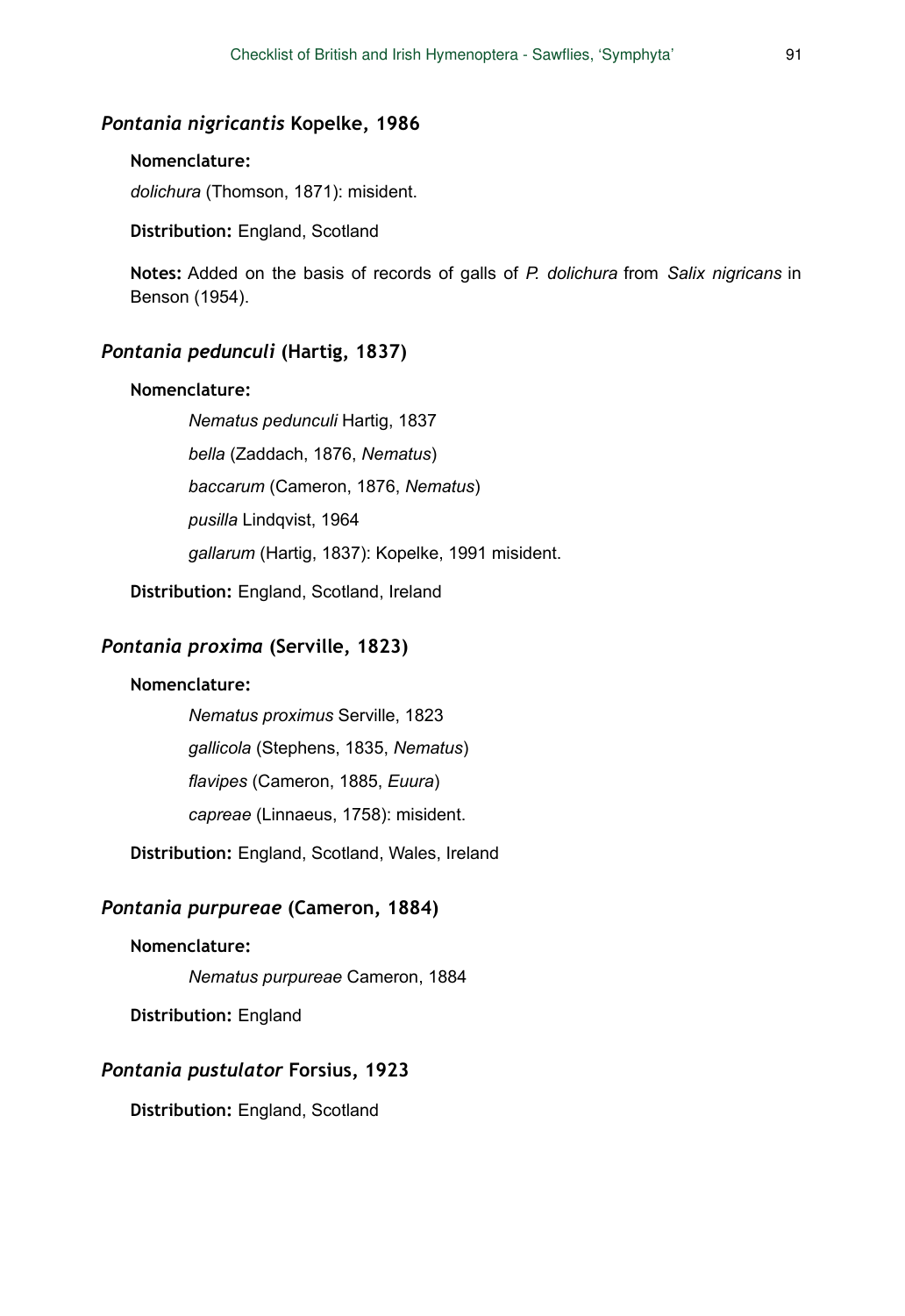## *Pontania saliciscinereae* **(Retzius, 1783)**

### **Nomenclature:**

*Tenthredo saliciscinereae* Retzius, 1783 *gallarum* (Hartig, 1837, *Nematus*) *aestiva* (Thomson, 1862, *Nematus*) *harrisoni* Benson, 1940 *varia* Kopelke, 1991

**Distribution:** England, Scotland

**Notes:** Nomenclature follows Blank et al. (2009).

### *Pontania samolad* **Malaise, 1920**

**Distribution:** Scotland

### *Pontania triandrae* **Benson, 1941**

#### **Nomenclature:**

*capreae* (Linnaeus, 1758): misident.

**Distribution:** England, Scotland, Ireland

## *Pontania vesicator* **(Bremi-Wolf, 1849)**

#### **Nomenclature:**

*Nematus vesicator* Bremi-Wolf, 1849 *helicina* (Brischke, 1850, *Nematus*)

**Distribution:** England, Scotland, Ireland

# *Pontania viminalis* **(Linnaeus, 1758)**

### **Nomenclature:**

*Cynips viminalis* Linnaeus, 1758 *vollenhoveni* (Cameron, 1874, *Nematus*) ?*interstitialis* (Cameron, 1876, *Nematus*) *hungarica* Enslin, 1918

**Distribution:** England, Scotland, Wales, Ireland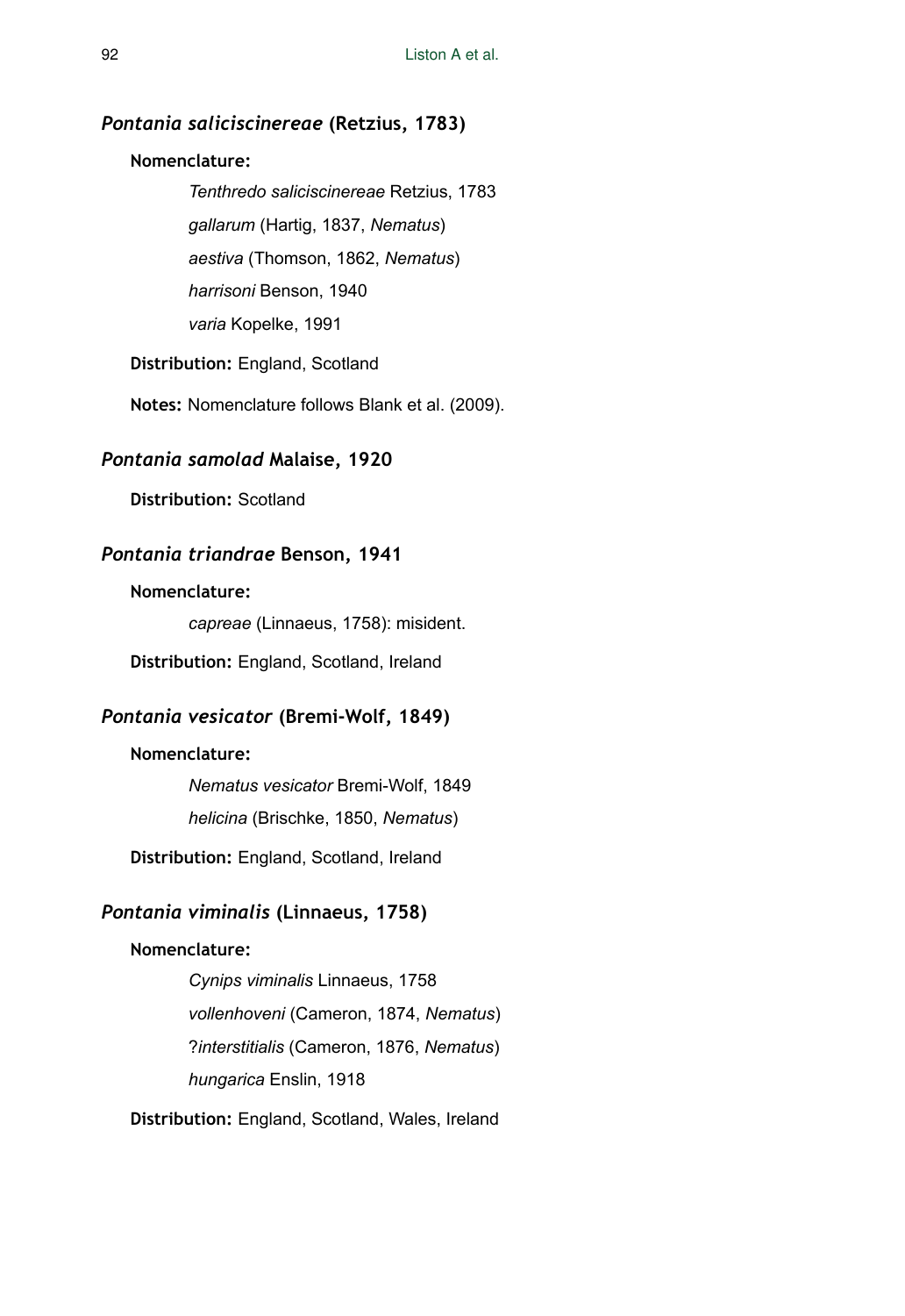# **Tribe Pristiphorini Vikberg, 1982**

# **Genus** *Pristicampus* **Zinovjev, 1993**

## *Pristicampus arcticus* **(Lindqvist, 1958)**

#### **Nomenclature:**

*Mesoneura arctica* Lindqvist, 1959

*Pachynematus arcticus*: Benson, 1961

**Distribution:** Scotland

# **Genus** *Pristiphora* **Latreille, 1810**

**Notes:** Species of *Pristiphora* removed from the British and Irish list:

[*karvoneni* (Lindqvist, 1952, *Lygaeonematus*)] Recorded by Liston (1983a) but based on a misidentification.

[*micronematica* Malaise, 1931] Recorded by Liston (1982) but based on a misidentification.

### **Subgenus** *Lygaeonematus* **Konow, 1890**

# *Pristiphora* **(***Lygaeonematus***)** *abietina* **(Christ, 1791)**

# **Nomenclature:**

*Tenthredo abietina* Christ, 1791 *pini* (Retzius, 1783, *Tenthredo*) preocc.

**Distribution:** England, Scotland, Wales, Ireland

## *Pristiphora* **(***Lygaeonematus***)** *compressa* **(Hartig, 1837)**

## **Nomenclature:**

*Nematus compressus* Hartig, 1837

**Distribution:** England, Scotland

# *Pristiphora* **(***Lygaeonematus***)** *decipiens* **(Enslin, 1916)**

### **Nomenclature:**

*Lygaeonematus decipiens* Enslin, 1916

**Distribution:** England, Scotland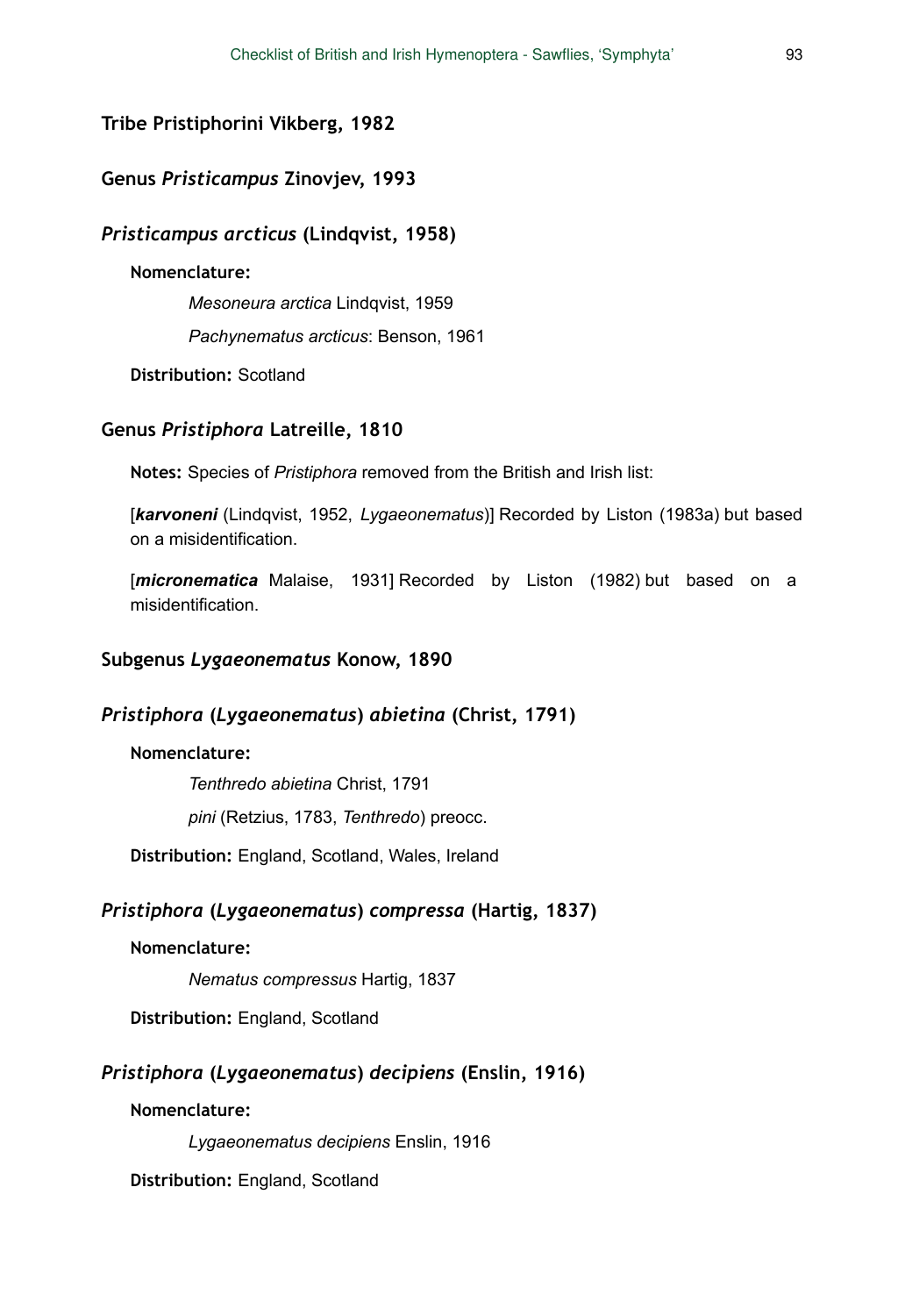**Notes:** Added Liston (1981b).

# *Pristiphora* **(***Lygaeonematus***)** *erichsonii* **(Hartig, 1837)**

# **Nomenclature:**

*Nematus erichsonii* Hartig, 1837 *leachii* (Dahlbom, 1835, *Nematus*): suppressed

**Distribution:** England, Scotland, Wales, Ireland

# *Pristiphora* **(***Lygaeonematus***)** *glauca* **Benson, 1954**

# **Nomenclature:**

?*laricivora* (Takagi, 1931, *Pachynematus*) preocc.

**Distribution:** England, Wales

# *Pristiphora* **(***Lygaeonematus***)** *pseudodecipiens* **Beneš & Kristek, 1976**

# **Nomenclature:**

*decipiens* (Enslin, 1916): misident.

**Distribution:** England, Scotland

**Notes:** Added by Beneš and Krístek (1976).

# *Pristiphora* **(***Lygaeonematus***)** *saxesenii* **(Hartig, 1837)**

#### **Nomenclature:**

*Nematus saxesenii* Hartig, 1837

*thalenhorsti* Wong, 1975

**Distribution:** England, Scotland, Wales

# *Pristiphora* **(***Lygaeonematus***)** *subarctica* **(Forsslund, 1936)**

# **Nomenclature:**

*Lygaeonematus subarcticus* Forsslund 1936

*pseudosaxesenii* Lindqvist, 1968

**Distribution:** England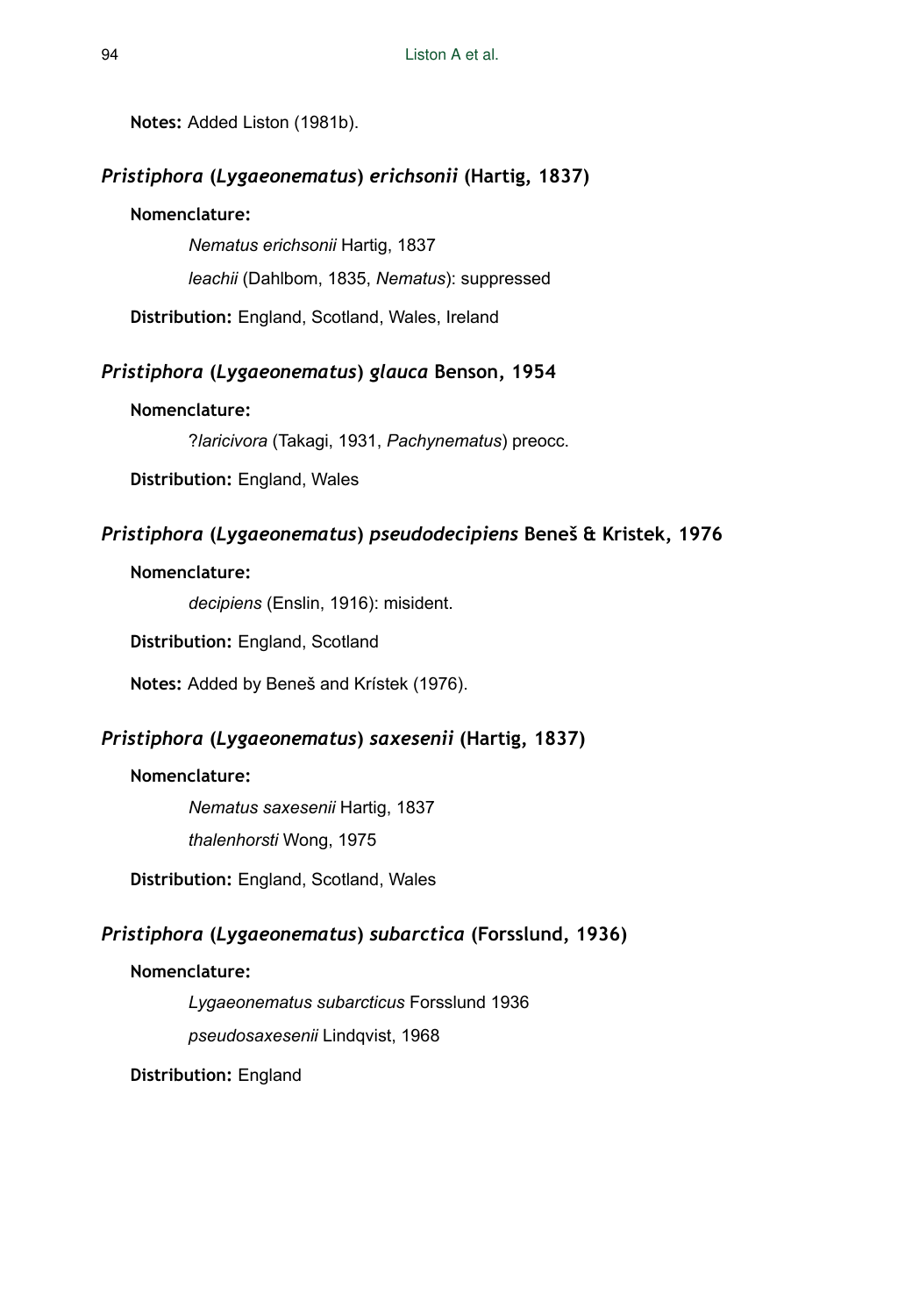#### *Pristiphora* **(***Lygaeonematus***)** *wesmaeli* **(Tischbein, 1853)**

### **Nomenclature:**

*Nematus wesmaeli* Tischbein, 1853

**Distribution:** England, Scotland, Wales, Ireland

#### **Subgenus** *Lygaeophora* **Liston, 1993**

### **Nomenclature:**

*LYGAEOPHORA* Lindqvist, 1952 unavailable name

## *Pristiphora* **(***Lygaeophora***)** *sermola* **Liston, 1993**

#### **Nomenclature:**

*variipes* (Lindqvist, 1952, *Lygaeonematus*) preocc.

*lanifica* (Zaddach, 1883): Liston, 1981a misident.

#### **Distribution:** Scotland

**Notes:** Added by Liston (1981a).

*Lygaeophora variipes* Lindqvist, 1952 is preoccupied in *Pristiphora* by *P. varipes* Serville, 1823. The names *varipes* and *variipes* are to be regarded as identical spellings: Article 58.14. (ICZN 1999). *Pristiphora varipes* Serville, 1823 is a species inquirenda, not a synonym of *Cladius* (*Priophorus*) *pallipes* Serville, 1823 or *C. brullei* (Dahlbom, 1835) (see Lacourt 2000). The conditions of Article 23.9., permitting continued use of the junior homonym as valid, are not fulfilled for *variipes* (Lindqvist) because this has only been used as a valid name on twenty occasions in works published within the last 50 years (23.9.1.2.).

#### **Subgenus** *Lygaeotus* **Liston, 1993**

#### **Nomenclature:**

*LYGAEOTUS* Lindqvist, 1952 unavailable name

# *Pristiphora* **(***Lygaeotus***)** *albilabris* **(Boheman, 1852)**

#### **Nomenclature:**

*Nematus albilabris* Boheman, 1852

*albilabris* (Thomson, 1863, *Nematus*) preocc.

**Distribution:** England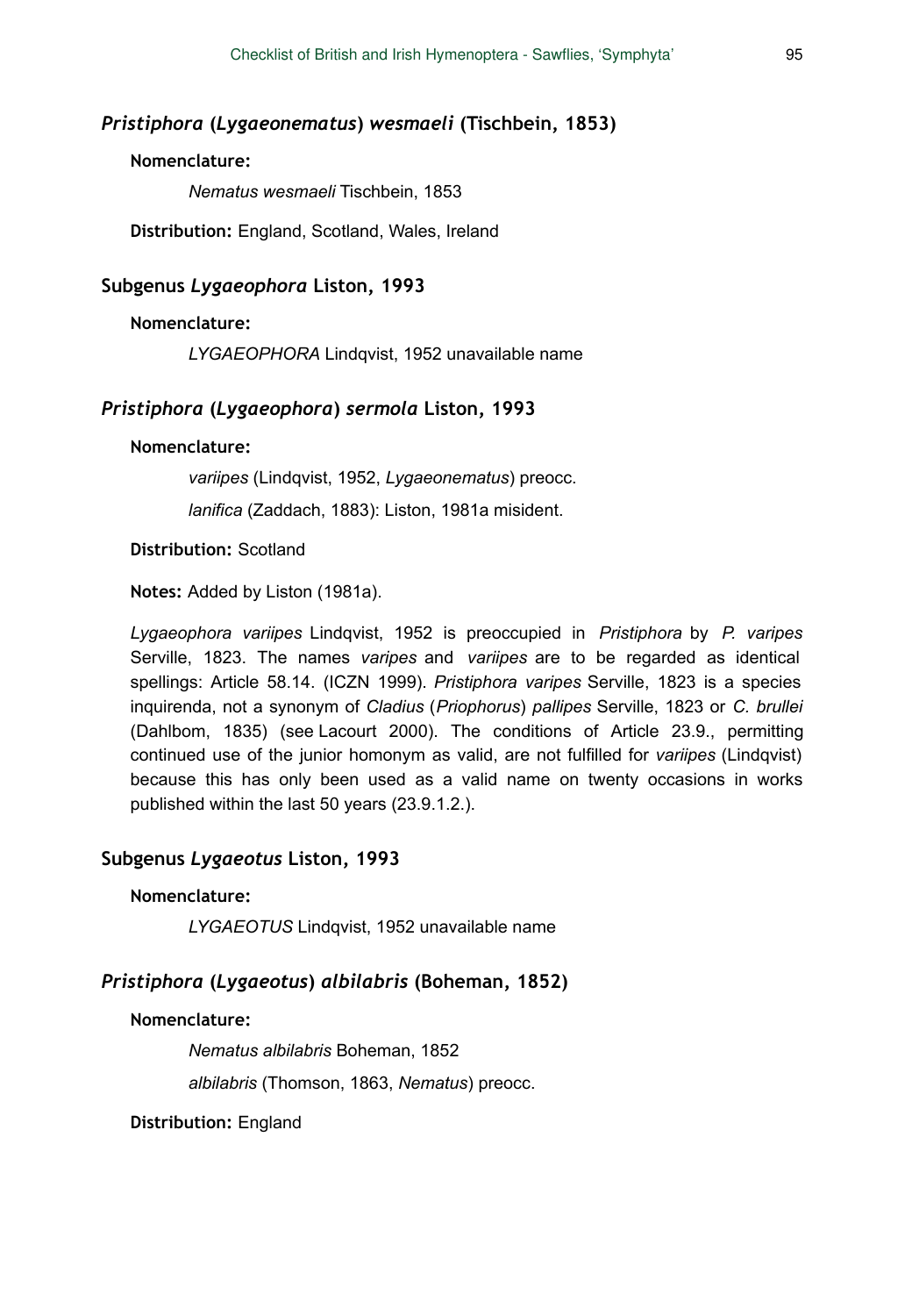#### *Pristiphora* **(***Lygaeotus***)** *borea* **(Konow, 1904)**

#### **Nomenclature:**

*Lygaeonematus boreus* Konow, 1904 *astuta* (Cameron, 1885, *Nematus*) nom. ob. *lapponica* (Enslin, 1916, *Pachynematus*)

**Distribution:** Scotland

**Notes:** Taxonomy follows Liston et al. (2006).

### *Pristiphora* **(***Lygaeotus***)** *breadalbanensis* **(Cameron, 1882)**

#### **Nomenclature:**

*Nematus breadalbanensis* Cameron, 1882 *tromsoensis* (Kiaer, 1898, *Lygaeonematus*) *corpulentus* (Konow, 1904, *Lygaeonematus*) *arcticola* (Enslin, 1916, *Lygaeonematus*)

**Distribution:** England, Scotland, Wales, Ireland

# *Pristiphora* **(***Lygaeotus***)** *carinata* **(Hartig, 1837)**

### **Nomenclature:**

*Nematus carinatus* Hartig, 1837 *pallipes* (Fallén, 1808, *Tenthredo*) preocc.

**Distribution:** England, Scotland, Wales

# *Pristiphora* **(***Lygaeotus***)** *coactula* **(Ruthe, 1859)**

# **Nomenclature:**

*Nematus coactulus* Ruthe, 1859 *alpina* (Thomson, 1871, *Nematus*) *pachyvalvis* (Konow, 1904, *Lygaeonematus*)

# **Distribution:** Scotland

## *Pristiphora* **(***Lygaeotus***)** *groenblomi* **(Lindqvist, 1952)**

# **Nomenclature:**

*Lygaeonematus grönblomi* Lindqvist, 1952 *gronblomi*: misspelling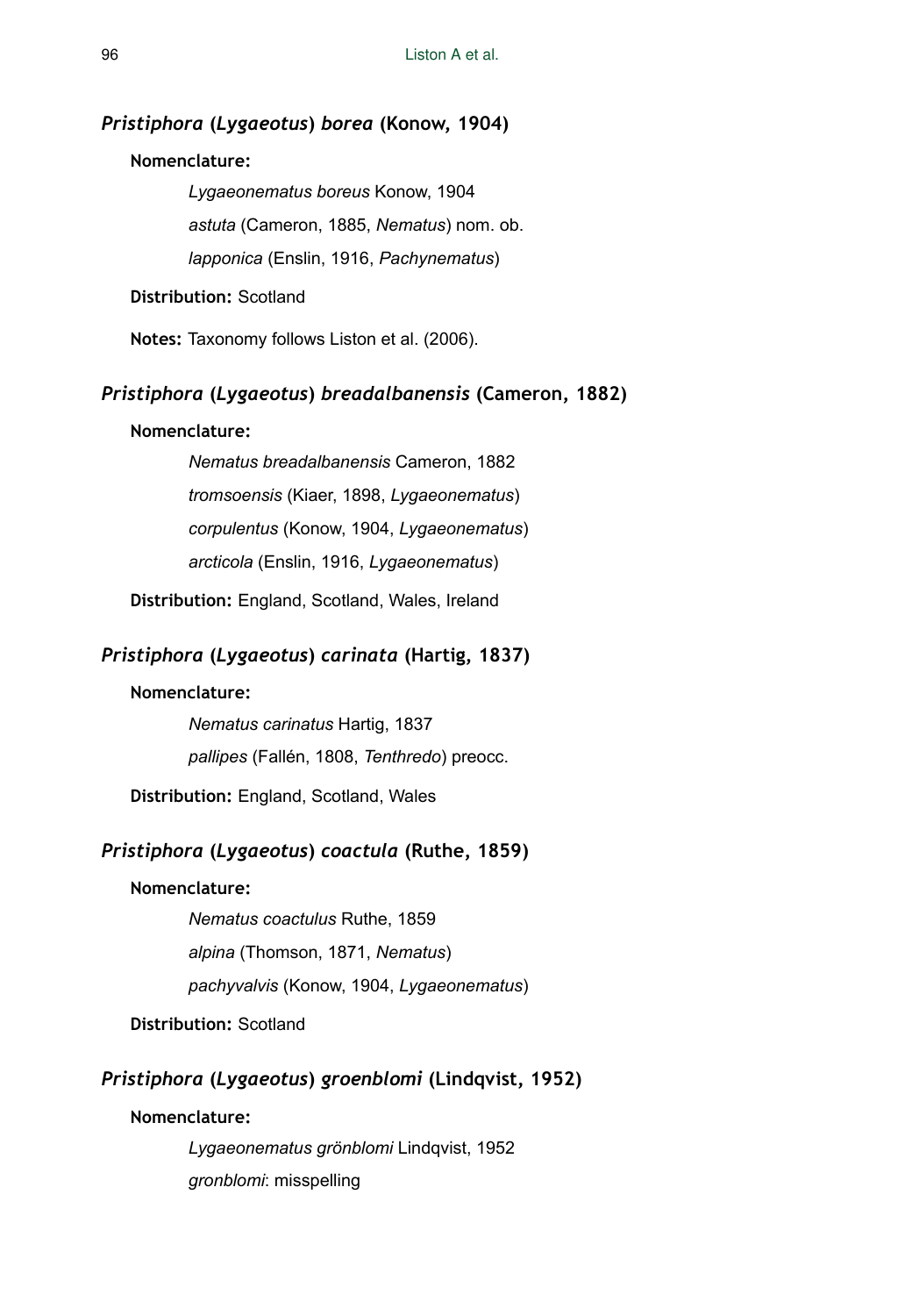## **Distribution:** Scotland

**Notes:** Predominant usage is of this spelling, not *gronblomi*, which would be correct according to ICZN Article 32.5.2 (ICZN 1999). Following ICZN (Article 33.3.1) the use of the predominant spelling is maintained.

# *Pristiphora* **(***Lygaeotus***)** *lativentris* **(Thomson, 1871)**

# **Nomenclature:**

*Nematus lativentris* Thomson, 1871 *scotica* (Cameron, 1881, *Nematus*) *extrema* (Holmgren, 1883, *Nematus*)

**Distribution:** England, Scotland

# *Pristiphora* **(***Lygaeotus***)** *mollis* **(Hartig, 1837)**

### **Nomenclature:**

*Nematus mollis* Hartig, 1837 *whitei* (Cameron, 1878, *Nematus*) *kontkaneni* (Lindqvist, 1960, *Pachynematus*)

**Distribution:** England, Scotland, Wales, Ireland

# *Pristiphora* **(***Lygaeotus***)** *pseudocoactula* **(Lindqvist, 1952)**

### **Nomenclature:**

*Lygaeonematus pseudocoactulus* Lindqvist, 1952

*pachyvalvis* (Konow, 1904): Benson, 1934 misident.

**Distribution:** England, Scotland, Wales

# **Subgenus** *Micronematus* **Konow, 1890**

#### **Nomenclature:**

*GYMNONYCHUS* Marlatt, 1896

# *Pristiphora* **(***Micronematus***)** *abbreviata* **(Hartig, 1837)**

### **Nomenclature:**

*Nematus abbreviatus* Hartig, 1837

*californica* (Marlatt, 1896, *Gymnonychus*)

**Distribution:** England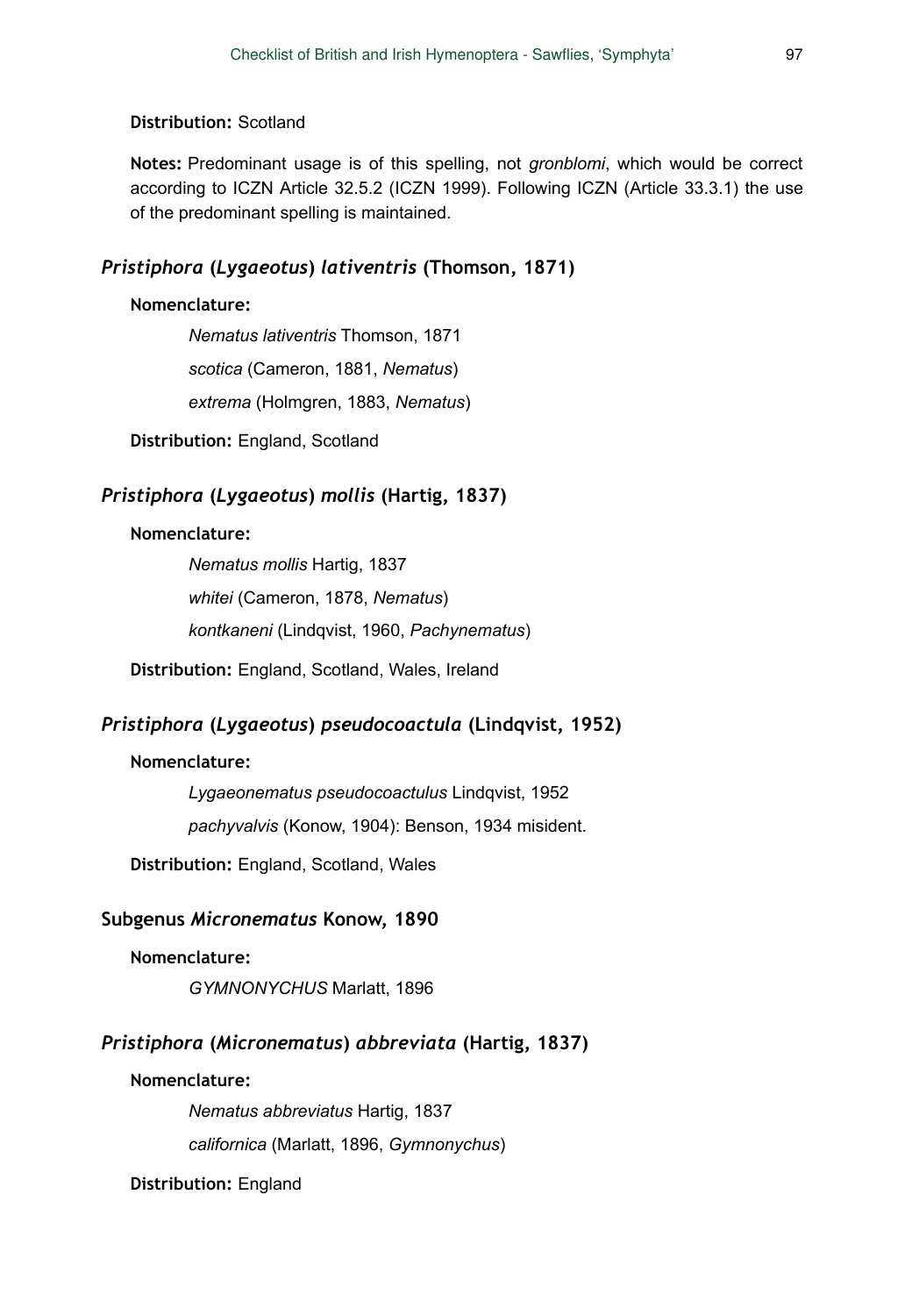#### *Pristiphora* **(***Micronematus***)** *biscalis* **(Förster, 1854)**

#### **Nomenclature:**

*Nematus biscalis* Förster, 1854

**Distribution:** England, Wales, Ireland

# *Pristiphora* **(***Micronematus***)** *maesta* **(Zaddach, 1876)**

### **Nomenclature:**

*Nematus maestus* Zaddach, 1876 *brevicornis* (Thomson, 1862, *Nematus*) preocc. *parvicornis* (Kirby, 1882, *Nematus*) *insularis* (Malaise, 1921, *Pachynematus*) *moesta*: misspelling

**Distribution:** England

# *Pristiphora* **(***Micronematus***)** *monogyniae* **(Hartig, 1840)**

#### **Nomenclature:**

*Nematus monogyniae* Hartig, 1840

*hibernica* (Cameron, 1878, *Nematus*)

**Distribution:** England, Wales, Ireland

# *Pristiphora* **(***Micronematus***)** *retusa* **(Thomson, 1871)**

#### **Nomenclature:**

*Nematus retusus* Thomson, 1871

**Distribution:** Scotland

## **Subgenus** *Oligonematus* **Zhelochovtsev, 1988**

# *Pristiphora* **(***Oligonematus***)** *friesei* **(Konow, 1904)**

**Nomenclature:** 

*Lygaeonematus friesei* Konow, 1904

*funerula* (Costa, 1859): misident.

**Distribution:** Scotland, Ireland

**Notes:** Added by O'Connor and Liston (1994).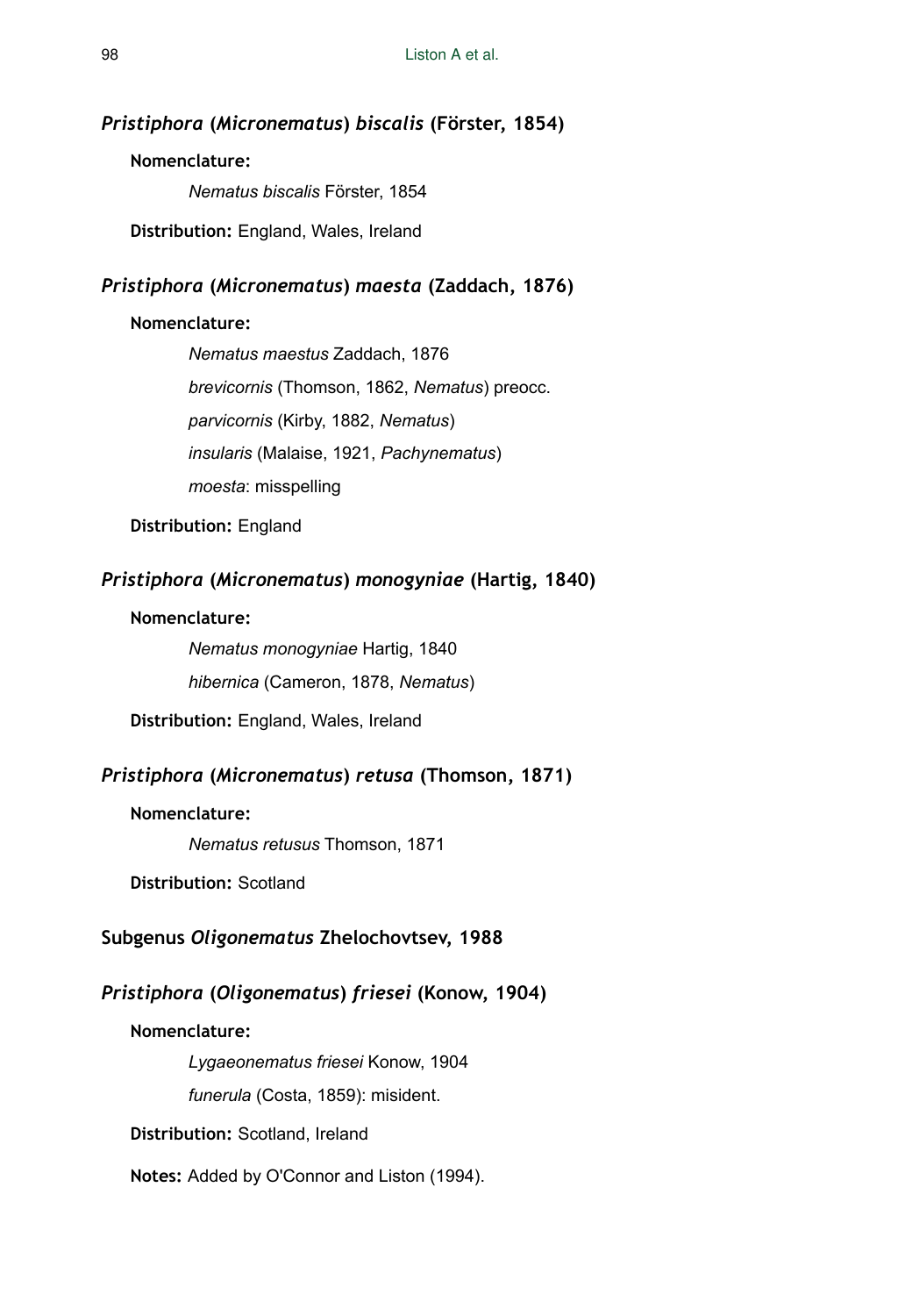# *Pristiphora* **(***Oligonematus***)** *laricis* **(Hartig, 1837)**

#### **Nomenclature:**

*Nematus laricis* Hartig, 1837 *leucocnemis* (Förster, 1854, *Nematus*) *oblonga* (Cameron, 1882, *Nematus*) *laricivora* (Brischke, 1883, *Nematus*) *ravida* (Konow, 1903, *Pachynematus*)

**Distribution:** England, Scotland, Wales, Ireland

## **Subgenus** *Pristiphora* **Latreille, 1810**

#### **Nomenclature:**

*DIPHADNUS* Hartig, 1837

# *Pristiphora* **(***Pristiphora***)** *alpestris* **(Konow, 1903)**

#### **Nomenclature:**

*Lygaeonematus alpestris* Konow, 1903

*Lygaeonematus strandi* Konow, 1901: Benson, 1934 misident.

#### **Distribution:** England

### *Pristiphora* **(***Pristiphora***)** *aphantoneura* **(Förster, 1854)**

#### **Nomenclature:**

*Nematus aphantoneurus* Förster, 1854 *fulvipes* (Fallén, 1808, *Tenthredo*) preocc. *vicina* Serville, 1823: misident.

### **Distribution:** England, Wales

**Notes:** See Vikberg (2006) on taxonomy.

## *Pristiphora* **(***Pristiphora***)** *appendiculata* **(Hartig, 1837)**

#### **Nomenclature:**

*Nematus appendiculatus* Hartig, 1837 *pallipes* Serville, 1823, preocc. *grossulariae* Walsh, 1866 *rufipes* Serville, 1823: misident.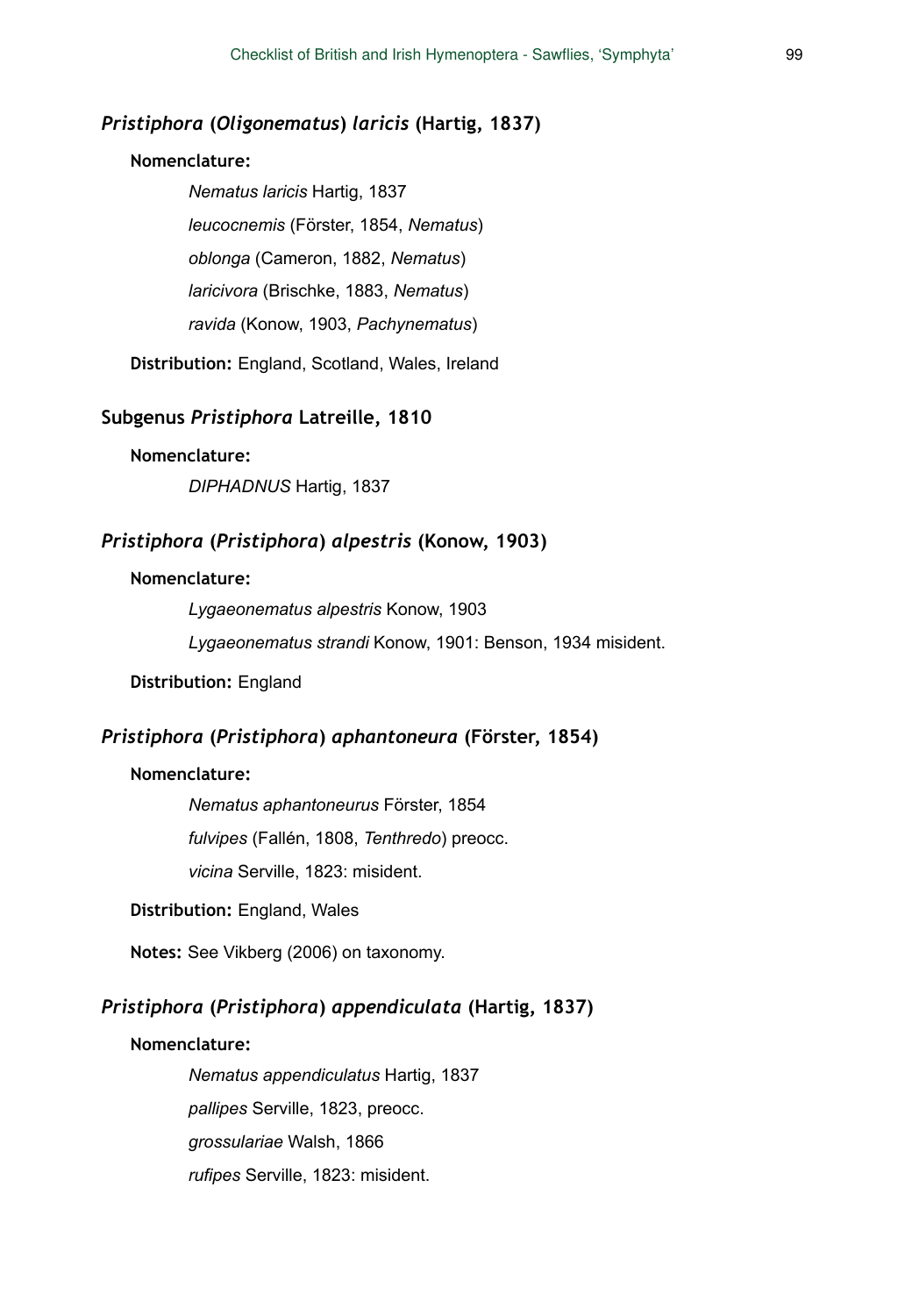**Distribution:** England, Scotland, Ireland

# *Pristiphora* **(***Pristiphora***)** *armata* **(Thomson, 1862)**

# **Nomenclature:**

*Nematus armatus* Thomson, 1862

*crassicornis* (Hartig, 1837, *Nematus*) preocc.

*fletcheri* (Cameron, 1884, *Nematus*)

*nigricollis* (Cameron, 1885, *Nematus*)

**Distribution:** England, Scotland, Wales, Ireland

# *Pristiphora* **(***Pristiphora***)** *bifida* **(Hellén, 1948)**

# **Nomenclature:**

*Nematus bifidus* Hellén, 1948

**Distribution:** Scotland

# *Pristiphora* **(***Pristiphora***)** *brevis* **(Hartig, 1837)**

# **Nomenclature:**

*Nematus brevis* Hartig, 1837 *fumipennis* (Thomson, 1871, *Nematus*) *fuscata* Benson, 1943 *thalictri* (Kriechbaumer, 1884): misident.

**Distribution:** England, Ireland

# *Pristiphora* **(***Pristiphora***)** *cincta* **Newman, 1837**

# **Nomenclature:**

*quercus* (Hartig, 1837, *Nematus*)

**Distribution:** England, Scotland, Wales, Ireland

**Notes:** Possibly two British species occur under this name: one mainly in the lowlands with hostplant *Betula*, the other montane with host *Vaccinium*. Whilst *P. cincta* seems to be the correct name for the more brightly coloured lowland taxon, until a revision is made of the numerous supposed synonyms of *P. cincta*, the name for the species on *Vaccinium* is unclear.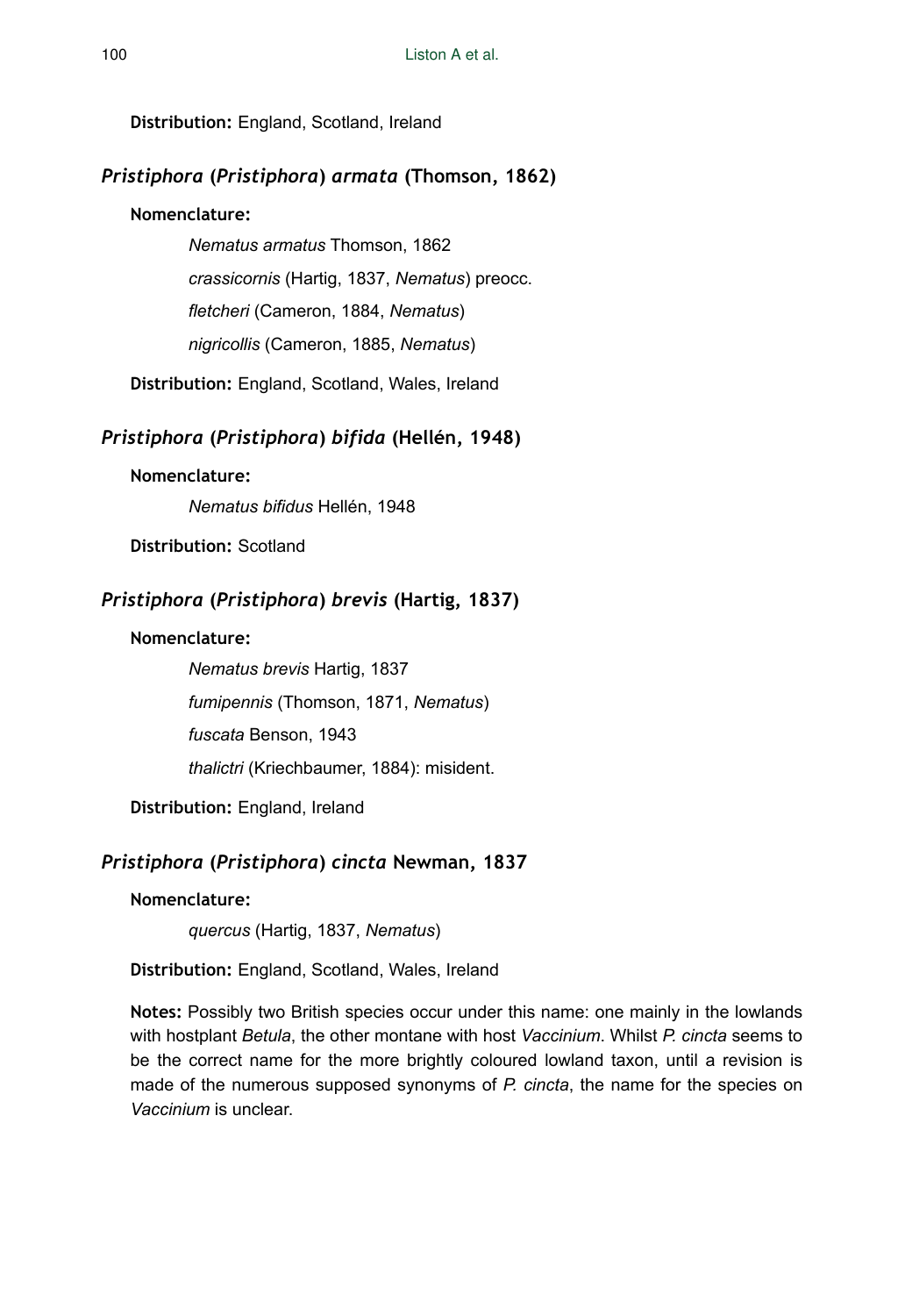# *Pristiphora* **(***Pristiphora***)** *confusa* **Lindqvist, 1955**

**Distribution:** England, Scotland, Wales

# *Pristiphora* **(***Pristiphora***)** *coniceps* **Lindqvist, 1955**

**Distribution:** England, Scotland

# *Pristiphora* **(***Pristiphora***)** *conjugata* **(Dahlbom, 1835)**

### **Nomenclature:**

*Nematus conjugatus* Dahlbom, 1835

**Distribution:** England

# *Pristiphora* **(***Pristiphora***)** *denudata* **Konow, 1902**

#### **Nomenclature:**

*atlantica* Lacourt, 1987: misident.

**Distribution:** England, Scotland, Wales, Ireland

**Notes:** Contrary to the opinion of Lacourt (1987), we do not consider this taxon to be synonymous with *P. pallidiventris* (Fallén, 1808) (*P. pallidiventris pallidiventris* sensu Lacourt), nor with *P. atlantica* Malaise, 1939 (= *P. atlantica* Lacourt, 1987) as previously treated by Liston (1995), who replaced the name *denudata* with *atlantica* Lacourt on the grounds that the name *denudata* is preoccupied in *Pristiphora* by *Nematus denudatus* Hartig, 1840. *Nematus denudatus* was at that time considered to be a synonym of *Pristiphora carinata* (Hartig, 1837). According to Schmidt (in Lacourt 1999), *N. denudatus* Hartig actually belongs to *Amauronematus* ( *Brachycoluma*), thus removing the homonymy. *P. denudata* differs from *P. pallidiventris* not only in the more extensively pale abdomen (without intermediate specimens), but also in details of the structure of the saw, and is probably attached only to *Rubus* species, whereas *P. pallidiventris* is polyphagous on various Rosaceae.

# *Pristiphora* **(***Pristiphora***)** *geniculata* **(Hartig, 1840)**

### **Nomenclature:**

*Nematus geniculatus* Hartig, 1840

**Distribution:** England, Ireland

# *Pristiphora* **(***Pristiphora***)** *insularis* **Rohwer, 1910**

### **Nomenclature:**

*kamtchatica* Malaise, 1931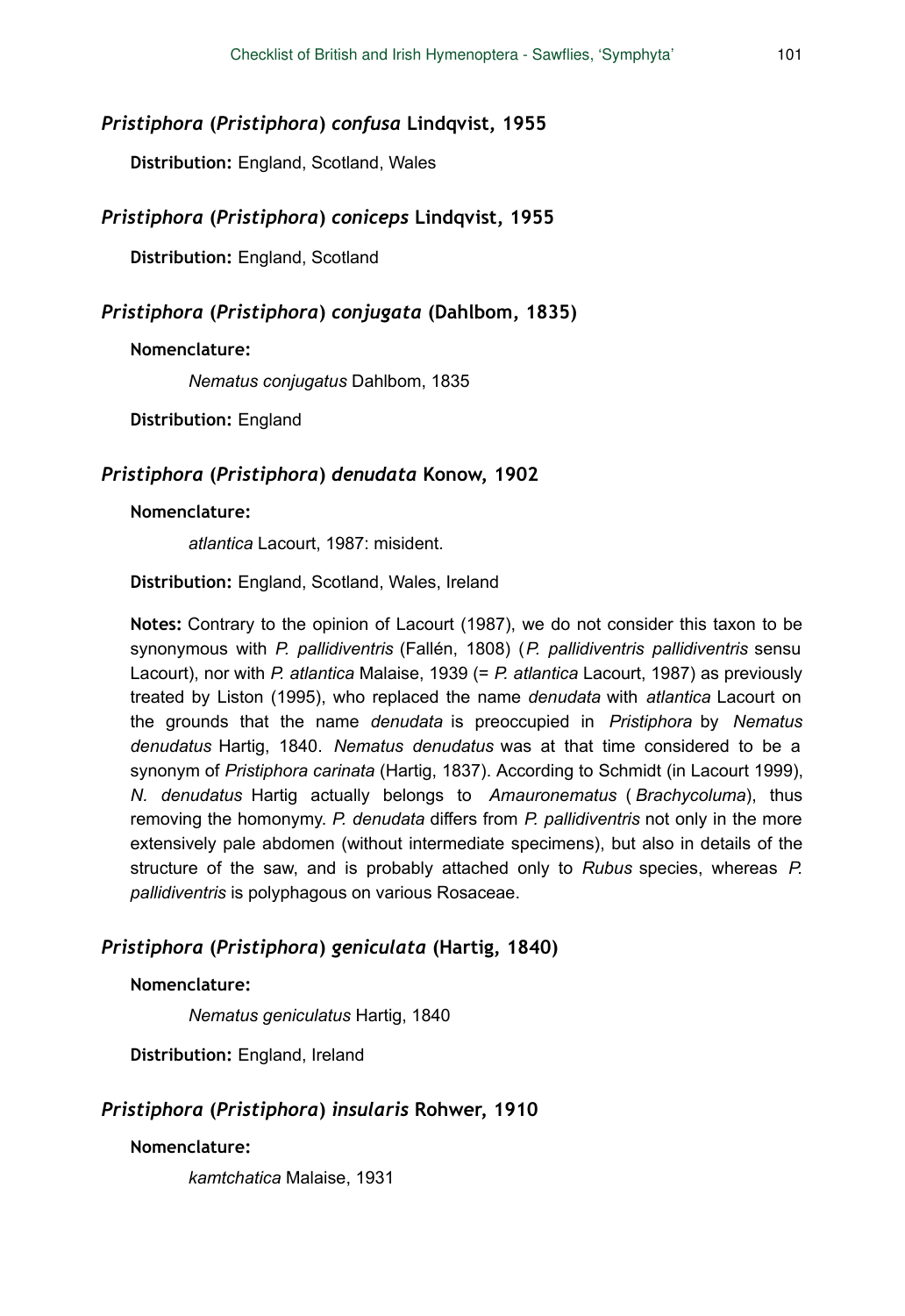*mesatlantica* Lacourt, 1976 *luteiventris* Koch, 1989 *paedida* (Konow, 1904): misident. **Distribution:** England, Scotland, Wales, Ireland

**Notes:** Synonymy follows Haris (2006).

# *Pristiphora* **(***Pristiphora***)** *leucopus* **(Hellén, 1948)**

# **Nomenclature:**

*Nematus leucopus* Hellén, 1948

**Distribution:** England, Scotland

**Notes:** Added by Grearson (2006).

# *Pristiphora* **(***Pristiphora***)** *luteipes* **Lindqvist, 1955**

### **Nomenclature:**

*pygmaea* Lindqvist, 1964

**Distribution:** England, Scotland, Wales, Ireland

**Notes:** Added by O'Connor et al. (1997).

See Vikberg (2006) on taxonomy.

# *Pristiphora* **(***Pristiphora***)** *melanocarpa* **(Hartig, 1840)**

### **Nomenclature:**

*Nematus melanocarpus* Hartig, 1840 *wuestneii* (R. Stein, 1885, *Nematus*)

**Distribution:** England, Scotland, Wales, Ireland

# *Pristiphora* **(***Pristiphora***)** *pallidiventris* **(Fallén, 1808)**

# **Nomenclature:**

*Tenthredo pallidiventris* Fallén, 1808 *ephippiger* (Hartig, 1840, *Nematus*) *flavicoma* (Tischbein, 1840, *Nematus*) *nigricans* (Eversmann, 1847, *Nematus*) *caudalis* (Eversmann, 1847, *Nematus*)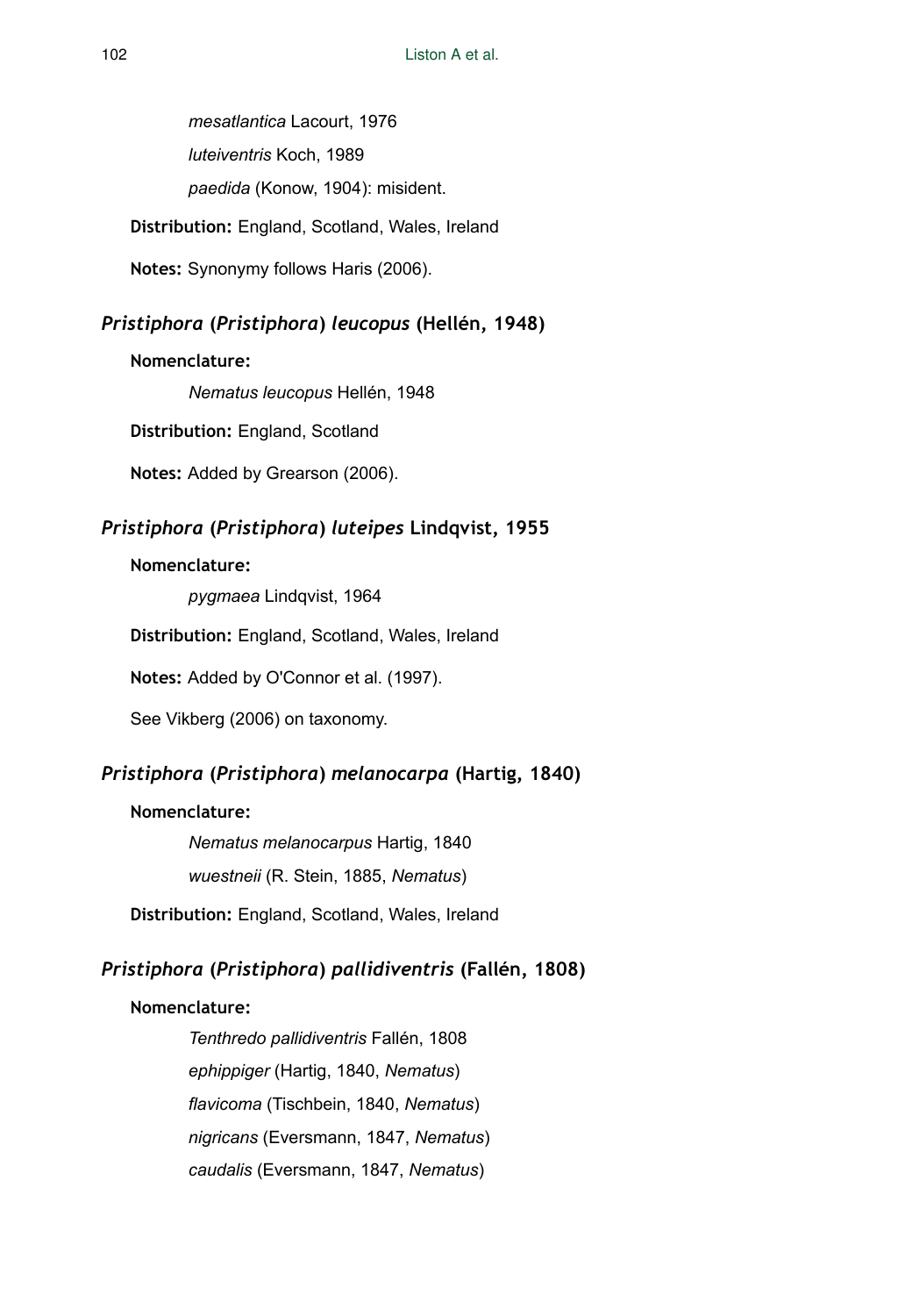*breviuscula* (Eversmann, 1847, *Nematus*) *gemella* (Förster, 1854, *Nematus*) *cirrhostoma* (Zaddach, 1883, *Nematus*) *Pristiphora myosotidis* (Fabricius, 1804): Stephens, 1835 misident. *Nematus obductus* (Hartig, 1837): Cameron, 1874 misident.

**Distribution:** England, Scotland, Wales, Ireland

# *Pristiphora* **(***Pristiphora***)** *punctifrons* **(Thomson, 1871)**

#### **Nomenclature:**

*Nematus punctifrons* Thomson, 1871

**Distribution:** England, Scotland, Wales, Ireland

# *Pristiphora* **(***Pristiphora***)** *ruficornis* **(Olivier, 1811)**

#### **Nomenclature:**

*Nematus ruficornis* Olivier, 1811 *fraxini* (Hartig, 1837, *Nematus*)

**Distribution:** England, Scotland, Wales, Ireland

# *Pristiphora* **(***Pristiphora***)** *rufipes* **Serville, 1823**

### **Nomenclature:**

*aquilegiae* (Vollenhoven, 1866, *Nematus*) *alnivora* (Hartig, 1840): misident.

**Distribution:** England, Scotland

# *Pristiphora* **(***Pristiphora***)** *staudingeri* **(Ruthe, 1859)**

#### **Nomenclature:**

*Nematus staudingeri* Ruthe, 1859

*circularis* Kincaid, 1900

?*hyperborea* Malaise, 1921

*asperlatus* Benson, 1935

**Distribution:** England, Scotland, Wales, Ireland

**Notes:** *Pristiphora hyperborea* was recorded as British by Benson (1935), but later treated by him as a synonym of *P. staudingeri*. V. Vikberg considers *P. hyperborea* to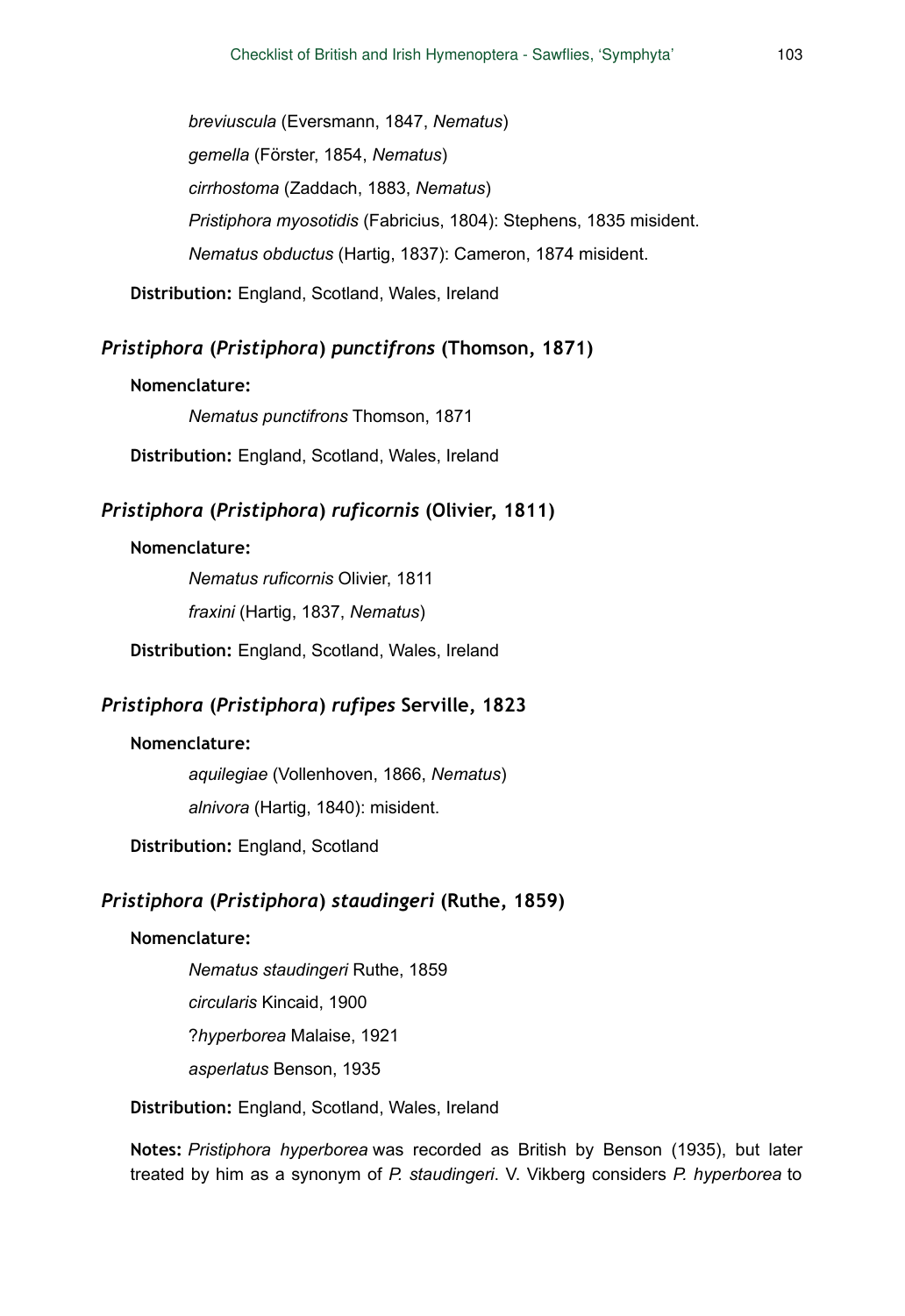represent a valid species (see Zhelochovtsev 1988). Probably both species occur in the British Isles.

# *Pristiphora* **(***Pristiphora***)** *subbifida* **(Thomson, 1871)**

# **Nomenclature:**

*Nematus subbifidus* Thomson, 1871

**Distribution:** England, Wales

**Notes:** Characterisation of *P. subbifida* by Zhelochovtsev (1988) is based on misidentification by Lindqvist (1973) of *P. conjugata*, or a similar species.

# *Pristiphora* **(***Pristiphora***)** *subopaca* **Lindqvist, 1955**

# **Distribution:** England

**Notes:** Recorded by Lindqvist (1955) from Great Britain, but in the reprints of this paper which he distributed, "Grossbritannien" is scored out. Therefore this record is considered to be based on a misidentification. However, J. Grearson has recently taken females in England, identity confirmed by V. Vikberg after comparison with the holotype (Grearson, in preparation).

# *Pristiphora* **(***Pristiphora***)** *testacea* **(Jurine, 1807)**

# **Nomenclature:**

*Pteronus testaceus* Jurine, 1807 *betulae* (Retzius, 1783, *Tenthredo*) preocc. *crassiventris* (Cameron, 1878, *Nematus*)

**Distribution:** England, Scotland, Wales, Ireland

# *Pristiphora* **(***Pristiphora***)** *thalictri* **(Kriechbaumer, 1884)**

# **Nomenclature:**

*Nematus thalictri* Kriechbaumer, 1884

**Distribution:** Scotland

**Notes:** Added by Liston et al. (2012).

# **Subgenus** *Sharliphora* **Wong, 1969**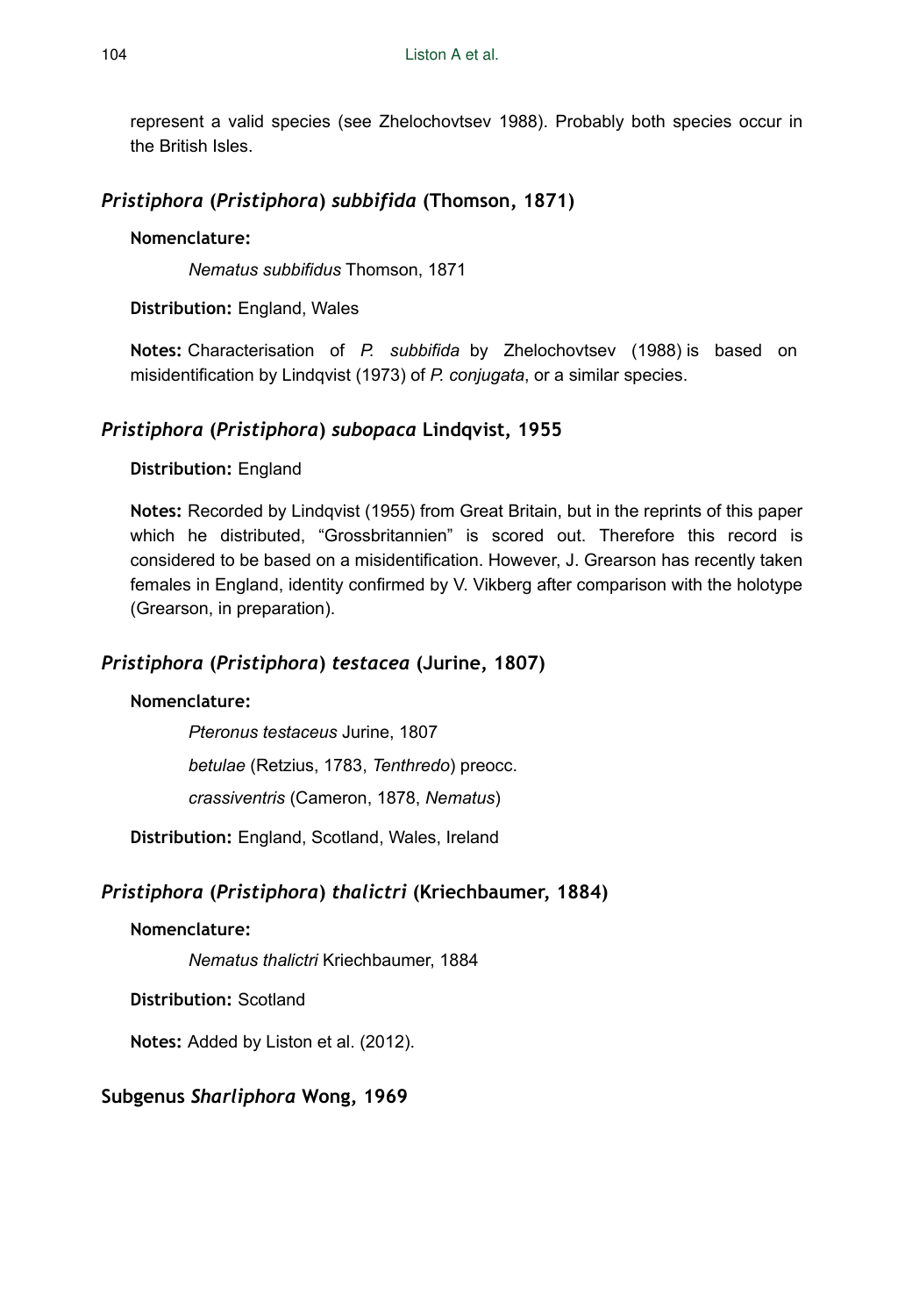# *Pristiphora* **(***Sharliphora***)** *amphibola* **(Förster, 1854)**

### **Nomenclature:**

*Nematus amphibolus* Förster, 1854 *laeta* (Cameron, 1883, *Nematus*) *fraterna* (Cameron, 1885, *Nematus*)

**Distribution:** England, Scotland, Wales

# *Pristiphora* **(***Sharliphora***)** *nigella* **(Förster, 1854)**

#### **Nomenclature:**

*Nematus nigellus* Förster, 1854 *ambigua* (Fallén, 1808, *Tenthredo*) preocc. *furvescens* (Cameron, 1876, *Nematus*)

**Distribution:** England, Scotland, Ireland

# **Tribe Pseudodineurini Benson, 1938**

## **Genus** *Endophytus* **Hering, 1934**

### **Nomenclature:**

*NEOPELMATOPUS* Conde, 1934

#### *Endophytus anemones* **(Hering, 1924)**

#### **Nomenclature:**

*Pelmatopus anemones* Hering, 1924 *tenuiserra* (Lindqvist, 1949, *Pelmatopus*)

### **Distribution:** England

## **Genus** *Pseudodineura* **Konow, 1885**

#### **Nomenclature:**

*PELMATOPUS* Hartig, 1837 preocc. *PHYLLOPAIS* Hering, 1934

# *Pseudodineura enslini* **(Hering, 1923)**

### **Nomenclature:**

*Pelmatopus enslini* Hering, 1923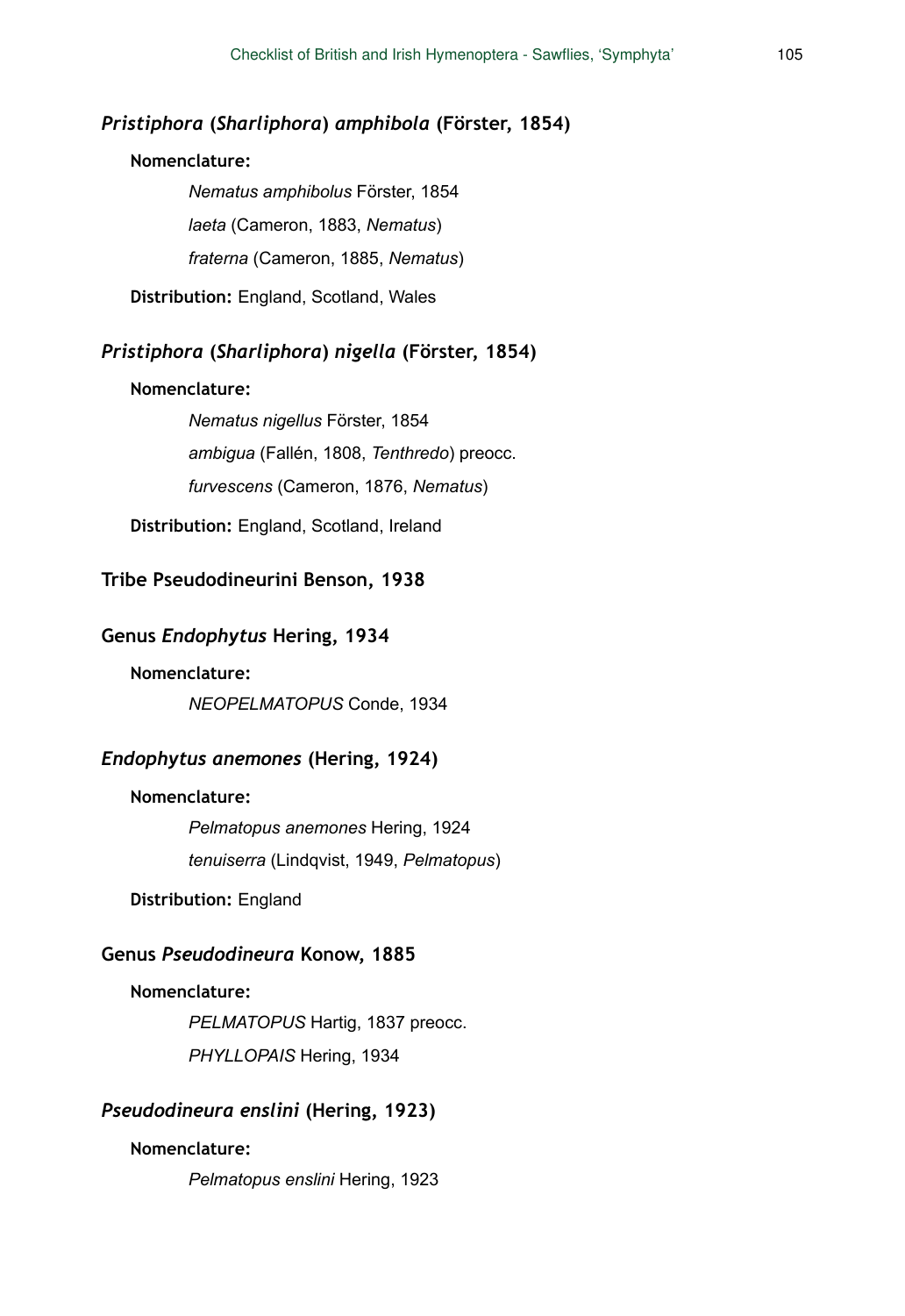**Distribution:** England, Scotland, Wales

# *Pseudodineura fuscula* **(Klug, 1816)**

# **Nomenclature:**

*Tenthredo fuscula* Klug, 1816

*despecta* (Hartig, 1837, *Dineura*)

*simulans* (Cameron, 1877, *Dineura*)

**Distribution:** England, Scotland, Ireland

# *Pseudodineura mentiens* **(Thomson, 1871)**

# **Nomenclature:**

*Blennocampa mentiens* Thomson, 1871

**Distribution:** Scotland

**Notes:** Added by Liston and Blank (2006).

# **Tribe Stauronematini Lacourt, 1998**

# **Genus** *Stauronematus* **Benson, 1953**

# **Nomenclature:**

*STAURONEMA* Benson, 1948 preocc.

# *Stauronematus platycerus* **(Hartig, 1840)**

**Nomenclature:**  *Nematus platycerus* Hartig, 1840 *compressicornis* (Fabricius, 1804): misident.

**Distribution:** England, Scotland, Wales

# **Subfamily Selandriinae Thomson, 1871**

**Tribe Aneugmenini Takeuchi, 1941** 

# **Genus** *Aneugmenus* **Hartig, 1837**

# **Nomenclature:**

*ATOPOSELANDRIA* Enslin, 1913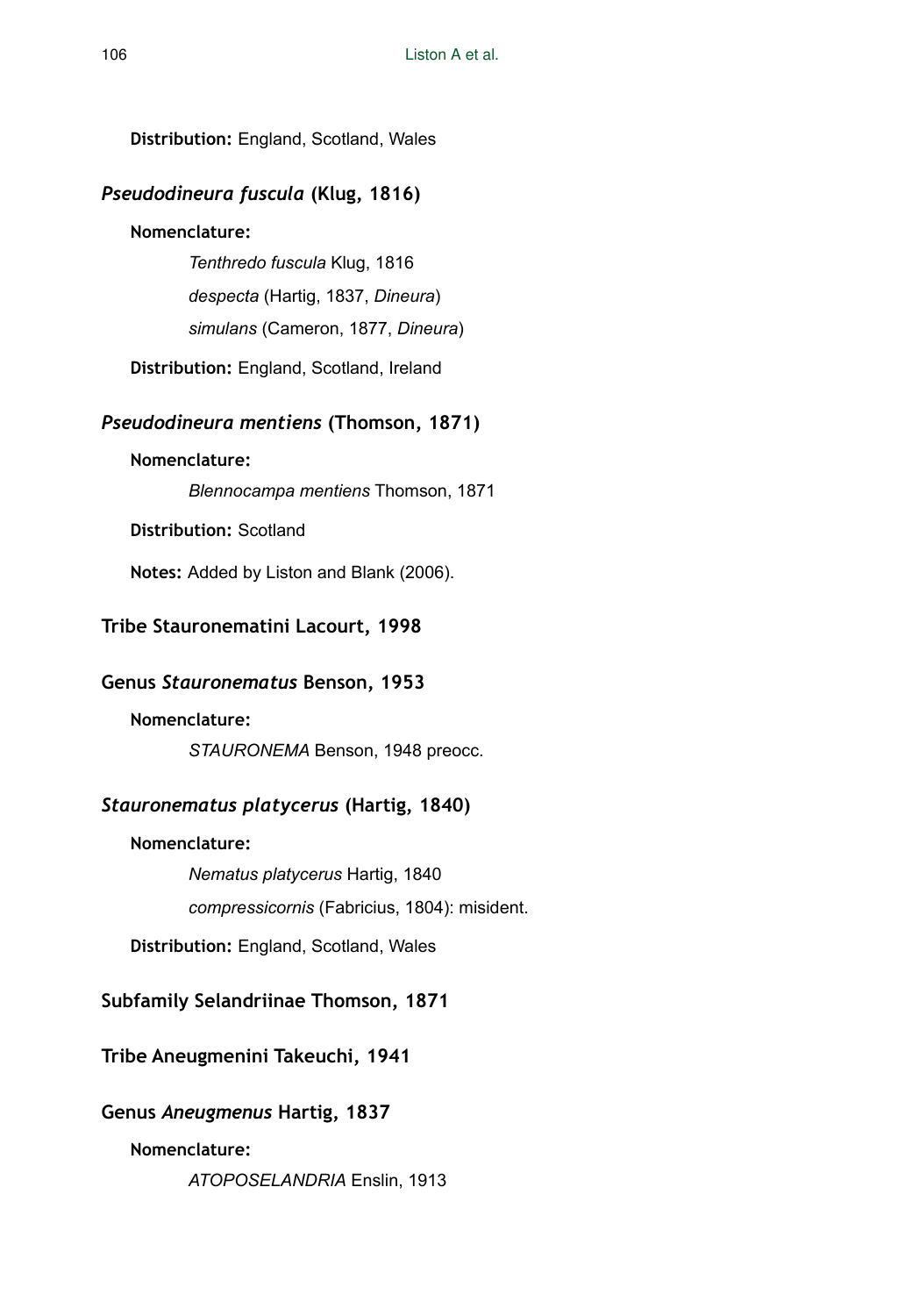#### *Aneugmenus coronatus* **(Klug, 1818)**

### **Nomenclature:**

*Tenthredo coronata* Klug, 1818 *analis* (Thomson, 1871, *Selandria*) *cereipes* (Vollenhoven, 1873, *Selandria*)

**Distribution:** England, Scotland, Ireland

**Notes:** Not a synonym of *A. padi*. See Chevin (1980). There is a major divergence in opinion regarding the association of the sexes of these species: compare, for example, Blank (1998), Chevin (1980) and Benson (1952), Benson (1968).

### *Aneugmenus fuerstenbergensis* **(Konow, 1885)**

#### **Nomenclature:**

*Selandria fuerstenbergensis* Konow, 1885

*furstenbergensis*: misspelling

**Distribution:** England, Scotland, Wales, Ireland

#### *Aneugmenus padi* **(Linnaeus, 1760)**

### **Nomenclature:**

*Tenthredo padi* Linnaeus, 1760

*stramineipes* (Klug, 1816, *Tenthredo*)

**Distribution:** England, Scotland, Wales, Ireland

### *Aneugmenus temporalis* **(Thomson, 1871)**

### **Nomenclature:**

*Selandria temporalis* Thomson, 1871

**Distribution:** England, Scotland, Wales, Ireland

## **Tribe Dolerini Thomson, 1871**

## **Genus** *Dolerus* **Panzer, 1801**

#### **Subgenus** *Achaetoprion* **Goulet, 1986**

### **Nomenclature:**

*JUNCILERUS* Zhelochovtsev, 1988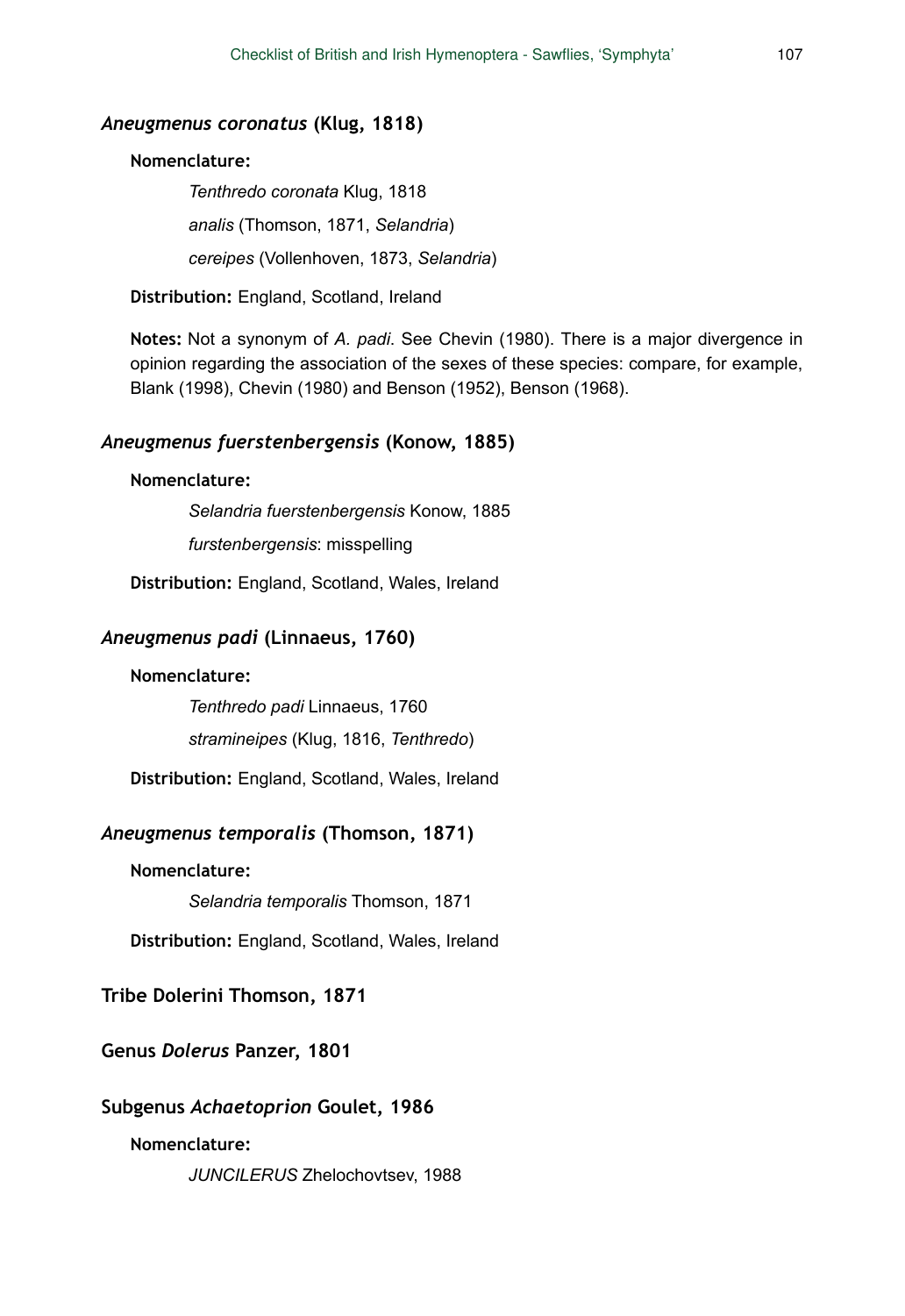# *Dolerus* **(***Achaetoprion***)** *ferrugatus* **Serville, 1823**

**Distribution:** England, Scotland, Wales, Ireland

# *Dolerus* **(***Achaetoprion***)** *madidus* **(Klug, 1818)**

# **Nomenclature:**

*Tenthredo madida* Klug, 1818 *lateritius* (Klug, 1818, *Tenthredo*) *chappelli* Cameron, 1877 *schulthessi* Konow, 1887: ?misident.

**Distribution:** England, Scotland, Wales, Ireland

# *Dolerus* **(***Achaetoprion***)** *pachycerus* **Hartig, 1837**

# **Nomenclature:**

*taeniatus* Zaddach, 1859 *tinctipennis* Cameron, 1881

**Distribution:** England, Scotland, Wales

# *Dolerus* **(***Achaetoprion***)** *triplicatus* **(Klug, 1818)**

# **Nomenclature:**

*Tenthredo triplicata* Klug, 1818 *steini* Konow, 1885

**Distribution:** England, Wales

# **Subgenus** *Cyperolerus* **Zhelochovtsev, 1988**

# *Dolerus* **(***Cyperolerus***)** *anticus* **(Klug, 1818)**

# **Nomenclature:**

*Tenthredo antica* Klug, 1818

**Distribution:** England

# **Subgenus** *Dicrodolerus* **Goulet, 1986**

# **Nomenclature:**

*Tenthredo vestigialis* Klug, 1818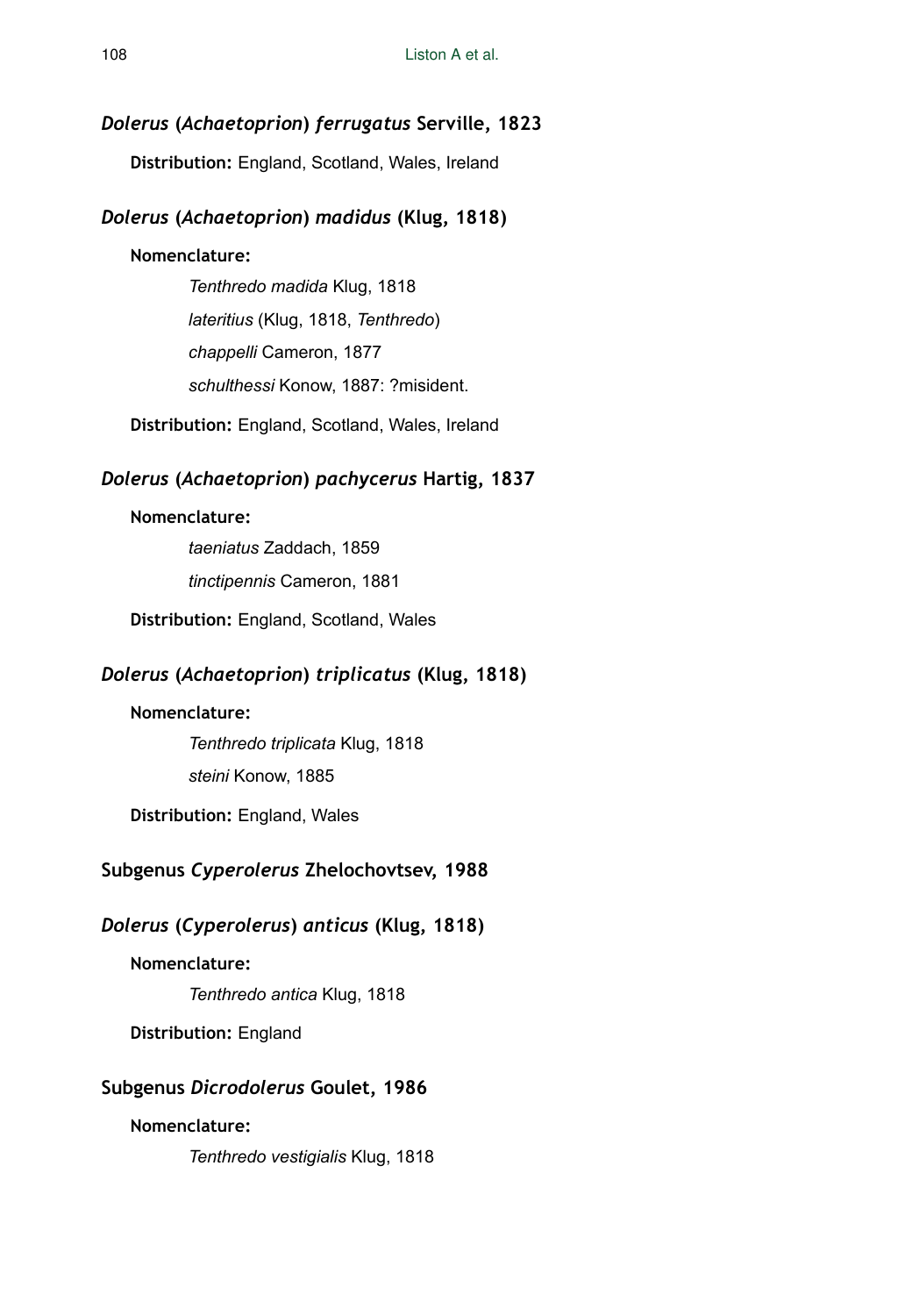## *Dolerus* **(***Dicrodolerus***)** *vestigialis* **(Klug, 1818)**

#### **Nomenclature:**

*Tenthredo vestigialis* Klug, 1818 *genucinctus* Zaddach, 1859: Benson, 1934 misident. *Loderus vestigialis*: Benson, 1952

**Distribution:** England, Scotland, Wales, Ireland

### **Subgenus** *Dolerus* **Panzer, 1801**

#### **Nomenclature:**

*DOLERUS* Jurine, 1801 suppressed *DOSYTHEUS* Leach, 1817

#### *Dolerus* **(***Dolerus***)** *aericeps* **Thomson, 1871**

#### **Nomenclature:**

*bajulus* Serville, 1823 nom. ob.

**Distribution:** England, Scotland, Wales, Ireland

#### *Dolerus* **(***Dolerus***)** *bimaculatus* **(Geoffroy, 1785)**

#### **Nomenclature:**

*Tenthredo bimaculata* Geoffroy, 1785 *tristis* (Fabricius, 1804, *Tenthredo*) preocc.

**Distribution:** England, Scotland, Wales, Ireland

## *Dolerus* **(***Dolerus***)** *cothurnatus* **Serville, 1823**

#### **Nomenclature:**

*palustris* (Klug, 1818, *Tenthredo*) preocc. *junci* (Stephens, 1835, *Dosytheus*)

**Distribution:** England, Scotland, Wales, Ireland

#### *Dolerus* **(***Dolerus***)** *germanicus* **(Fabricius, 1775)**

#### **Nomenclature:**

*Tenthredo germanica* Fabricius, 1775 *fuscipennis* (Stephens, 1835, *Dosytheus*) *fulviventris* (Scopoli, 1763): Cameron, 1882 misident.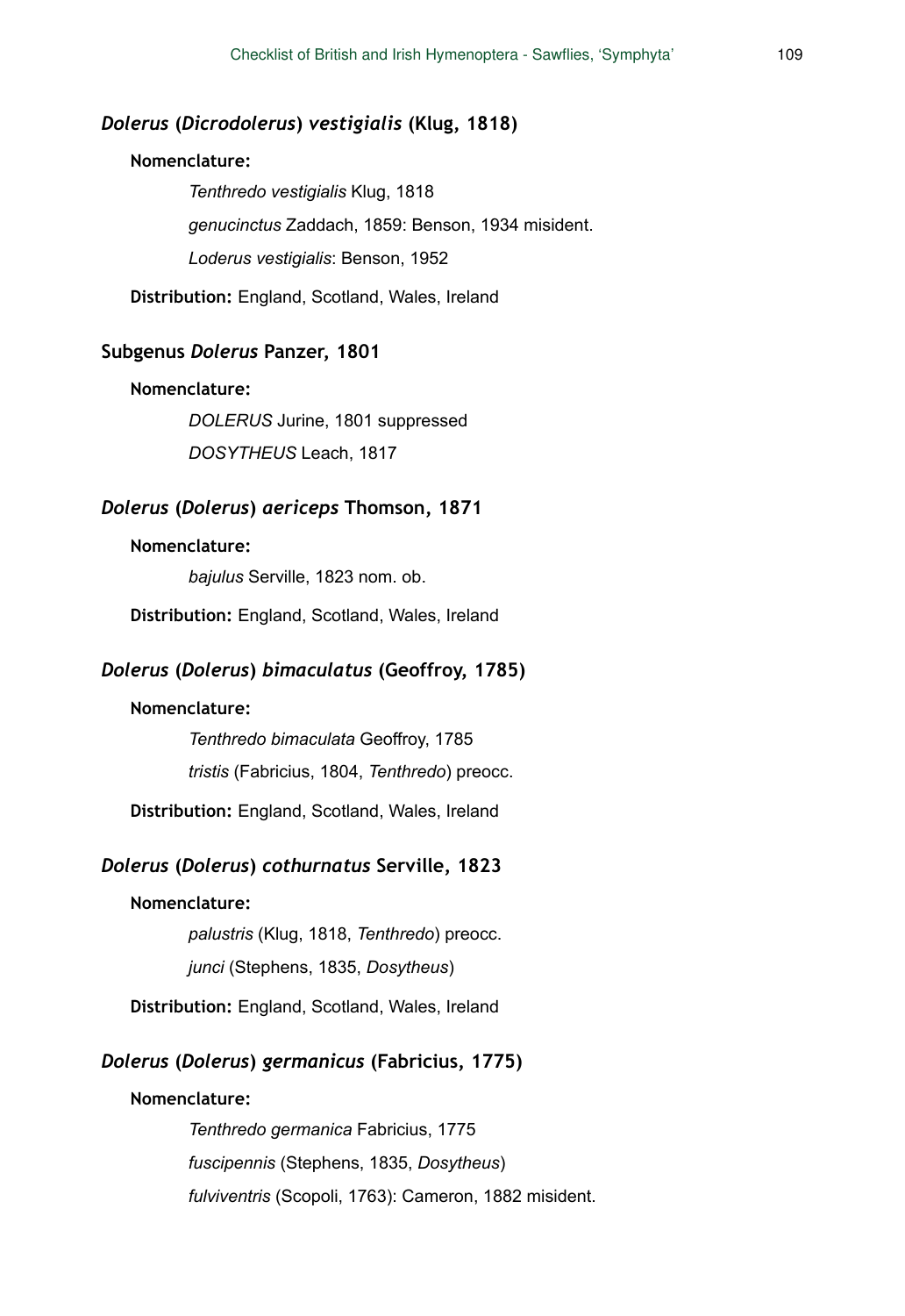*pratensis* (Linnaeus, 1758): misident.

**Distribution:** England, Scotland, Wales, Ireland

## *Dolerus* **(***Dolerus***)** *gessneri* **André, 1880**

**Nomenclature:** 

*labiosus* Konow, 1897

**Distribution:** England, Scotland, Wales, Ireland

## *Dolerus* **(***Dolerus***)** *yukonensis* **Norton, 1872**

#### **Nomenclature:**

*scoticus* Cameron, 1881 *lateralis* Konow, 1895 *arcticola* Kiaer, 1898 *saxatilis* Hartig, 1837: Benson, 1952 misident.

**Distribution:** England, Scotland, Wales

**Notes:** Haris (2000) regards *D. scoticus* as a species distinct from *D. yukonensis* (= *arcticola* Kiaer). Benson (1935) had already drawn essentially the same conclusions. *D. scoticus* was subsequently (Benson 1952) regarded as a synonym of *Dolerus saxatilis* and latterly (Benson 1958: corrigenda) as a synonym of *D. yukonensis*. Goulet (1986) concurred with the synonymy of *D. scoticus* and *D. yukonensis*.

## **Subgenus** *Equidolerus* **Taeger & Blank, 1996**

#### **Nomenclature:**

*DOSYTHEUS*: Goulet, 1986 misident.

## *Dolerus* **(***Equidolerus***)** *pratensis* **(Linnaeus, 1758)**

#### **Nomenclature:**

*Tenthredo pratensis* Linnaeus, 1758

*dubius* (Klug, 1818, *Tenthredo*)

*timidus* (Klug, 1818, *Tenthredo*)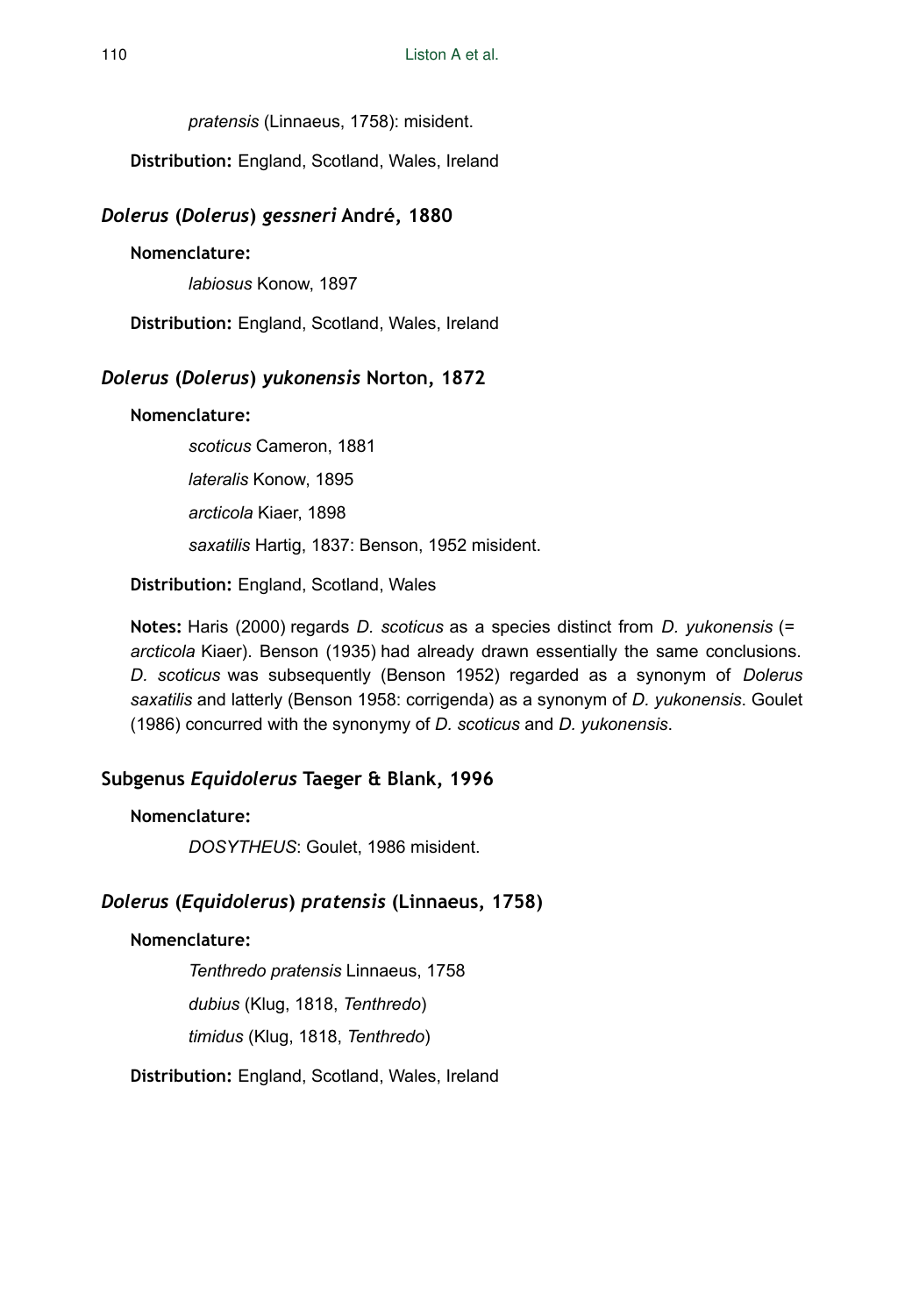## **Subgenus** *Loderus* **Konow, 1890**

## *Dolerus* **(***Loderus***)** *gilvipes* **(Klug, 1818)**

### **Nomenclature:**

*Tenthredo gilvipes* Klug, 1818

*pratorum* ssp. *gilvipes* (Klug, 1818)

**Distribution:** England, Scotland

## *Dolerus* **(***Loderus***)** *pratorum* **(Fallén, 1808)**

**Nomenclature:** 

*Tenthredo pratorum* Fallén, 1808

**Distribution:** England, Wales

### **Subgenus** *Oncodolerus* **Goulet, 1986**

## *Dolerus* **(***Oncodolerus***)** *eversmanni* **Kirby, 1882**

#### **Nomenclature:**

*palmatus* (Klug, 1818, *Tenthredo*) preocc. *Loderus eversmanni*: Benson, 1952

**Distribution:** England, Scotland, Wales, Ireland

## **Subgenus** *Poodolerus* **Zhelochovtsev, 1988**

## *Dolerus* **(***Poodolerus***)** *aeneus* **Hartig, 1837**

#### **Nomenclature:**

*elongatus* Thomson, 1871

**Distribution:** England, Scotland, Wales, Ireland

## *Dolerus* **(***Poodolerus***)** *anthracinus* **(Klug, 1818)**

#### **Nomenclature:**

*Tenthredo anthracina* Klug, 1818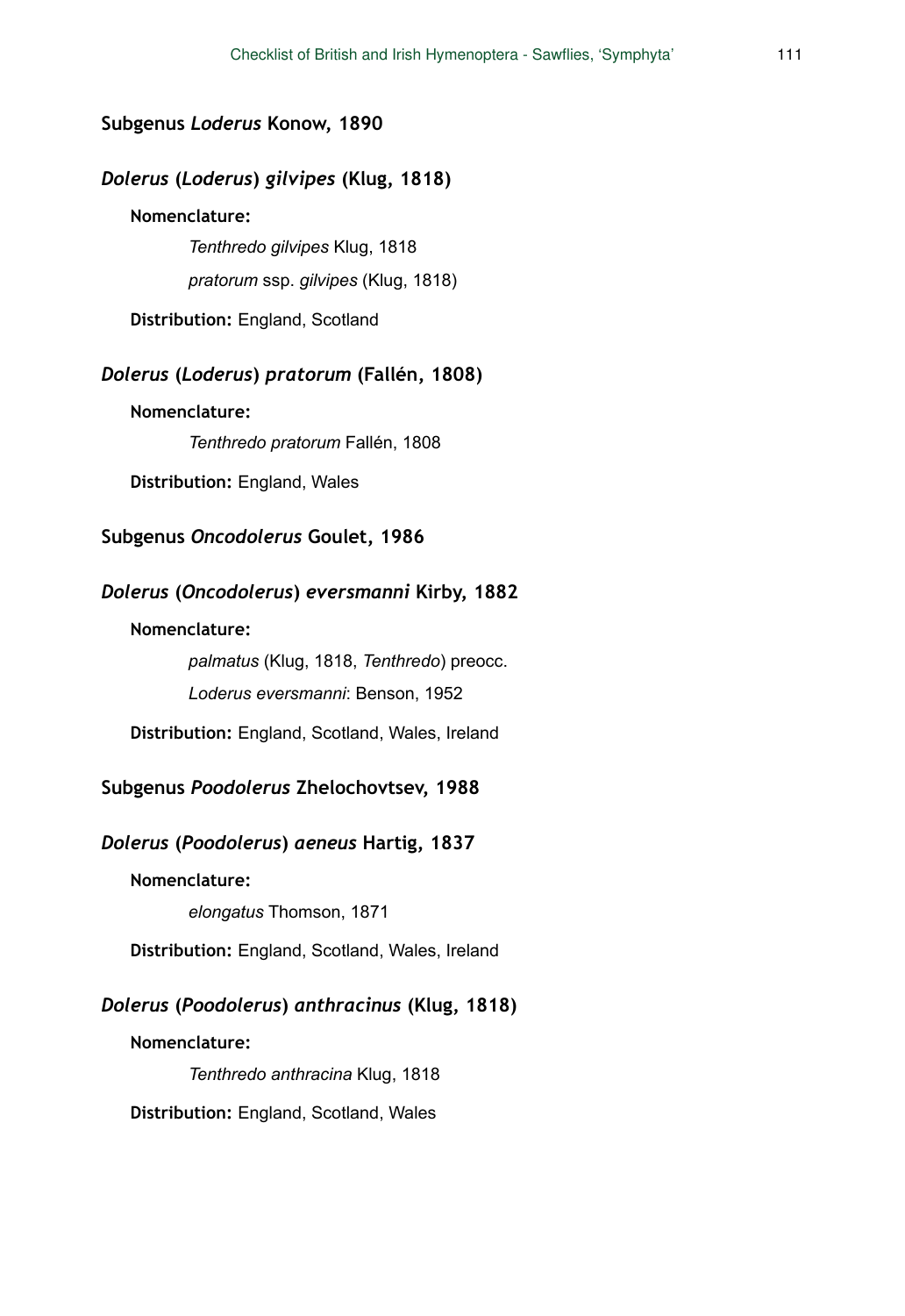## *Dolerus* **(***Poodolerus***)** *asper* **Zaddach, 1859**

## **Nomenclature:**

*carbonarius* Zaddach, 1859 *oblongus* Cameron, 1882 *planatus* Hartig, 1837: misident.

**Distribution:** England, Scotland

**Notes:** Previous records of *D. asper* from Wales and Ireland require checking, because they may refer to *D. brevicornis* (below), recently distinguished by Heidemaa et al. (2004). English specimens of *D. asper*, leg. K. J. Grearson, have been determined by M. Heidemaa. The only evidence for the presence of *D. asper* in Scotland is the determination of a syntype specimen of *Dolerus oblongus* in NHM, examined by Heidemaa et al. (2004) and identified as *D. asper*. Cameron (1882) described *D. oblongus* from "Braemar, Rannoch, Clydesdale".

## *Dolerus* **(***Poodolerus***)** *brevicornis* **Zaddach, 1859**

### **Nomenclature:**

*asper* Zaddach, 1859: misident.

**Distribution:** England, Scotland

**Notes:** Only recently distinguished from *D. asper* (see above). A specimen collected by K. J. Grearson in England has been determined as *D. brevicornis* by M. Heidemaa.

## *Dolerus* **(***Poodolerus***)** *coracinus* **(Klug, 1818)**

#### **Nomenclature:**

*Tenthredo coracina* Klug, 1818

**Distribution:** England, Scotland

## *Dolerus* **(***Poodolerus***)** *fumosus* **Stephens, 1835**

### **Nomenclature:**

*sanguinicollis* (Klug, 1818): misident.

**Distribution:** England, Scotland, Wales

## *Dolerus* **(***Poodolerus***)** *gonager* **(Fabricius, 1781)**

## **Nomenclature:**

*Tenthredo gonagra* Fabricius, 1781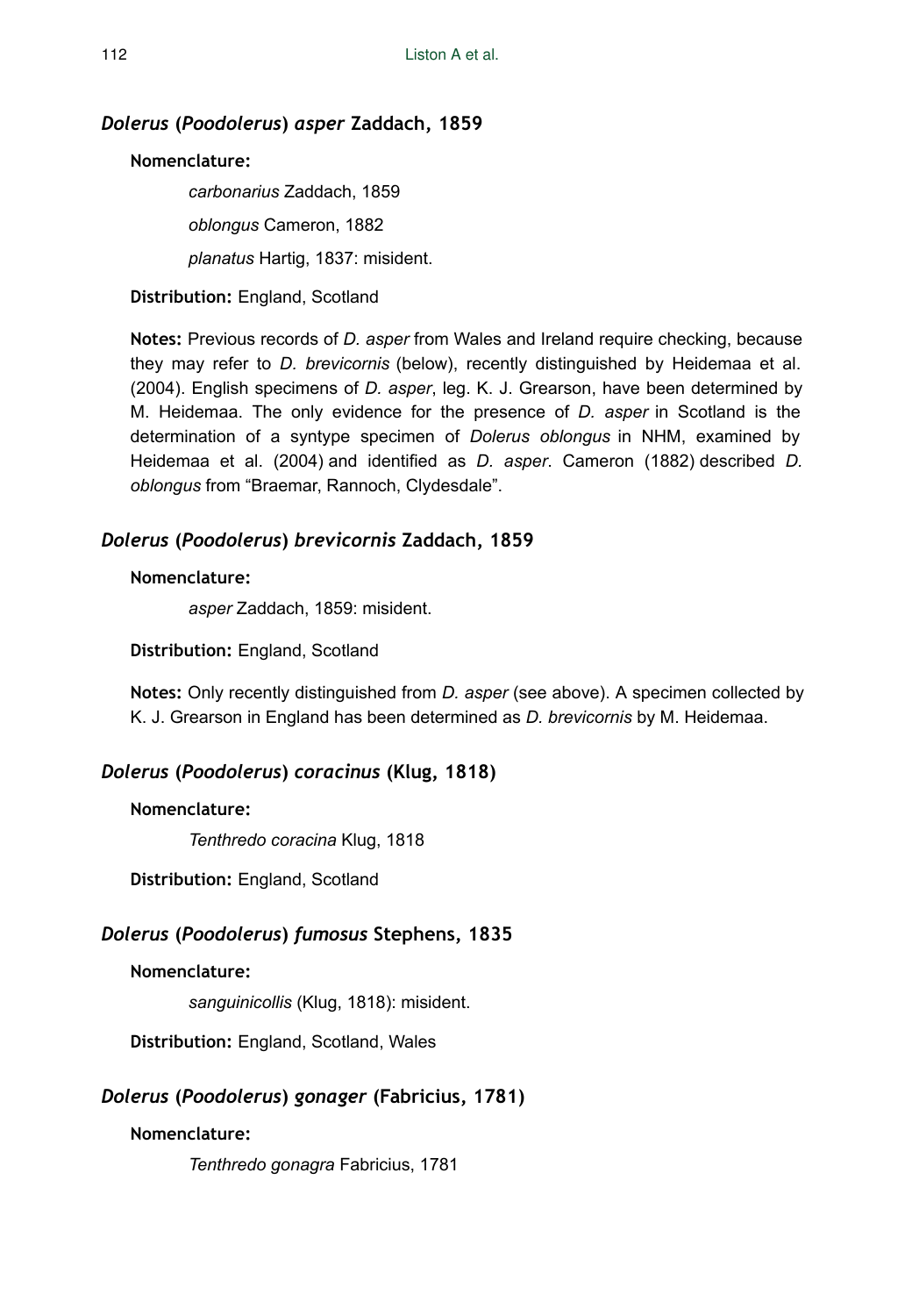**Distribution:** England, Scotland, Wales

## *Dolerus* **(***Poodolerus***)** *haematodes* **(Schrank, 1781)**

#### **Nomenclature:**

*Tenthredo haematodes* Schrank, 1781

*collaris* (Donovan, 1808, *Tenthredo*)

**Distribution:** England, Scotland, Wales, Ireland

#### *Dolerus* **(***Poodolerus***)** *harwoodi* **Benson, 1947**

**Distribution:** Scotland

#### *Dolerus* **(***Poodolerus***)** *liogaster* **Thomson, 1871**

**Distribution:** England, Scotland, Wales, Ireland

**Notes:** Heidemaa (2004) established that *D. schmidti* (below) has hitherto been confused with *D. liogaster*. *D. liogaster* is confirmed as present in Britain by M. Heidemaa (pers. comm.) based on material collected by A. Barker.

### *Dolerus* **(***Poodolerus***)** *niger* **(Linnaeus, 1767)**

#### **Nomenclature:**

*Tenthredo nigra* Linnaeus, 1767

**Distribution:** England, Scotland, Wales, Ireland

## *Dolerus* **(***Poodolerus***)** *nigratus* **(Müller, 1776)**

### **Nomenclature:**

*Tenthredo nigrata* Müller, 1776

*fissus* Hartig, 1837

**Distribution:** England, Scotland, Wales, Ireland

### *Dolerus* **(***Poodolerus***)** *nitens* **Zaddach, 1859**

**Nomenclature:** 

*coruscans* Konow, 1890

*wanda* Ross, 1935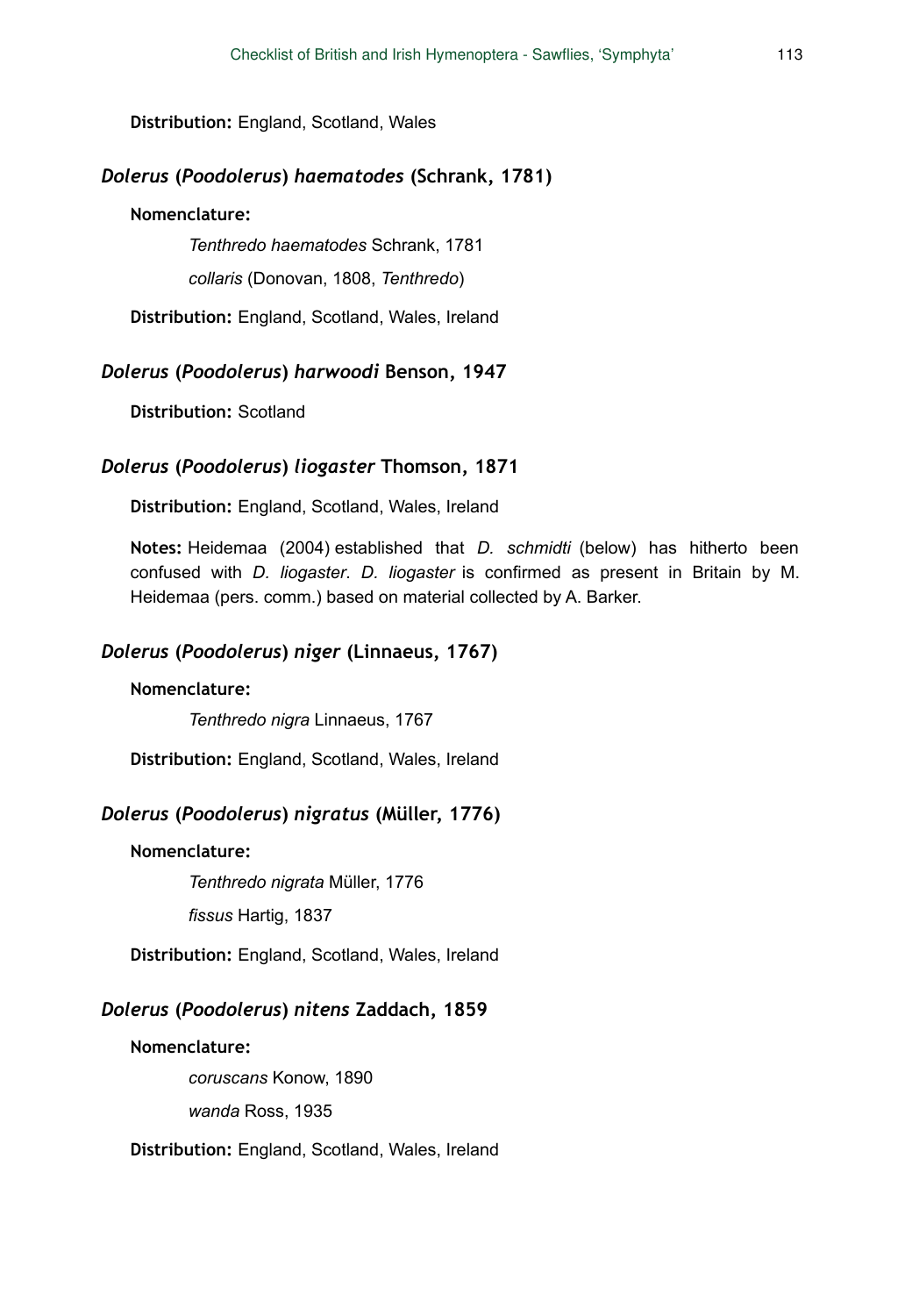## *Dolerus* **(***Poodolerus***)** *picipes* **(Klug, 1818)**

### **Nomenclature:**

*Tenthredo picipes* Klug, 1818 *intermedius* Cameron, 1881

**Distribution:** England, Scotland, Wales, Ireland

## *Dolerus* **(***Poodolerus***)** *possilensis* **Cameron, 1882**

### **Nomenclature:**

*nitens* Zaddach, 1859: misident.

**Distribution:** England, Scotland, Wales, Ireland

## *Dolerus* **(***Poodolerus***)** *puncticollis* **Thomson, 1871**

**Distribution:** England, Scotland, Wales, Ireland

## *Dolerus* **(***Poodolerus***)** *schmidti* **Konow, 1884**

**Distribution:** England, Scotland

**Notes:** See under *D. liogaster* (above). *D. schmidti* is present in Britain according to determinations made by M. Heidemaa: England, leg. K. J. Grearson and Scotland, leg. A. Barker.

## *Dolerus* **(***Poodolerus***)** *stygius* **Förster, 1860**

#### **Nomenclature:**

*megapterus* Cameron, 1881

**Distribution:** England, Scotland, Wales

## *Dolerus* **(***Poodolerus***)** *varispinus* **Hartig, 1837**

#### **Nomenclature:**

*rugosus* Konow, 1884 *rugosulus* Dalla Torre, 1894 *brevitarsis*: Benson, 1947 misident. and misspelling *liogaster* Thomson, 1871: misident.

**Distribution:** England, Scotland, Wales, Ireland

**Notes:** Taxonomy follows Heidemaa (2004).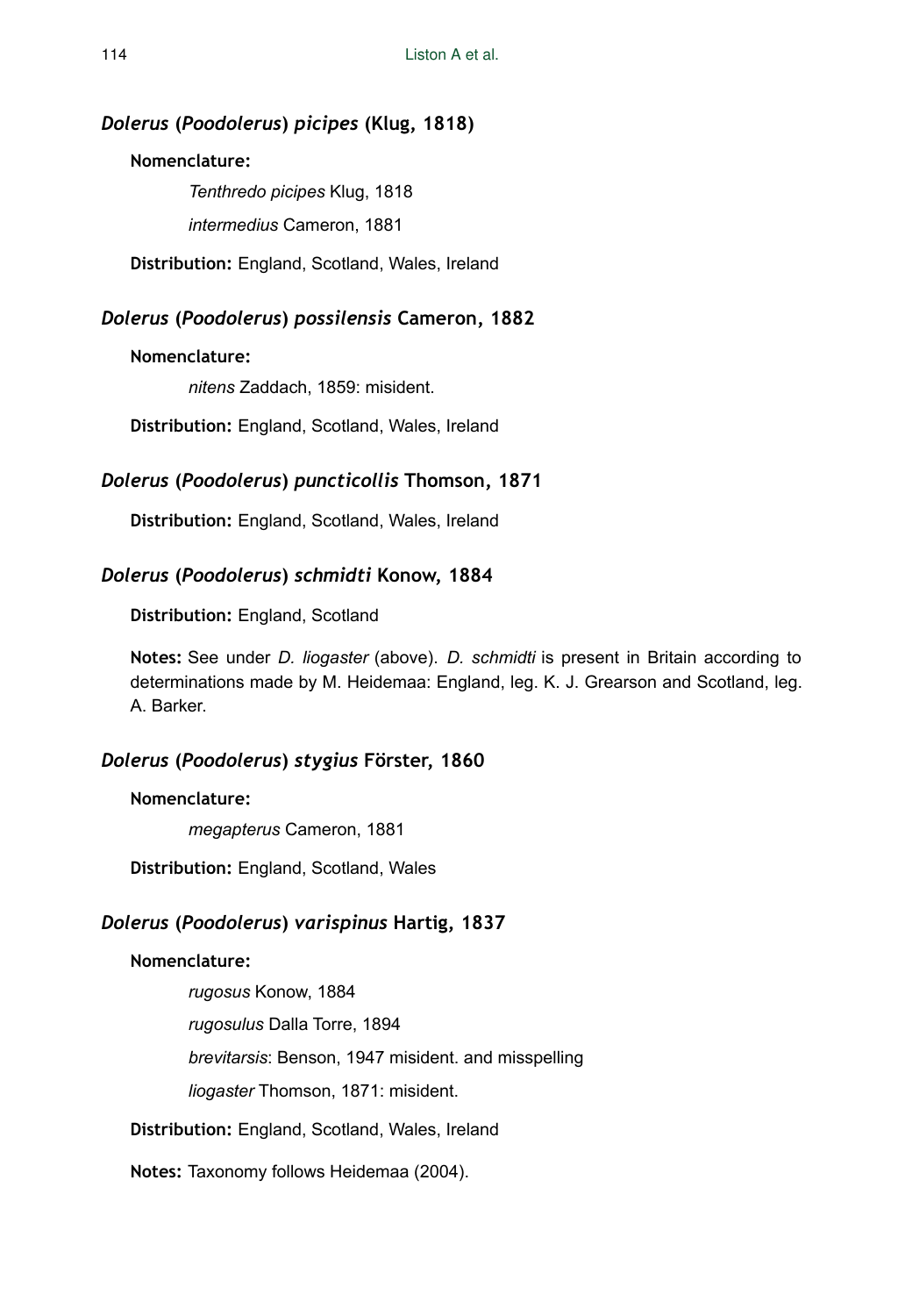### **Tribe Dulophanini Lacourt, 1998**

### **Genus** *Birka* **Malaise, 1944**

### *Birka cinereipes* **(Klug, 1816)**

#### **Nomenclature:**

*Tenthredo cinereipes* Klug, 1816

*aperta* (Hartig, 1837, *Tenthredo*)

**Distribution:** England, Scotland, Wales, Ireland

#### **Genus** *Nesoselandria* **Rohwer, 1910**

#### **Nomenclature:**

*MELISANDRA* Benson, 1939 *DULOPHANES* Konow, 1907: misident.

## *Nesoselandria morio* **(Fabricius, 1781)**

#### **Nomenclature:**

*Tenthredo morio* Fabricius, 1781

**Distribution:** England, Scotland, Wales, Ireland

### **Tribe Selandriini Thomson, 1871**

#### **Genus** *Brachythops* **Curtis, 1839**

#### **Nomenclature:**

*CORYNA* Lepeletier & Serville, 1825 preocc.

## *Brachythops flavens* **(Klug, 1816)**

### **Nomenclature:**

*Tenthredo flavens* Klug, 1816 *scapularis* (Lepeletier & Serville, 1828, *Tenthredo*) *seminigra* Curtis, 1839 *flavescens* (Thomson, 1870, *Selandria*)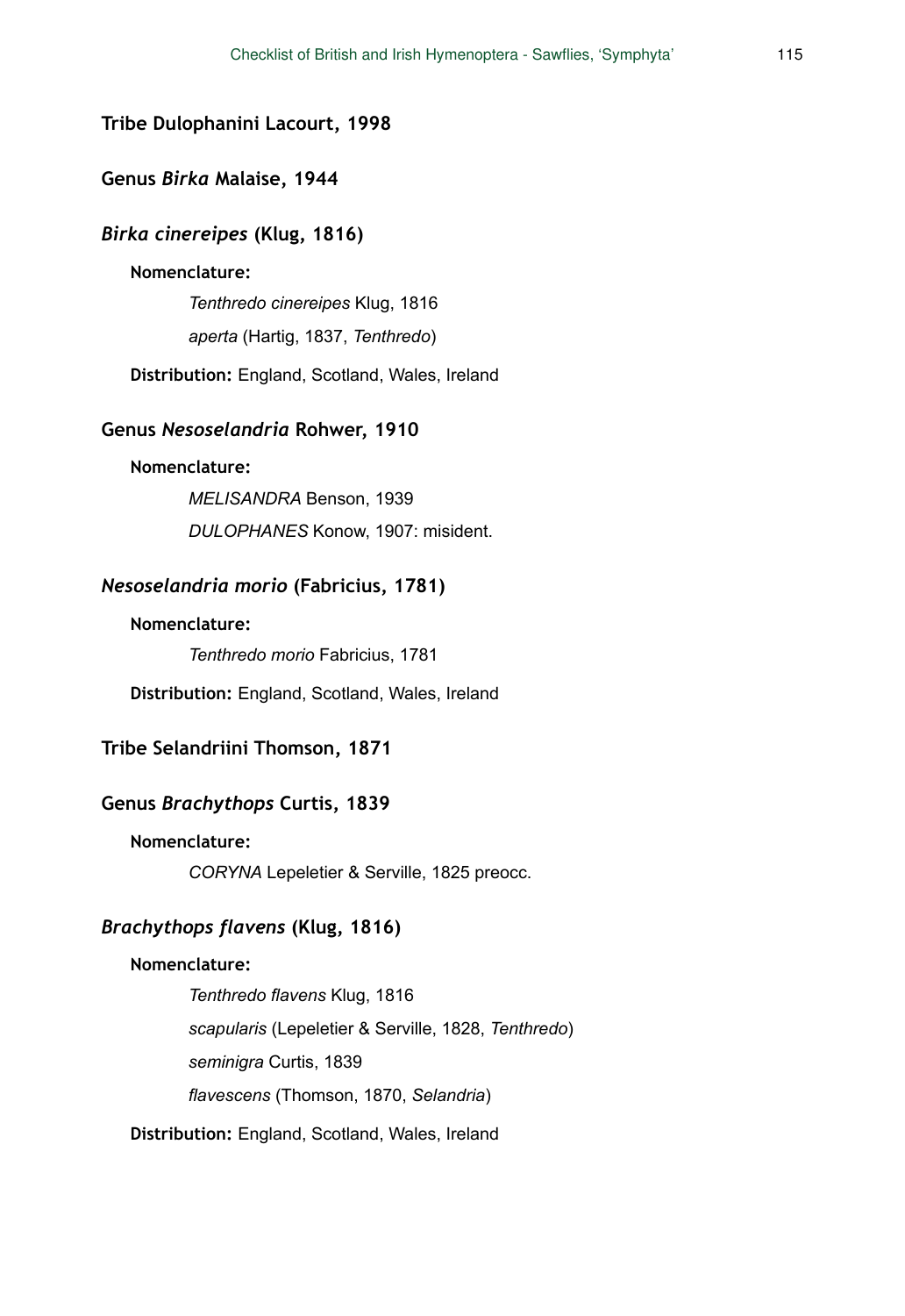## *Brachythops wuestneii* **(Konow, 1885)**

## **Nomenclature:**

*Selandria wuestneii* Konow 1885 *flavistigma* (Groenblom, 1939, *Selandria*)

**Distribution:** England, Scotland, Wales

## **Genus** *Selandria* **Leach, 1817**

## *Selandria melanosterna* **(Serville, 1823)**

### **Nomenclature:**

*Tenthredo melanosterna* Serville, 1823 *sixii* Vollenhoven, 1858 *grandis* Zaddach, 1859 *interstitialis* Thomson, 1871 *dorsalis* Stephens, 1835: Kirby, 1882 misident.

**Distribution:** England, Scotland, Wales

## *Selandria serva* **(Fabricius, 1793)**

#### **Nomenclature:**

*Tenthredo serva* Fabricius, 1793

*dorsalis* Stephens, 1835

*excisa* Konow, 1885

*fuscitarsis* Benson, 1954

**Distribution:** England, Scotland, Wales, Ireland

## **Tribe Strongylogastrini Ashmead, 1898**

## **Genus** *Pseudohemitaxonus* **Conde, 1932**

## *Pseudohemitaxonus sharpi* **(Cameron, 1879)**

#### **Nomenclature:**

*Strongylogaster sharpi* Cameron, 1879 *exsectus* Conde, 1932 *mixtus* (Klug, 1817): Cameron, 1874 misident.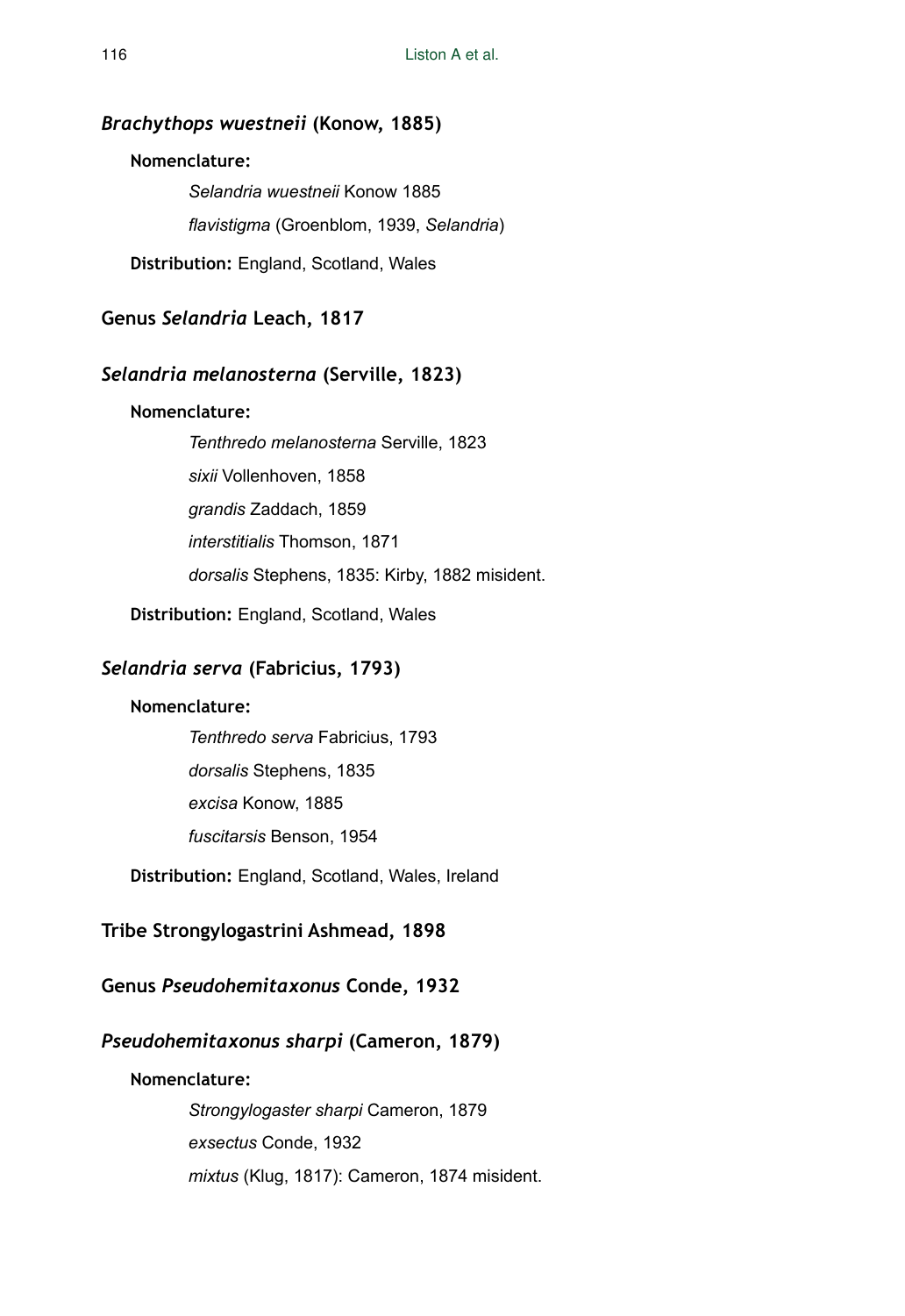*Strongylogaster contigua* (Konow, 1885): misident.

**Distribution:** England, Scotland

#### **Genus** *Stromboceros* **Konow, 1885**

#### **Nomenclature:**

*STROMBOCERINA* Malaise, 1942

*STROMBOCERUS*: misspelling

## *Stromboceros delicatulus* **(Fallén, 1808)**

### **Nomenclature:**

*Tenthredo delicatula* Fallén, 1808 *Strongylogaster eborina* (Klug, 1817, *Tenthredo*) *Selandria phthisica* Vollenhoven, 1869

**Distribution:** England, Scotland, Wales, Ireland

### **Genus** *Strongylogaster* **Dahlbom, 1835**

#### **Nomenclature:**

*PSEUDOTAXONUS* Costa, 1894

#### *Strongylogaster filicis* **(Klug, 1817)**

#### **Nomenclature:**

*Tenthredo filicis* Klug, 1817

#### **Distribution:** ✝England

**Notes:** Extinct; recorded only on the basis of a single specimen by Bold (1873). The present whereabouts of the specimen are unknown.

## *Strongylogaster macula* **(Klug, 1817)**

#### **Nomenclature:**

*Tenthredo macula* Klug, 1817 *intermedia* (Konow, 1885, *Thrinax*) *mixtus* (Klug, 1817): Cameron, 1874 misident. and misspelling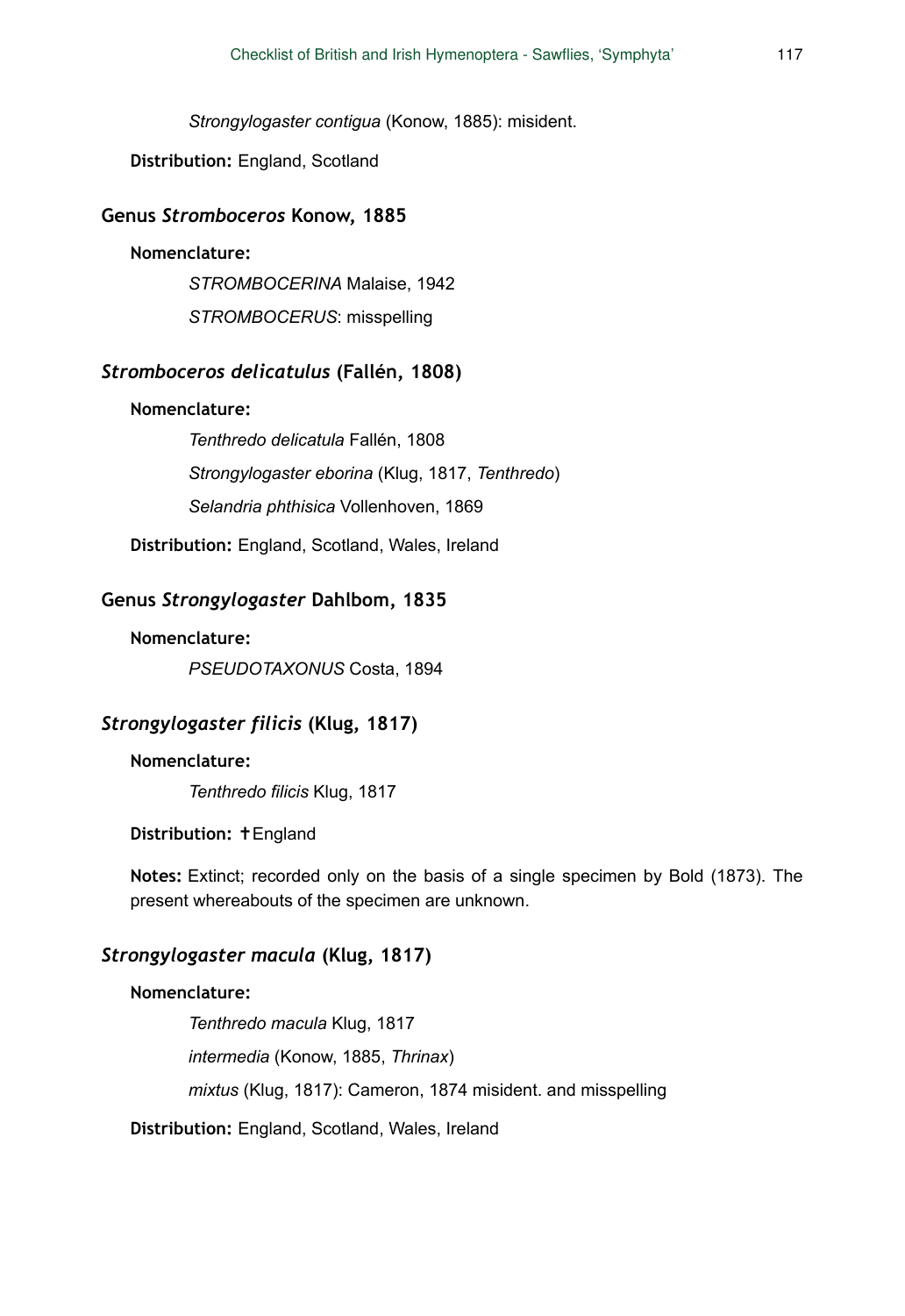## *Strongylogaster mixta* **(Klug, 1817)**

#### **Nomenclature:**

*Tenthredo mixta* Klug, 1817 *femoralis* Cameron, 1875

**Distribution:** England, Scotland, Wales, Ireland

## *Strongylogaster multifasciata* **(Geoffroy, 1785)**

### **Nomenclature:**

*Tenthredo multifasciata* Geoffroy, 1785 *lineata* (Christ, 1791, *Tenthredo*) *atricornis* (Stephens, 1835, *Tenthredo*) *cingulata* (Fabricius, 1793): misident.

**Distribution:** England, Scotland, Wales, Ireland

## *Strongylogaster xanthocera* **(Stephens, 1835)**

### **Nomenclature:**

*Tenthredo xanthocera* Stephens, 1829 *geniculata* Thomson, 1871 *xanthoceros*: misspelling

**Distribution:** England, Scotland, Wales

## **Subfamily Tenthredininae Latreille, 1802**

**Tribe Macrophyini Benson, 1946** 

## **Genus** *Macrophya* **Dahlbom, 1835**

## **Nomenclature:**

*PSEUDOMACROPHYA* Enslin, 1913

## *Macrophya albicincta* **(Schrank, 1776)**

### **Nomenclature:**

*Tenthredo albicincta* Schrank, 1776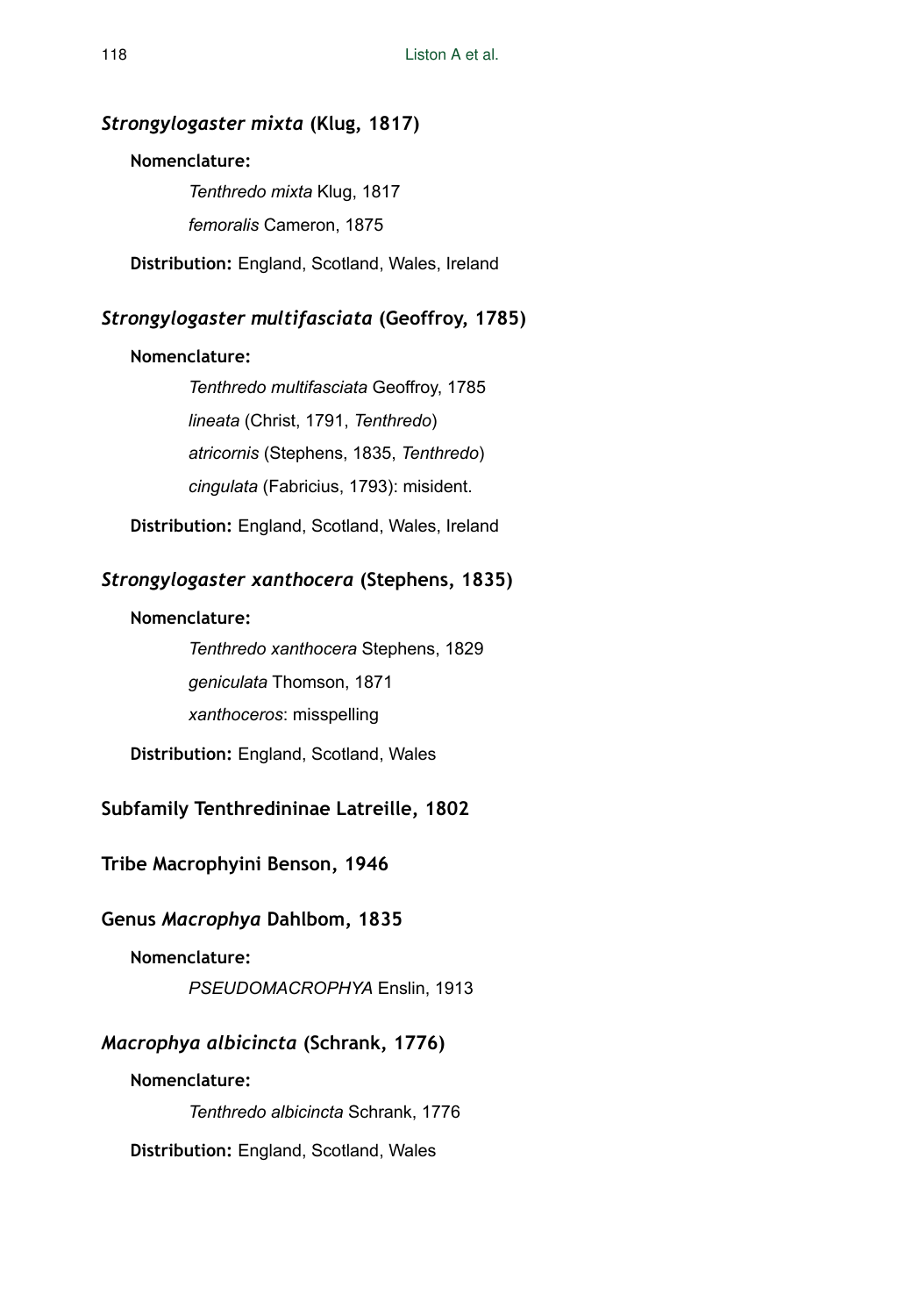## *Macrophya albipuncta* **(Fallén, 1808)**

## **Nomenclature:**

*Tenthredo albipuncta* Fallén, 1808

**Distribution:** England, Scotland

## *Macrophya alboannulata* **Costa, 1859**

**Distribution:** England, Wales

**Notes:** Added by Liston (1983a).

#### *Macrophya annulata* **(Geoffroy, 1785)**

#### **Nomenclature:**

*Tenthredo annulata* Geoffroy, 1785

*neglecta* (Klug, 1817, *Tenthredo*)

**Distribution:** England, Wales

### *Macrophya blanda* **(Fabricius, 1775)**

### **Nomenclature:**

*Tenthredo blanda* Fabricius, 1775

**Distribution:** England

## *Macrophya duodecimpunctata* **(Linnaeus, 1758)**

#### **Nomenclature:**

*Tenthredo duodecimpunctata* Linnaeus, 1758

**Distribution:** England, Scotland, Wales, Ireland

## *Macrophya montana* **(Scopoli, 1763)**

#### **Nomenclature:**

*Tenthredo montana* Scopoli, 1763 *rustica* (Linnaeus, 1758): misident.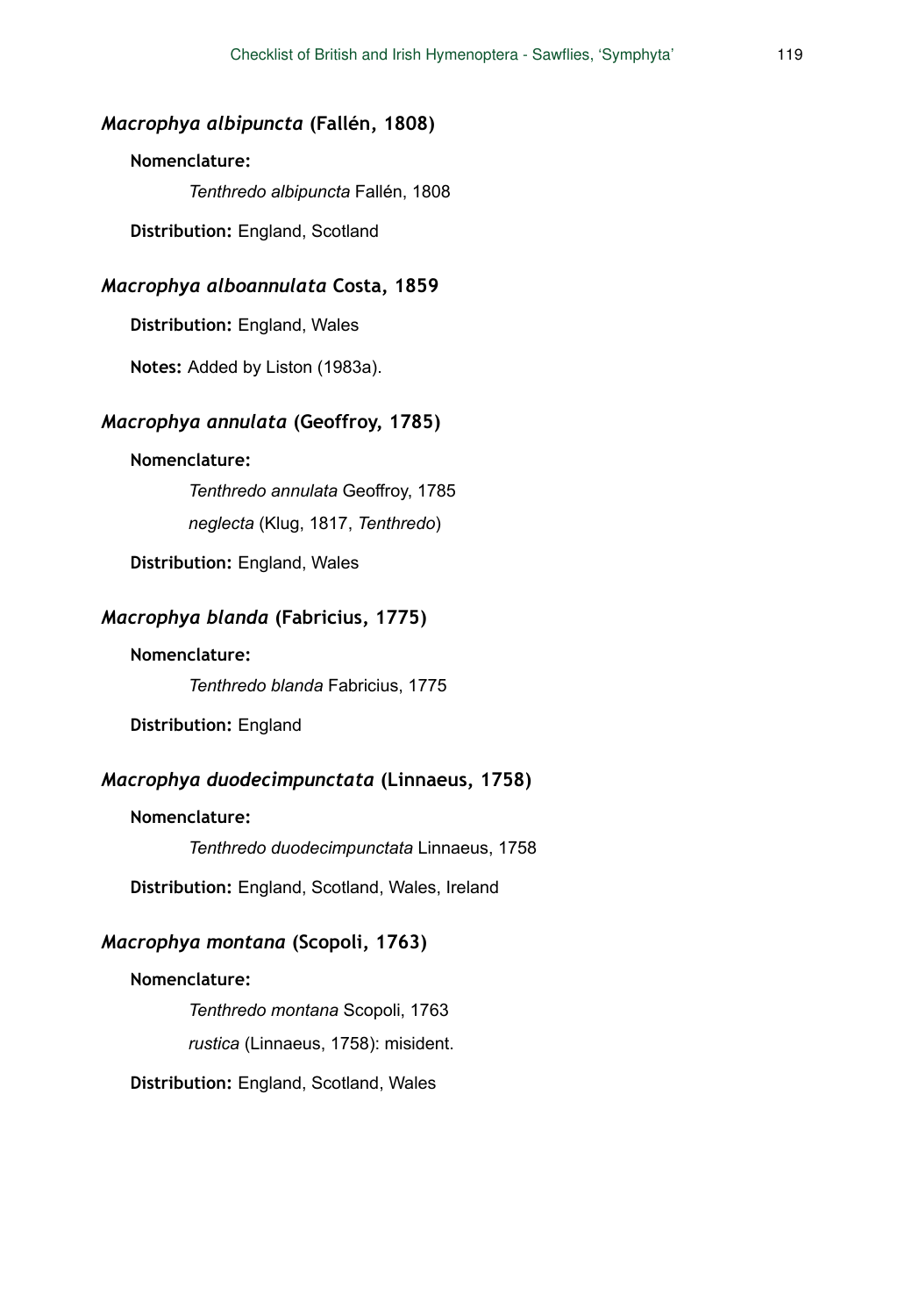## *Macrophya punctumalbum* **(Linnaeus, 1767)**

## **Nomenclature:**

*Tenthredo punctumalbum* Linnaeus, 1767 *erythropus* (Schrank, 1776, *Tenthredo*) *parvula* Konow, 1884: Liston, 1987 misident.

**Distribution:** England, Wales, Ireland

## *Macrophya ribis* **(Schrank, 1781)**

## **Nomenclature:**

*Tenthredo ribis* Schrank, 1781

**Distribution:** England, Wales

## *Macrophya rufipes* **(Linnaeus, 1758)**

### **Nomenclature:**

*Tenthredo rufipes* Linnaeus, 1758 *ione* (Newman, 1837, *Allantus*) *haematopus* (Panzer, 1801): Cameron, 1882 misident.

**Distribution:** England, Wales

## **Genus** *Pachyprotasis* **Hartig, 1837**

## *Pachyprotasis antennata* **(Klug, 1817)**

**Nomenclature:** 

*Tenthredo antennata* Klug, 1817

**Distribution:** England, Scotland, Wales, Ireland

## *Pachyprotasis nigronotata* **Kriechbaumer, 1874**

## **Distribution:** Wales

## *Pachyprotasis rapae* **(Linnaeus, 1767)**

#### **Nomenclature:**

*Tenthredo rapae* Linnaeus, 1767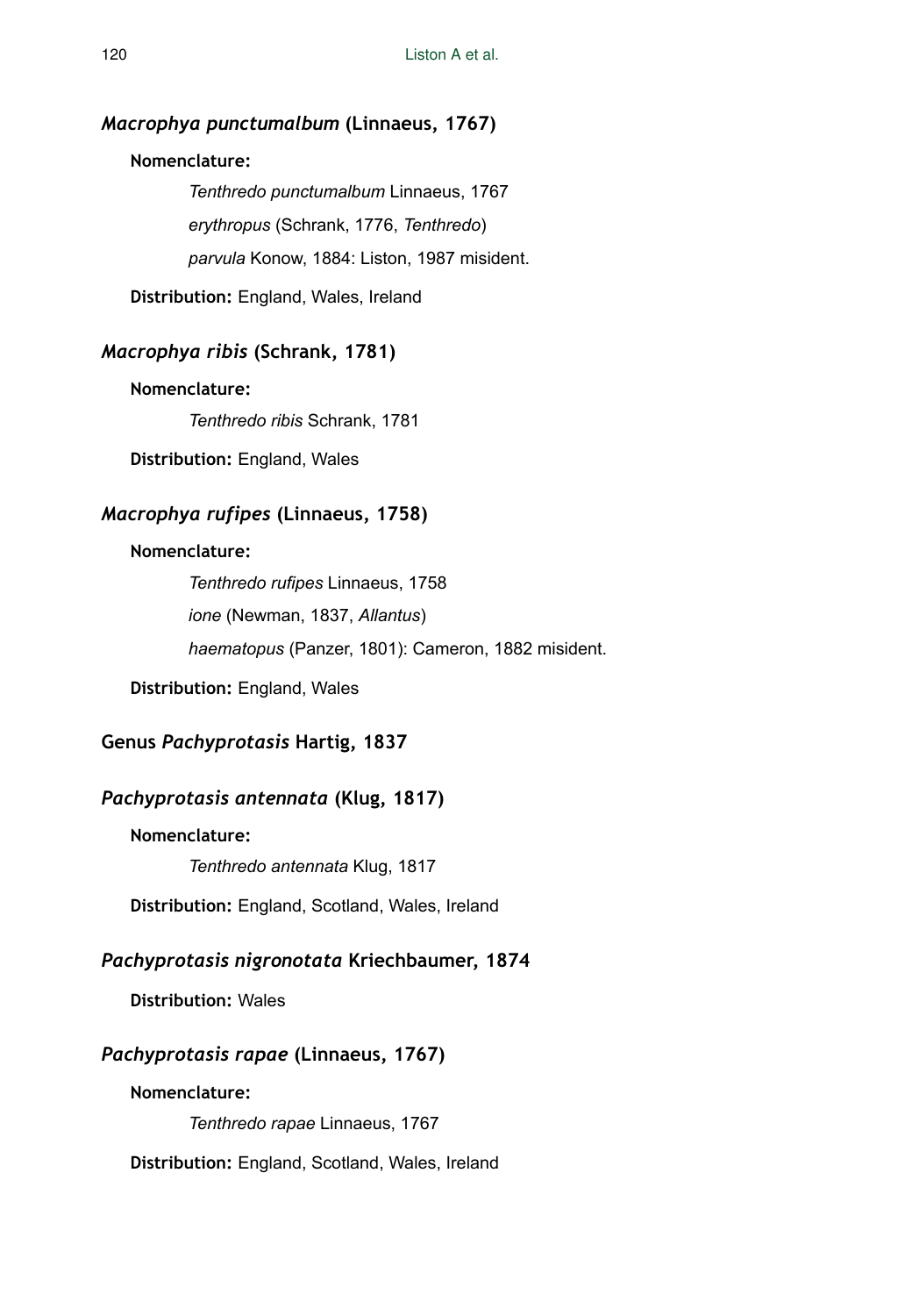## *Pachyprotasis simulans* **(Klug, 1817)**

### **Nomenclature:**

*Tenthredo simulans* Klug, 1817

**Distribution:** England, Scotland, Wales

## *Pachyprotasis variegata* **(Fallén, 1808)**

### **Nomenclature:**

*Tenthredo variegata* Fallén, 1808

**Distribution:** England, Scotland, Wales

#### **Tribe Perineurini Rohwer, 1911**

## **Genus** *Aglaostigma* **W. F. Kirby, 1882**

## *Aglaostigma aucupariae* **(Klug, 1817)**

#### **Nomenclature:**

*Tenthredo aucupariae* Klug, 1817 *solitaria* (Fallén, 1808, *Tenthredo*) preocc. *juvenilis* (Serville, 1823, *Tenthredo*) *Tenthredo gibbosa* Fallén, 1808: Thomson, 1870 misident.

**Distribution:** England, Scotland, Wales, Ireland

#### *Aglaostigma fulvipes* **(Scopoli, 1763)**

### **Nomenclature:**

*Tenthredo fulvipes* Scopoli, 1763 *lateralis* (Fabricius, 1779, *Tenthredo*)

**Distribution:** England, Scotland, Wales, Ireland

#### **Genus** *Perineura* **Hartig, 1837**

**Nomenclature:** 

*SYNAIREMA* Hartig, 1837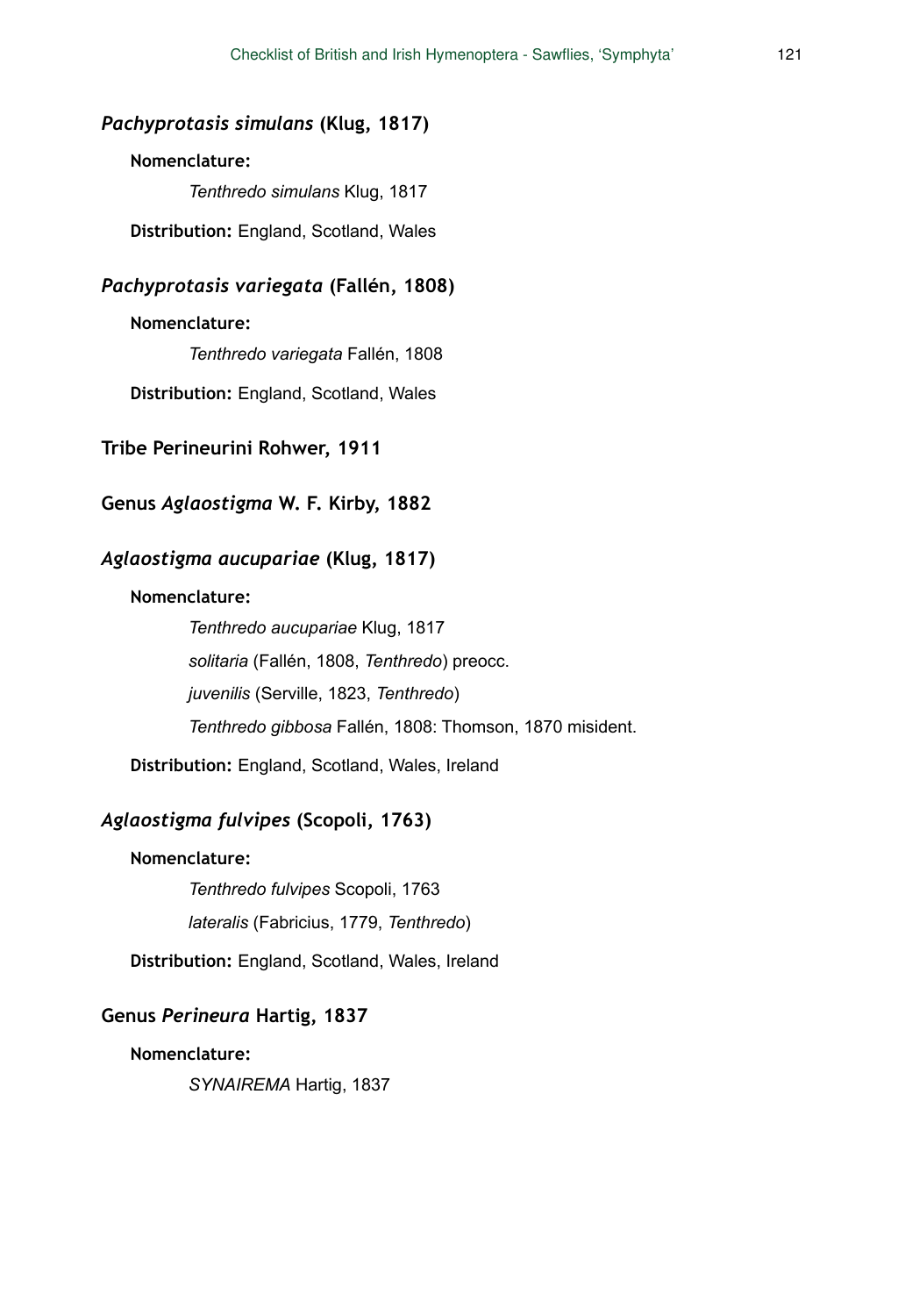## *Perineura rubi* **(Panzer, 1803)**

### **Nomenclature:**

*Allantus rubi* Panzer, 1803

**Distribution:** England, Scotland, Wales, Ireland

### **Genus** *Tenthredopsis* **Costa, 1859**

#### **Nomenclature:**

*EBOLIA* Costa, 1859 *THOMSONIA* Konow, 1884 *EUTENTHREDOPSIS* Enslin, 1913

## *Tenthredopsis coquebertii* **(Klug, 1817)**

## **Nomenclature:**

*Tenthredo coquebertii* Klug, 1817 *nigricollis* Cameron, 1881 *opulenta* Konow, 1887 *ignobilis* (Klug, 1817): Cameron, 1882 misident.

**Distribution:** England, Scotland, Wales, Ireland

## *Tenthredopsis friesei* **(Konow, 1884)**

## **Nomenclature:**

*Thomsonia friesei* Konow, 1884 ?*palmata* (Geoffroy, 1785, *Tenthredo*) *laticeps* (Konow, 1884, *Thomsonia*) *korlevici* Konow, 1887 *arrogans* Konow, 1890 *pavida* (Fabricius, 1775): misident.

**Distribution:** England, Scotland

## *Tenthredopsis litterata* **(Geoffroy, 1785)**

### **Nomenclature:**

*Tenthredo litterata* Geoffroy, 1785 *carbonaria* (Linnaeus, 1767, *Tenthredo*) preocc. *cordata* (Geoffroy, 1785, *Tenthredo*)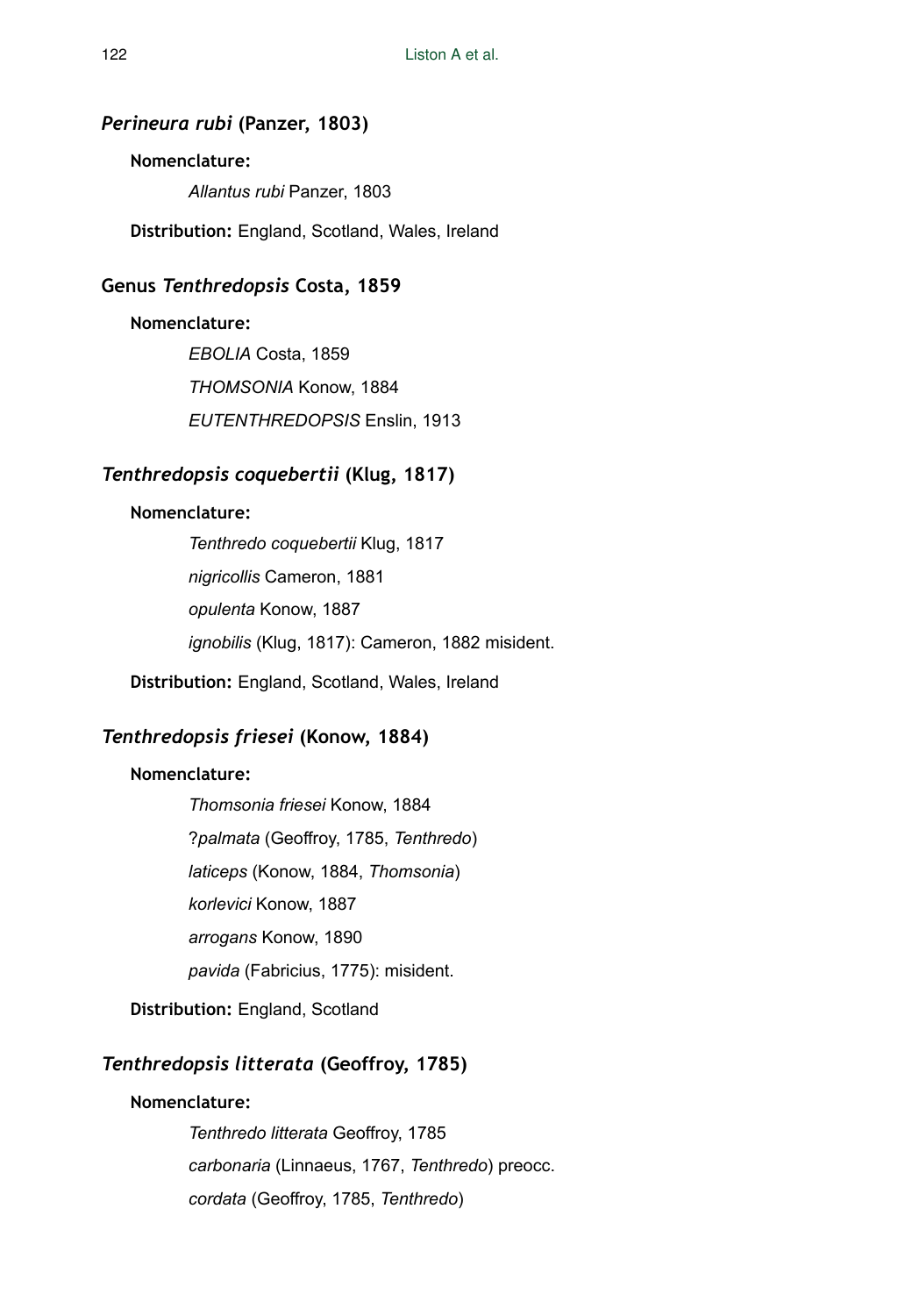*microcephala* (Serville, 1823, *Tenthredo*) *caliginosa* (Stephens, 1835, *Tenthredo*) *femoralis* (Stephens, 1835, *Tenthredo*) *nigriceps* Cameron, 1881 *nigronotata* Cameron, 1881 *pallida* Konow, 1896

**Distribution:** England, Scotland, Wales

## *Tenthredopsis nassata* **(Linnaeus, 1767)**

#### **Nomenclature:**

*Tenthredo nassata* Linnaeus, 1767 *alneti* (Schrank, 1781, *Tenthredo*) *dorsalis* (Serville, 1823, *Tenthredo*) *fulviceps* (Stephens, 1835, *Tenthredo*) *tristis* (Stephens, 1835, *Tenthredo*) *albomaculata* Cameron, 1881 *dorsivittata* Cameron, 1881 *inornata* Cameron, 1881 *lividiventris* Cameron, 1881 *saundersi* Cameron, 1881 *elegans* (Konow, 1884, *Thomsonia*) *gibberosa* Konow, 1887 *fenestrata* Konow, 1890 *tristior* Morice, 1914 *sordida* (Klug, 1817): misident.

**Distribution:** England, Scotland, Wales, Ireland

## *Tenthredopsis ornata* **(Serville, 1823)**

#### **Nomenclature:**

*Tenthredo ornata* Serville, 1823 *excisa* (Thomson, 1870, *Perineura*) *tesselata*: Benson, 1968 misident. and misspelling

**Distribution:** England, Scotland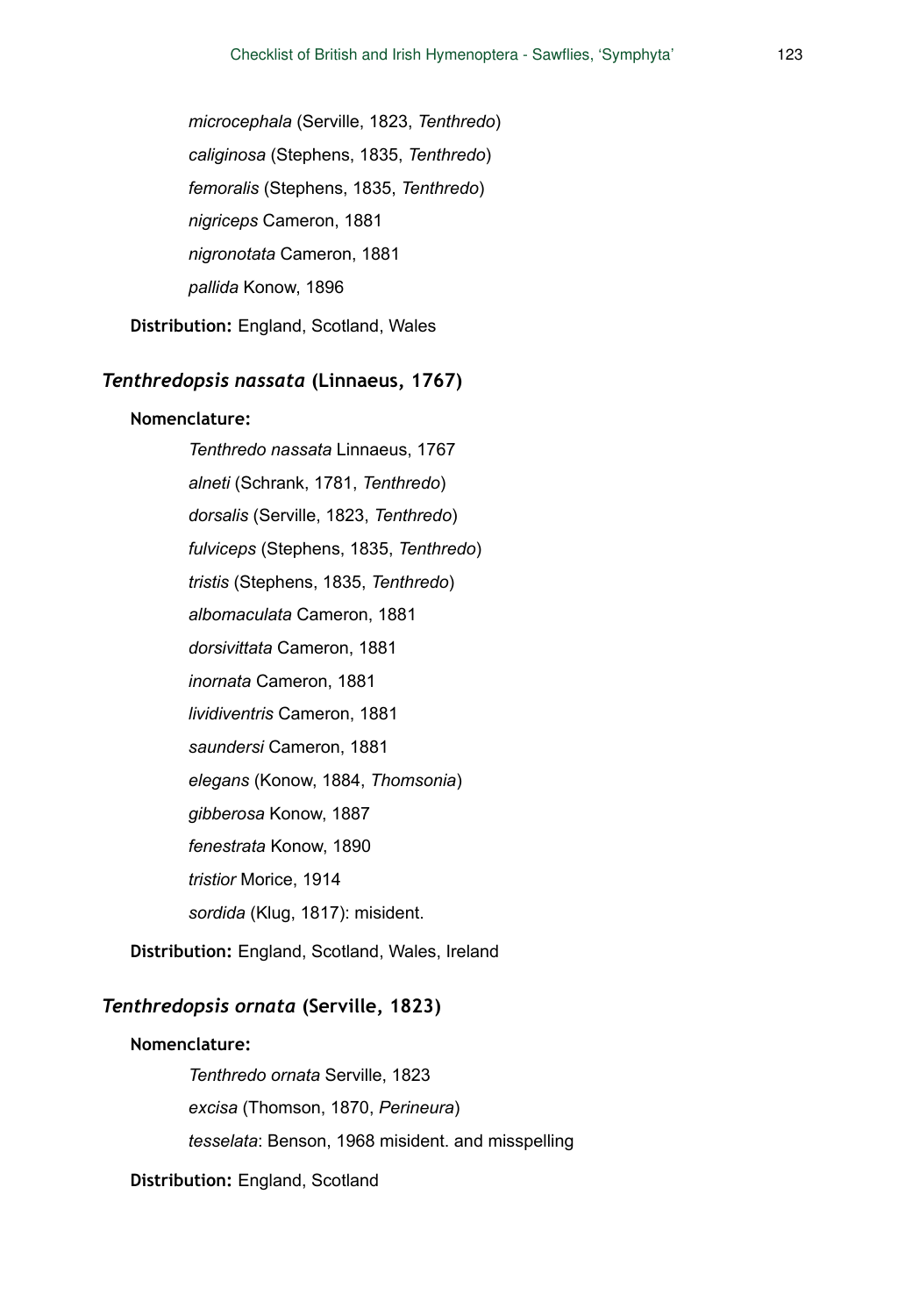## *Tenthredopsis scutellaris* **(Fabricius, 1804)**

### **Nomenclature:**

*Tenthredo scutellaris* Fabricius, 1804 *spreta* (Serville, 1823, *Tenthredo*) *picticeps* Cameron, 1881 *flavomaculata* Cameron, 1881 *austriaca* Konow, 1890 *dubia* Konow, 1890 *parvula* Konow, 1890 *puncticollis* Konow, 1890 *thornleyi* Konow, 1899 *nassata*: misident. *campestris* (Linnaeus, 1758): misident.

**Distribution:** England, Scotland, Ireland

## **Tribe Tenthredinini Latreille, 1802**

### **Nomenclature:**

SCIAPTERYGINI Benson, 1946

## **Genus** *Cytisogaster* **Lacourt, 1996**

## *Cytisogaster chambersi* **(Benson, 1947)**

#### **Nomenclature:**

*Rhogogaster chambersi* Benson, 1947

**Distribution:** England, Scotland, Wales

## *Cytisogaster genistae* **(Benson, 1947)**

## **Nomenclature:**

*Rhogogaster genistae* Benson, 1947

**Distribution:** England, Scotland, Wales

## *Cytisogaster picta* **(Klug, 1817)**

## **Nomenclature:**

*Tenthredo picta* Klug, 1817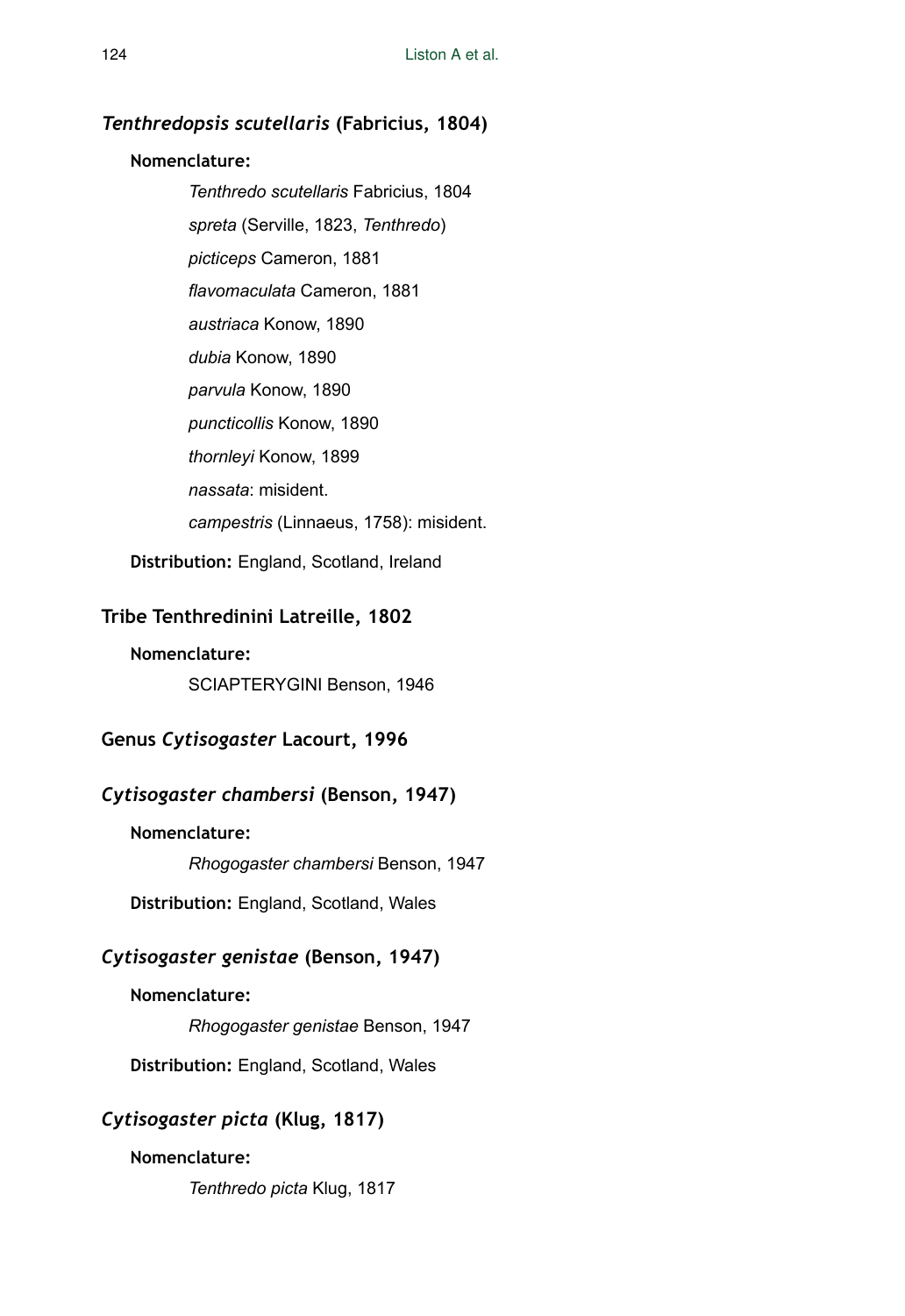**Distribution:** England, Wales

### **Genus** *Rhogogaster* **Konow, 1884**

### **Nomenclature:**

*RHOGOGASTERA* Konow, 1885

### *Rhogogaster chlorosoma* **(Benson, 1943)**

#### **Nomenclature:**

*Tenthredo chlorosoma* Benson, 1943

**Distribution:** England, Scotland, Wales

## *Rhogogaster dryas* **(Benson, 1943)**

#### **Nomenclature:**

*Tenthredo dryas* Benson, 1943

*similis* Lindqvist, 1959

**Distribution:** England, Scotland

### *Rhogogaster punctulata* **(Klug, 1817)**

#### **Nomenclature:**

*Tenthredo punctulata* Klug, 1817

**Distribution:** England, Scotland, Wales

### *Rhogogaster viridis* **(Linnaeus, 1758)**

### **Nomenclature:**

*Tenthredo viridis* Linnaeus, 1758

*scalaris* (Klug, 1817, *Tenthredo*)

**Distribution:** England, Scotland, Wales, Ireland

#### **Genus** *Sciapteryx* **Stephens, 1835**

#### **Nomenclature:**

*SCIOPTERYX* Cameron, 1882: misspelling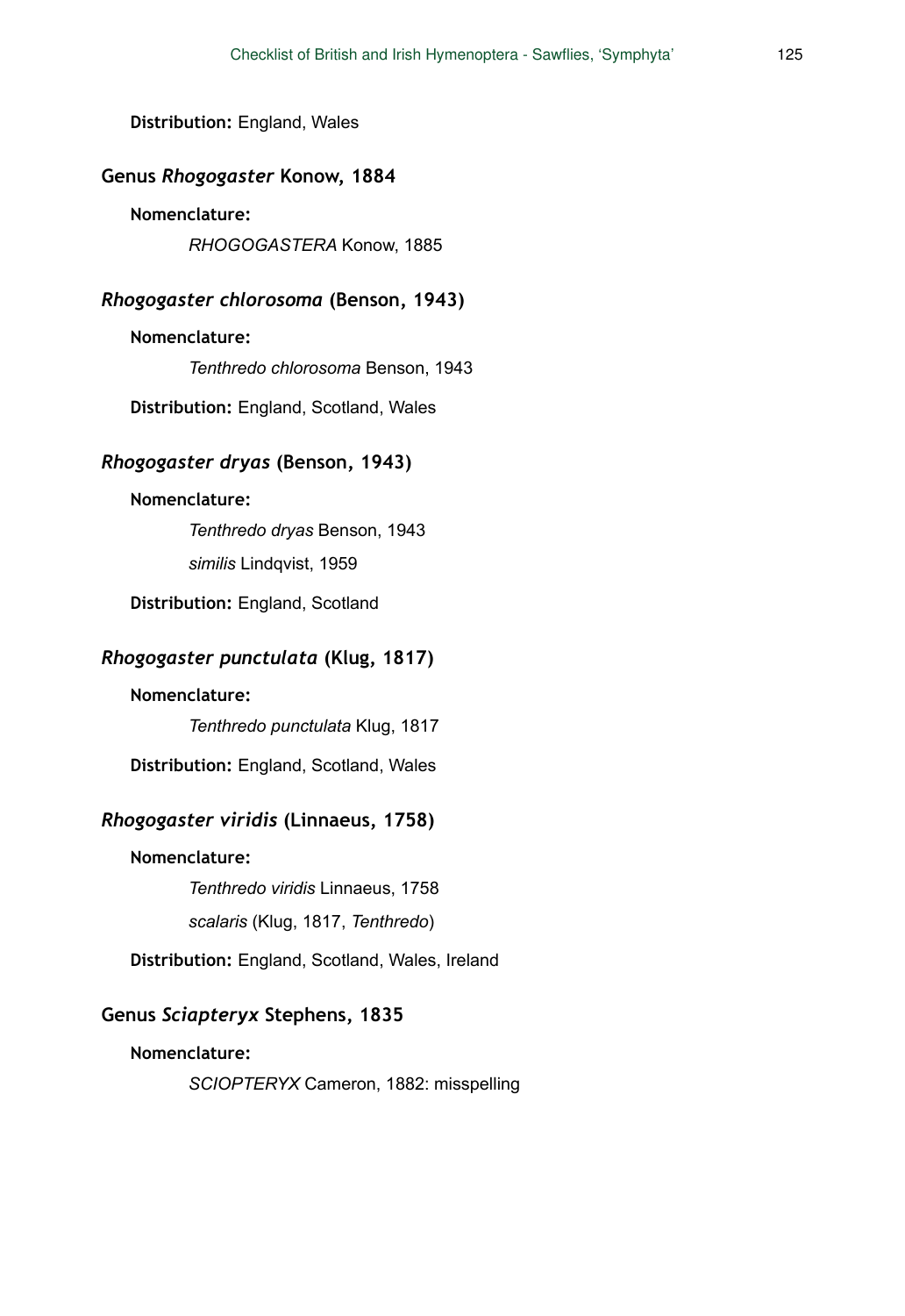## *Sciapteryx consobrina* **(Klug, 1816)**

### **Nomenclature:**

*Tenthredo consobrina* Klug, 1816

**Distribution:** England

## *Sciapteryx soror* **Konow, 1890**

### **Nomenclature:**

*costalis* (Fabricius, 1775): misident.

**Distribution:** England, Scotland

## **Genus** *Tenthredo* **Linnaeus, 1758**

#### **Nomenclature:**

*TENTHREDELLA* Rohwer, 1910 *ELINORA* Benson, 1940 *EUROGASTER* Zirngiebl, 1953 *CUNEALA* Zirngiebl, 1956 *CEPHALEDO* Zhelochovtsev, 1988 *MACULEDO* Zhelochovtsev, 1988 *MURCIANA* Lacourt, 1988 *OLIVACEDO* Zhelochovtsev, 1988 *TEMULEDO* Zhelochovtsev, 1988 *ZONULEDO* Zhelochovtsev, 1988 *BLANKIA* Lacourt, 1998

## *Tenthredo amoena* **Gravenhorst, 1807**

## **Nomenclature:**

*cingulum* Klug, 1817 *inversa* (Costa, 1894, *Allantus*)

**Distribution:** England, Wales

#### *Tenthredo arcuata* **Forster, 1771**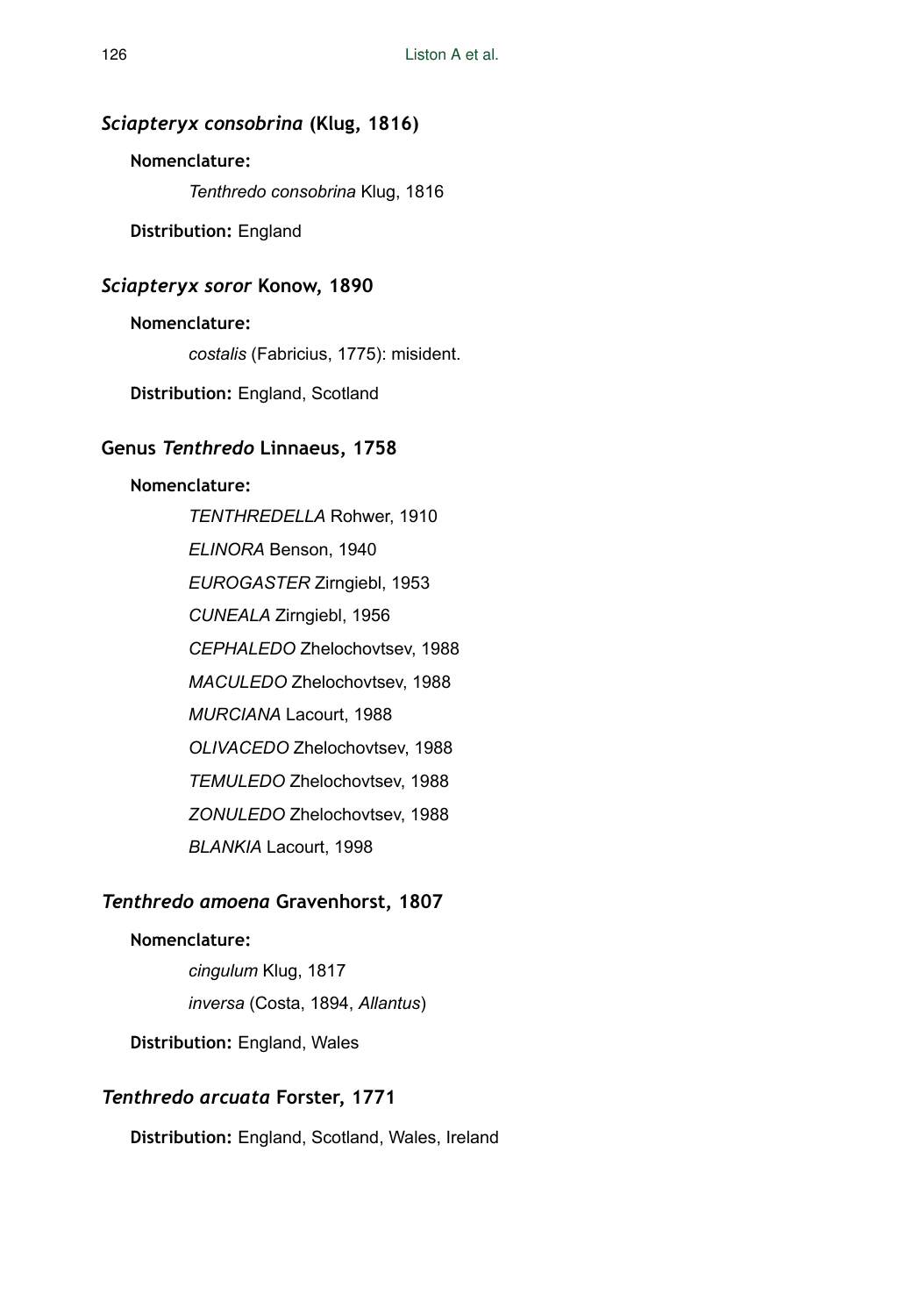#### *Tenthredo atra* **Linnaeus, 1758**

#### **Nomenclature:**

*dispar* Klug, 1817 *scotica* Cameron, 1882

**Distribution:** England, Scotland, Wales, Ireland

### *Tenthredo baetica* **Spinola, 1846**

#### **Nomenclature:**

*flavipes* Geoffroy, 1785: Cameron, 1882 misident.

*flaveola* Gmelin, 1790: misident.

#### **Distribution:** England

**Notes:** The subspecies *baetica dominiquei* (Konow, 1894, *Allantus*) is represented in Britain; this taxon was placed for a time by Benson as a subspecies of the more continental *T. flaveola* Gmelin, 1790, but his opinion is not supported by data on distribution and morphology. Lacourt (1999) treated *T. dominiquei* as a northern subspecies of *T. baetica* (nominate subspecies confined to Spain and Portugal). The latter treatment is supported by results of COI barcoding (unpublished).

### *Tenthredo balteata* **Klug, 1817**

**Distribution:** England, Scotland, Wales, Ireland

#### *Tenthredo brevicornis* **(Konow, 1886)**

#### **Nomenclature:**

*Allantus brevicornis* Konow, 1886 *nitidior* (Konow, 1888, *Allantus*) *aegra* Enslin, 1912 *acerrima* Benson, 1952 *sulphuripes* (Kriechbaumer, 1869): Benson, 1940 misident.

**Distribution:** England, Scotland, Wales, Ireland

### *Tenthredo colon* **Klug, 1817**

#### **Nomenclature:**

*nigricollis* Kirby, 1882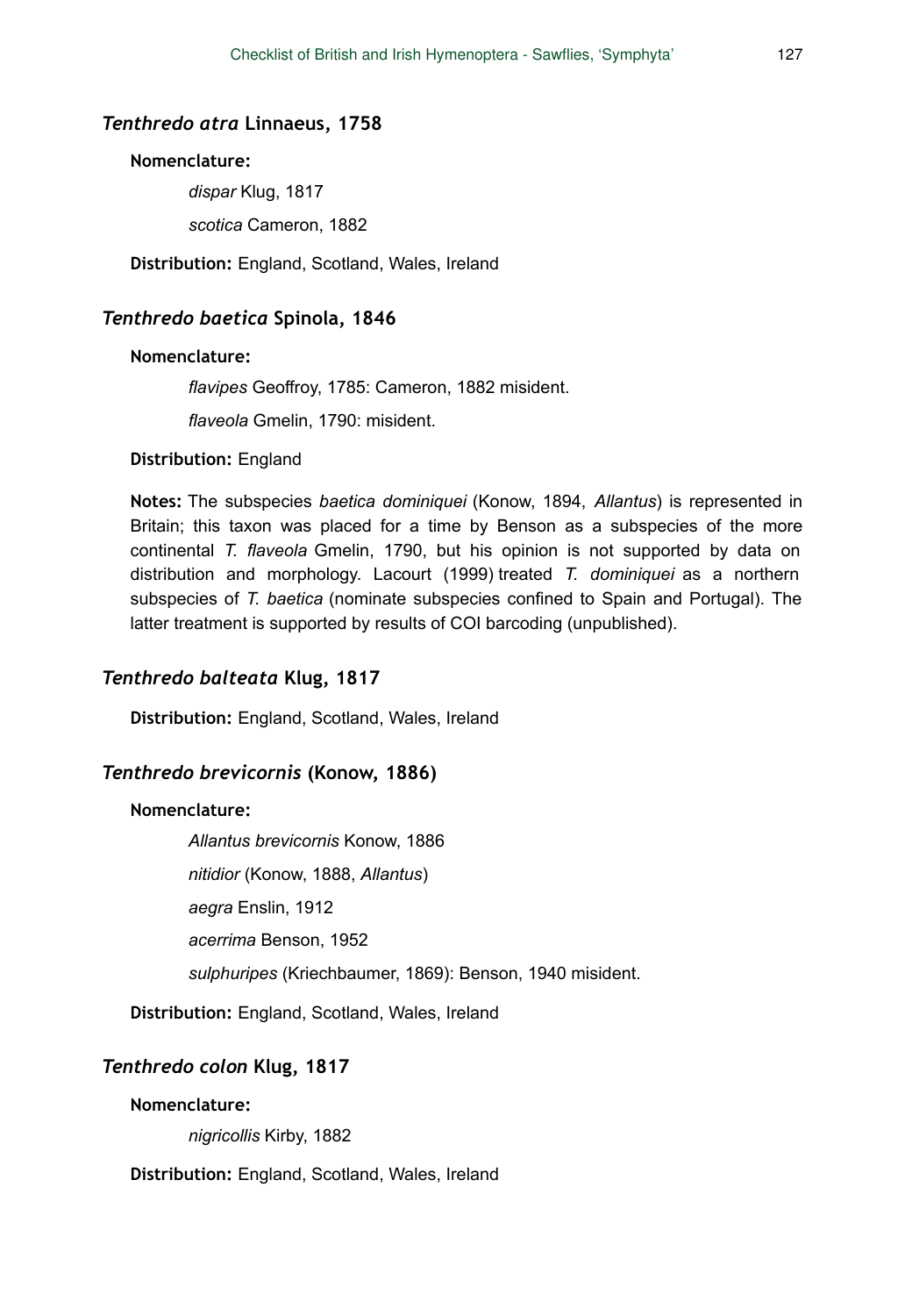## *Tenthredo distinguenda* **(R. Stein, 1885)**

### **Nomenclature:**

*Allantus distinguendus* R. Stein, 1885

**Distribution:** England

## *Tenthredo fagi* **Panzer, 1798**

## **Nomenclature:**

*solitaria* Scopoli, 1763: Cameron, 1882 misident.

**Distribution:** England, Scotland

## *Tenthredo ferruginea* **Schrank, 1776**

### **Nomenclature:**

*rufiventris* Panzer, 1799

**Distribution:** England, Scotland, Wales, Ireland

## *Tenthredo ignobilis* **Klug, 1817**

**Distribution:** Scotland

**Notes:** Added by Liston et al. (2012).

## *Tenthredo livida* **Linnaeus, 1758**

**Distribution:** England, Scotland, Wales, Ireland

## *Tenthredo maculata* **Geoffroy, 1785**

**Distribution:** England, Scotland, Wales

## *Tenthredo mandibularis* **Fabricius, 1804**

**Distribution:** England, Scotland, Wales

## *Tenthredo mesomela* **Linnaeus, 1758**

**Nomenclature:**  *mesomelas*: misspelling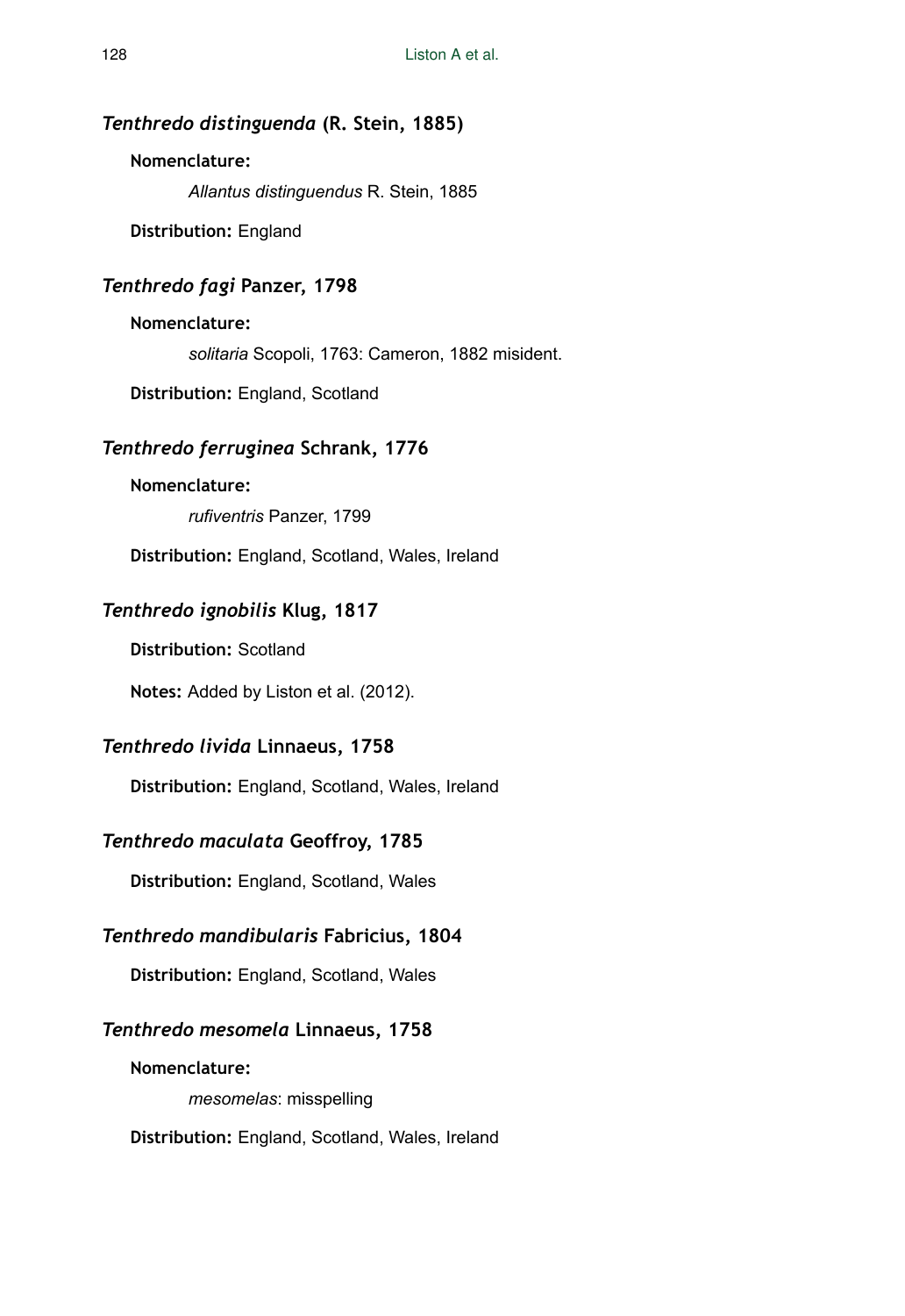### *Tenthredo mioceras* **(Enslin, 1912)**

#### **Nomenclature:**

*Tenthredella mioceras* Enslin, 1912

**Distribution:** England, Scotland, Ireland

### *Tenthredo moniliata* **Klug, 1817**

#### **Nomenclature:**

*lachlaniana* Cameron, 1878

**Distribution:** England, Scotland, Wales, Ireland

### *Tenthredo neobesa* **Zombori, 1980**

#### **Nomenclature:**

*pseudorossii* Taeger, 1985 *rossii* (Panzer, 1803): Benson, 1952 misident. *temula* Scopoli, 1763: Cameron misident. *vidua* Rossi, 1790: Cameron misident.

#### **Distribution:** England

**Notes:** Possibly extinct in Britain.

### *Tenthredo notha* **Klug, 1817**

#### **Nomenclature:**

*perkinsi* (Morice, 1919, *Allantus*) *schaefferi* Klug, 1817: Benson, 1959 misident.

**Distribution:** England, Scotland, Wales, Ireland

## *Tenthredo obsoleta* **Klug, 1817**

**Distribution:** England, Scotland, Ireland

#### *Tenthredo olivacea* **Klug, 1817**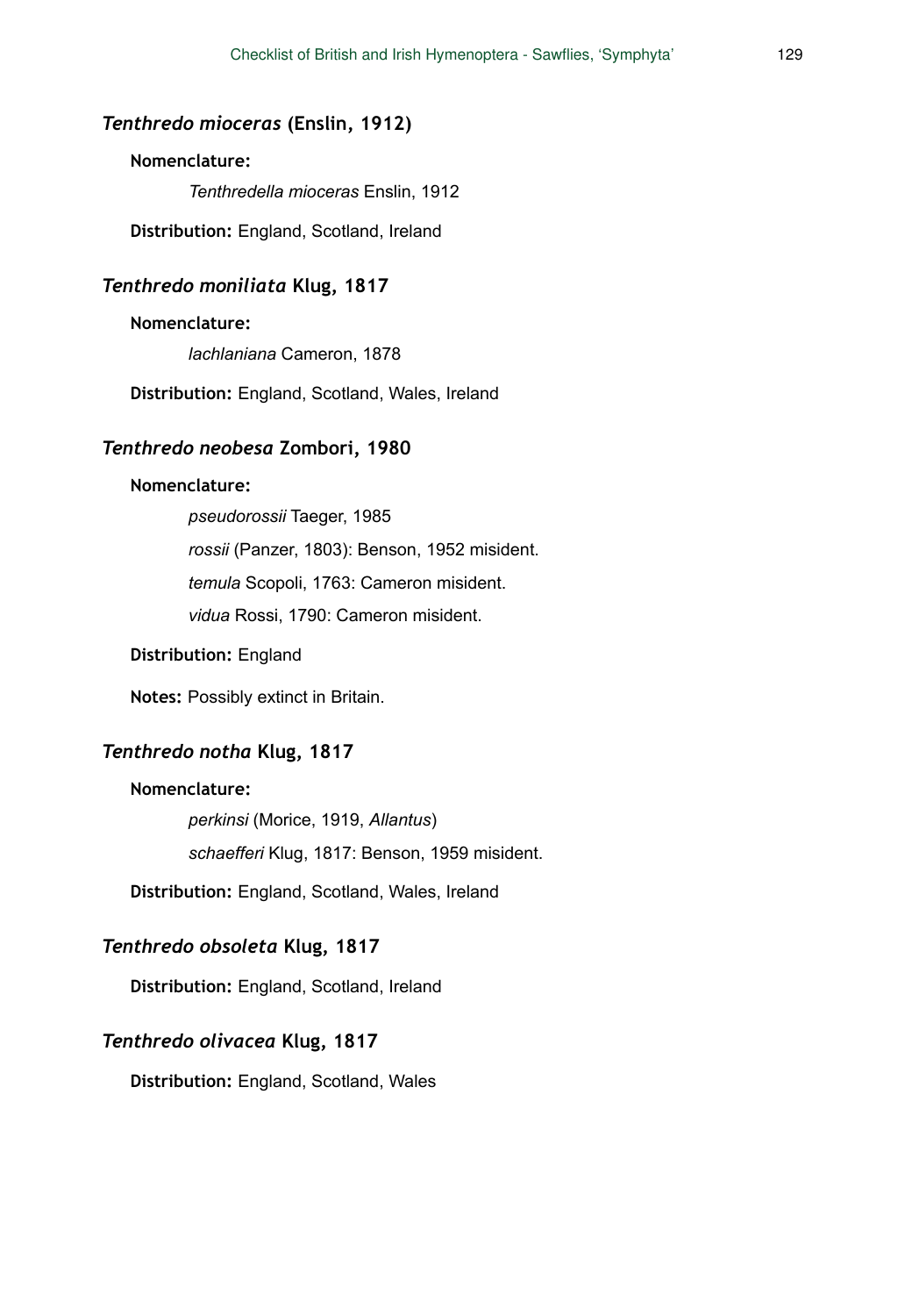## *Tenthredo omissa* **(Förster, 1844)**

#### **Nomenclature:**

*Allantus omissus* Förster, 1844 *marginella* Fabricius, 1793: Thomson, 1871 misident.

**Distribution:** England

## *Tenthredo schaefferi* **Klug, 1817**

**Distribution:** England

## *Tenthredo scrophulariae* **Linnaeus, 1758**

**Distribution:** England, Scotland, Wales

## *Tenthredo semicolon* **Mol, 2013**

**Distribution:** England

**Notes:** Added by Knight & Liston (in prep.).

## *Tenthredo temula* **Scopoli, 1763**

#### **Nomenclature:**

*bicincta* Linnaeus, 1767 *celtica* Benson, 1953

**Distribution:** England, Scotland, Wales, Ireland

## *Tenthredo thompsoni* **(Curtis, 1839)**

#### **Nomenclature:**

*Allantus thompsoni* Curtis, 1839

*marginella* Fabricius, 1793: misident.

**Distribution:** England, Wales

## *Tenthredo velox* **Fabricius, 1798**

#### **Nomenclature:**

*velox* ab. nigrolineata Cameron, 1878 infrasubspecific name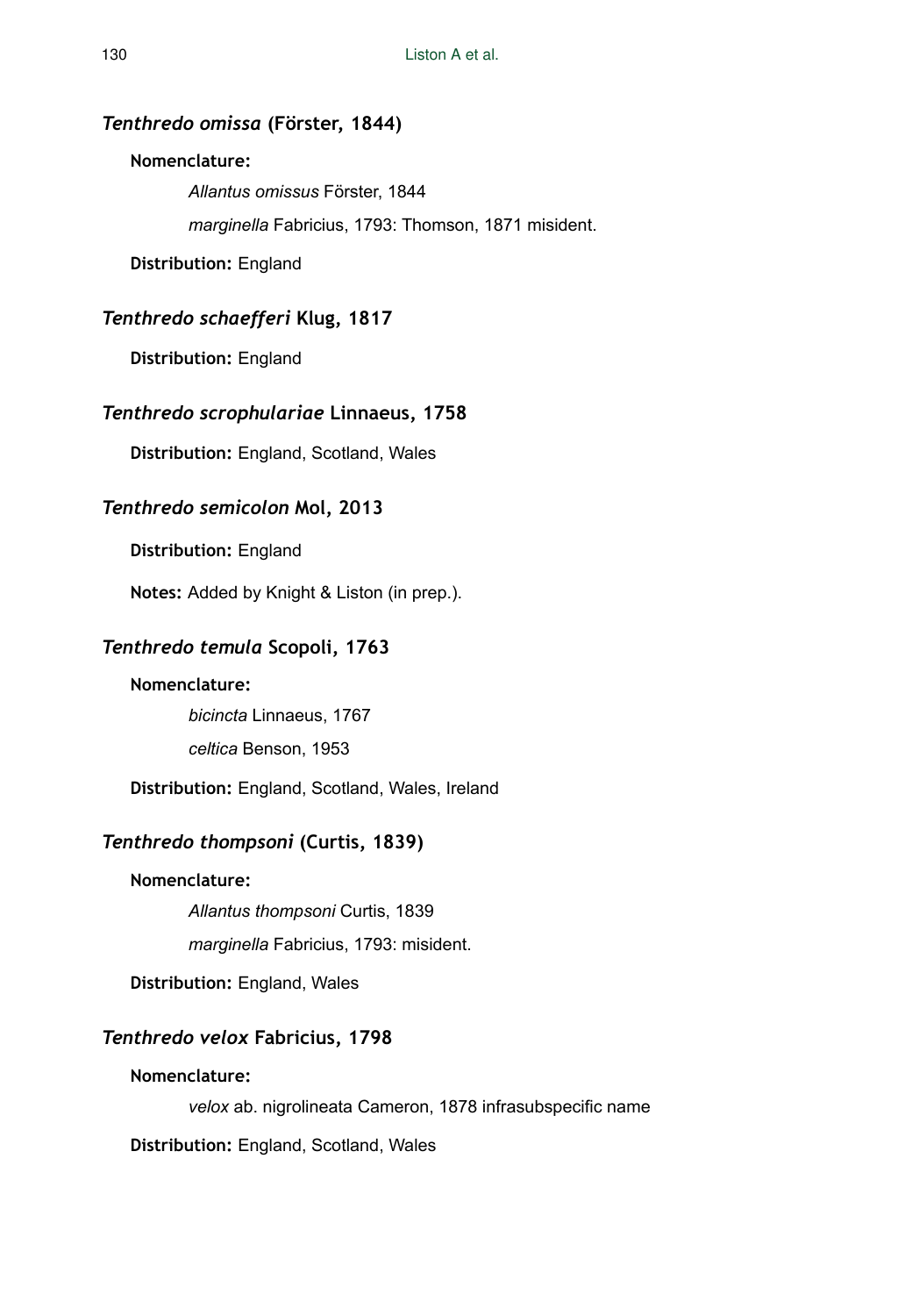### *Tenthredo vespa* **Retzius, 1783**

#### **Nomenclature:**

*multifasciata* Geoffroy, 1785: misident. *tricincta* Fabricius, 1804 *quadricincta* Fallén, 1808

**Distribution:** England, Scotland, Wales

## *Tenthredo zona* **Klug, 1817**

#### **Nomenclature:**

*quadricincta* Fallén, 1808: Cameron, 1882 misident.

**Distribution:** England

## **Superfamily XIPHYDRIOIDEA Leach, 1819**

### **Family Xiphydriidae Leach, 1819**

### **Subfamily Xiphydriinae Leach, 1819**

## **Genus** *Xiphydria* **Latreille, 1802**

## **Nomenclature:**

*HYBONOTUS* Klug, 1803 *XIPHIURA* Fallén, 1813 *XIPHIDRIA* Lamarck, 1817 *HYPONOTUS* Billberg, 1820 *XYPHIDRIA* Lepeletier, 1823 *KONOWIA* Brauns, 1884 *PSEUDOXIPHYDRIA* Enslin, 1911

## *Xiphydria camelus* **(Linnaeus, 1758)**

#### **Nomenclature:**

*Ichneumon camelus* Linnaeus, 1758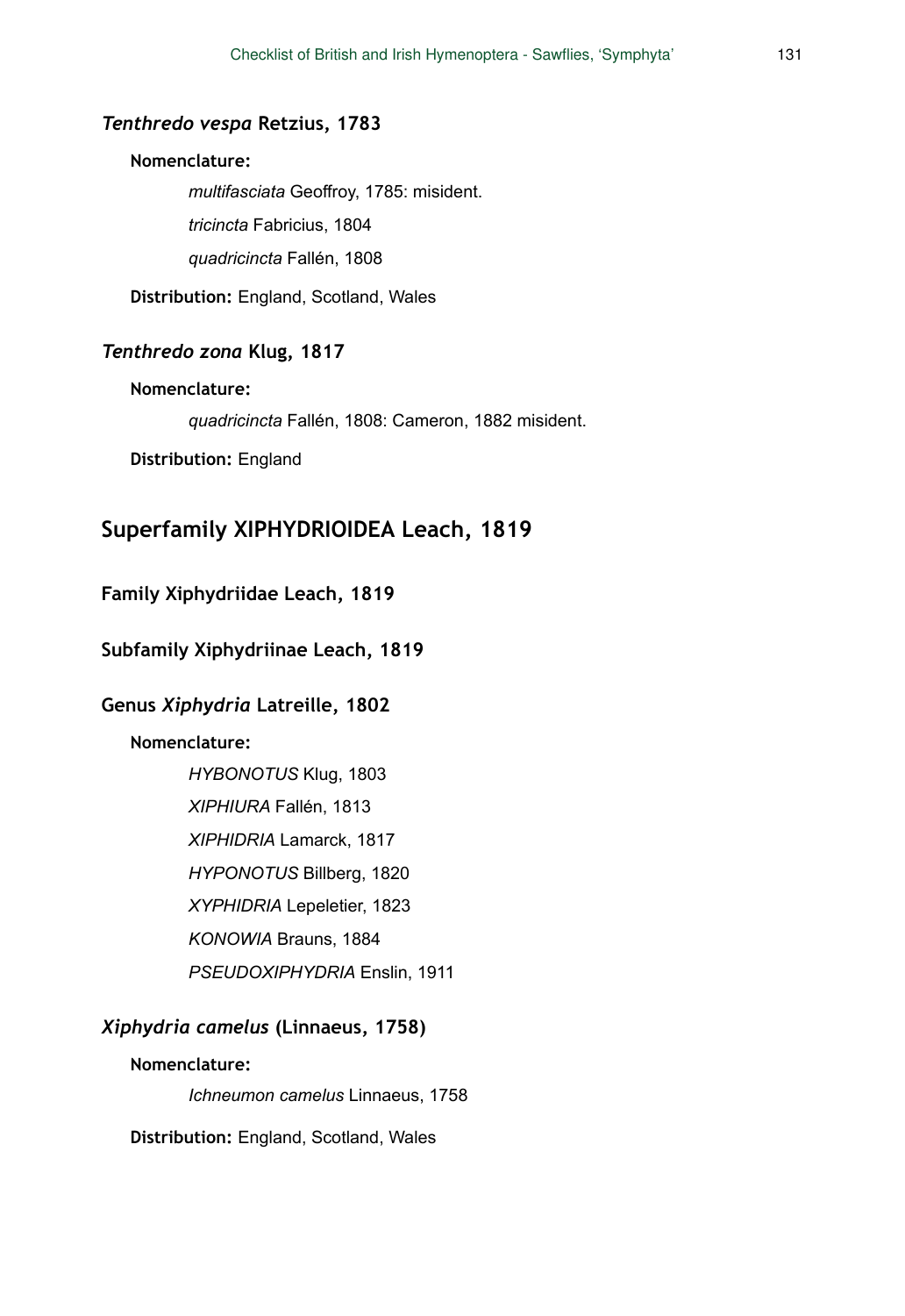## *Xiphydria longicollis* **(Geoffroy, 1785)**

## **Nomenclature:**

*Tenthredo longicollis* Geoffroy, 1785

**Distribution:** England

**Notes:** Added by Shaw and Liston (1985).

## *Xiphydria prolongata* **(Geoffroy, 1785)**

## **Nomenclature:**

*Tenthredo prolongata* Geoffroy, 1785 *Sirex dromedarius* Fabricius, 1787

**Distribution:** England, Wales

# **Superfamily XYELOIDEA Newman, 1834**

## **Family Xyelidae Newman, 1834**

**Subfamily Xyelinae Newman, 1834** 

**Tribe Xyelini Newman, 1834** 

## **Genus** *Xyela* **Dalman, 1819**

## **Nomenclature:**

*PINICOLA* Brébisson, 1818 preocc. *XYELATANA* Benson, 1938

## *Xyela curva* **Benson, 1938**

**Distribution:** England, Wales

**Notes:** Added by Liston and Blank (2006).

## *Xyela julii* **(Brébisson, 1818)**

## **Nomenclature:**

*Pinicola julii* Brébisson, 1818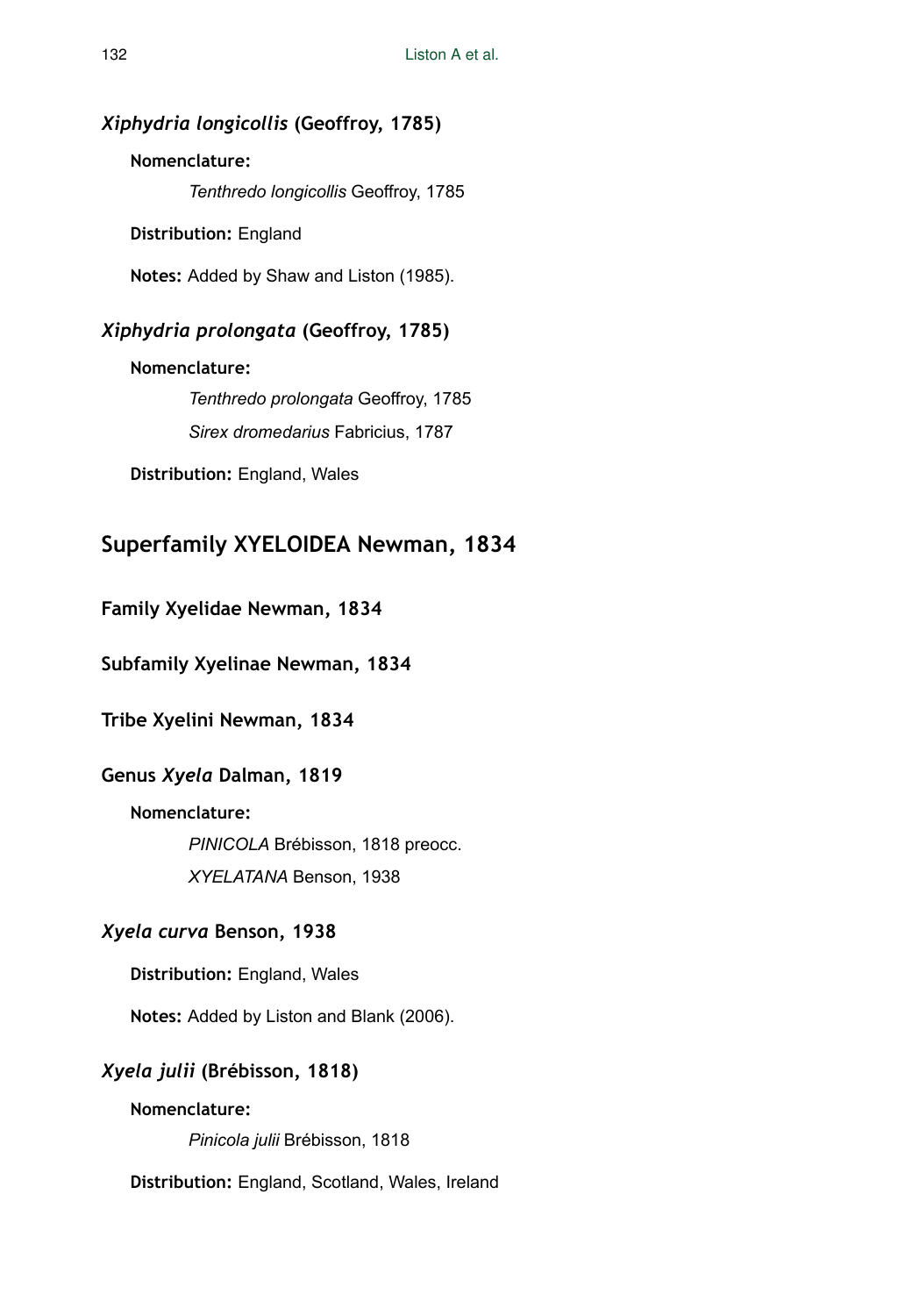## *Xyela longula* **Dalman, 1819**

## **Nomenclature:**

*piliserra* Thomson, 1871

**Distribution:** Scotland

# **References**

- Altenhofer E, Zombori L (1987) The species of *Heterarthrus* Stephens, 1835 feeding on maple (Hymenoptera, Tenthredinidae). Annales historico-naturales Musei Nationalis Hungarici 79: 185‑197. URL:<http://annales.nhmus.hu/cikkreszletes.php?idhoz=1459>
- Beneš K, Krístek J (1976) A new species of the genus *Pristiphora* (Hymenoptera, Tenthredinidae) feeding on Norway spruce. Acta entomologica bohemoslovaca 73: 404‑415.
- Benson RB (1935) The high mountain sawflies of Britain (Hymenoptera Symphyta). Transactions of the Royal Entomological Society of London 83 (1): 23‑39. DOI: [10.1111/](http://dx.doi.org/10.1111/j.1365-2311.1935.tb00412.x) [j.1365-2311.1935.tb00412.x](http://dx.doi.org/10.1111/j.1365-2311.1935.tb00412.x)
- Benson RB (1943a) Some reputed British sawflies not found since Stephens's days (Hym., Symphyta). Entomologist's Monthly Magazine 79: 5‑7.
- Benson RB (1943b) More about the sawflies of Hertfordshire and Buckinghamshire and the list of British species (Hym., Symphyta). Entomologist's Monthly Magazine 79: 7‑12.
- Benson RB (1951) Hymenoptera, Symphyta. Handbooks for the Identification of British Insects. 6(2a). Royal Entomological Society, 49 pp.
- Benson RB (1952) Hymenoptera, Symphyta. Handbooks for the Identification of British Insects. 6(2b). Royal Entomological Society, 51-137 pp.
- Benson RB (1954) British sawfly galls of the genus *Nematus* [*Pontania*] on *Salix*. (Hymenoptera, Tenthredinidae). Journal of the Society for British Entomology 4: 206‑211.
- Benson RB (1958) Hymenoptera, Symphyta. Handbooks for the Identification of British Insects. 6(2c). Royal Entomological Society, 139-258 pp.
- Benson RB (1968) Hymenoptera from Turkey, Symphyta. Bulletin of the British Museum (Natural History), Entomology 22: 111‑207.
- Blank SM (1998) Die mittel- und nordeuropäischen Selandriinae (Hymenoptera: Tenthredinidae). In: Taeger A, Blank SM (Eds) Pflanzenwespen Deutschlands (Hymenoptera, Symphyta). Kommentierte Bestandsaufnahme. Goecke & Evers, Keltern, 17 pp.
- Blank SM, Taeger A (1998) Comments on the taxonomy of Symphyta (Hymenoptera) (Preliminary studies for a catalogue of Symphyta, part 4). In: Taeger A, Blank SM (Eds) Pflanzenwespen Deutschlands (Hymenoptera, Symphyta). Kommentierte Bestandsaufnahme. Goecke & Evers, Keltern, 141-174 pp.
- Blank SM, Groll EK, Liston AD, Prous M, Taeger A (2012) ECatSym Electronic World Catalog of Symphyta (Insecta, Hymenoptera). 4.0 beta, data version 39. Digital Entomological Information, Müncheberg. Release date: 2012 12 18. URL: [http://](http://sdei.senckenberg.de/ecatsym/) [sdei.senckenberg.de/ecatsym/](http://sdei.senckenberg.de/ecatsym/)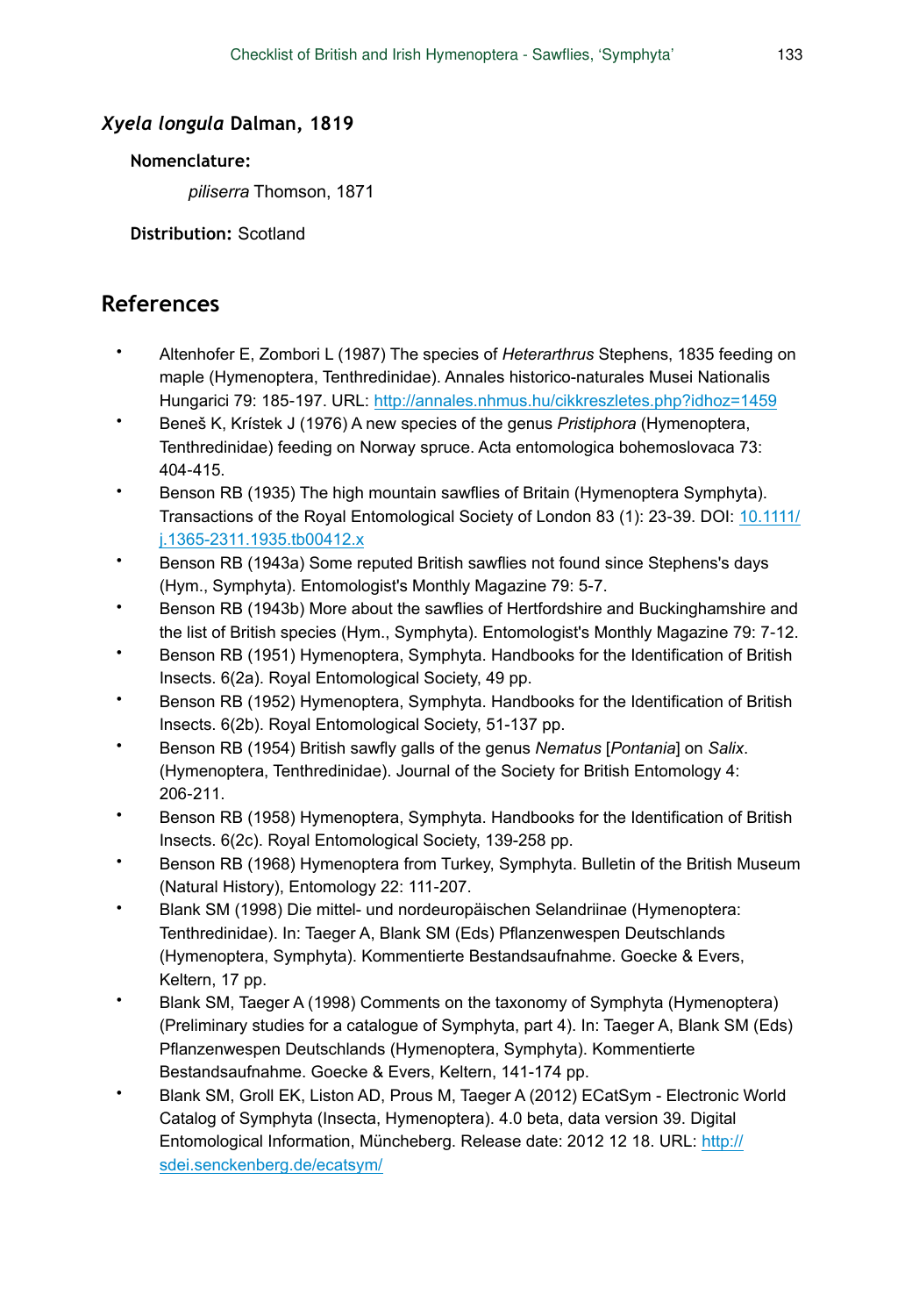- Blank SM, Taeger A, Liston AD, Smith DR, Rasnitsyn AP, Shinohara A, Heidemaa M, Viitasaari M (2009) Studies toward a World Catalog of Symphyta (Hymenoptera). Zootaxa 2254: 1‑96. URL:<http://www.mapress.com/zootaxa/list/2009/zt02254.html>
- Blank SM, Deters S, Drees M, Jänicke M, Jansen E, Kraus M, Liston AD, Ritzau C, Taeger A (2001) Symphyta. In: Dathe HH, Taeger A, Blank SM (Eds) Verzeichnis der Hautflügler Deutschlands (Entomofauna Germanica 4). Entomologische Nachrichten und Berichte. Beiheft 7. 19 pp.
- Bold TJ (1873) Capture in Northumberland of a Saw-fly new to Britain. Entomologist's Monthly Magazine 10: 69.
- Brischke CG (1884) Beobachtungen über die Arten der Blatt- und Holzwespen von C. G. A. Brischke, Hauptlehrer a. D. in Langfuhr und Dr. Gustav Zaddach, Professor in Königsberg, mitgetheilt von Brischke aus Zaddachs Manuskripten [Schluss, *Nematus* Teil 3]. Schriften der physikalisch-ökonomischen Gesellschaft zu Königsberg 24[1883]: 121‑173.
- Broad GR (2014) Checklist of British and Irish Hymenoptera Introduction. Biodiversity Data Journal 2: e1113. DOI: [10.3897/BDJ.2.e1113](http://dx.doi.org/10.3897/BDJ.2.e1113)
- Cameron P (1882) A Monograph of the British Phytophagous Hymenoptera. (*Tenthredo*, *Sirex* and *Cynips*, Linné.). London, 1: 1-340; plates 1-21.
- Chevin H (1980) Notes sur les Hymenopteres Tenthredoides. Bulletin mensuel de la Société Linnéenne de Lyon 49: 453‑456.
- Edmunds R, Hind S, Liston A, Palmer K (2007) *Parna apicalis* (Brischke, 1888) (Symphyta:Tenthredinidae), a leaf-mining sawfly new to Great Britain. Entomologist's Record and Journal of Variation 119: 223‑226.
- Enslin E (1912) Die Tenthredinoidea Mitteleuropas. Deutsche Entomologische Zeitschrift Beiheft 1: 1‑98. [In German].
- Enslin E (1913) Die Tenthredinoidea Mitteleuropas II. Deutsche Entomologische Zeitschrift Beiheft 2: 99‑202. [In German].
- Enslin E (1914) Die Tenthredinoidea Mitteleuropas III. Deutsche Entomologische Zeitschrift Beiheft 3: 203‑310. [In German].
- Enslin E (1915) Die Tenthredinoidea Mitteleuropas IV. Deutsche Entomologische Zeitschrift Beiheft 4: 311‑412. [In German].
- Enslin E (1916) Die Tenthredinoidea Mitteleuropas V. Deutsche Entomologische Zeitschrift Beiheft 5: 413‑538. [In German].
- Enslin E (1917) Die Tenthredinoidea Mitteleuropas VI. Deutsche Entomologische Zeitschrift Beiheft 6: 539‑662. [In German].
- Enslin E (1918) Die Tenthredinoidea Mitteleuropas VII. (Schluß). Deutsche Entomologische Zeitschrift Beiheft 7: 663‑790. [In German].
- Fabricius JC (1781) Species Insectorum exhibentes eorum differentias specificas, synonyma auctorum, loca natalia, metamorphosin adiectis observationibus, descriptionibus. 1. Ernest Bohnii, Hamburgi et Kilonii, I-VIII, 1-552 pp. URL: [http://](http://www.biodiversitylibrary.org/item/44032#page/7/mode/1up) [www.biodiversitylibrary.org/item/44032#page/7/mode/1up](http://www.biodiversitylibrary.org/item/44032#page/7/mode/1up)
- Fitton MG, Graham MWRdV, Bouček ZRJ, Fergusson NDM, Huddleston T, Quinlan J, Richards OW (1978) Kloet and Hincks. A check list of British insects. Part 4: Hymenoptera. Handbooks for the Identification of British Insects. 11(4). Royal Entomological Society, ix + 159 pp.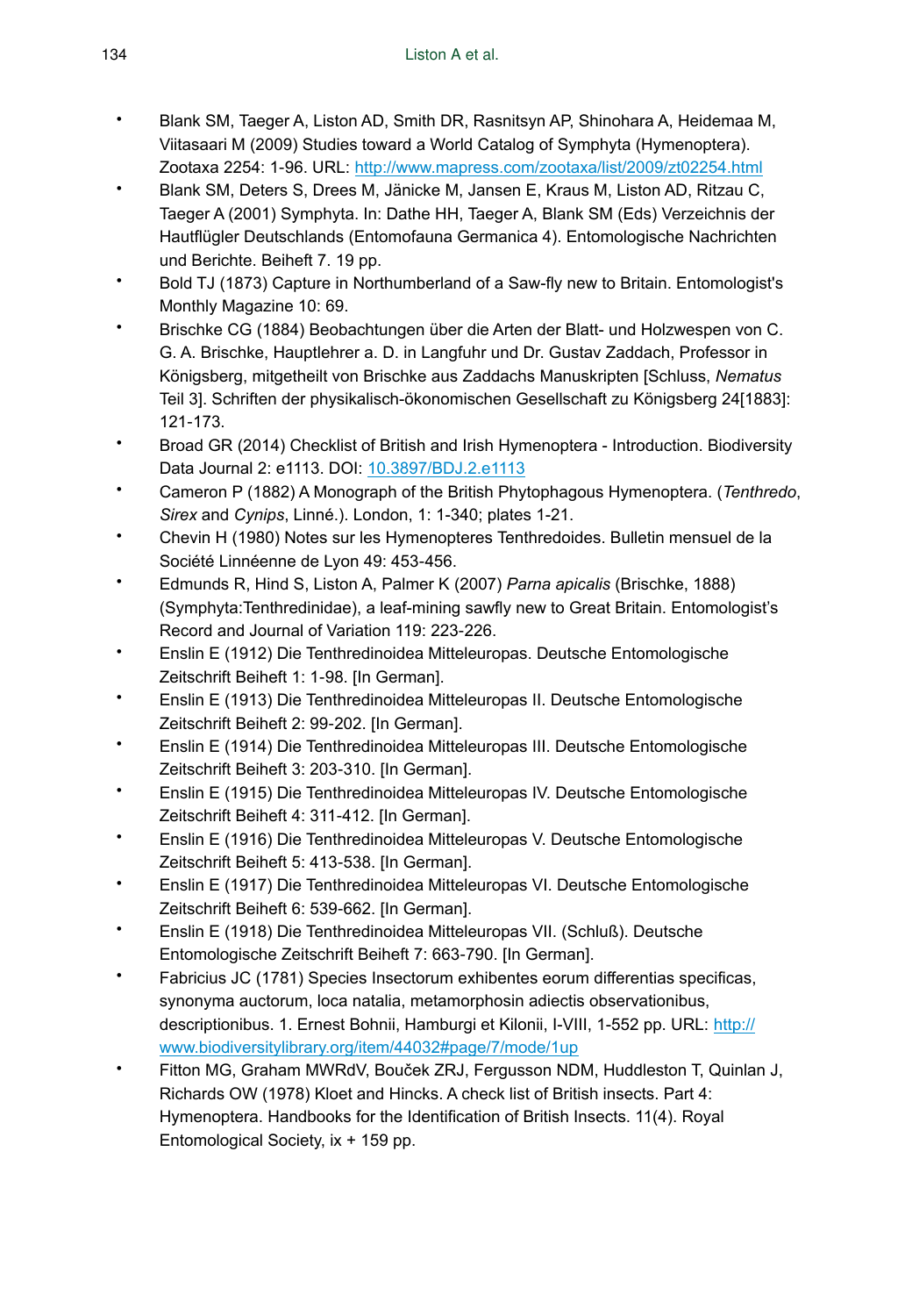- Gibbs D (2006) Rose Bud Sawfly, *Monardis plana* (Klug) (Hymenoptera: Tenthridinidae), new to Britain, discovered in South Wales. British Journal of Entomology and Natural History 19: 105-108.
- Goulet H (1986) The genera and species of the Nearctic Dolerini (Symphyta: Tenthredinidae: Selandriinae): Classification and Phylogeny. Memoirs of the Entomological Society of Canada 118 (135): 5‑208. DOI: [10.4039/entm118135fv](http://dx.doi.org/10.4039/entm118135fv)
- Grearson KJ (2006) A sawfly, *Pristiphora leucopus* (Hellén), (Hymenoptera: Tenthredinidae) new to Britain. British Journal of Entomology and Natural History 19 (1):  $1 - 5$ .
- Halstead AJ (2004) Berberis Sawfly, *Arge berberidis* Schrank (Hymenoptera: Argidae), a pest new to Britain. British Journal of Entomology and Natural History 17: 131‑135.
- Haris A (2000) Study on the Palaearctic *Dolerus* Panzer, 1801 species (Hymenoptera: Tenthredinidae). Folia Entomologica Hungarica 61: 95-148.
- Haris A (2006) Study on the Palaearctic *Pristiphora* species (Hymenoptera: Tenthredinidae). Natura Somogyiensis 9: 201‑277. URL: [http://www.smmi.hu/termtud/](http://www.smmi.hu/termtud/ns/ns9/Haris%20NS9-2.pdf) [ns/ns9/Haris%20NS9-2.pdf](http://www.smmi.hu/termtud/ns/ns9/Haris%20NS9-2.pdf)
- Heidemaa M (2004) Systematic studies on sawflies of the genera *Dolerus*, *Empria* and *Caliroa* (Hymenoptera: Tenthredinidae). Dissertationes Biologicae Universitatis Tartuensis 99: 1‑162.
- Heidemaa M, Viitasaari M (1999) Taxonomy of *Empria hungarica* species-group (Hymenoptera, Tenthredinidae) in Northern Europe. Entomologica Fennica 10: 95‑101.
- Heidemaa M, Nuorteva M, Hantula J, Saarma UM (2004) *Dolerus asper* Zaddach, 1859 and *Dolerus brevicornis* Zaddach, 1859 (Hymenoptera: Tenthredinidae), with notes on their phylogeny. European Journal of Entomology 101 (4): 637-650. DOI: [10.14411/](http://dx.doi.org/10.14411/eje.2004.087) [eje.2004.087](http://dx.doi.org/10.14411/eje.2004.087)
- ICZN (1999) International Code of Zoological Nomenclature. Fourth Edition. The International Trust for Zoological Nomenclature c/o The Natural History Museum, London, 306 pp.
- ICZN (2005) Opinion 2101 (Case 3243). *Lyda latifrons* Fallén, 1808 and *L. gyllenhali* Dahlbom, 1835 (currently *Pamphilius latifrons* and *P. gyllenhali*; Insecta, Hymenoptera): usage of the specific names conserved by designation of a neotype for *Lyda latifrons*. Bulletin of Zoological Nomenclature 62: 49‑50. URL: [http://biodiversitylibrary.org/](http://biodiversitylibrary.org/page/34357505) [page/34357505](http://biodiversitylibrary.org/page/34357505)
- Knight GT (2004) *Kaliofenusa pusilla* (Serville 1823) (Hymenoptera: Tenthredinidae). A species of leaf-mining sawfly new to Ireland. Bulletin of the Irish Biogeographical Society 28: 61‑62.
- Knight GT (2006) First British records of the sawfly *Emphytus laticinctus* (Serville) (Hymenoptera: Tenthredinidae). British Journal of Entomology and Natural History 19: 193‑198.
- Knight GT (2009) *Empria basalis* Lindqvist, 1968 a new sawfly to Britain. Sawfly Study Group Newsletter 4: 15‑16.
- Koch F (1988) Die Gattung *Claremontia* Rohwer (Hymenoptera, Tenthredinidae). Deutsche entomologische Zeitschrift 35: 311‑330. DOI: [10.1002/mmnd.19880350421](http://dx.doi.org/10.1002/mmnd.19880350421)
- Konow FW (1899) Neuer Beitrag zur Synonymie der Chalastogastra. Entomologische Nachrichten (F. Karsch), Berlin 25 (6): 86‑96. [In German]. URL: [http://](http://www.biodiversitylibrary.org/ia/entomologischena251899berl#page/116/mode/1up) [www.biodiversitylibrary.org/ia/entomologischena251899berl#page/116/mode/1up](http://www.biodiversitylibrary.org/ia/entomologischena251899berl#page/116/mode/1up)
- Konow FW (1905) Hymenoptera. Fam. Tenthredinidae. Genera Insectorum 29: 1‑176.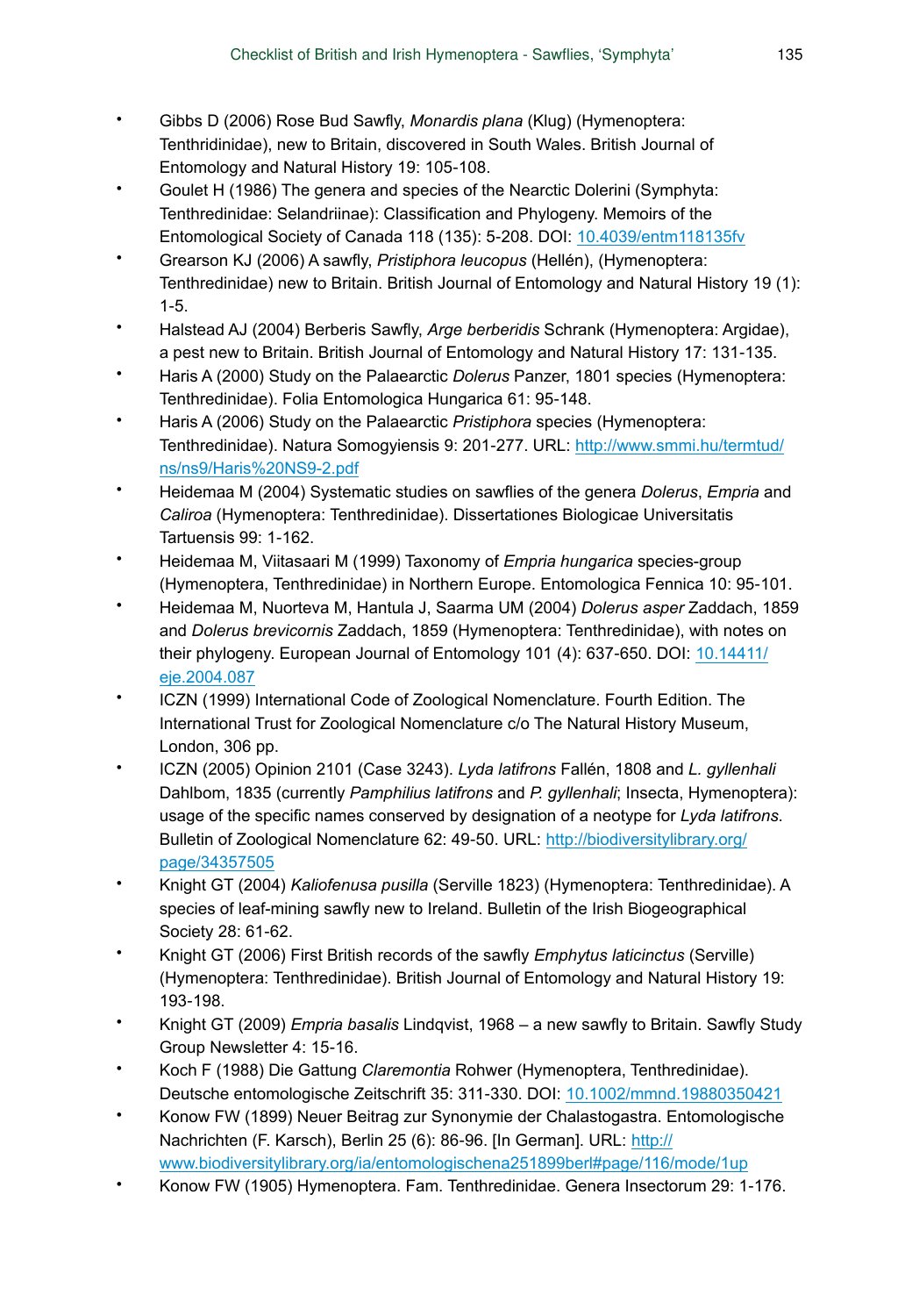- Kopelke J (1991) Die Arten der *viminalis*-Gruppe, Gattung *Pontania* O. Costa 1859, Mittel- und Nordeuropas (Insecta: Hymenoptera: Tenthredinidae). Senckenbergiana biologica 71: 65‑128.
- Kopelke J (1996) Die *Euura atra* und *amerinae*-Gruppe in Nord- und Mitteleuropa (Insecta: Hymenoptera: Tenthredinidae: Nematinae). Senckenbergiana biologica 76: 93‑113.
- Kopelke J (2000) *Euura auritae* sp. n. ein neuer Gallenerzeuger der *atra*-Gruppe in Europa (Insecta, Hymenoptera, Tenthredinidae, Nematinae). Senckenbergiana biologica 80: 159‑163.
- Kopelke J (2001) Die Artengruppen von *Euura mucronata* und *E. laeta* in Europa (Insecta, Hymenoptera, Tenthredinidae, Nematinae). Senckenbergiana biologica 81: 191‑225.
- Kopelke J (2003) Gall-forming Nematinae, their willow hosts (*Salix* spec.) and biological strategies (Insecta, Hymenoptera, Symphyta, Tenthredinidae, Nematinae: *Euura*, *Phyllocolpa*, *Pontania*). Senckenbergiana biologica 82: 163‑189.
- Kopelke J (2007a) The European species of the genus *Phyllocolpa*, part II: the *leucapsis*-group (Insecta, Hymenoptera, Tenthredinidae, Nematinae). Senckenbergiana biologica 87: 149‑161.
- Kopelke J (2007b) The European species of the genus *Phyllocolpa*, part III: the species groups of *crassispina*, *scotaspis*, and *piliserra* (Insecta, Hymenoptera, Tenthredinidae, Nematinae). Senckenbergiana biologica 87: 163-183.
- Kopelke J (2007c) The European species of the genus *Phyllocolpa*, part I: the *leucosticta*-group (Insecta, Hymenoptera, Tenthredinidae, Nematinae). Senckenbergiana biologica 87: 75-109.
- Lacourt J (1987) Note sur *Pristiphora pallidiventris* (Fallén) (= *Pristiphora denudata* Konow) avec description de deux nouvelles sous-espèces (Hymenoptera, Tenthredinidae). Nouvelle Revue d'Entomologie 4: 259‑264.
- Lacourt J (1999) Répertoire des Tenthredinidae ouest-paléarctiques (Hymenoptera, Symphyta). Mémoires de la Société Entomologique de France 3: 1‑432.
- Lacourt J (2000) Liste des espèces de la famille des Tenthredinidae décrites par J. G. Audinet-Serville, en Mai 1823 et par A. L. M. Le Peletier Comte de Saint-Fargeau, en Août 1823, avec désignation de lectotypes [Hymenoptera, Symphyta]. Revue francaise d'Entomologie (N. S.) 22: 77‑108.
- Leach WE (1817) The Zoological Miscellany. Being Descriptions of New or Interesting Animals. 3. R. and A. Taylor, London, 1-151 pp. URL: [http://biodiversitylibrary.org/](http://biodiversitylibrary.org/page/28686803#page/7/mode/1up) [page/28686803#page/7/mode/1up](http://biodiversitylibrary.org/page/28686803#page/7/mode/1up)
- Leppänen S, Altenhofer E, Liston A, Nyman T (2012) Phylogenetics and evolution of host-plant use in leaf-mining sawflies (Hymenoptera: Tenthredinidae: Heterarthrinae). Molecular Phylogenetics and Evolution 64 (2): 331‑341. DOI: [10.1016/](http://dx.doi.org/10.1016/j.ympev.2012.04.005) [j.ympev.2012.04.005](http://dx.doi.org/10.1016/j.ympev.2012.04.005)
- Lindqvist E (1955) Über einige *Pristiphora*-Arten aus Fennoskandien (Hym., Tenthredinidae). Notulae Entomologicae 35: 35‑50.
- Lindqvist E (1962) Bemerkungen über paläarktische Blattwespen (Hym. Symph.). Notulae Entomologicae 42: 105‑127.
- Lindqvist E (1972) Zur Nomenklatur und Taxonomie einiger Blattwespen (Hymenoptera, Symphyta). Notulae Entomologicae 52: 65‑77.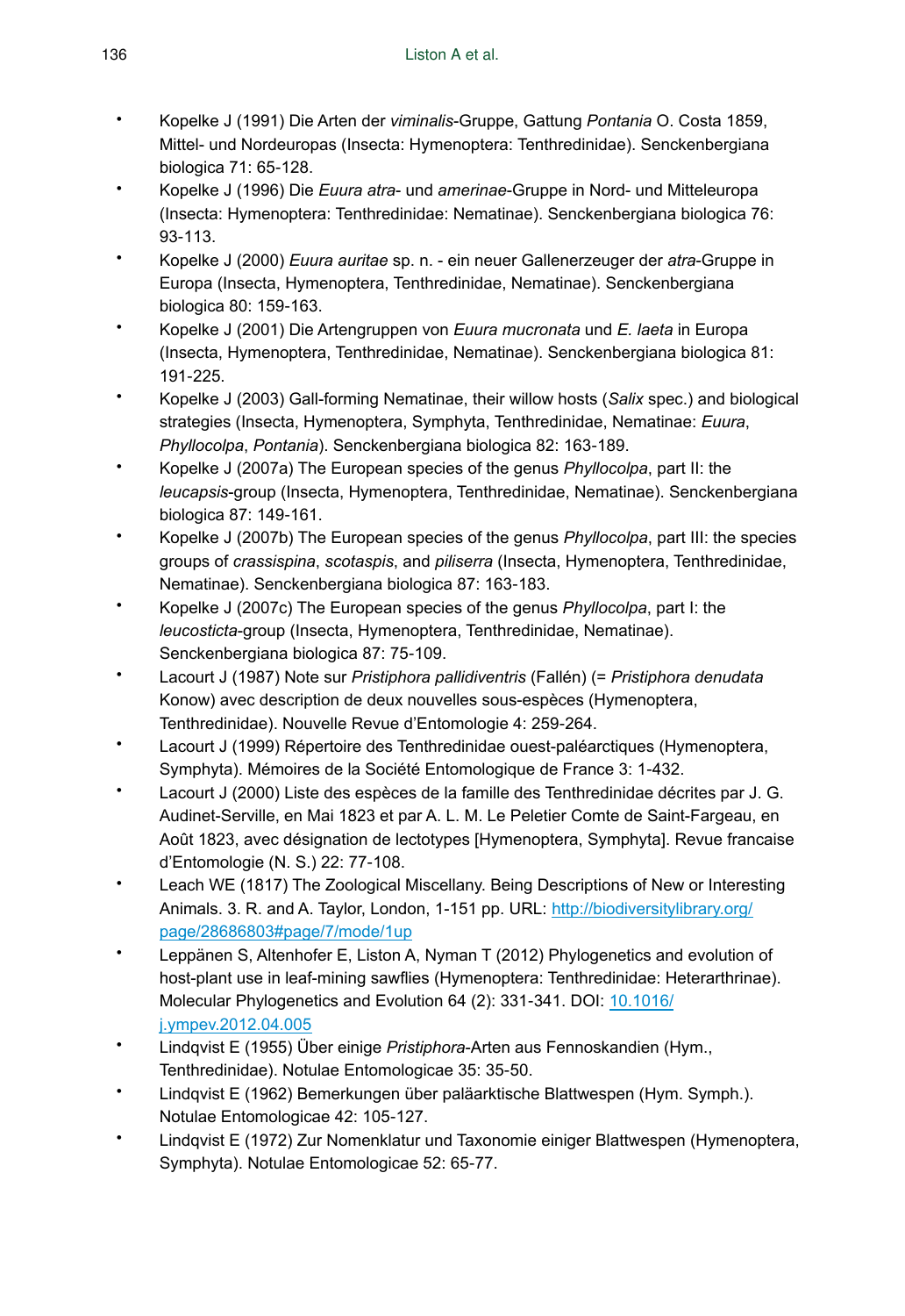- Lindqvist E (1973) Taxonomische Bemerkungen über einige Blattwespen I (Hymenoptera, Symphyta). Notulae Entomologicae 53: 33‑39.
- Liston AD (1981a) Pristiphora (Lygaeophora) lanifica (Zaddach, 1882) new to Britain (Hym., Tenthredinidae). Entomologist's Gazette 32: 181‑184.
- Liston AD (1981b) Notes on little known British *Pristiphora* Lat. (Hym., Tenthredinidae) of the *abietina*-group. Entomologist's Monthly Magazine 117: 73‑75.
- Liston AD (1982) Some sawflies from Whitlaw Moss Nature Reserve, Southern Scotland, with a species new to Britain (Hym.: Symphyta). Entomologist's Record and Journal of Variation 94: 175‑179.
- Liston AD (1983a) *Pristiphora karvoneni* (Lindqvist) (Hym., Tenthredinidae) new to Britain. Entomologist's Monthly Magazine 119: 135-136.
- Liston AD (1983b) Distribution and Ecology of the Sawflies *Macrophya alboannulata* Costa and *M. albicincta* (Schrank) in the West Palaearctic. Faunistische Abhandlungen 10: 151‑153.
- Liston AD (1985) On some sawflies (Hymenoptera, Symphyta) from Upper Deeside. Entomologist's Record and Journal of Variation 97: 94‑95.
- Liston AD (1993) *Caliroa tremulae* Chevin in the British Isles and Central Europe (Hymenoptera: Tenthredinidae). Entomologist 112: 67‑68.
- Liston AD (1994) *Kaliofenusa carpinifoliae* Liston (Hymenoptera: Tenthredinidae), a newly recognized leaf-miner on Field Elms in Britain. British Journal of Entomology and Natural History 7: 15‑18.
- Liston AD (1995) Compendium of European Sawflies. List of species, modern nomenclature, distribution, foodplants, identification literature. Chalastos Forestry, Gottfrieding, 1-190 pp.
- Liston AD (1996) Compendium of European Sawflies. Supplement. Chalastos Press, Gottfrieding.
- Liston AD (2007) Revision of *Stauronematus* Benson, 1953 and additions to the sawfly fauna of Corsica and Sardinia. Beiträge zur Entomologie 57: 135‑150.
- Liston AD, Blank SM (2006) New and little-known British Xyelidae and Tenthredinidae (Hymenoptera, Symphyta). Entomologist's Monthly Magazine 142: 219‑227.
- Liston AD, O'Connor JP (2005) Records of Irish sawflies (Hymenoptera: Symphyta) including eight species new to Ireland. Irish Naturalist's Journal 28: 159-161.
- Liston AD, Prous M (2014) Sawfly taxa (Hymenoptera, Symphyta) described by Edward Newman and Charles Healy. ZooKeys 398: 83‑98. DOI: [10.3897/zookeys.398.6595](http://dx.doi.org/10.3897/zookeys.398.6595)
- Liston AD, Taeger A, Blank SM (2006) Comments on European Sawflies (Hymenoptera: Symphyta). In: Blank SM, Schmidt S, Taeger A (Eds) Recent Sawfly Research: Synthesis and Prospects. Goecke & Evers, Keltern.
- Liston AD, Knight GT, Heibo E, Bland KP, Barstad TE, Blank SM, Boevé J-, Fiedler K, Grearson KJ, Halstead A, Jacobs H-, Jansen E, Lønnve O, Prous M, Robinson J, Taeger A (2012) On Scottish sawflies, with results of the 14th International Sawfly Workshop, in the southern Highlands, 2010 (Hymenoptera, Symphyta). Beiträge zur Entomologie 62 (1): 1‑68.
- Lorenz H, Kraus M (1957) Die Larvalsystematik der Blattwespen (Tenthredinoidea und Megalodontoidea). Abhandlungen zur Larvalsystematik der Insekten 1: 1‑389.
- Malm T, Nyman T (2014) Phylogeny of the symphytan grade of Hymenoptera: new pieces into the old jigsaw(fly) puzzle. Cladistics online early: .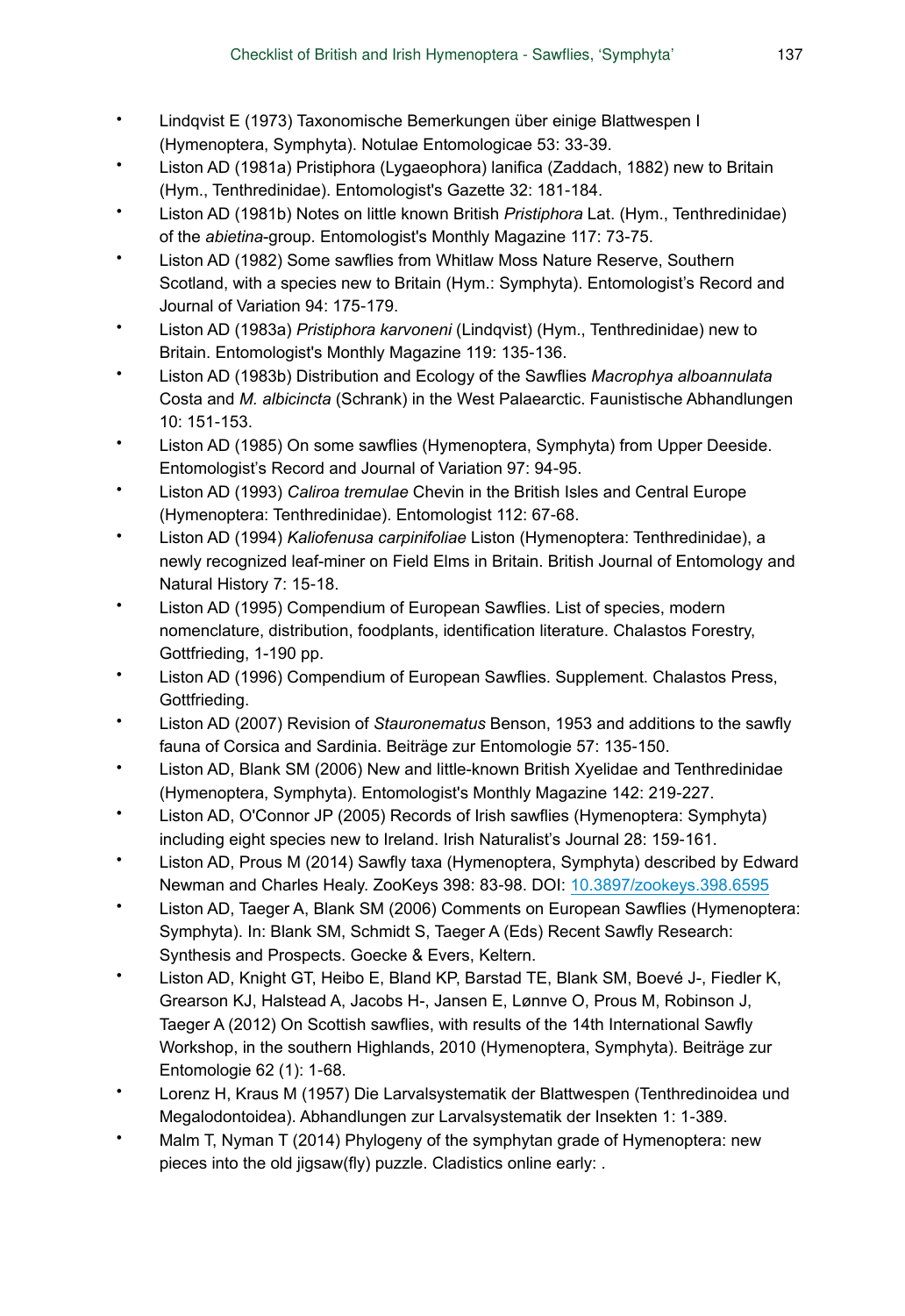- McLachlan R (1867) Additional notices respecting the maple-mining saw-fly (*Phyllotoma aceris*). Entomologist's Monthly Magazine 4: 123.
- Newman E (1838) Entomological notes. The Entomological Magazine 5[1837-1838] (2, 4, 5): 483–500.
- Nyman T (2002) The willow bud galler *Euura mucronata* Hartig (Hymenoptera: Tenthredinidae): one polyphage or many monophages? Heredity 88: 288‑295. DOI: [10.1038/sj.hdy.6800042](http://dx.doi.org/10.1038/sj.hdy.6800042)
- Nyman T, Zinovjev AG, Vikberg V, Farrel BD (2006) Molecular phylogeny of the sawfly subfamily Nematinae (Hymenoptera: Tenthredinidae). Systematic Entomology 31: 569‑583. DOI: [10.1111/j.1365-3113.2006.00336.x](http://dx.doi.org/10.1111/j.1365-3113.2006.00336.x)
- O'Connor JP, Liston AD (1994) *Pristiphora friesei* (Konow) (Hymenoptera: Symphyta), a sawfly new to the British Isles. Entomologist's Gazette 45: 69-72.
- O'Connor JP, Liston AD, Speight MCD (1997) A Review of the Irish sawflies (Hymenoptera: Symphyta) including a checklist of species. Bulletin of the Irish Biogeographical Society 20: 2‑99.
- Quinlan J (1978) Symphyta. In: Fitton MG, Graham MWRdV, Bouček ZRJ, Fergusson NDM, Huddleston T, Quinlan J, Richards OW (Eds) A check list of British insects. Part 4: Hymenoptera. Handbooks for the Identification of British Insects. 11(4). ix + 159 pp.
- Schiff NM, Goulet H, Smith DR, Boudreault C, Wilson AD, Scheffler BE (2012) Siricidae (Hymenoptera: Symphyta: Siricoidea) of the Western Hemisphere. Canadian Journal of Arthropod Identification 21: 1‑305. DOI: [10.3752/cjai.2012.21](http://dx.doi.org/10.3752/cjai.2012.21)
- Schmidt S (1997) *Amauronematus* Konow, 1890 Ökologie und Taxonomie der nordeuropäischen Arten des *fallax*-Komplexes (Hymenoptera, Tenthredinidae). Beiträge zur Entomologie 47: 227‑326.
- Shaw MR (2003) Adverse comment on the supposed British status of the web-spinning sawfly *Cephalcia arvensis* Panzer (Hymenoptera: Pamphiliidae). British Journal of Entomology and Natural History 16: 2.
- Shaw MR, Liston AD (1985) *Xiphydria longicollis* (Geoffroy) (Hymenoptera: Xiphydriidae) new to Britain. Entomologist's Gazette 36: 233‑235.
- Sheppard DA (1990) A review of sawflies (Hymenoptera: Symphyta) from Jersey. Societe Jersiaise Annual Bulletin 25: 367‑372.
- Shinohara A (1998) *Pamphilius albopictus* (Hymenoptera, Pamphiliidae) and its close relatives. Bulletin of the National Science Museum, Series A, Zoology 24 (4): 225-252. URL:<http://ci.nii.ac.jp/naid/110004311889>
- Shinohara A (2002) A spruce web-spinning sawfly, *Cephalcia arvensis* (Hymenoptera: Pamphiliidae) from Britain. British Journal of Entomology and Natural History 15: 134‑135.
- Smith DR (1978) Suborder Symphyta. (Xyelidae, Pararchexyelidae, Parapamphiliidae, Xyelydidae, Karatavitidae, Gigasiricidae, Sepulcidae, Pseudosiricidae, Anaxyelidae, Siricidae, Xiphydriidae, Paroryssidae, Xyelotomidae, Blasticotomidae, Pergidae). Hymenopterorum Catalogus (nova editio) 14: 1‑193.
- Stephens JF (1835) Illustrations of British Entomology; or, a Synopsis of Indigenous Insects: containing their generic and specific distinctions;with an account of their metamorphosis, times of appearance, localities, food, and economy, as far as practicable. Mandibulata. 7. Baldwin & Cradock, London, 1-312, plates XXXV-XLVII pp. URL:<http://www.biodiversitylibrary.org/item/97241#page/5/mode/1up>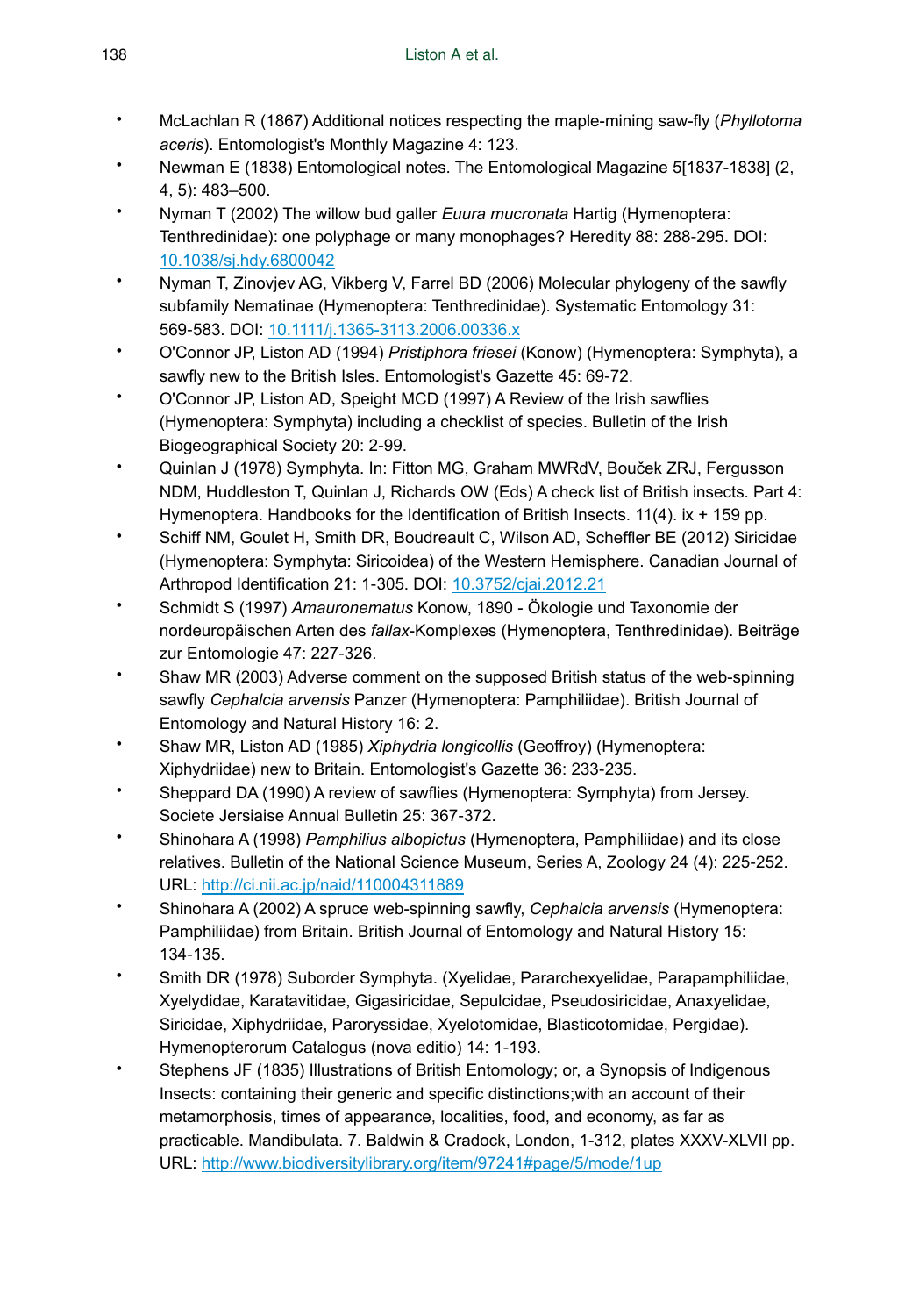- Taeger A (1998) Bestimmungsschlüssel der Keulhornblattwespen Deutschlands (Hymenoptera: Cimbicidae). In: Taeger A, Blank SM (Eds) Pflanzenwespen Deutschlands (Hymenoptera, Symphyta). Kommentierte Bestandsaufnahme. Goecke & Evers, Keltern, 12 pp.
- Taeger A (2002) The Megalodontesidae of Europe (Hymenoptera, Symphyta). In: Viitasaari M (Ed.) Sawflies (Hymenoptera, Symphyta) I. A review of the suborder, the Western Palaearctic taxa of Xyeloidea and Pamphilioidea. Tremex, Helsinki, 516 pp. [ISBN 952-5274-01-2].
- Taeger A, Blank SM (1996) Kommentare zur Taxonomie der Symphyta (Hymenoptera) (Vorarbeiten zu einem Katalog der Pflanzenwespen, Teil 1). Beiträge zur Entomologie 46: 251‑275. [In German].
- Taeger A, Blank SM (1998) Beitrag zur Kenntnis einiger Nematinae (Hymenoptera: Tenthredinidae). In: Taeger A, Blank SM (Eds) Pflanzenwespen Deutschlands (Hymenoptera, Symphyta). Kommentierte Bestandsaufnahme. Goecke & Evers, Keltern, 30 pp.
- Taeger A, Blank SM (2006) Bibliographic Notes. In: Blank SM, Schmidt S, Taeger A (Eds) Recent Sawfly Research: Synthesis and Prospects. Goecke & Evers, Keltern, 319-330 pp.
- Taeger A, Blank SM, Liston AD (2010) World Catalog of Symphyta (Hymenoptera). Zootaxa 2580: 1‑1064. URL: <http://www.mapress.com/zootaxa/list/2010/2580.html>
- Viitasaari M (1985) Taxonomic notes on the genus *Trichiosoma* Leach (Hymenoptera, Cimbicidae) I. Annales Entomologici Fennici 51: 25‑26.
- Viitasaari M (1989) Taxonomic notes on the genus *Trichiosoma* Leach (Hymenoptera, Cimbicidae) II. Annales Entomologici Fennici 55: 111‑129.
- Viitasaari M, Midtgaard F (1989) A contribution to the taxonomy of horntails with notes on the genus *Sirex* Linnaeus (Hymenoptera, Siricidae). Annales Entomologici Fennici 55: 103‑110.
- Vikberg V (2003) Taxonomy of the species of *Eupontania crassipes* and *aquilonis*groups (Hymenoptera: Tenthredinidae: Nematinae). Entomologica Fennica 14: 129‑172.
- Vikberg V (2004) Seasonal head dimorphism and taxonomy of some European species of *Aprosthema* (Hymenoptera: Symphyta: Argidae). Beiträge zur Entomologie 54: 107‑125.
- Vikberg V (2006) *Pristiphora* Latreille, 1810 (Hymenoptera: Tenthredinidae: Nematinae) - two closely related species feeding on *Lathyrus* and *Salix* and notes on species feeding on leguminous plants. In: Blank SM, Schmidt S, Taeger A (Eds) Recent Sawfly Research: Synthesis and Prospects. Goecke & Evers, Keltern, 23 pp.
- Vikberg V (2010a) European species of *Tubpontania* gen. nov., a new genus for species of the *Pontania crassispina* group (Hymenoptera: Tenthredinidae: Nematinae). Zootaxa 2620: 1‑28.
- Vikberg V (2010b) On the taxonomy of *Phyllocolpa scotaspis* (Förster, 1854) and *Phyllocolpa anglica* (Cameron, 1877) and notes on the species groups of *Phyllocolpa* (Hymenoptera: Tenthredinidae: Nematinae). Sahlbergia 15: 3‑13.
- Vikberg V, Liston AD (2009) Taxonomy and biology of European Heptamelini (Hymenoptera, Tenthredinidae, Selandriinae). Zootaxa 2112: 1‑24.
- Vikberg V, Malinen P (2012) On the identity of *Pontania dolichura* (Thomson, 1871) and *Pontania femoralis* (Cameron, 1876) (Hymenoptera: Tenthredinidae: Nematinae). Sahlbergia 18 (1): 25‑39.